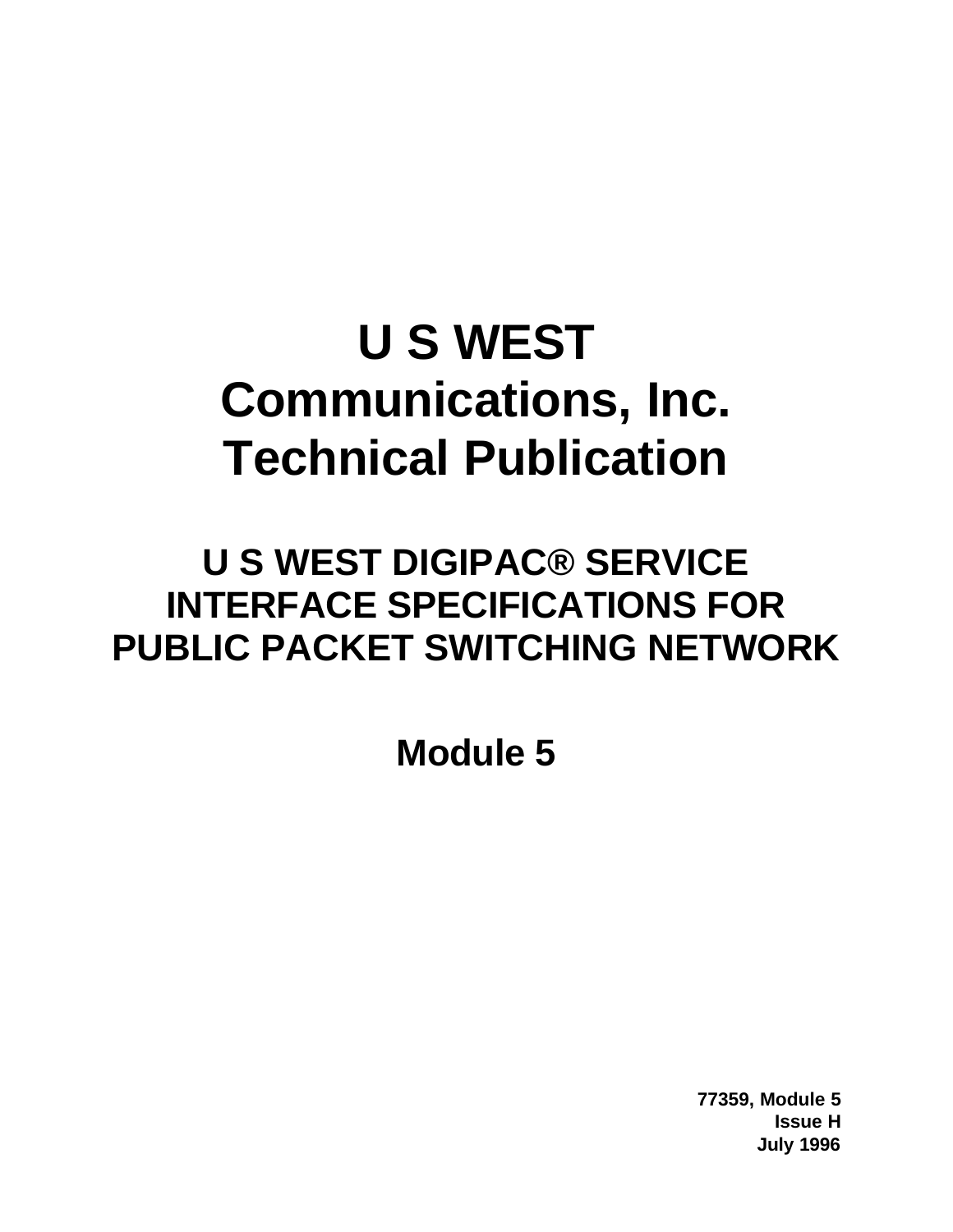## **U S WEST Communications, Inc. Technical Publication**

## **U S WEST DIGIPAC® SERVICE INTERFACE SPECIFICATIONS FOR PUBLIC PACKET SWITCHING NETWORK**

**Module 5**

**Copyright 1988, 1990, 1991, 1993, 1994, 1996 77359, Module 5 All Rights Reserved Issue H Printed In U.S.A. July 1996**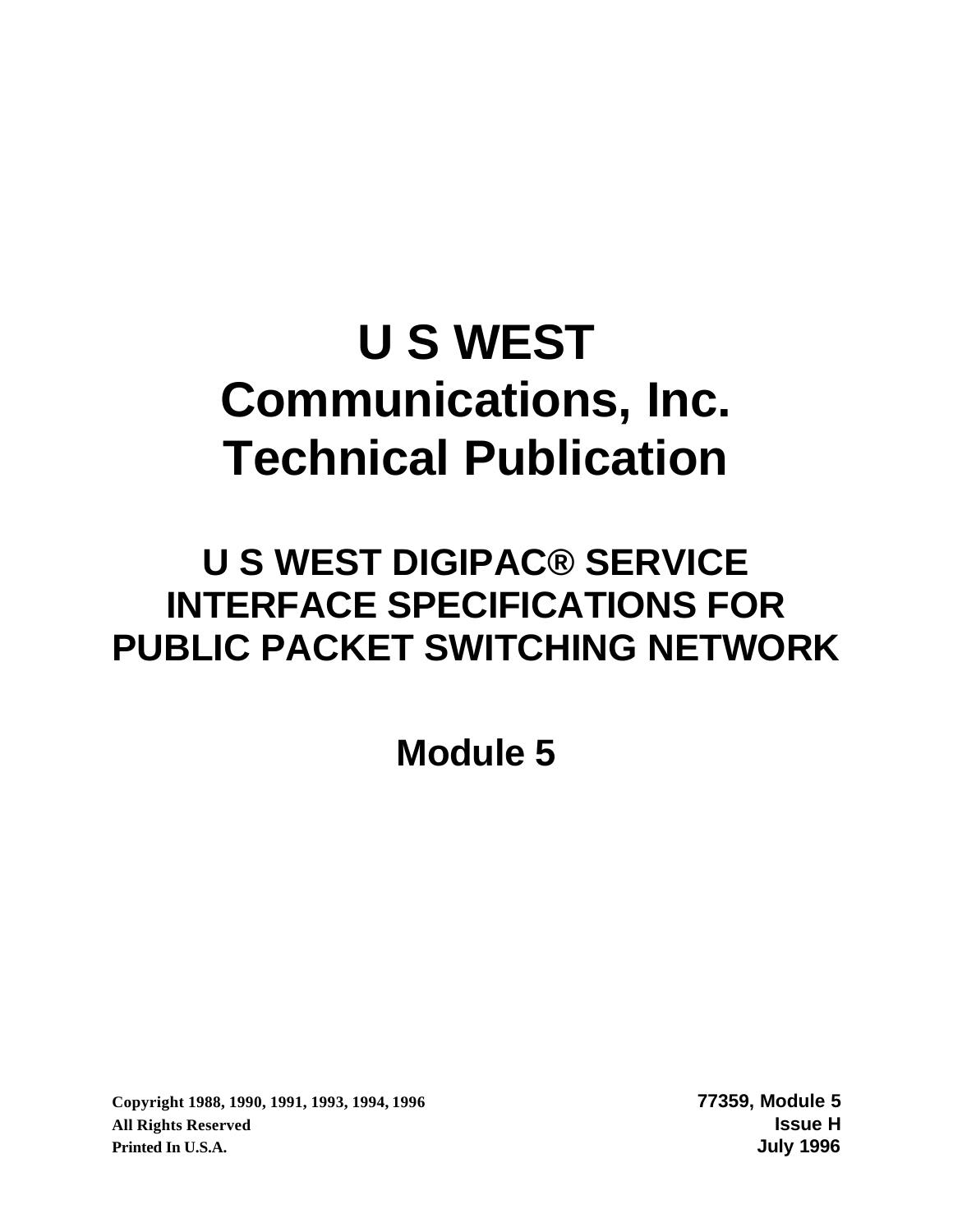#### NOTICE

This Technical Publication describes the interface protocols necessary for:

- asynchronous terminals and hosts (Module 1)
- X.25 terminals and hosts (Module 2)
- X.75 connections with Interexchange Carriers to communicate via the Packet Switched Public Data Network (PSPDN) (Module 3)
- dial-up access for X.25 devices using the X.32 recommendation (Module 4) and
- Point of Sales terminal to host communications using T3POS protocol (Module 5).

U S WEST Communications, Inc. reserves the right to revise this document for any reason, including but not limited to, conformity with standards promulgated by various governmental or regulatory agencies; utilization of advances in the state of the technical arts; or to reflect changes in the design of equipment, techniques, or procedures described or referred to herein.

Liability to anyone arising out of use or reliance upon any information set forth herein is expressly disclaimed, and no representation or warranties, expressed or implied, are made with respect to the accuracy or utility of any information set forth herein.

This document is not to be construed as a suggestion to any manufacturer to modify or change any of its products, nor does this publication represent any commitment by U S WEST Communications, Inc. to purchase any specific products. Further, conformance to this publication does not constitute a guarantee of a given supplier's equipment and/or its associated documentation.

Future issues of Technical Publication 77359 will be announced to the industry at least 45 days prior to the issuance date. This notice, which will come through our standard customer notification channels, will allow the customer time to comment on the proposed revisions.

Ordering information for U S WEST Technical Publications can be obtained from the Reference Section of this document.

If further information is required, please contact:

U S WEST Business Resources, Inc. Manager - Information Release 1801 California, Rm. 1320 Denver, CO 80202 (303) 297-7640

Throughout this publication, the term U S WEST signifies U S WEST Communications, Inc.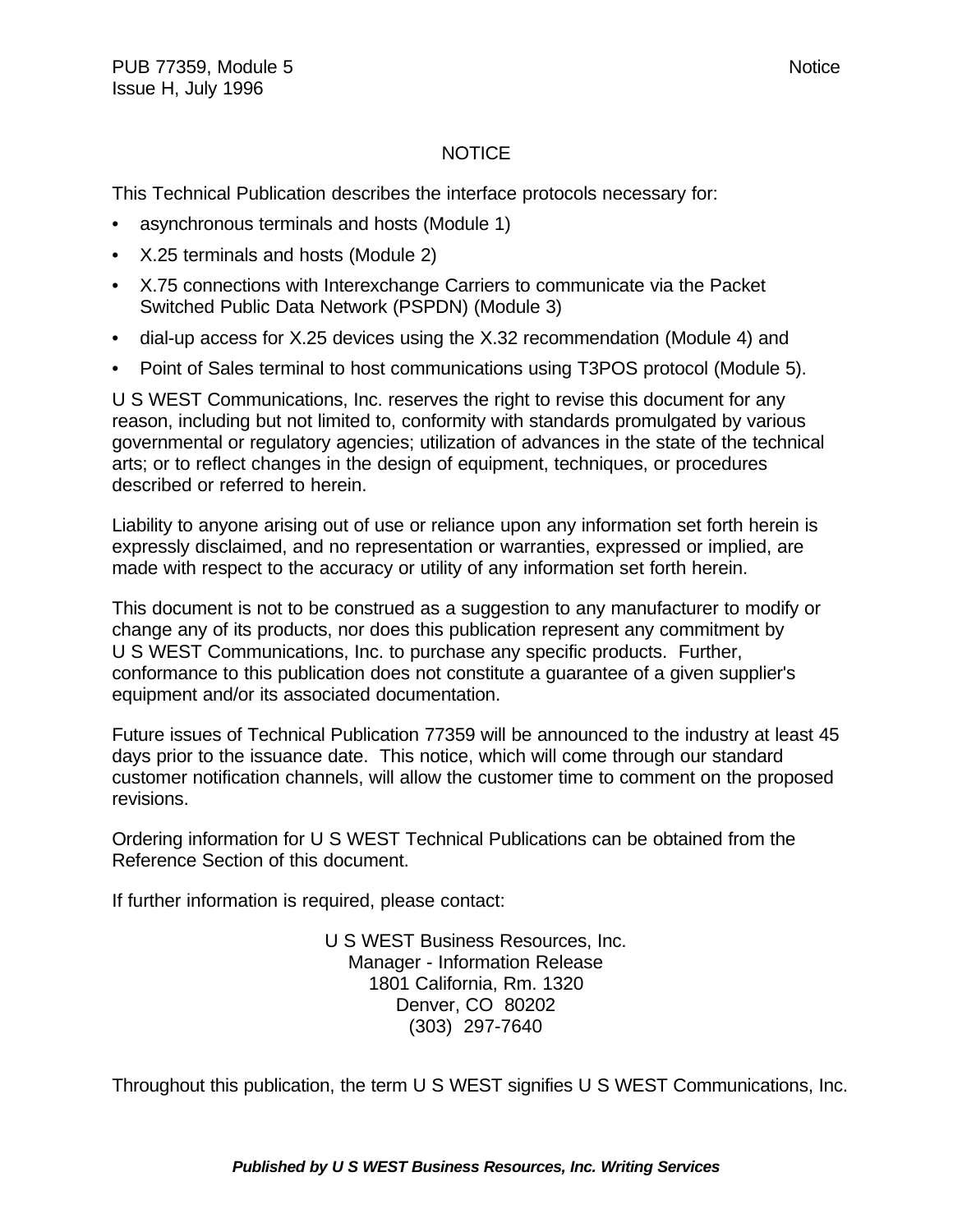#### **COMMENTS**

#### PLEASE TEAR OUT AND SEND YOUR COMMENTS/SUGGESTIONS TO:

#### U S WEST BUSINESS RESOURCES, INC. Manager - Writing Services 1801 California, Room 1320 Denver, Colorado 80202 (303) 297-7640

Information from you helps us to improve our Publications. Please take a few moments to answer the following questions and return to the above address.

| Was this Publication valuable to you in determining<br>our requirements?                                                                                | YES        | NO .      |
|---------------------------------------------------------------------------------------------------------------------------------------------------------|------------|-----------|
| Was the information accurate and up-to-date?                                                                                                            | YES        | NO        |
| Was the information easily understood?                                                                                                                  | YES        | NO.       |
| Were the contents logically sequenced?                                                                                                                  | YES        | NO        |
| Were the printed pages legible?                                                                                                                         | YES        | NO        |
| Do you feel the description in the Catalog of Technical<br>Information and/or Digest of Technical Information<br>adequately described this Publication? | <b>YES</b> | <b>NO</b> |

If you answered NO to any of the questions and/or if you have any other comments or suggestions, please explain:

| (Attach additional sheet, if necessary) |
|-----------------------------------------|
| Date _____________                      |
|                                         |
|                                         |
|                                         |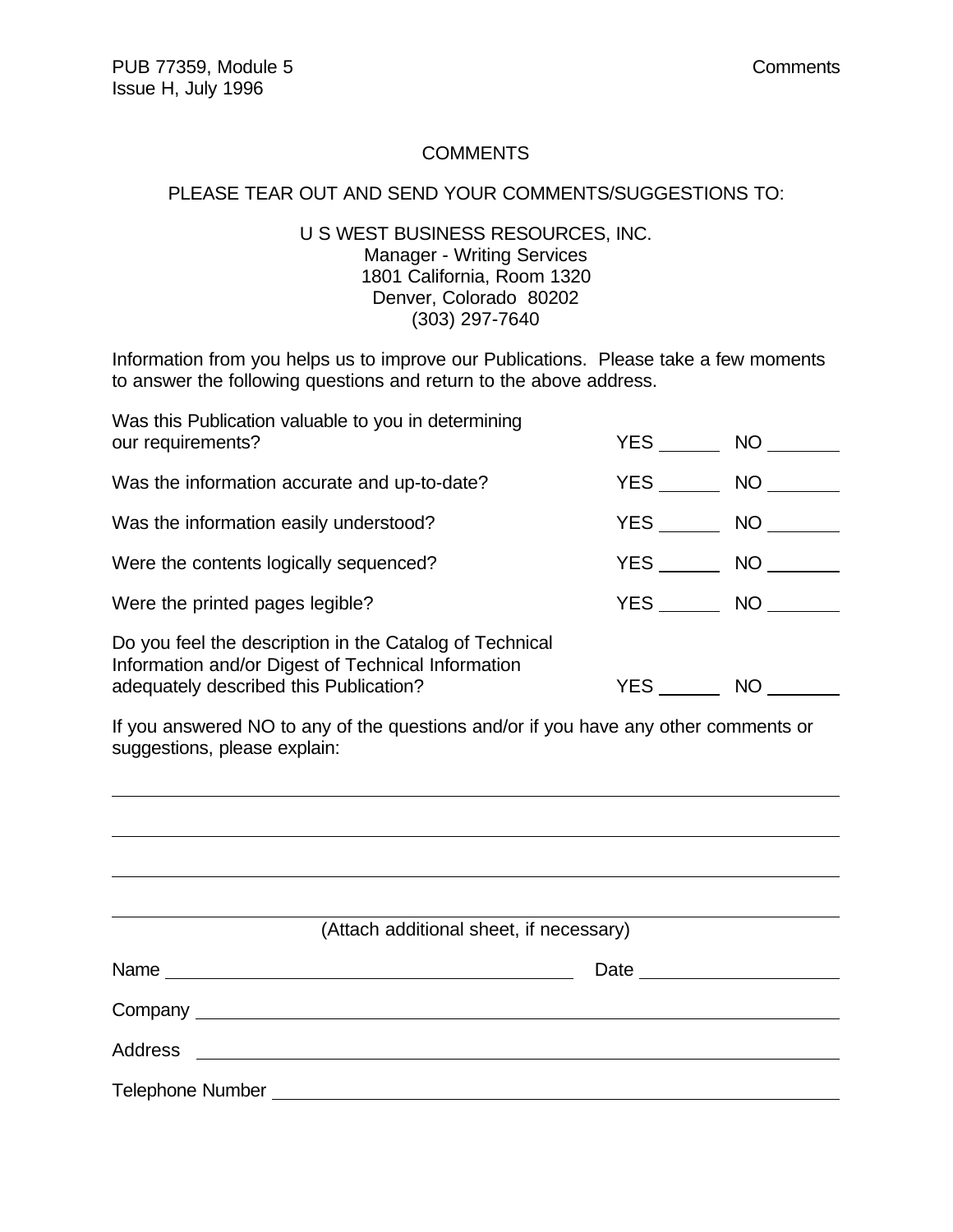#### **CONTENTS**

|    |      | <b>Chapter and Section</b><br>Page                                 |         |
|----|------|--------------------------------------------------------------------|---------|
| 1. |      |                                                                    |         |
|    | 1.1  |                                                                    |         |
| 2. |      |                                                                    |         |
|    | 2.1  |                                                                    |         |
|    | 2.2  |                                                                    |         |
|    | 2.3  |                                                                    |         |
|    | 2.4  |                                                                    |         |
|    | 2.5  | Physical Connection of the POS TurboCharge® Service                |         |
|    | 2.6  |                                                                    |         |
|    | 2.7  |                                                                    |         |
|    | 2.8  |                                                                    |         |
|    | 2.9  |                                                                    |         |
|    | 2.10 |                                                                    |         |
|    | 2.11 | X.3 Parameter Profile for Point-of-Sale (POS) (Not Supported) 2-49 |         |
|    | 2.12 |                                                                    |         |
| 3. |      |                                                                    |         |
|    | 3.1  |                                                                    |         |
| 4. |      |                                                                    |         |
|    | 4.1  |                                                                    |         |
|    | 4.2  |                                                                    |         |
|    | 4.3  |                                                                    |         |
|    | 4.4  |                                                                    |         |
| 5. |      |                                                                    |         |
|    | 5.1  |                                                                    |         |
|    | 5.2  |                                                                    | $5 - 4$ |
| 6. |      |                                                                    |         |
|    | 6.1  |                                                                    |         |
|    | 6.2  |                                                                    |         |
|    | 6.3  |                                                                    |         |
|    | 6.4  | Consultative Committee International Telephone and Telegraph 6-1   |         |
|    | 6.5  |                                                                    |         |
|    | 6.6  |                                                                    |         |
|    | 6.7  |                                                                    |         |
|    | 6.8  | U S WEST Communications, Inc. Technical Publications 6-3           |         |
|    | 6.9  |                                                                    |         |
|    | 6.10 |                                                                    |         |
|    |      | TOC 6-i                                                            |         |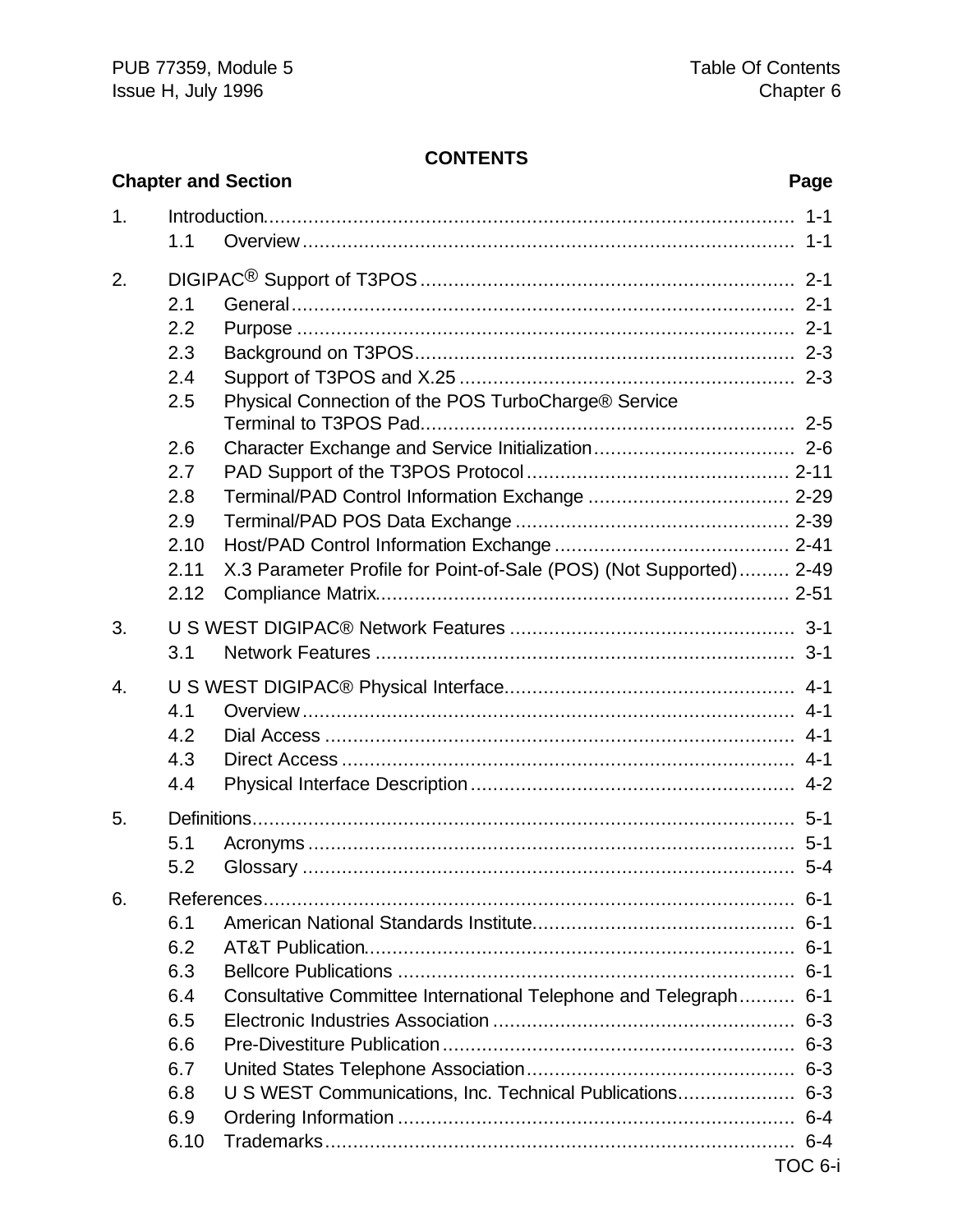### **CONTENTS** (Continued)

**Figures** 

| $2 - 1$       | An Overview of the Transaction Switching and Transport Service               |
|---------------|------------------------------------------------------------------------------|
| $2 - 2$       | POS Terminal Connection via Data Over Voice (DOV) Unit 2-5                   |
| $2 - 3$       |                                                                              |
| $2 - 4$       |                                                                              |
| $2 - 5$       |                                                                              |
| $2 - 6$       |                                                                              |
| $2 - 7$       |                                                                              |
| $2 - 8$       |                                                                              |
| $2 - 9$       |                                                                              |
| $2 - 10$      | Range of the Longitudinal Redundancy Checking (LRC)  2-24                    |
| $2 - 11$      |                                                                              |
| $2 - 12$      |                                                                              |
| $2 - 13$      |                                                                              |
| $2 - 14$      |                                                                              |
| $2 - 15$      |                                                                              |
| $2 - 16$      |                                                                              |
| $2 - 17$      |                                                                              |
| $2 - 18$      | PAD-activated Call with Opening Frame in General Frame Format 2-46           |
| $2 - 19$      | Terminal-initiated Call with Opening Frame in Control Frame Format Method of |
|               |                                                                              |
| $2 - 20$      | Terminal-initiated Call with Opening Frame in Control Frame Format Method of |
|               |                                                                              |
| $2 - 21$      |                                                                              |
| <b>Tables</b> |                                                                              |
| $2 - 1$       |                                                                              |
| $2 - 2$       |                                                                              |
| $2 - 3$       |                                                                              |
| $2 - 4$       |                                                                              |
| $2 - 5$       |                                                                              |
| $2 - 6$       |                                                                              |
| $2 - 7$       |                                                                              |
| $3 - 1$       |                                                                              |
| $4 - 1$       | Dial Access - Synchronous - 9600 bit/s CCITT Recommendation V.32             |
|               |                                                                              |
| $4 - 2$       | NC and NCI Code Combinations - Voice Grade Analog Channel  4-5               |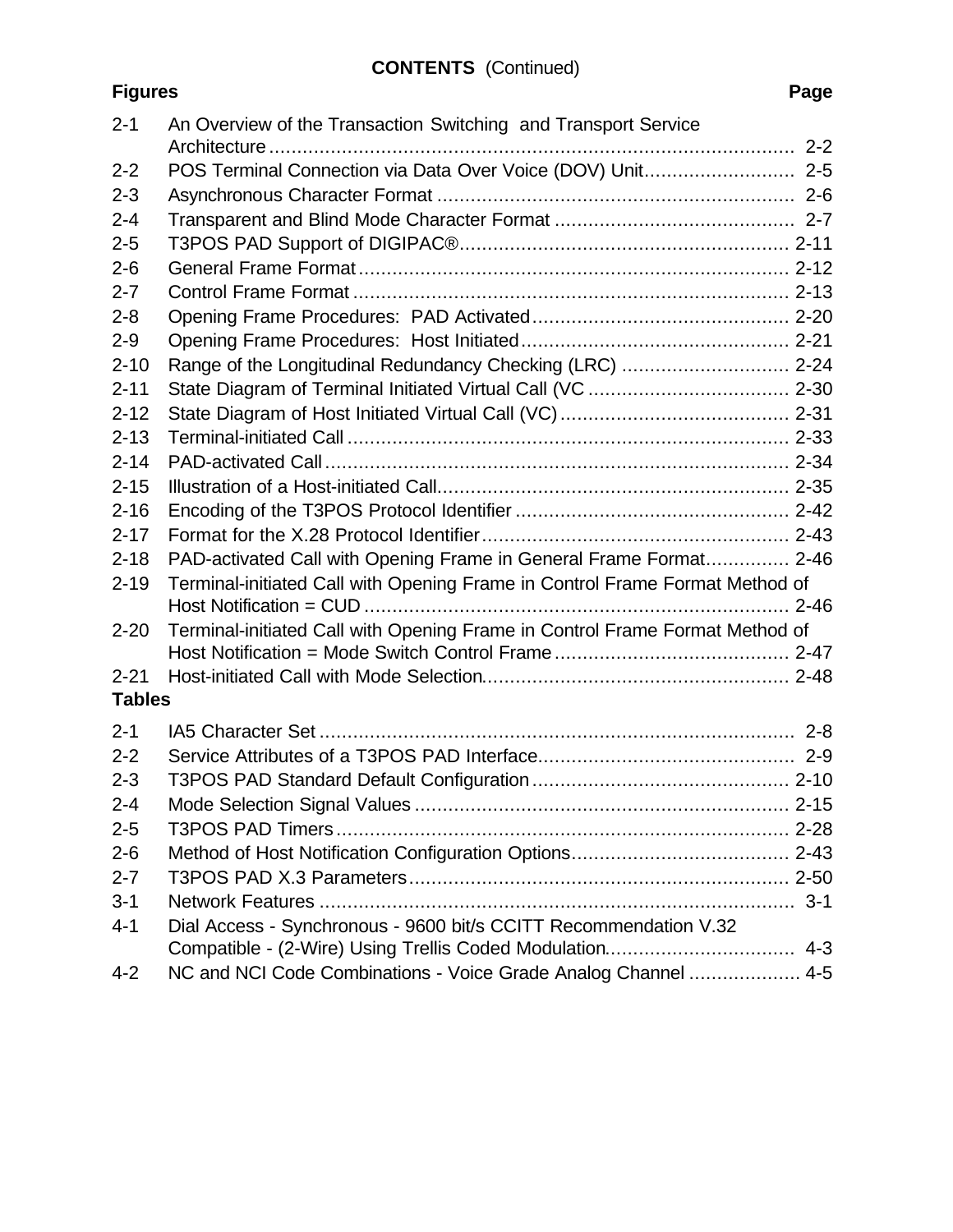#### **CONTENTS**

# **Chapter and Section Page**

#### 1. Introduction............................................................................................... 1-1 1.1 Overview........................................................................................ 1-1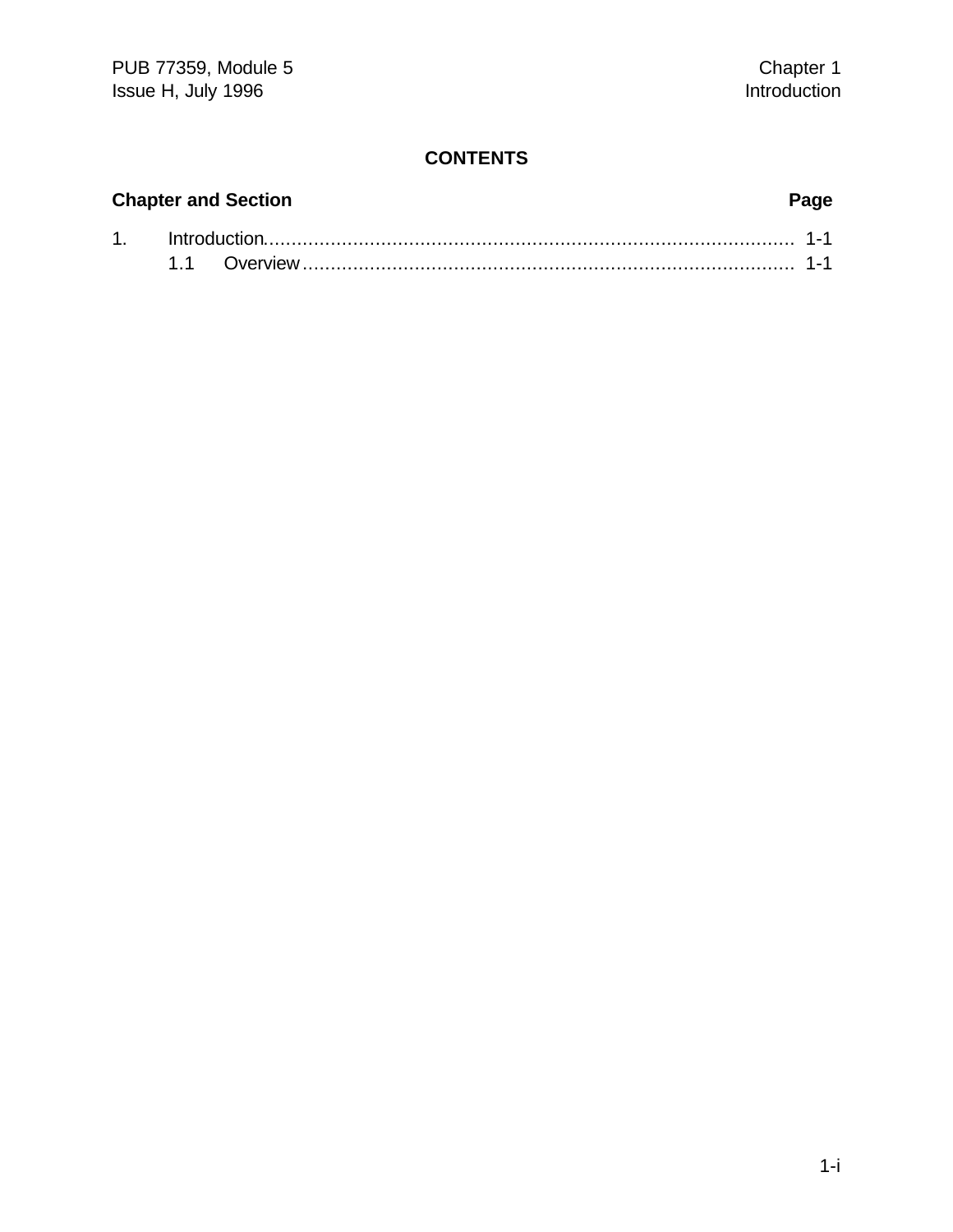#### **1. Introduction**

#### **1.1 Overview**

This Technical Publication describes the interface protocols necessary for:

- asynchronous terminals and hosts (Module 1)
- X.25 terminals and hosts (Module 2)
- X.75 connections with Inter-exchange Carriers to communicate via the Packet Switched Public Data Network (PSPDN) (Module 3)
- dial-up access for X.25 devices using the X.32 recommendation (Module 4) and
- Point of Sales terminal to host communications using T3POS protocol (Module 5).

Network level signaling messages are transmitted as American Standard Code for Information Interchange (ASCII) text. The terms used herein are consistent with the text of the International Telecommunications Union (ITU), formerly International Telegraph and Telephone Consultative Committee (CCITT), Recommendations specified in this document. All reference in this Technical Publication to ITU recommendations are per the 1988 issue "blue book", unless specified otherwise.

The asynchronous interface is based on ITU Recommendation X.28 which defines the protocol between the asynchronous device and the PSPDN. The asynchronous Data Termination Equipment (DTE)/X.25 DTE interface is based on ITU Recommendation X.29 which specifies the protocol between the packet-mode DTE and the PSPDN. ITU Recommendation X.3 defines a Packet Assembly/Disassembly (PAD) facility in a PSPDN. The X.25 interface is based on ITU Recommendation X.25 which defines the protocol between the X.25 DTE and the PSPDN. The X.75 interface is based on ITU Recommendation X.75 which defines the protocol between the Inter-exchange Carriers, data service providers and the PSPDN. The X.32 interface is based on ITU Recommendation X.32 which defines the protocol and procedures for an X.25 DTE to access the PSPDN using a Dial-up connection, either to originate or terminate X.25 calls.

The T3POS interface defines the protocol, procedures, and PAD function within the PSPDN to allow Point of Sale (POS) terminals to use the Packet Network as a means to access Credit Card Association (CCA) hosts or Information Service Providers (ISP).

A table of all acronyms used in this Technical Publication can be found in Chapter 5.

All changes and reissues of this Technical Publication will be made on a U S WEST wide basis.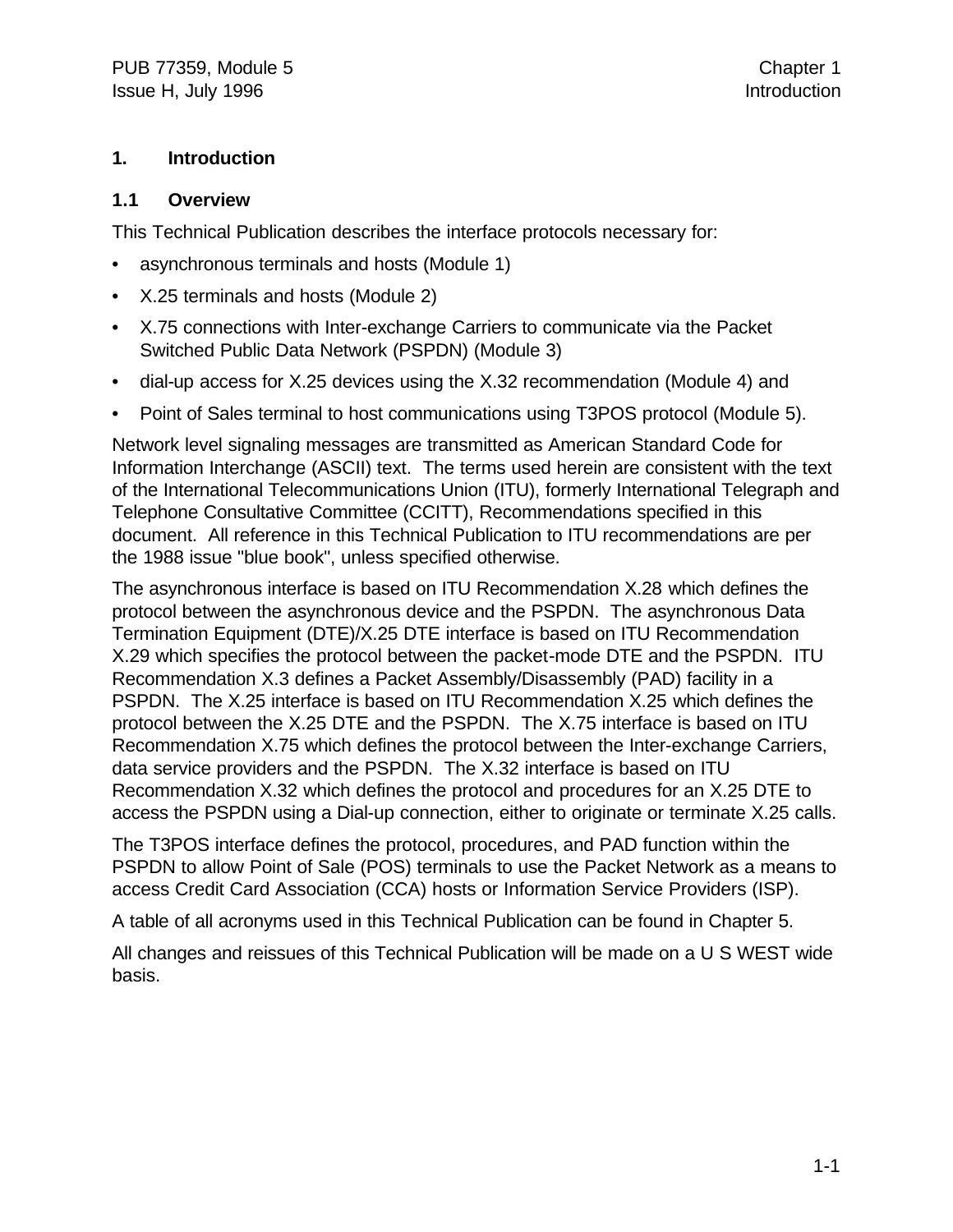#### **CONTENTS**

#### **Chapter and Section Page**

| 2. |      |                                                                    |
|----|------|--------------------------------------------------------------------|
|    | 2.1  |                                                                    |
|    | 2.2  |                                                                    |
|    | 2.3  |                                                                    |
|    | 2.4  |                                                                    |
|    | 2.5  | Physical Connection of the POS TurboCharge® Service                |
|    |      |                                                                    |
|    | 2.6  |                                                                    |
|    |      |                                                                    |
|    |      |                                                                    |
|    | 2.7  |                                                                    |
|    |      |                                                                    |
|    |      |                                                                    |
|    |      | 2.7.3 Information Frames in Transparent and Blind Modes 2-17       |
|    |      |                                                                    |
|    |      |                                                                    |
|    | 2.8  |                                                                    |
|    |      |                                                                    |
|    |      |                                                                    |
|    |      |                                                                    |
|    |      |                                                                    |
|    |      |                                                                    |
|    |      |                                                                    |
|    | 2.9  |                                                                    |
|    |      | 2.9.1                                                              |
|    |      |                                                                    |
|    |      |                                                                    |
|    |      |                                                                    |
|    | 2.10 |                                                                    |
|    |      |                                                                    |
|    |      | 2.10.2 Use of PID and CUD in T3POS Mode Signaling 2-43             |
|    |      |                                                                    |
|    |      |                                                                    |
|    | 2.11 | X.3 Parameter Profile for Point-of-Sale (POS) (Not Supported) 2-49 |
|    | 2.12 |                                                                    |
|    |      |                                                                    |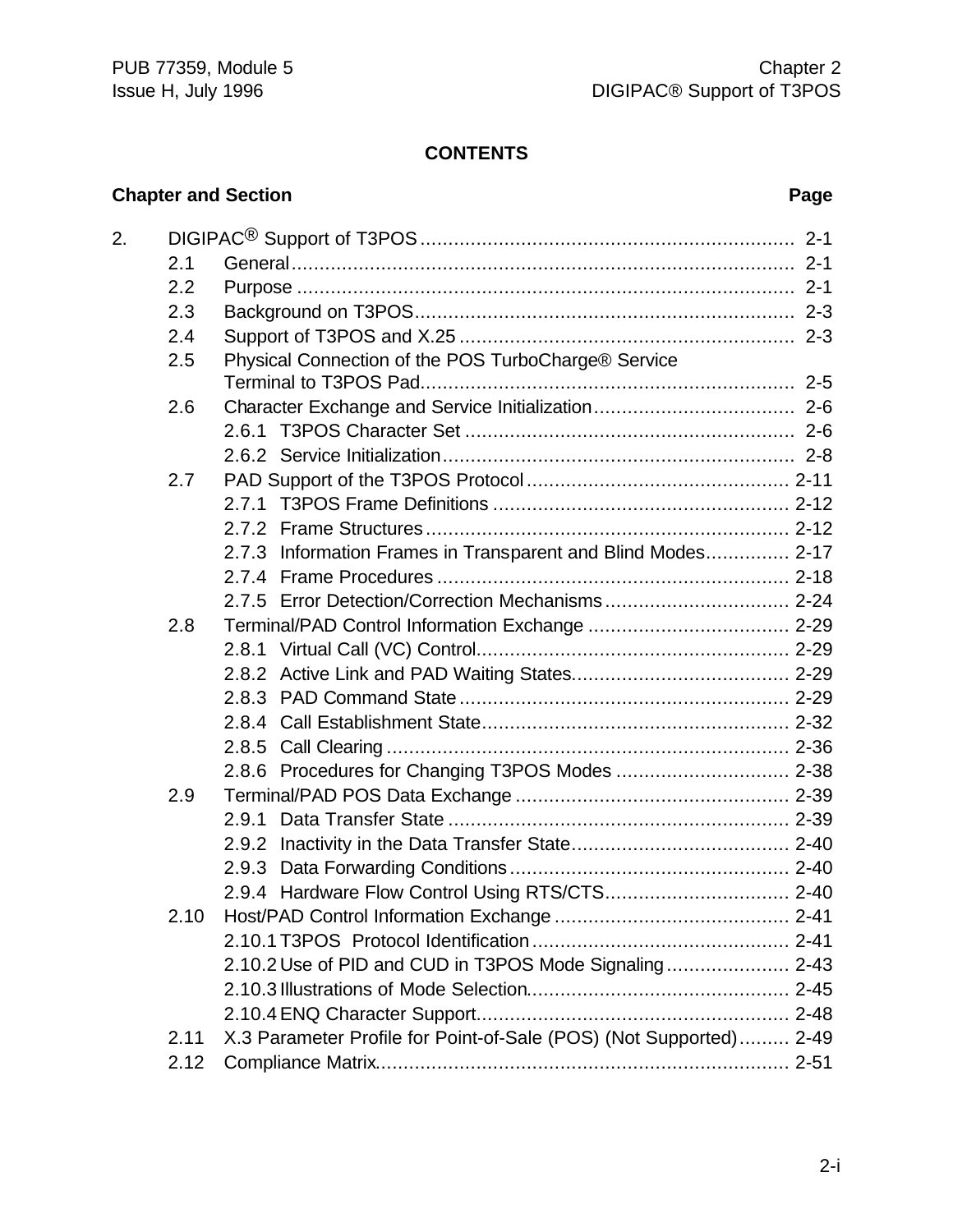#### **CONTENTS**

#### **Figures Page** 2-1 An Overview of the Transaction Switching and Transport Service Architecture .............................................................................................. 2-2 2-2 POS Terminal Connection via Data Over Voice (DOV) Unit........................... 2-5 2-3 Asynchronous Character Format ................................................................ 2-6 2-4 Transparent and Blind Mode Character Format ........................................... 2-7 2-5 T3POS PAD Support of DIGIPAC®........................................................... 2-11 2-6 General Frame Format ............................................................................. 2-12 2-7 Control Frame Format .............................................................................. 2-13 2-8 Opening Frame Procedures: PAD Activated............................................... 2-20 2-9 Opening Frame Procedures: Host Initiated................................................. 2-21 2-10 Range of the Longitudinal Redundancy Checking (LRC) .............................. 2-24 2-11 State Diagram of Terminal Initiated Virtual Call (VC .................................... 2-30 2-12 State Diagram of Host Initiated Virtual Call (VC)......................................... 2-31 2-13 Terminal-initiated Call ............................................................................... 2-33 2-14 PAD-activated Call ................................................................................... 2-34 2-15 Illustration of a Host-initiated Call............................................................... 2-35 2-16 Encoding of the T3POS Protocol Identifier ................................................. 2-42 2-17 Format for the X.28 Protocol Identifier....................................................... 2-43 2-18 PAD-activated Call with Opening Frame in General Frame Format............... 2-46 2-19 Terminal-initiated Call with Opening Frame in Control Frame Format Method of Host Notification = CUD ............................................................................ 2-46 2-20 Terminal-initiated Call with Opening Frame in Control Frame Format Method of Host Notification = Mode Switch Control Frame .......................................... 2-47 2-21 Host-initiated Call with Mode Selection....................................................... 2-48

#### **Tables**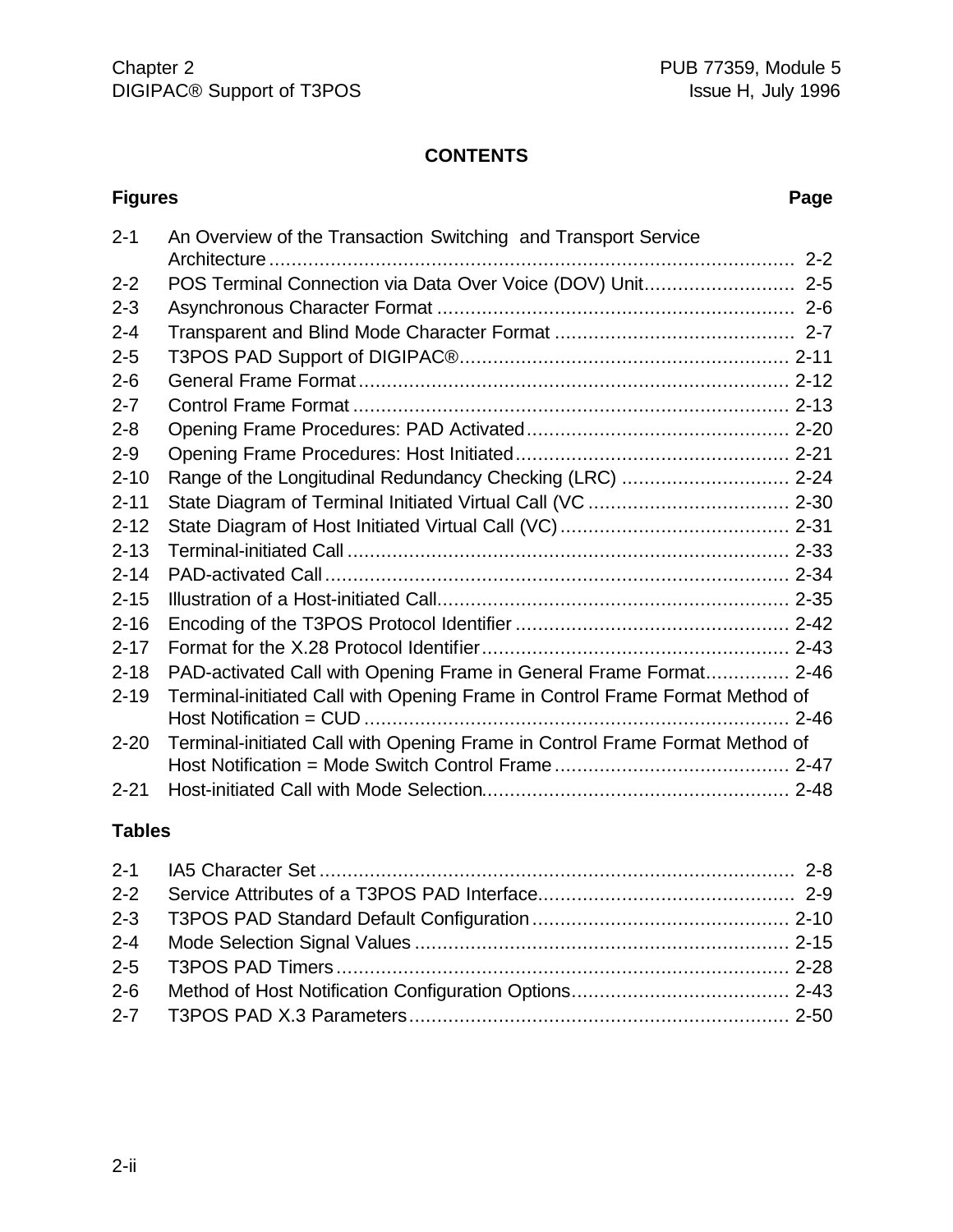#### **2. DIGIPAC® Support of T3POS**

#### **2.1 General**

This Chapter describes the implementation of T3POS<sup>1</sup> protocol on the DIGIPAC<sup>®</sup> Network, if it were being offered. The T3POS Packet Assembler/Disassembler (PAD) function was provided by U S WEST in support of transaction services such as Point Of Sale (POS). This module is being issued only to announce that U S WEST will no longer offer access to the T3POS PAD function but that U S WEST will transport X.25 Packets used to transport T3POS protocol that comes from a user on an ISDN (Integrated Services Digital Network) switch.

Where there are differences in the operation of the U S WEST T3POS PAD function and the T3POS Standard it will be noted in the text as well as a compliance matrix at the end of this chapter. In addition, the phrase **Not Offered** will be used to mean the following:

• **Not Offered** indicates that either the U S WEST T3POS PAD does not provide the function described or that U S WEST has decided not to include the function in its service offering and therefore the function is **not offered** to subscribers of the DIGIPAC® service.

#### **2.2 Purpose**

1

T3POS is a transaction switching and transport protocol that has been designed to provide Point of Sale (POS) equipment already in place, as well as future POS terminals, with efficient and economical transaction switching and transport service over an X.25 based packet network. T3POS is based on de facto standard protocols in the credit card industry that were developed by VISA International and link level control procedures obtained from the International Standards Organization (ISO).

<sup>&</sup>lt;sup>1</sup> The name T3POS is a pseudo-acronym derived from the term Transaction Processing Protocol for Point-Of-Sale.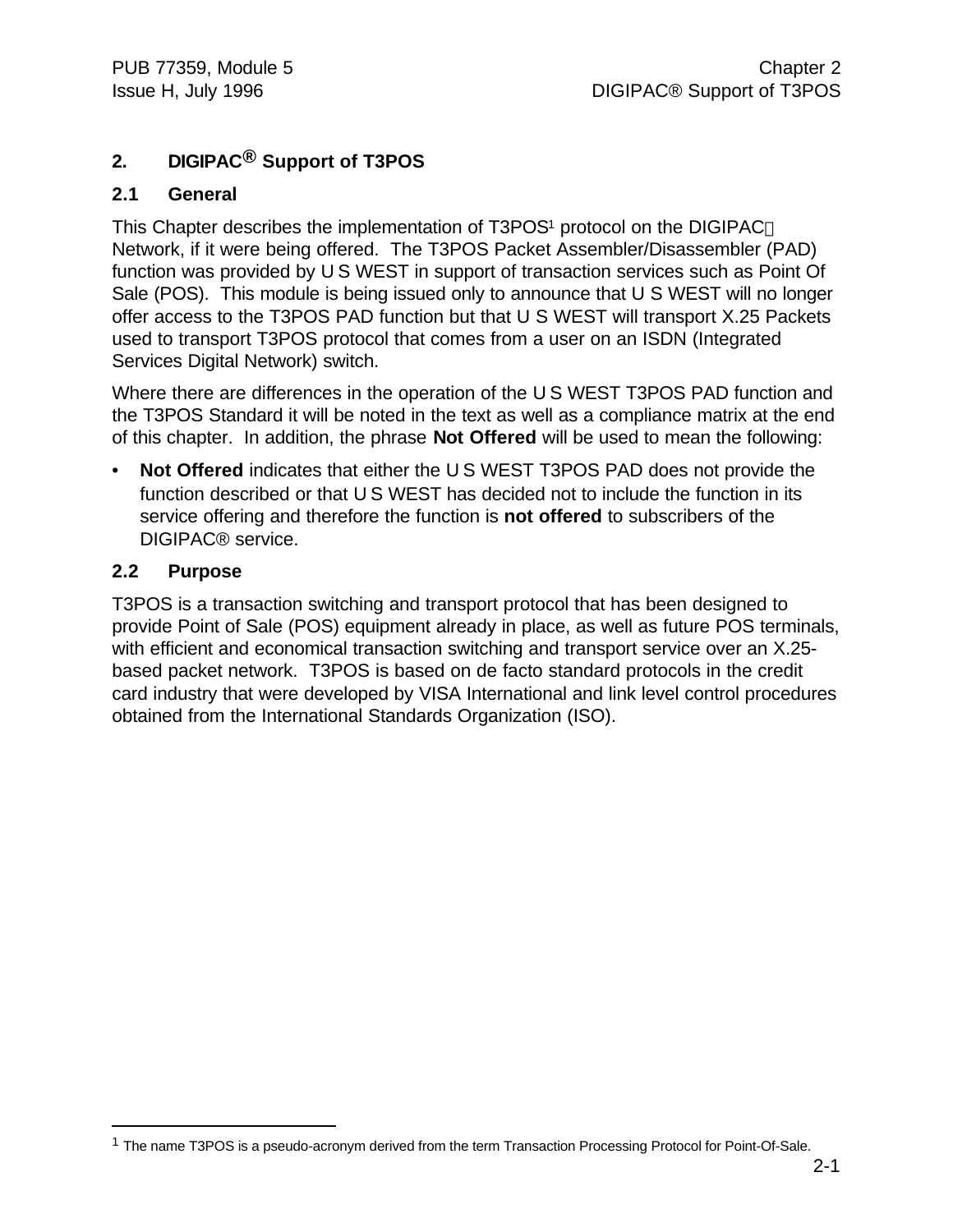Transaction switching and transport refers to X.25-based packet network support of reliable, real time receipt, routing and delivery of a transaction to and from a customer's premises and an Information Service Provider (ISP) (see Figure 2-1). Two types of transactions: credit authorization and data capture, each using a slightly different application layer protocol that is transparent to the packet network, are relevant to this discussion of T3POS. Credit authorization transactions are random events typically involving a message transmitted by a POS terminal and a response from an authorizing host system, after which the line is disconnected. Data capture transactions are events that involve a sizable amount of information transmitted from the terminal to the host and a response from the host system. Data capture typically takes place at the end of a business day. T3POS has been developed to give an X.25-based packet network, the flexibility to meet compatibility and performance requirements for both credit authorization and data capture transactions. A T3POS (PAD) permits POS terminal equipment to communicate with Information Service Providers (ISP) via Virtual Circuits (VC) supported by the X.25-based packet network. The T3POS PAD converts character-oriented frames arriving from a POS terminal to a format that is capable of being carried over a packet network VC.



**Figure 2-1** An Overview of the Transaction Switching and Transport Service **Architecture**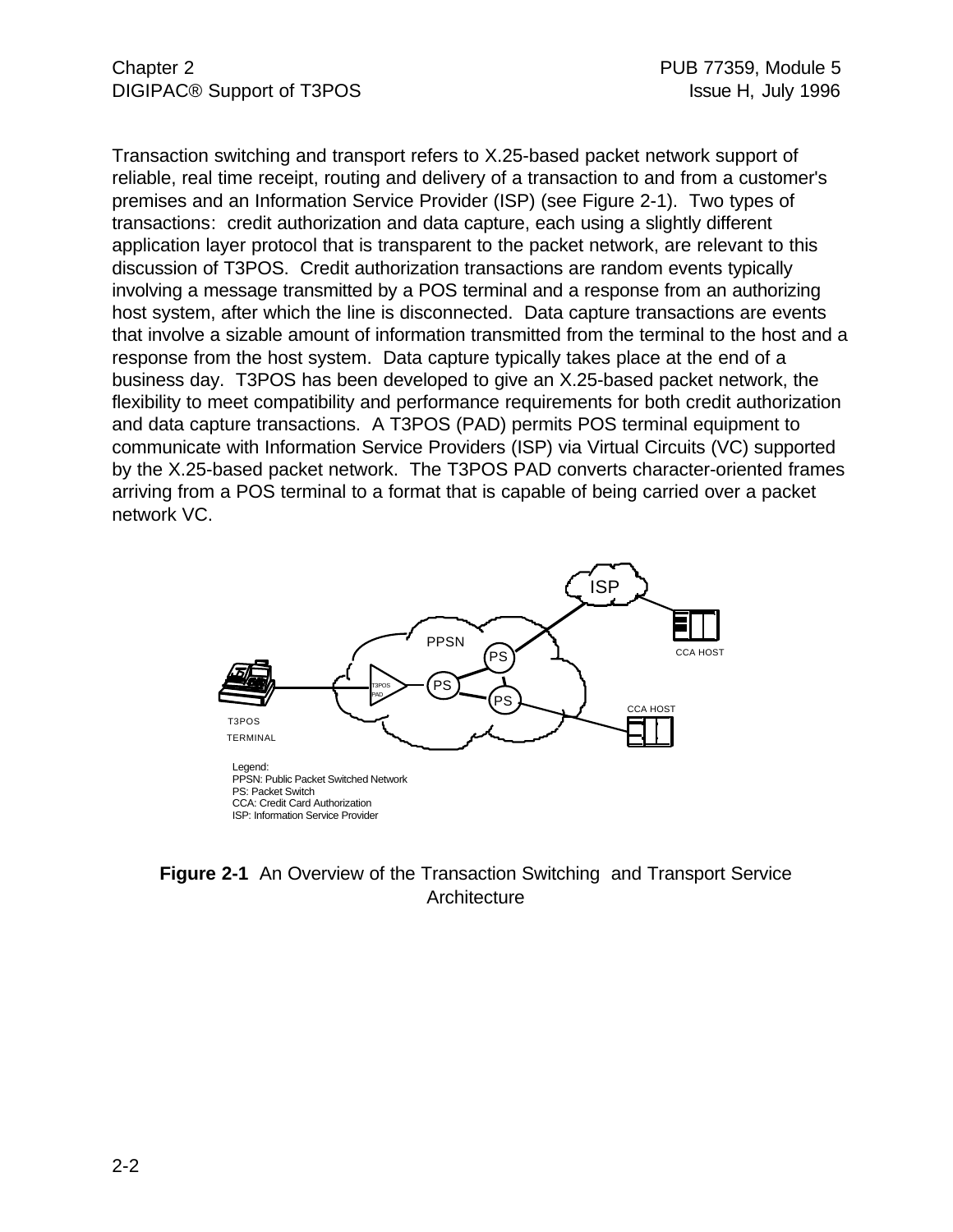#### **2.3 Background on T3POS**

T3POS is a transaction switching and transport protocol based on VISA USA's de facto standard credit authorization and data capture protocols. T3POS is also based on the International Standards Organization's (ISO) Basic Mode Control Procedures for Data Communication Systems (ISO 1745). T3POS supports information transfer across a data link that is monitored by link control procedures, where some control characters are given a particular meaning according to the transmission phase (e.g., call establishment, data transfer, and call clearing). All necessary control information passing from the POS terminal to the PAD is carried over the link by discrete control characters selected from an internationally standardized character set. Although not internationally standardized like ISO 1745, VISA USA's authorization and data capture link level protocols are a significant factor in transaction switching and transport because of the extent of their use and the size of the embedded base of compatible equipment. For specific background information on the VISA protocols and ISO basic control procedures, refer to the following documents:

- Second Generation Authorization Terminal Link Level Protocol, Volume 3, VISA USA, September 1990.
- Information Processing -- Basic Mode Control Procedures for Data Communication Systems (ISO 1745).
- Basic Mode Control Procedures -- Conversational Information Message Transfer, ISO 2629, International Standards Organization, 1st Ed., 1973.
- Basic Mode Control Procedures -- Complements, ISO 2628, International Standards Organization, 1st Ed., 1973.

Note that the references to the VISA International documents are intended to apply to the packet network access control procedures for POS terminal transactions to any ISP or Credit Card Association (CCA), as long as the ISP or CCA conforms to the applicable interface and protocol specifications.

#### **2.4 Support of T3POS and X.25**

T3POS operates in three basic modes that provide different types of POS terminals with access to an X.25-based packet switched network that provides transaction switching and transport.

• Transparent Mode -- This mode enables the use of existing credit authorization and data capture link level protocols (e.g., VISA 2) with minimal modifications to the POS terminal and without any modifications to the ISP/CCA host system software. This mode requires that the PAD monitor the data stream to perform a limited set of link level procedures at the PAD/terminal interface. The PAD provides protocol conversion between the POS terminal and the host in a way that makes the protocol differences associated with the packet network unrecognizable to both the POS terminal and the ISP/CCA host system.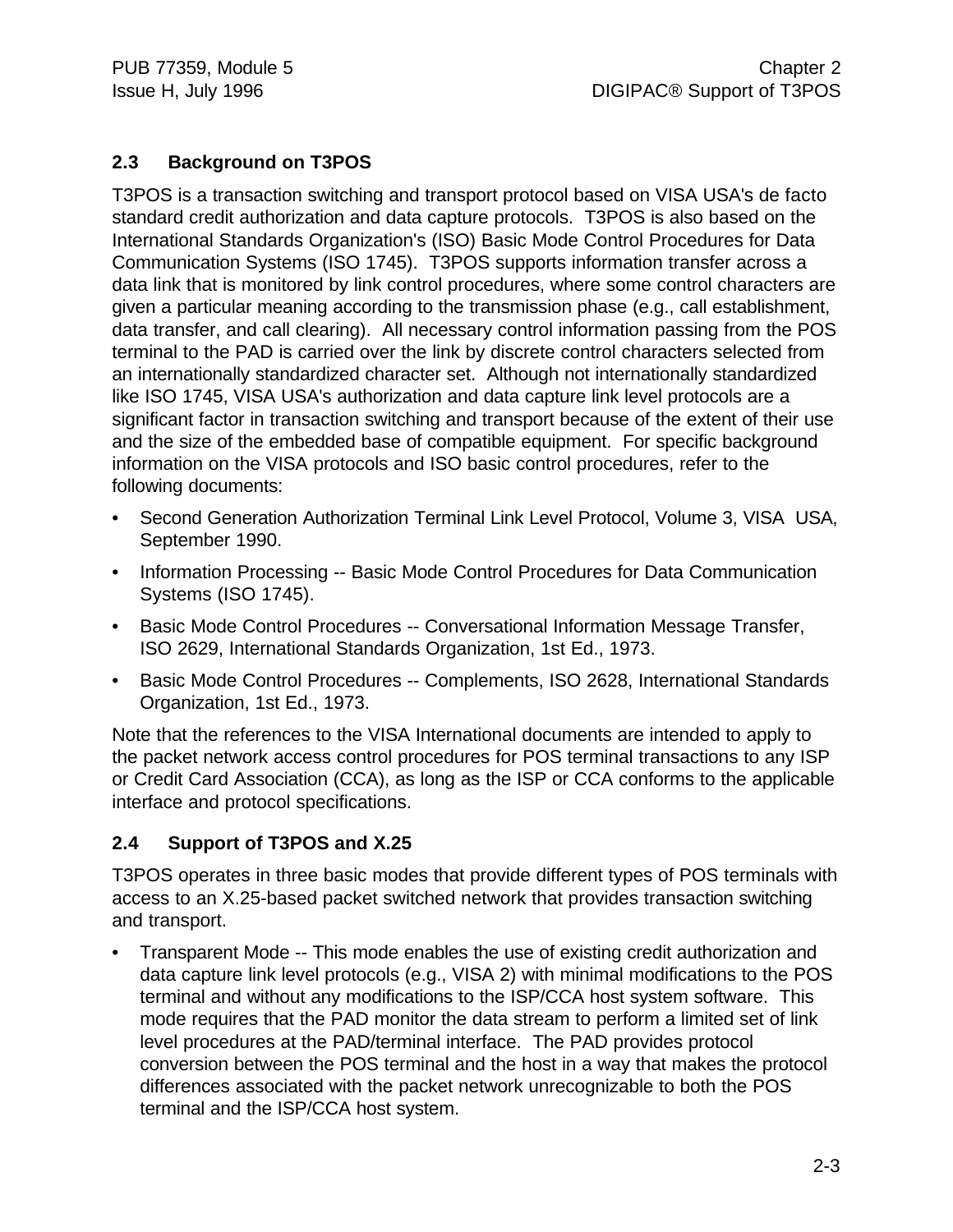• Local Mode -- This mode eliminates the transfer of supervisory frames (e.g., ACK and NAK) across the X.25-based packet network. In this mode, the PAD assumes full responsibility for issuing supervisory frames to the POS terminal while information frames only are passed across the packet network. Modifications to the CCA host system software are required in order to function in the absence of supervisory frames.

This is the mode in which all opening frames are processed, and the mode to which the PAD returns after the completion of each call. The default mode of operation for terminal initiated calls will be provisioned as Local Mode.

• Blind Mode -- This mode enables interworking with terminal equipment that supports unique protocols (e.g., X.28 asynchronous terminals) and proprietary message formats. When the PAD enters this mode typically upon receipt of an opening frame containing a special signal used for mode selection, it "blindly" passes all characters received from the POS terminal and the ISP without regard for the protocol or parity. Calls must be cleared by the ISP since the PAD can not interpret the user's call clear command (i.e., the DLE, EOT sequence) in the data stream. The default mode of operation for Host initiated calls will be set as Blind Mode if no other mode is requested at the time the service is ordered.

T3POS modes only apply for the duration of the virtual call. The PAD processes opening frames in Local Mode and enters the appropriate mode after the opening frame has been processed. The following is a list of benefits offered by the T3POS protocol:

- Transparent mode enables a T3POS PAD to operate with a large number of existing POS terminals and host systems requiring minimal modifications to their communications software.
- Longitudinal Redundancy Check (LRC) generation and validation is used in opening message validation and in Local mode to provide local error recovery procedures. Current asynchronous interfaces based on X.3, X.28 and X.29 do not support such reliability.
- When operating in Local mode, a T3POS PAD eliminates the need to transmit particular T3POS protocol elements (e.g., ACK, NAK, etc.) across the packet network. Operating in this mode not only reduces the number of packets that must traverse the packet network -- which may lower the cost -- but also may reduce the total transaction time.
- Blind mode provides a T3POS PAD with both data and protocol transparency to operate with X.28 or a proprietary POS terminal-to-host protocol.
- T3POS results in fewer PAD requirements than the traditional X.3 PAD. Although it must support the capabilities of the X.3 PAD that are associated with packet assembly and disassembly, a T3POS PAD is not required to support all PAD command signals and PAD service signals that are supported by an X.3 PAD.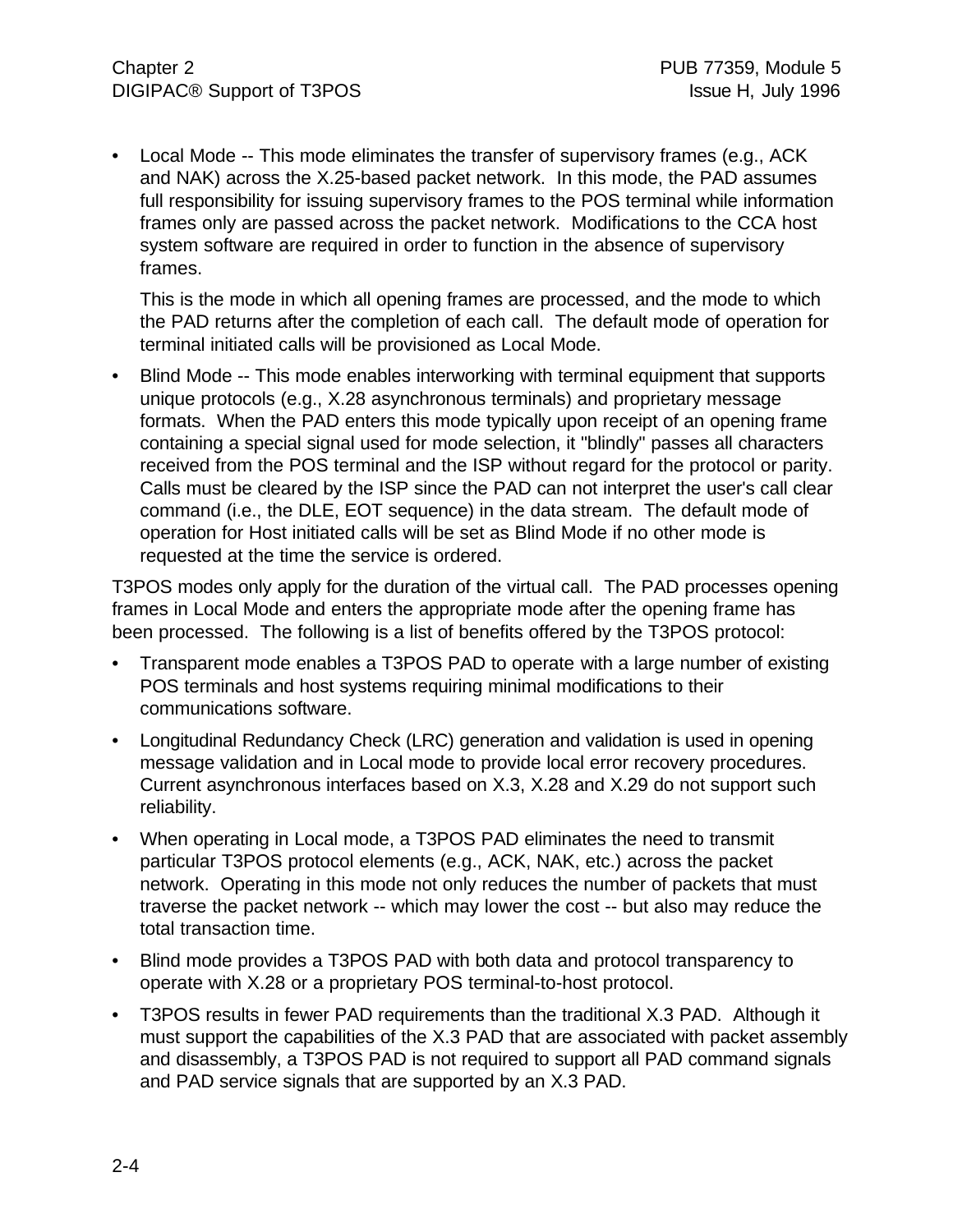#### **2.5 Physical Connection of the POS TurboCharge® Service Terminal to T3POS Pad**

- **• Data Over Voice (Not Offered)**: The most common method of connection to the DIGIPAC' network was by way of a Data Over Voice (DOV) connection but it is no longer available under the DIGIPAC® tariff. However, a customer may chose to buy Digital Data Over Voice service from U S WEST and couple that with direct asynchronous access described below. The DOV connection enabled the user to simultaneously use their telephone connection to the U S WEST voice network for both voice communications as well as POS transactions. The details of that DOV interface are beyond the scope of this document but may be found in U S WEST Technical Publication 77331, "Digital Data Over Voice Digital Access Arrangements, Network Interface Specifications". A pictorial representation of this method can be seen in Figure 2-2.
- **• Direct Asynchronous Access (Not Offered)** only method of connection to DIGIPAC<sup>®</sup> offered at this time. The default method for this type of connection to DIGIPAC<sup>®</sup> would be using the direct access asynchronous 2400/1200 bit/s connection detailed in Chapter 4, Section 4.4.1 of this document.



**Figure 2-2** POS Terminal Connection via Data Over Voice (DOV) Unit

**• Dial Access (Not Offered)**: The third method of access, may be by a dialed access to a 950-XXXX telephone number. In this method the customer places a call to a 950-XXXX number that has been provided to them by the CCA. This call will in turn connected to the T3POS PAD in the DIGIPAC<sup>®</sup> Network or another PSPDN. This method of access may be made available on special request.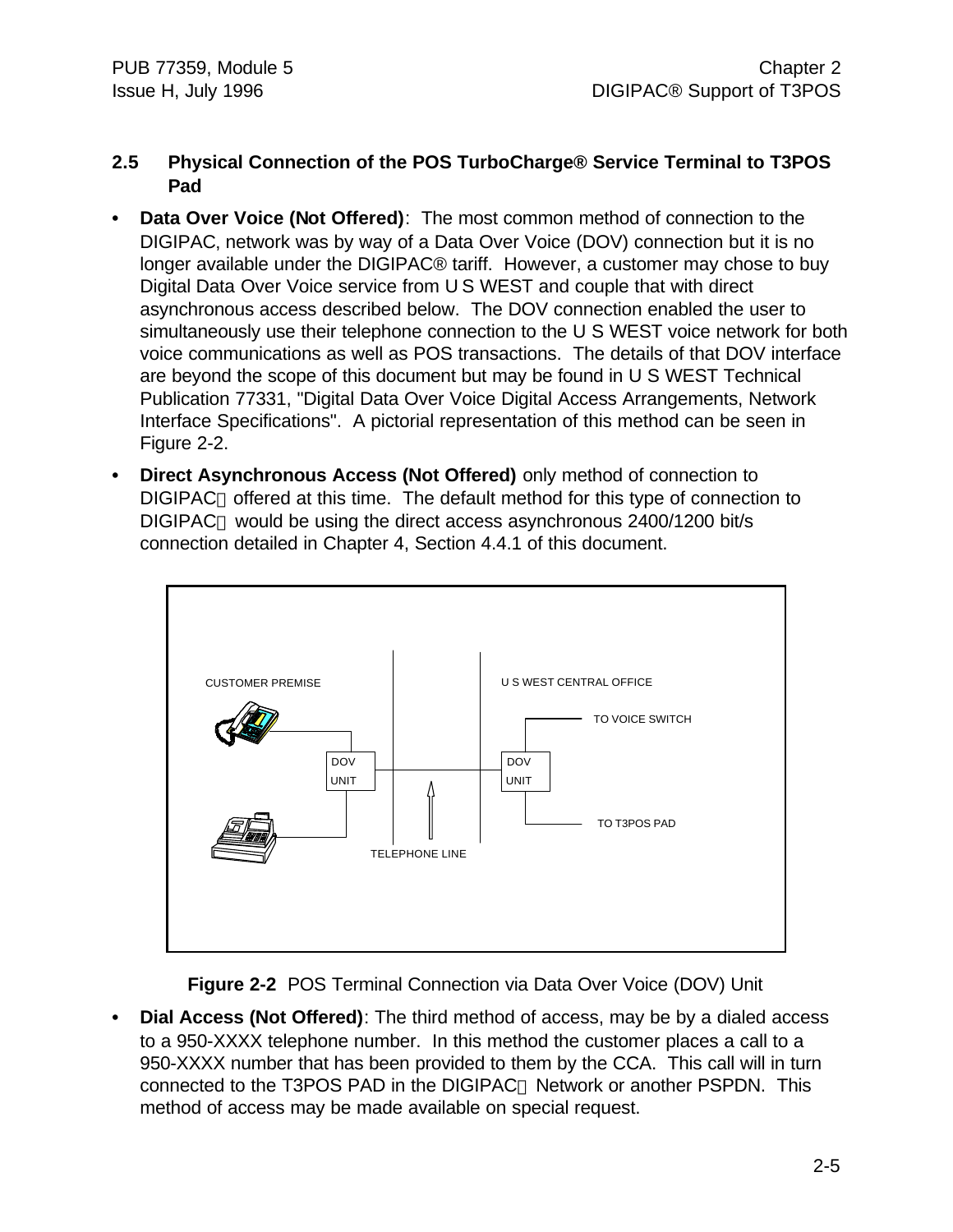#### **2.6 Character Exchange and Service Initialization**

#### **2.6.1 T3POS Character Set**

The DIGIPAC<sup>®</sup> T3POS PAD is capable of transmitting and receiving characters in accordance with International Alphabet No. 5 (IA5) as described in CCITT Recommendation T.50, 1988, which is very similar to the character set defined by ANSI X3.4, "American National Standard Code for Information Interchange". A T3POS PAD engaged in asynchronous transmission will transmit and accept a transmission character that consists of one start bit, followed by 7 data bits, followed by a parity bit, and ending with one stop bit (see Figure 2-3). The data bit sequence is transmitted from the least significant bit to the most significant bit (i.e., the low-order bit is in the bit 1 position). The default character length and parity is set for 7 bits even parity (see Table 2-3).



**Figure 2-3** Asynchronous Character Format

The parity bit is generated in accordance with ISO 1177, Information Processing -- Character structure for start/stop and synchronous transmission, 2nd Ed., 1985, which states that the character parity sense will be odd in synchronous transmission and even in asynchronous transmission.

The parity in the Opening Frame Validation state and Local mode is settable at subscription time. The T3POS PAD will transmit and accept a transmission character that consists of one start bit, followed by 7 data bits (with an even parity bit after as shown in Figure 2-3) or 8 data bits (with no parity as shown in Figure 2-4), and ending with one stop bit. The parity of the characters transmitted by the PAD to the host will be the same as the parity received from the POS terminal. The Blind Mode and Transparent Mode character format is defined as 8 bit data with no parity bit as shown in Figure 2-4.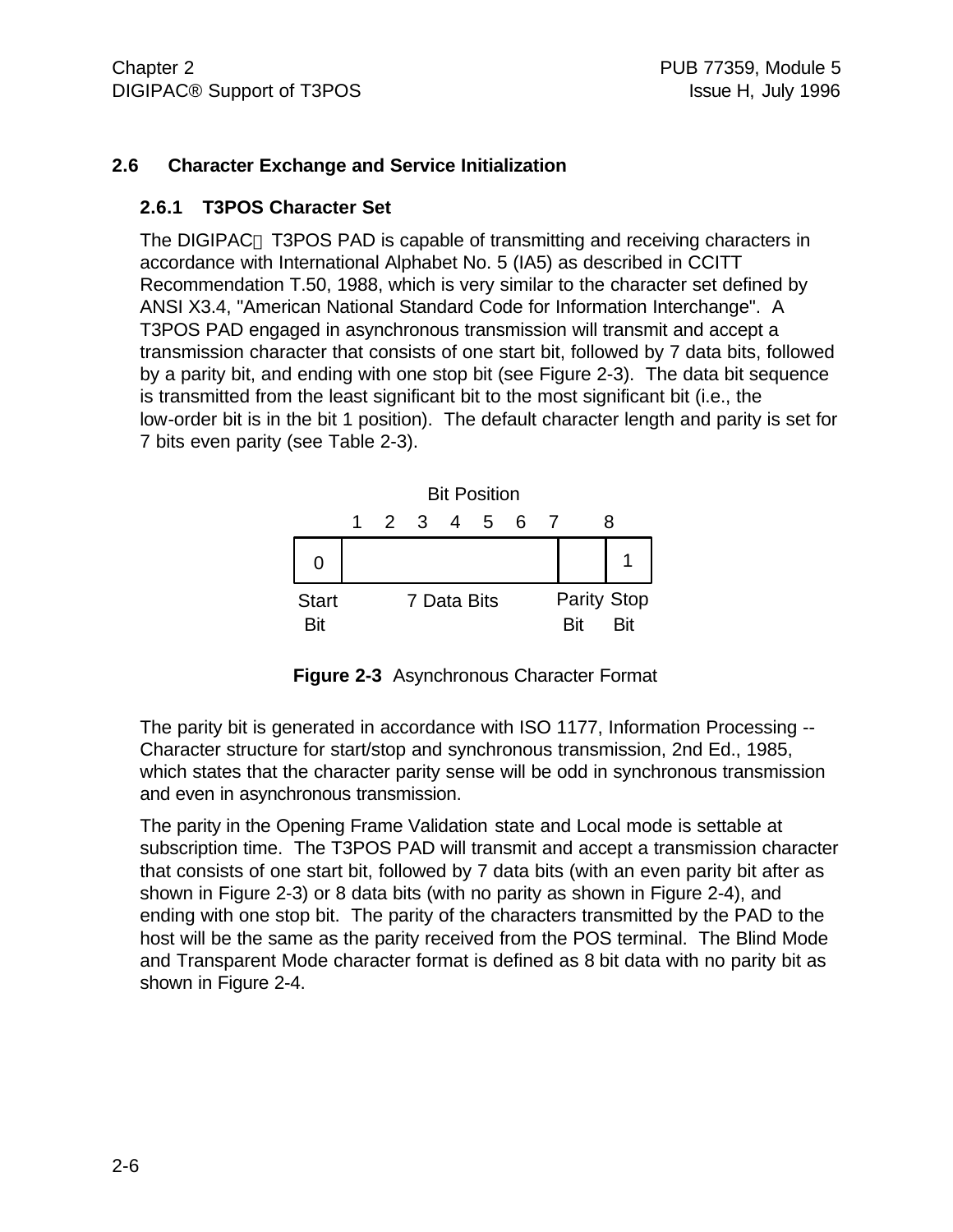

**Figure 2-4** Transparent and Blind Mode Character Format

In Blind and Transparent modes, parameter 21 will be set to 0 and the PAD will accept and transmit characters that consist of one start bit, followed by 8 data bits, and ending with one stop bit (see Figure 2-4).

The parity for characters generated by the PAD in all modes of operation (e.g., DLE, EOT) will be used in the Opening Frame Validation state.

The IA5 character set contains 128 coded characters divided into both control and graphic characters as shown in Table 2-1. Control characters are derived from the first two columns of the IA5 character set. Specifically, the subset of control characters are those that appear in the 6-bit codes defined in Table 1 of ISO 646, Information Processing -- ISO 7-bit coded character set for information interchange, International Standards Organization, 2nd Ed., 1983; which are all supported by IA5. User data may consist of all characters in the third through the eighth columns of the IA5 character set, but may also include all control characters except the ETX (End of Text) control character, which is designated as a special T3POS frame delimiters. In addition, user data should NOT consist of the DLE, EOT sequence in Local and Transparent modes because it will be interpreted as a *clear request* command signal.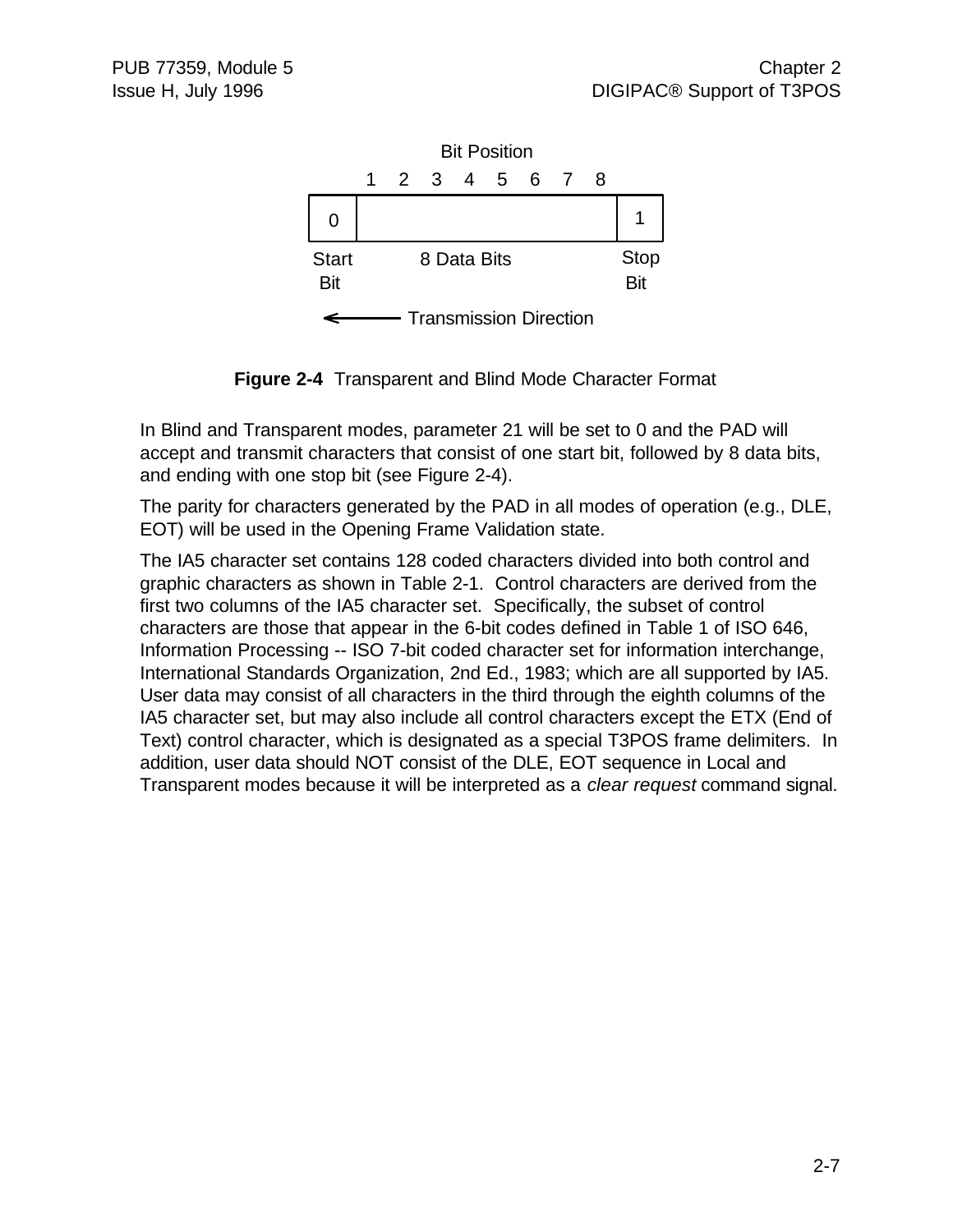|                 | <b>Control Characters</b> |                    | <b>Displayable Characters</b> |                          |                |                |                          |                       |
|-----------------|---------------------------|--------------------|-------------------------------|--------------------------|----------------|----------------|--------------------------|-----------------------|
| 7               | $\Omega$                  | $\Omega$           | $\Omega$                      | $\theta$                 | 1              | 1              | 1                        | 1                     |
| <b>BIT</b><br>6 | $\Omega$                  | $\theta$           | 1                             | 1                        | $\overline{0}$ | $\overline{0}$ | 1                        | 1                     |
| 4321<br>5       | $\Omega$                  |                    | $\theta$                      | 1                        | $\theta$       | 1              | $\overline{0}$           | 1                     |
| 0000            | $NULL / \land @$          | $DLE / \Delta P$   | <b>SP</b>                     | $\boldsymbol{0}$         | $\omega$       | $\mathbf{P}$   | $\overline{\phantom{a}}$ | p                     |
| 0001            | SOH / ^A                  | $DC1 / \Delta Q$   | Ļ                             | 1                        | A              | Q              | a                        | q                     |
| 0010            | STX / <sub>1</sub> B      | $DC2 / ^R$         | 11                            | $\overline{2}$           | B              | $\mathbb{R}$   | b                        | $\mathbf{r}$          |
| 0011            | ETX/^C                    | DC3 / <sub>S</sub> | #                             | 3                        | $\mathsf{C}$   | ${\bf S}$      | $\mathbf c$              | ${\bf S}$             |
| 0100            | EOT / <sub>D</sub>        | $DC4 / \Lambda T$  | \$                            | 4                        | D              | T              | d                        | t                     |
| 0101            | ENQ / 2E                  | NAK / ^U           | $\frac{0}{0}$                 | 5                        | E              | U              | e                        | u                     |
| 0110            | $ACK / \Delta F$          | $SYN / \N$         | &                             | 6                        | F              | V              | $\mathbf f$              | $\mathbf{V}$          |
| 0111            | BEL / ^G                  | ETB / ^W           | ,                             | 7                        | G              | W              | g                        | W                     |
| 1000            | BS / ^H                   | $CAN / ^X$         | (                             | 8                        | H              | X              | h                        | X                     |
| 1001            | HT / M                    | EM / $\Lambda$ Y   |                               | 9                        | I              | Y              | $\mathbf{i}$             | y                     |
| 1010            | LF / 1                    | $SUB / ^zZ$        | $\ast$                        |                          | J              | Ζ              | j                        | Z                     |
| 1011            | $VT$ / $K$                | $ESC / \gamma$     | $+$                           | $\vdots$                 | K              |                | $\bf k$                  |                       |
| 1100            | FF / ^L                   | $FS / \land$       | ,                             | $\,<\,$                  | L              |                | 1                        |                       |
| 1101            | $CR /^M$                  | $GS / \land$ ]     | $\overline{a}$                | $=$                      | M              | 1              | m                        |                       |
| 1110            | SO / N                    | $RS / \sim$        |                               | >                        | N              | Λ              | n                        | $\tilde{\phantom{a}}$ |
| 1111            | $SI / \Delta$             | US $/$ ^           |                               | $\overline{\mathcal{L}}$ | $\mathbf O$    |                | $\mathbf{O}$             | DEL                   |

**Table 2-1** IA5 Character Set

#### **2.6.2 Service Initialization**

Before a POS transaction may be initiated over a virtual circuit to a host system, an access information path must be established and service configuration options must be set on the access interface. This is referred to as *service initialization.* Service initialization procedures dictate what signals must be exchanged between the DTE and the PAD to set up communication and what the appropriate values for the configuration options are.

#### **Service Configuration Options**

A T3POS PAD supports interfaces that offer X.25-based packet network access to the public at large. These T3POS interfaces support a standard packet network service.

- The default mode of operation for terminal and host-initiated calls is independently settable to Local, Transparent or Blind mode.
- The PAD supports the T3POS interface service parameters and the optional values summarized in Table 2-2. The U S WEST Standard default parameter value settings are summarized in Table 2-3.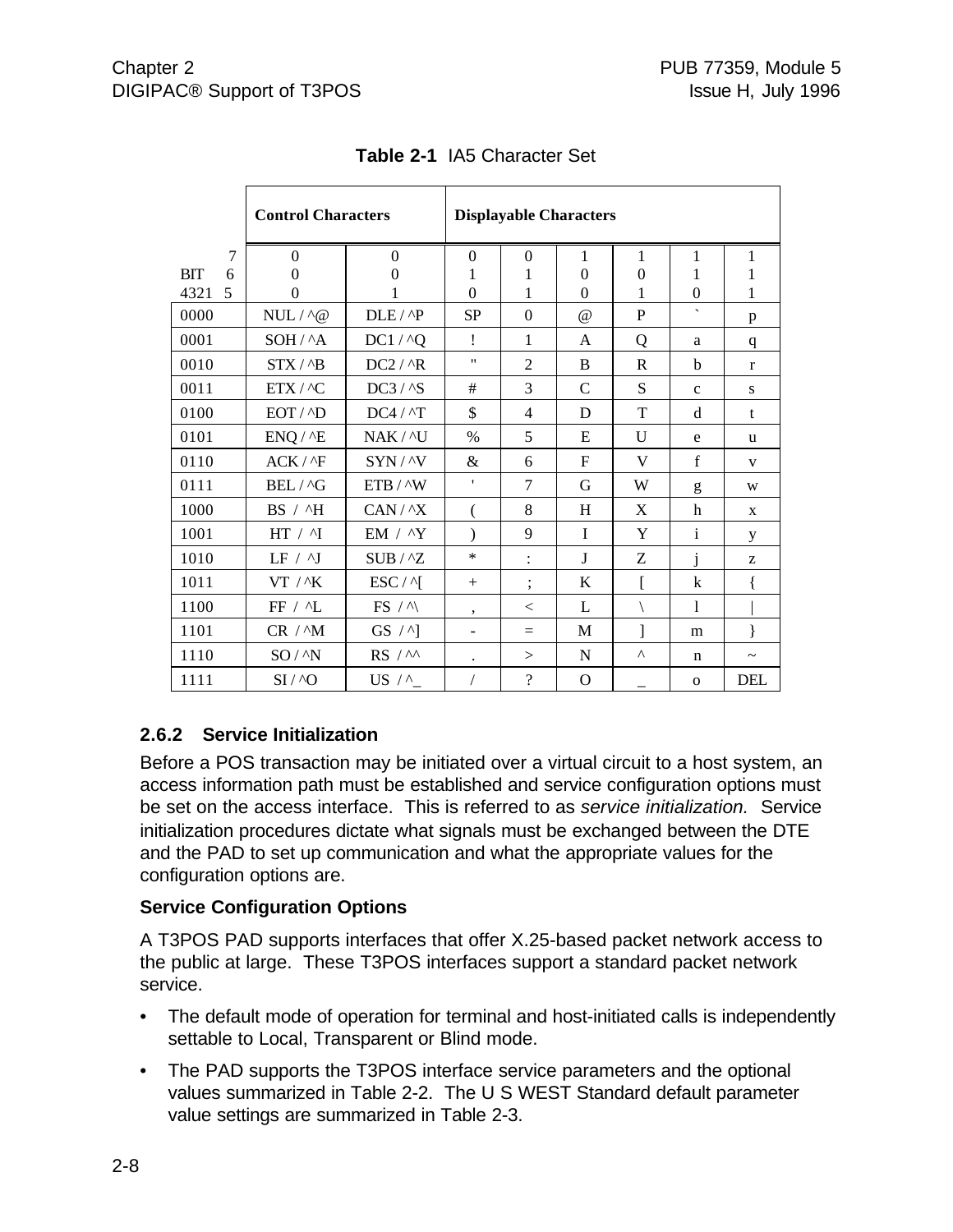| <b>Interface Service Parameters</b>                                                                              | <b>Optional Values</b>                                                 |
|------------------------------------------------------------------------------------------------------------------|------------------------------------------------------------------------|
| Default PAD Aspect (Optional)                                                                                    | <b>T3POS PAD</b><br>X.3/X.28/X.29 PAD                                  |
| Mode Selection parameters for:<br>Host-initiated<br>Terminal-initiated                                           | Local, Transparent or Blind                                            |
| <b>ENQ Handling</b>                                                                                              | Wait T3 sec. for ENQ<br>Do not wait for ENQ                            |
| Maximum Block Size (Local Mode)                                                                                  | 256 octets                                                             |
| Packet Size                                                                                                      | 64, 128, or 256 octets                                                 |
| <b>Default Timer Values</b><br>character-to-character timer<br>SYN-to-SYN timer<br>ENQ timer<br><b>NAK Timer</b> | $.01 - 2.55$ sec.<br>$1 - 10$ sec.<br>$.5 - 5$ sec.<br>$.01-2.55$ sec. |
| <b>DLE/EOT Timer</b>                                                                                             | 4 min. fixed                                                           |
| Direct Call Option                                                                                               | <b>ON/OFF</b>                                                          |
| <b>Direct Call Address</b>                                                                                       | X.121 address<br>E.164 address                                         |
| Method of Host Notification                                                                                      | <b>Call Request Packet</b><br>Mode Switch Frame<br>None                |
| <b>PID Selection</b>                                                                                             | T3POS<br>X.29                                                          |
| <b>Opening Frame ACK Generation</b><br>(Note 1)                                                                  | OFF<br>ON                                                              |
| <b>Signaling Rate</b>                                                                                            | 300, 1200, 2400<br>4800, 9600, AUTO                                    |
| Opening Frame/Local Mode<br>Data format                                                                          | 7 bits, even parity<br>8 bits, no parity                               |
| Link Access Type                                                                                                 | Dial, Dedicated                                                        |
| Re-try Limit $(n)$ NAK or ENQ                                                                                    | $1 - 15$                                                               |
| <b>RTS/CTS Flow Control</b>                                                                                      | ON<br>OFF                                                              |

#### **Table 2-2** Service Attributes of a T3POS PAD Interface

Note 1: The parameter only applies to Transparent and Blind modes.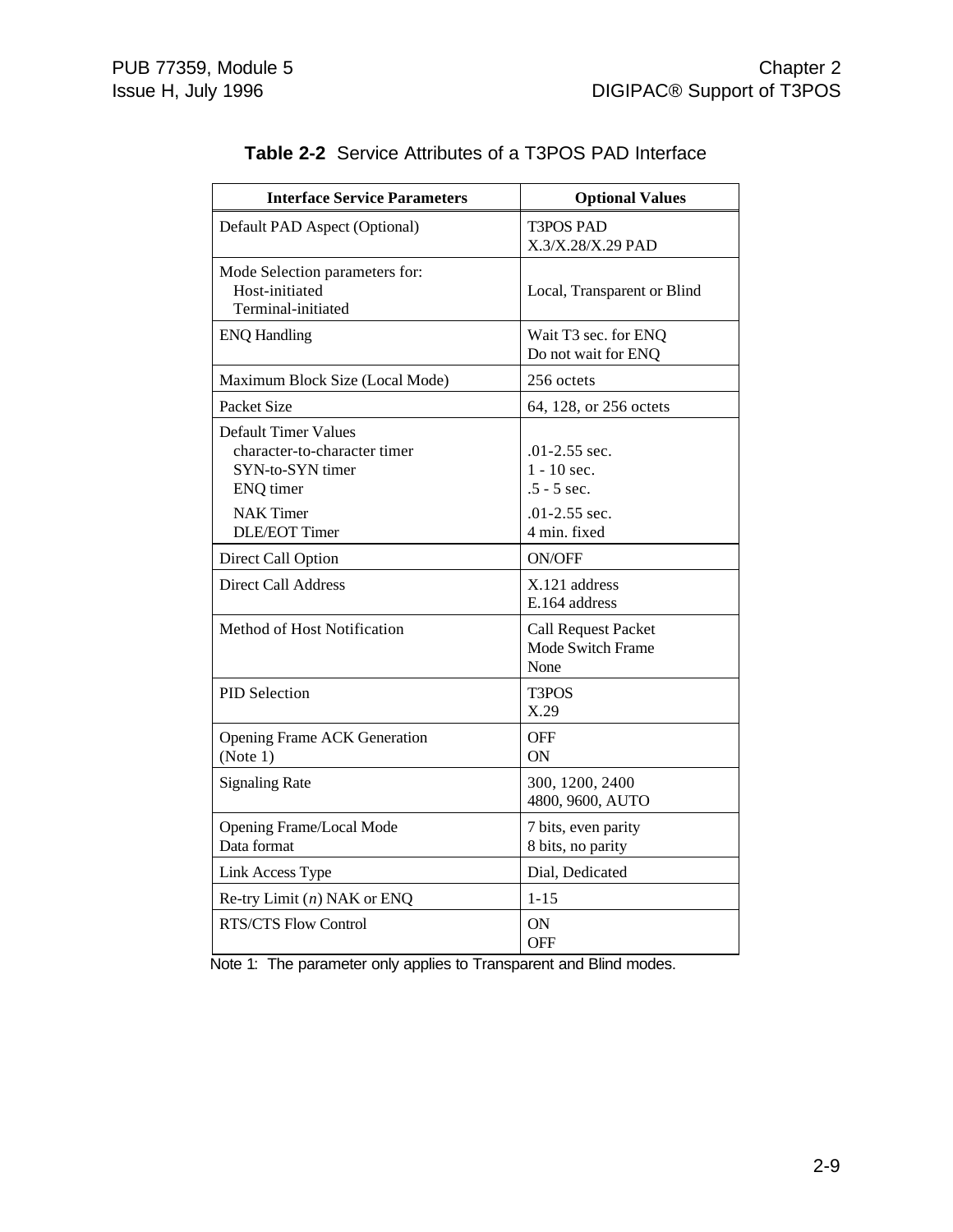| <b>Interface Service Parameters</b>                                                          | <b>Default Values</b>               |
|----------------------------------------------------------------------------------------------|-------------------------------------|
| Default PAD Aspect (Optional)                                                                | T <sub>3</sub> PO <sub>S</sub>      |
| Mode Selection parameters for:<br>Host-initiated<br>Terminal-initiated                       | <b>Blind</b><br>Local               |
| <b>ENQ Handling</b>                                                                          | Do not wait for ENQ                 |
| <b>Maximum Block Size</b>                                                                    | 256 octets                          |
| Packet Size                                                                                  | 256 octets                          |
| <b>Default Timer Values</b><br>character-to-character timer<br>SYN-to-SYN timer<br>ENQ timer | $0.04$ sec.<br>4 sec.<br>$1.5$ sec. |
| NAK timer<br><b>DLE/EOT Timer</b>                                                            | 4 sec.<br>$4$ min.                  |
| Direct Call Option                                                                           | ON                                  |
| Direct Call Address                                                                          | X.121 address                       |
| Method of Host Notification                                                                  | None                                |
| <b>PID Selection</b>                                                                         | X.29                                |
| <b>Opening Frame ACK Generation</b>                                                          | <b>OFF</b>                          |
| <b>Signaling Rate</b>                                                                        | 2400                                |
| Opening Frame/Local Mode<br>Data format                                                      | 7 bits, even parity                 |
| Link Access Type                                                                             | Dedicated                           |
| Re-try Limit $(n)$ NAK or ENQ                                                                | 3                                   |
| RTS/CTS Flow Control                                                                         | <b>OFF</b>                          |

#### **Table 2-3** T3POS PAD Standard Default Configuration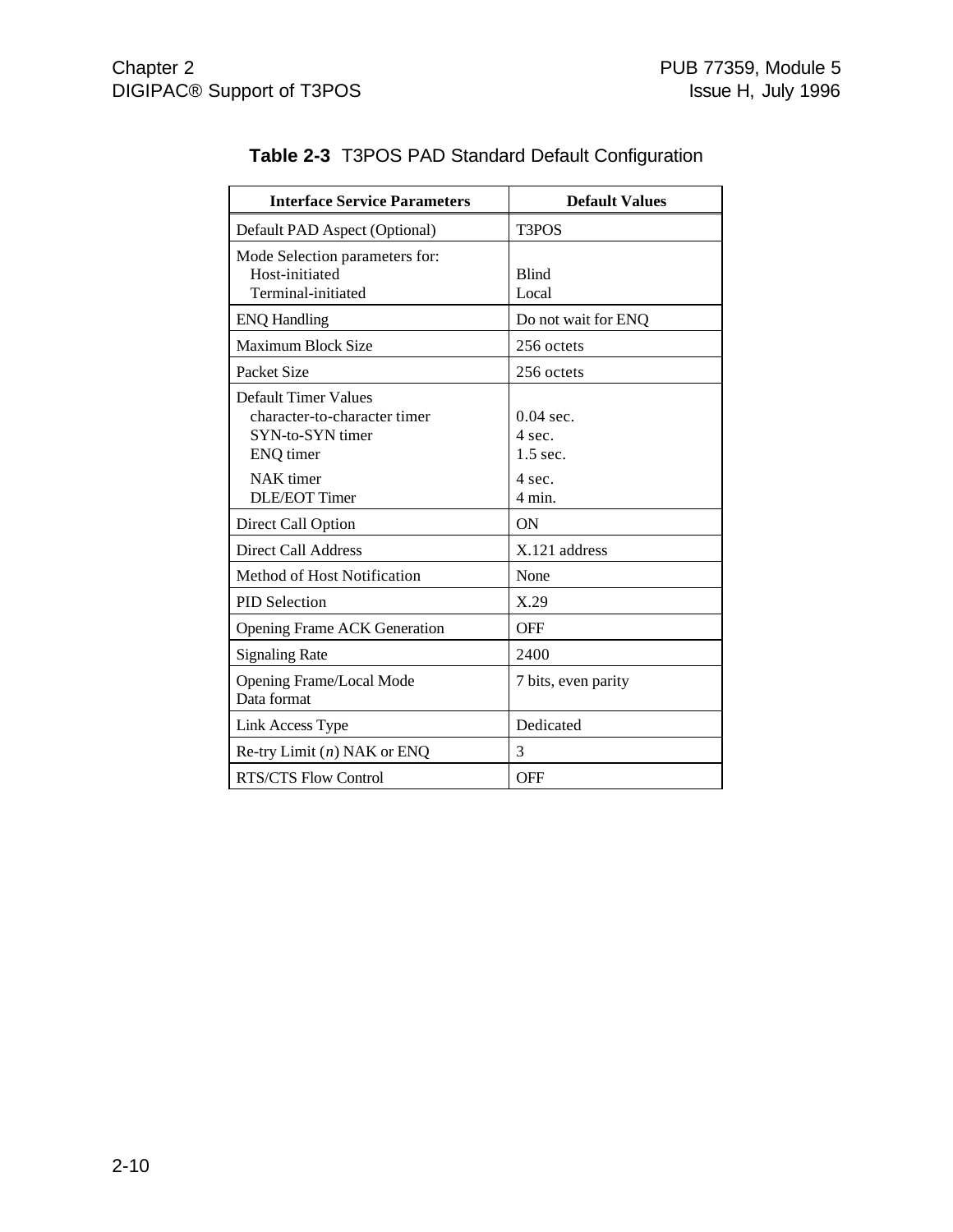#### **2.7 PAD Support of the T3POS Protocol**

T3POS is a character-oriented transaction switching and transport protocol designed to provide efficient credit authorization and data capture via an X.25-based packet switched network. T3POS is used for data interchange between a POS terminal and a PSPDN Access Concentrator (AC) over a single information path. Described in terms of the Open Systems Interconnection (OSI) Reference Model, T3POS on the terminal-to-PAD interface may be viewed as a Data Link layer protocol, supporting such functions as error correction, flow control, and information delimitation. T3POS also specifies timing procedures, which reflect customer requirements that must be met to ensure consistent and reliable service operation.



**Figure 2-5** T3POS PAD Support of DIGIPAC®

Figure 2-5 illustrates a POS terminal accessing an ISP via DIGIPAC<sup>®</sup> using the T3POS protocol. The access portion  $-$  from the POS terminal to DIGIPAC<sup>®</sup>  $-$  shows T3POS operating over the local loop. At the PAD, a T3POS-formatted frame is encapsulated in an X.25 packet and passed to a Packet Switch (PS) over an internal protocol, X.25 or X.75' interface. The X.25 packet destined for the ISP exits DIGIPAC<sup>®</sup> over an X.25 or X.75 interface. Like most OSI Data Link layer protocols, T3POS operates independently of the Physical layer, enabling operation over several transport alternatives.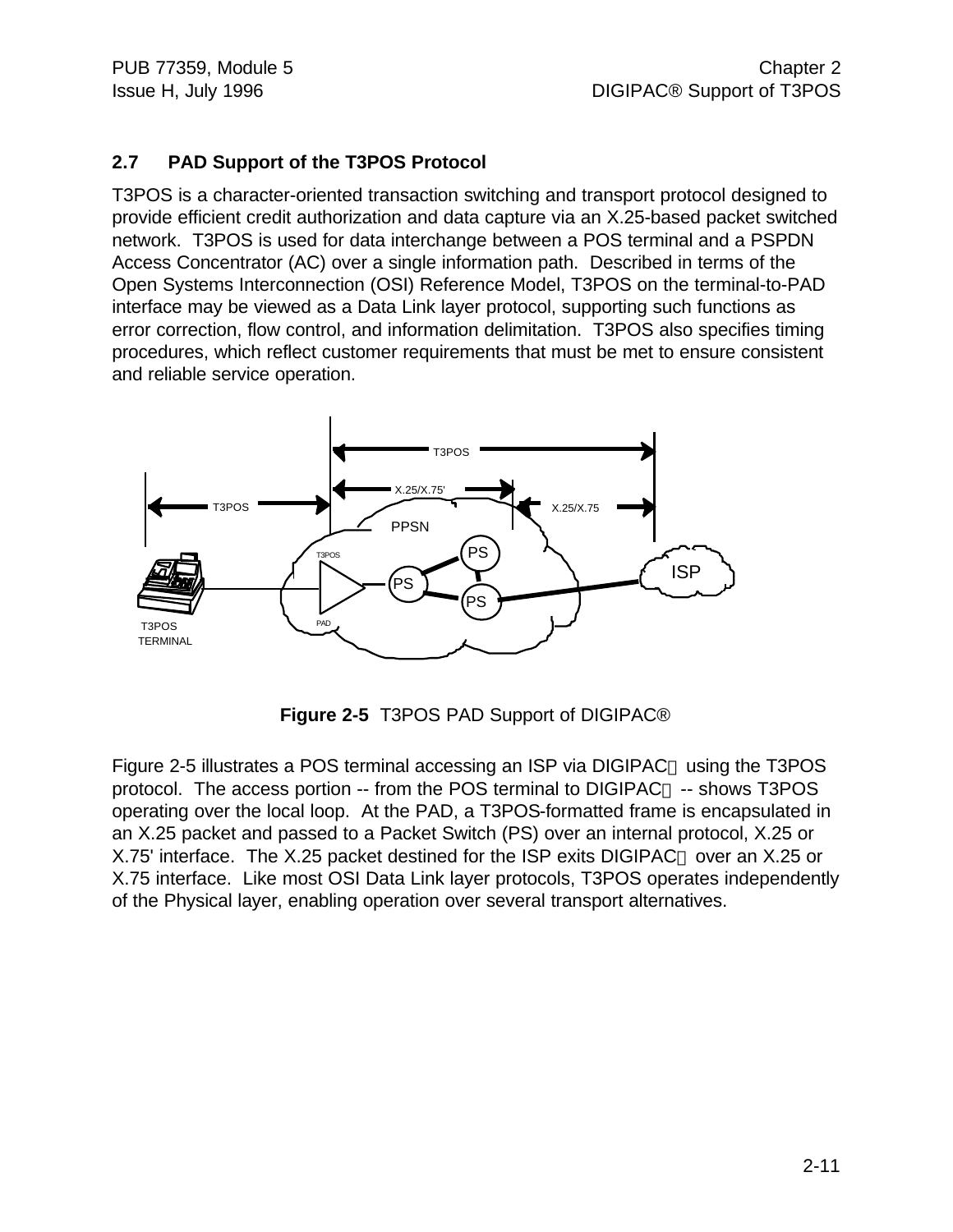#### **2.7.1 T3POS Frame Definitions**

T3POS frames fall into two categories: information frames and supervisory frames. While supervisory frames are typically made up of a single control character, information frames are made up of a sequence of characters. The control characters are used either to define the nature of an information frame (i.e., an opening frame or a general frame) or to convey call control functions in the form of a supervisory frame. When control characters are received by a T3POS PAD, they instruct the PAD to take specific action. Some T3POS control characters must not be misconstrued as user data. In particular, the ETX control character must not be included in the Message field because the PAD will treat this as a Message field delimiter. In addition, if the sequence of DLE, EOT is in the message field, the PAD will interpret this as a disconnect signal and clear the call. The CPE must be capable of ensuring that appropriate control characters appear in the Control and Message fields of a T3POS frame.

#### **2.7.2 Frame Structures**

• Information Frames

In Local mode, a T3POS PAD receives and transmits POS messages in information frames conforming to the General Frame format in Figure 2-6. In the General Frame format, the STX (Start of Text) character preceding the POS message is defined as the opening character. The ETX character following the Message field and preceding the LRC is defined as the Message field delimiter. In Transparent and Blind mode, the format of the customer information is unrecognized by the PAD, and the T3POS PAD receives and transmits information according to the guidelines of the particular protocol agreed to between the user (terminal end) and the ISP (host end).



| Figure 2-6 General Frame Format |  |
|---------------------------------|--|
|                                 |  |

In the Control Frame format (Figure 2-7), the SOH (Start of Header) character preceding the Control field is defined as the *opening character.* The Control field is followed by a frame in the General format. That is, the Message field is preceded by an STX character and followed by an ETX character and an LRC character. The frames shown in Figures 2-6 and 2-7 do not include the bits that may be inserted for transmission timing (i.e., start and stop bits).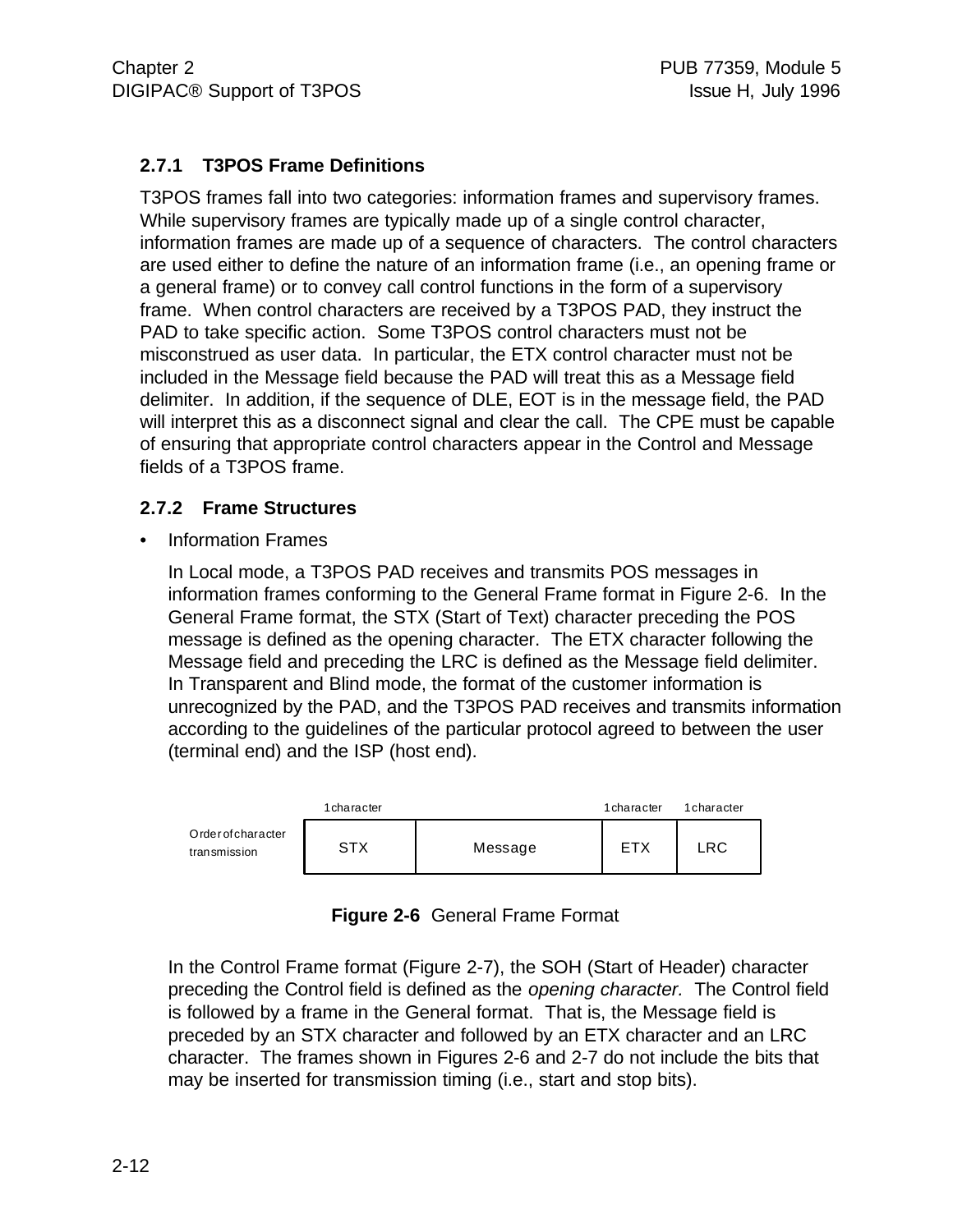



#### Definition of an Opening Frame

An **opening frame** is defined as an information frame in either the General Frame format or the Control Frame format that is received immediately after a DLE, EOT sequence has been transmitted to the POS terminal from the PAD or received from the POS terminal by the PAD (i.e., the first information frame received from the terminal or transmitted to the terminal after a VC has been cleared). An opening frame is handled in a Local Mode-like manner regardless of the default mode. The message field does need to be present in an opening frame.

No wait period is needed between the DLE, EOT and the opening frame except if the DLE, EOT is being used to disconnect an active call in the Transparent Mode. In that case, the terminal should wait a minimum of 40 milliseconds before sending the opening frame. This will allow the PAD to transition from the Transparent Mode to the PAD waiting state.

STX and ETX Delimiters

The STX character is used to indicate the start of the Message field and the end of the Control field, if present. The ETX character is used to indicate the end of the Message field and the end of a T3POS frame. The ETX character is not only used to delimit a sequence of T3POS frames, but also is used in conjunction with the LRC character as data forwarding characters. When ETX is received at the end of a T3POS frame, the PAD places the frame including the LRC in an X.25 packet and forwards it.

Following the STX, all characters in columns 0 to 7 of IA5, with the exception of the ETX control characters, will be recognized by the PAD as forming part of the Message field. The PAD will always recognize the first ETX character as the Message field delimiter. In addition, the T3POS PAD will recognize the DLE, EOT characters in the message field as a disconnect signal in the local and transparent mode and will clear the call.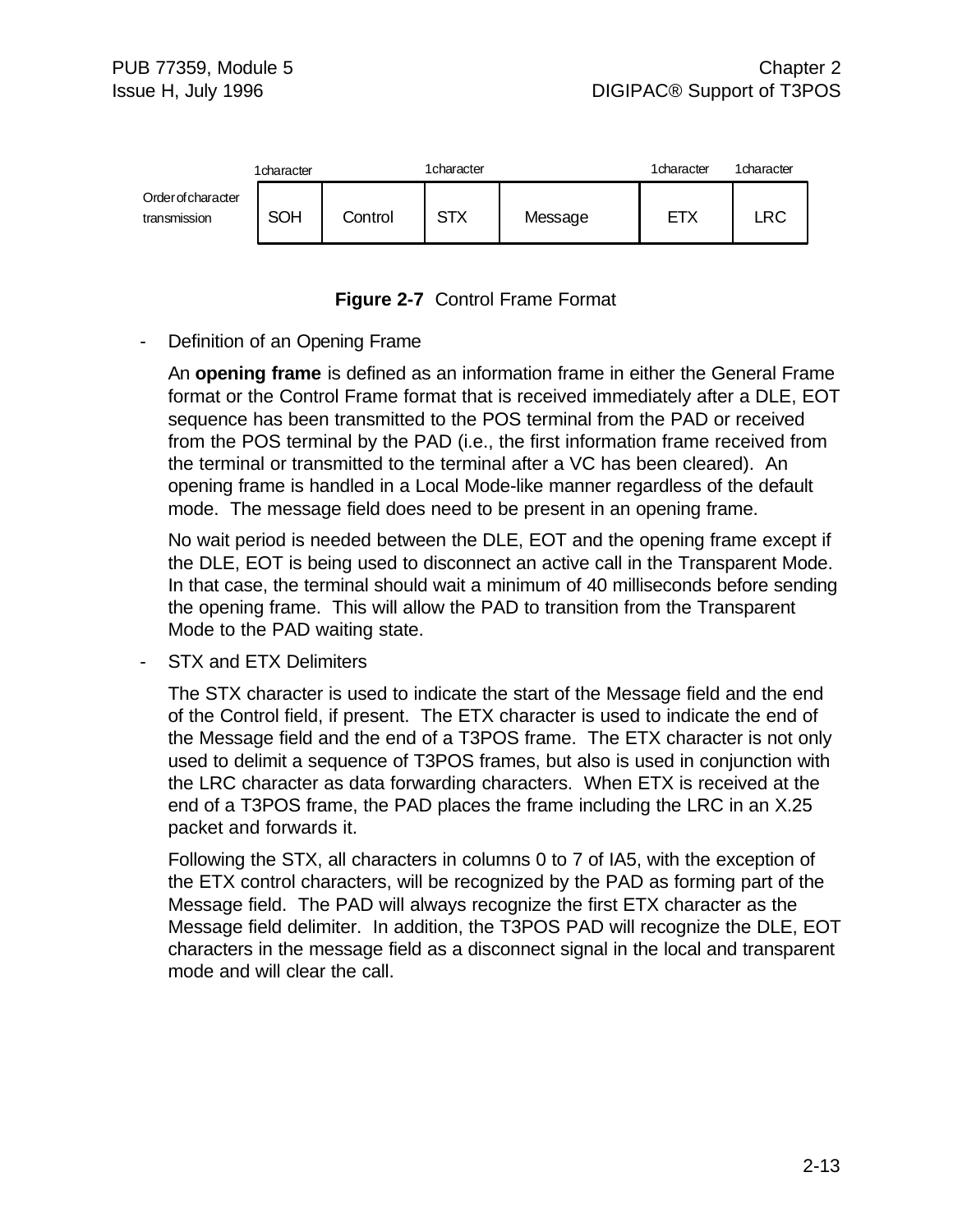- Message Field

The Message field of an information frame follows the STX character and precedes the ETX character. The PAD assumes that the Message field is an integral multiple of 8 bits. The PAD supports opening frames and information frames, in Local Mode, of 256 octets. The DIGIPAC<sup>®</sup> network will set the default packet size to 256 octets (see Table 2-3 for all DIGIPAC<sup>®</sup> defaults).

Control Field

When the Control field is present in an opening frame, the SOH character is used to indicate the beginning of a frame, and the STX character appears at the end of the Control field. The Control field is intended to serve two purposes: POS terminal selection of a T3POS mode of operation and, optionally, signaling of call establishment data, such as a called address, a Fast Select facility request, or a Recognized Private Operating Agency (RPOA). The format for the Control field is as follows (information in brackets [ ] is optional):

<Control field> ::= <Mode Selection signal>[X28 *selection PAD command signal*]

When the Control field is present, it should contain the Mode Selection signal as a minimum. The Mode Selection signal is a single character in length and is used to signal the T3POS mode of operation. The Mode Selection signal also supports two other values used to indicate that the Control field contains network management data or that the terminal is an X.28 terminal. Table 2-4 shows the Mode Selection signal values.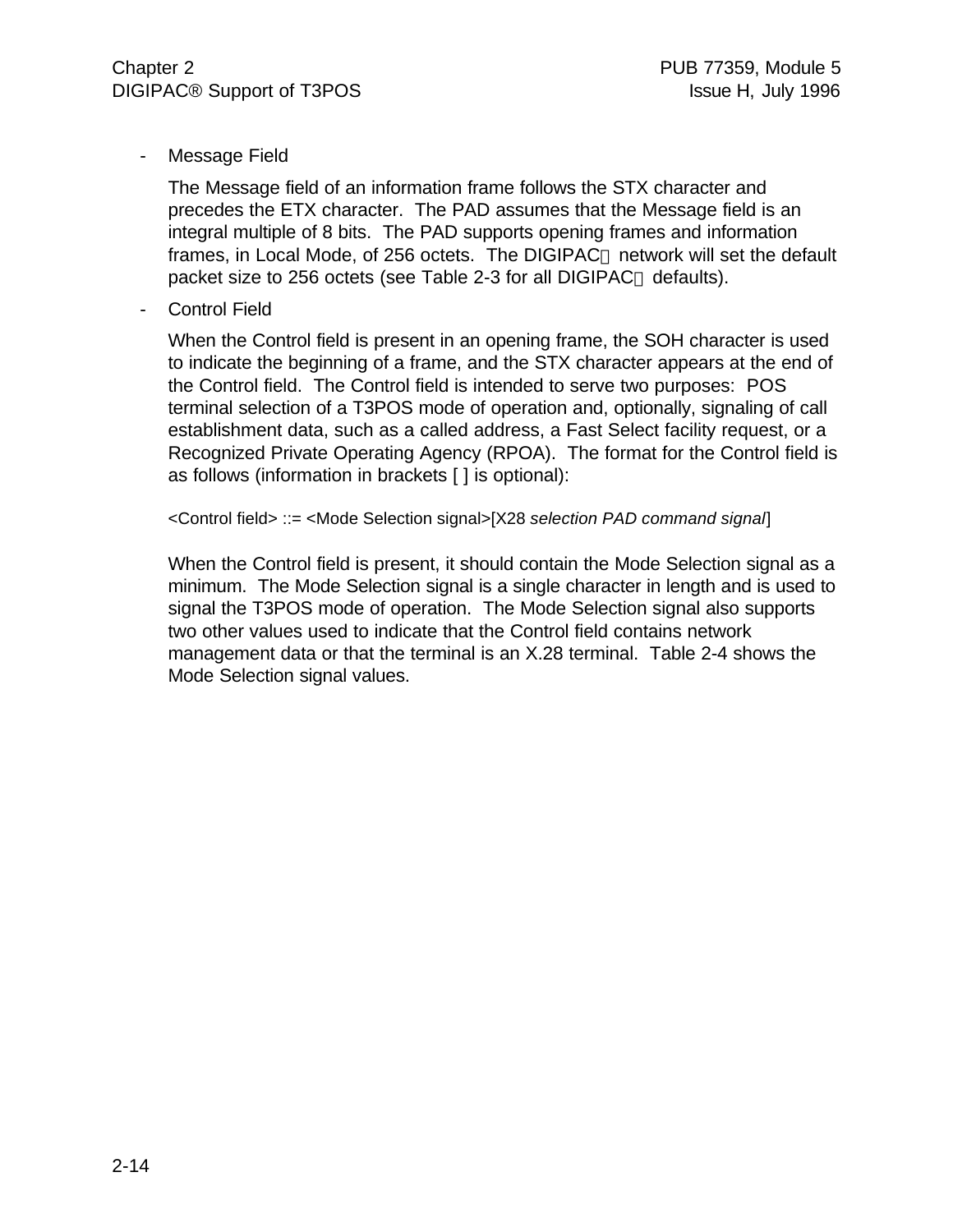| <b>T3POS</b><br>Mode | IA5<br><b>Character</b> | <b>Description</b>                                          |
|----------------------|-------------------------|-------------------------------------------------------------|
|                      | 2/1                     | <b>Request for Transparent Mode</b>                         |
| Space                | 2/0                     | Request for Local Mode                                      |
| #                    | 2/3                     | <b>Request for Blind Mode</b>                               |
| $\frac{0}{0}$        | 2/5                     | Request Contains Network Management Data<br>(Not Supported) |
|                      | 4/10                    | X.28 Terminal Indicator (Not Supported)                     |

**Table 2-4** Mode Selection Signal Values

The X.28 *selection PAD command signal* is an optional part of the Control field that allows for the signaling of call establishment data. The format of the X.28 *selection PAD command signal* will be as follows:

 $\langle X.28 \rangle$  selection PAD command signal>::= {fax {, fax-} dna { $\langle D/P \rangle$  user data}

**Fax = facility request** The facility request is one or more of the following:

 **unrestricted fast select facility** 

**T<rpoa>** = RPOA transit facility

**<rpoa>** = Data Network Identification Code (DNIC) of the RPOA

**N<nui>** = NUI facility (**Not Offered**)

**<nui>** = NUI string

**dna** = X.121 network address or mnemonic name of the destination host

**user data** = up to 12 characters, for a regular call, or 124 characters for a fast select call. The characters are alpha-numeric separated from the network address by a P (Password) or a D (Data) character.

For details of the format(s) for the X.28 *selection PAD command signal,* refer to CCITT X.28, Section 3.5.15.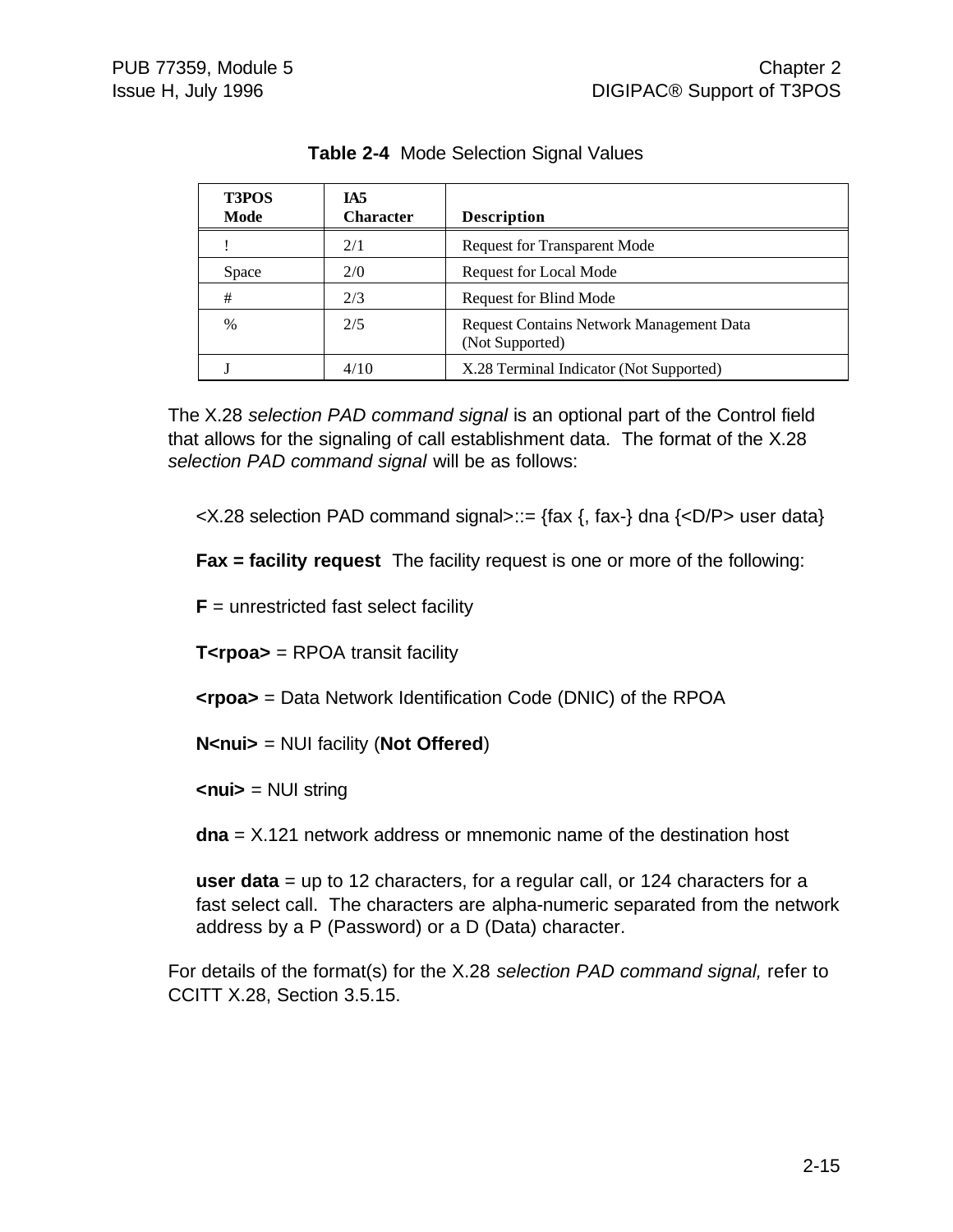A terminal that supports the full set of CCITT X.28 commands and service signals may inform the PAD of such using the X.28 Terminal Indicator code (IA5 character 4/10). The PAD may optionally recognize this code and commence to operate in accordance with the entire CCITT X.28 capabilities. "J" mode is intended to allow the X.28 terminal the benefit of other applications (i.e., electronic mail) by modifying the X.3 parameters. DIGIPAC<sup>®</sup> does not currently support the "J" mode of operation.

The Control field may also contain network management information. The minimum length of the Control field should be at least 16 characters. Further specification of the Control field when network management information is present is under consideration. Therefore,  $DIGIPAC<sub>®</sub>$  does not support network management information in the control field.

• Supervisory Frames

With the exception of the DLE, EOT and the DLE, EOT, ENQ sequences, the supervisory frames consist of one control character from IA5 columns zero (0) and one (1). The following is a list describing the use of the IA5 control characters by the T3POS protocol:

ACK

The ACKnowledgment character (IA5 character 0/6) is used by the PAD -- when in Local mode -- to indicate to a POS terminal that the information frame it transmitted has been received correctly. The ACK character returned to the POS terminal after the receipt of the opening frame may be delayed until the PAD is able to send the first data packet to the host. (That delay is based on whether or not the PAD is configured to wait for an ENQ character before the first data packet can be delivered to the host.)

NAK

The Negative AcKnowledgment character (IA5 character 1/5) is used by the PAD --when in Local mode -- to indicate to the POS terminal that the command or frame was received with a LRC error or parity error.

- SYN

The SYNchronous idle character (IA5 character 1/6) is used by the PAD or the POS terminal -- in opening frame processing or Local mode -- to extend response timers applicable across the interface between POS terminal and the PAD. There is no limit on the number of SYN characters that are transmitted or received by the PAD. In Transparent and Blind modes, the PAD does not transmit SYN characters to the POS terminal after the first ACK transmitted in response to the opening frame.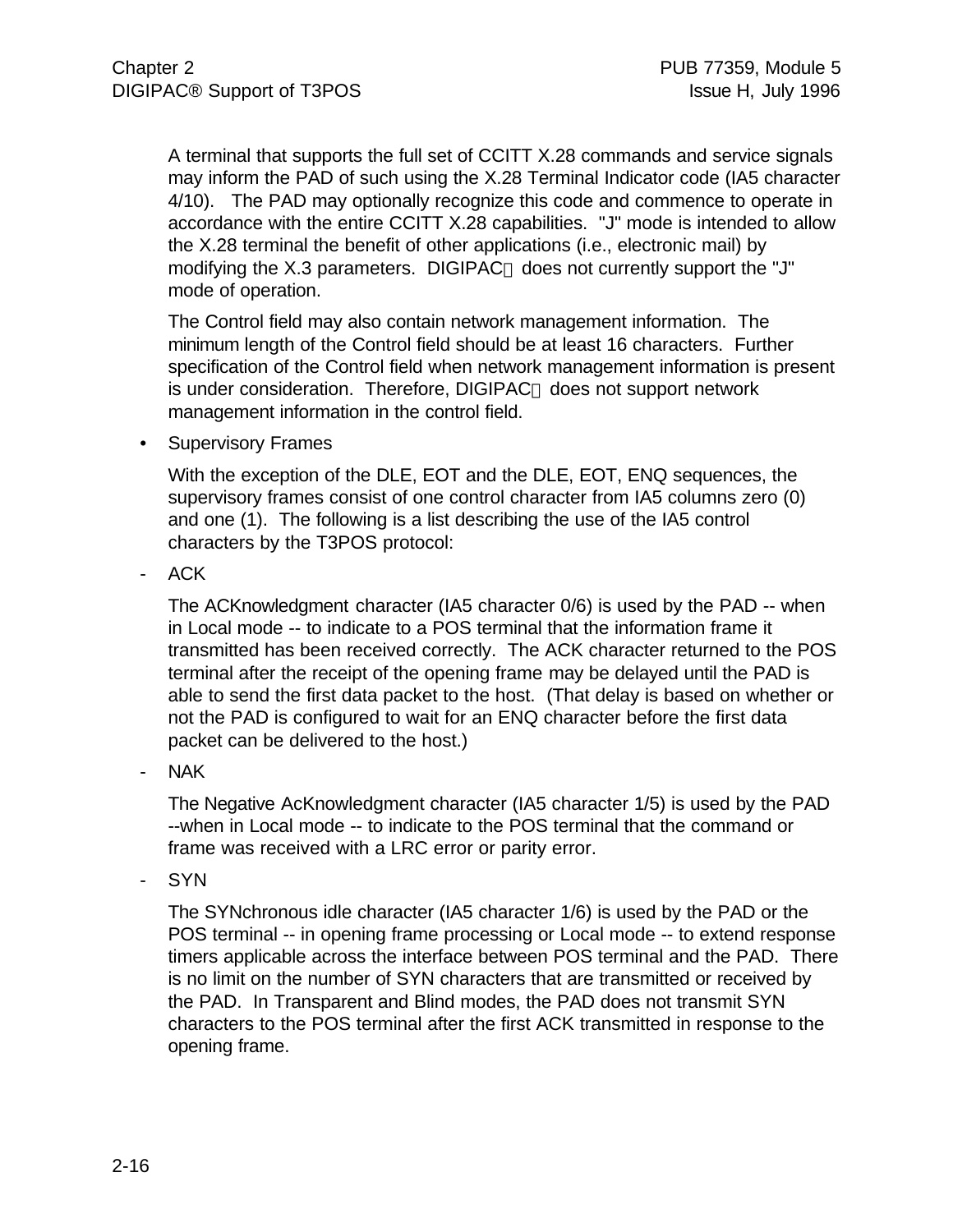#### - ENQ

The ENQuiry character (IA5 character 0/5) may be used by a remote host system as an invitation to transmit or by the PAD or terminal to request retransmission. It may also be used to request retransmission of a protocol element when an expected response or a complete frame has not been received within a specified time interval. The use of the ENQ character by the host system as an invitation to transmit is optional.

DLE, EOT

The DLE, EOT sequence (IA5 characters 1/0 and 0/4, respectively) is used by the PAD when in all modes to indicate to the POS terminal that the virtual call has been cleared and will be transmitted in even parity or parity requested at subscription time. It is also used by the POS terminal to command that a virtual call be disconnected and must be received in the parity that is valid for the mode as well as what was set at subscription time. The DLE, EOT sequence should always appear before an opening frame is received from the POS terminal unless a DLE, EOT sequence has just been transmitted by the PAD.

- DLE, EOT, ENQ

Otherwise known as the SELECT sequence, it is used by the PAD to indicate to a POS terminal that a host initiated call is being attempted. The SELECT sequence is intended to avoid collisions that might otherwise occur if the POS terminal were transmitting a frame while a host initiated call was in progress. In the event that such a collision has occurred, the network virtual call should be cleared and the POS terminal should be given priority. It is assumed that the terminal would restart transmission of the frame upon receipt of the SELECT sequence.

#### **2.7.3 Information Frames in Transparent and Blind Modes**

In Transparent mode, the format of the user data will be unrecognized by the T3POS PAD with the exception of the DLE, EOT sequence. The PAD will transmit and receive data without regard for the data format until the DLE, EOT sequence is received.

In Blind mode, the format of the user data will be unrecognized by the T3POS PAD, and the PAD will receive and transmit information without regard for the guidelines of the particular terminal and ISP/host protocol. Therefore, when the PAD is operating in Blind mode, it will place no restrictions on the information passed in the data stream.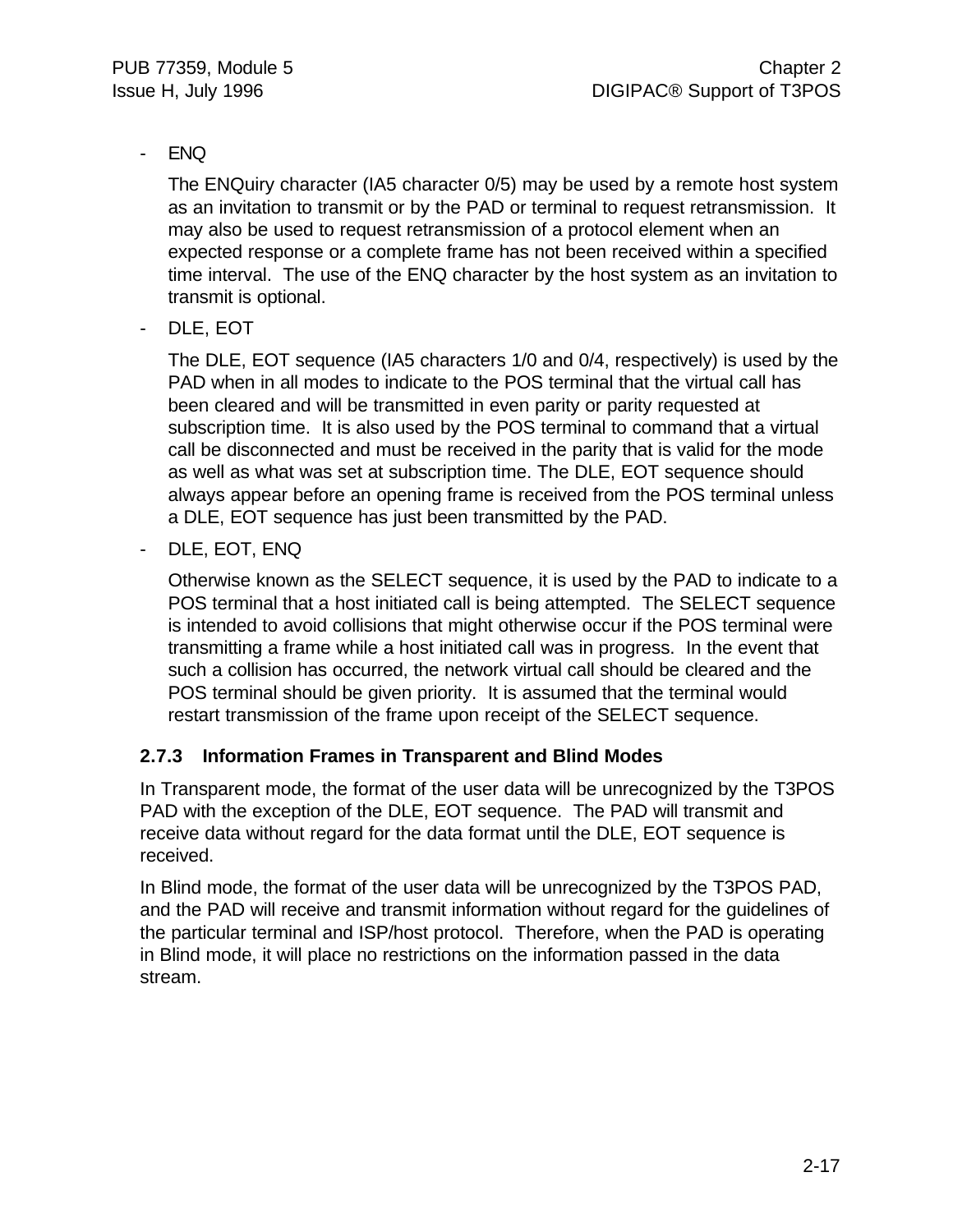#### **2.7.4 Frame Procedures**

• T3POS PAD Functions

The T3POS PAD service performs X.25 functions on behalf of the POS terminal. A T3POS PAD extends beyond some of the capabilities of the traditional PAD and eliminates the need for others. Many of the basic functions of the traditional PAD are necessary for the operation of a T3POS PAD, such as X.25 VC control, packet assembly, and PAD/host control information exchange. The functions that extend beyond the traditional PAD are those that are associated with support of the T3POS protocol elements. The new T3POS PAD must go beyond such basic functions and support capabilities such as opening frame validation, LRC and poll stripping.

Among the capabilities eliminated are almost the entire set of X.28 command and service signals. The T3POS PAD is not required to support any of the X.28 service signals. Also, the majority of the X.28 command signals are not required for a T3POS PAD. In addition, POS terminals with connections to a T3POS PAD typically do not require the Service Request Signal (SRS) or the network herald. In most cases, the physical connection is established and the line speed is normally set at subscription time. The default for T3POS service on DIGIPAC will be 2400 bit/s (see Table 2-4 for all DIGIPAC<sup>®</sup> defaults).

The following list contains brief explanations of the additional functions supported by a T3POS PAD:

#### **- Opening Frame Validation -**

The PAD performs a unique set of procedures when validating an opening frame received from the DTE and establishing a virtual call. These procedures are common among all three modes of operation and take place prior to activation of the mode of operation and are referred to as the *Call Establishment* or *Opening Frame Validation* state.

The PAD will verify that an opening frame received from a DTE is in the General or Control frame format before performing parity and Longitudinal Redundancy Checking (LRC) on the opening frame and before completing the call establishment procedures. On the DTE interface, the PAD will perform local error recovery procedures until a valid opening frame is received (see Error Recovery Procedures).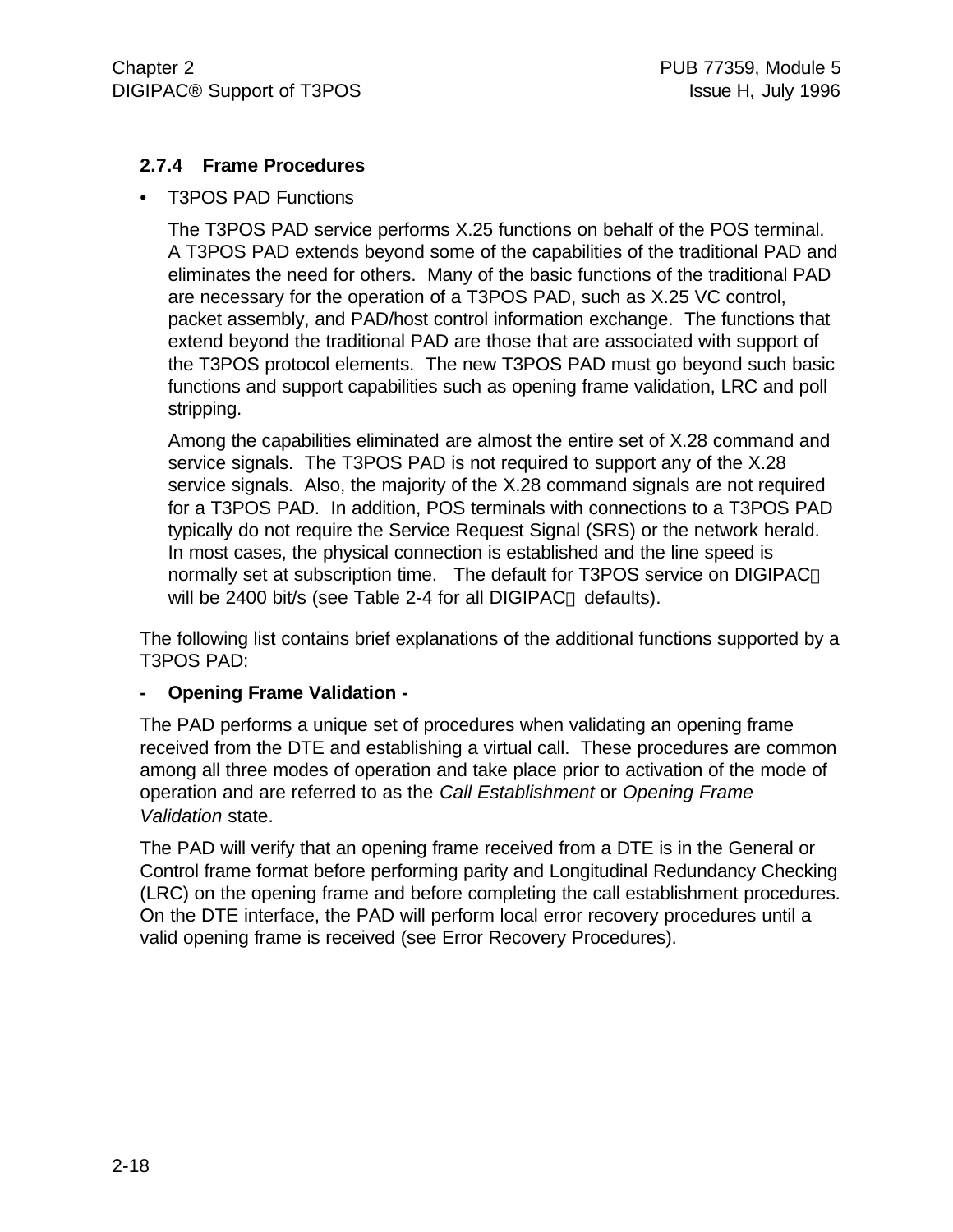As part of the opening frame validation procedures for terminal-initiated calls, the PAD will transmit an *ACK* (IA5 character 0/6) to the DTE in response to a correctly received opening frame after the X.25 call accepted packet has been received (see Figure 2-8). This will always occur in Local mode. This will also occur if the PAD is operating in Transparent or Blind mode and the Opening Frame ACK Generation configuration option for the interface is ON. The PAD interface supports an option that suppresses the ACK to the DTE (Opening Frame ACK Generation is OFF), which is the default value. However, if the message field of an opening frame received by the PAD from the terminal, is empty and requesting a switch to transparent or Blind mode, an ACK will be transmitted to the terminal regardless of the setting of the Generate Opening Frame ACK option.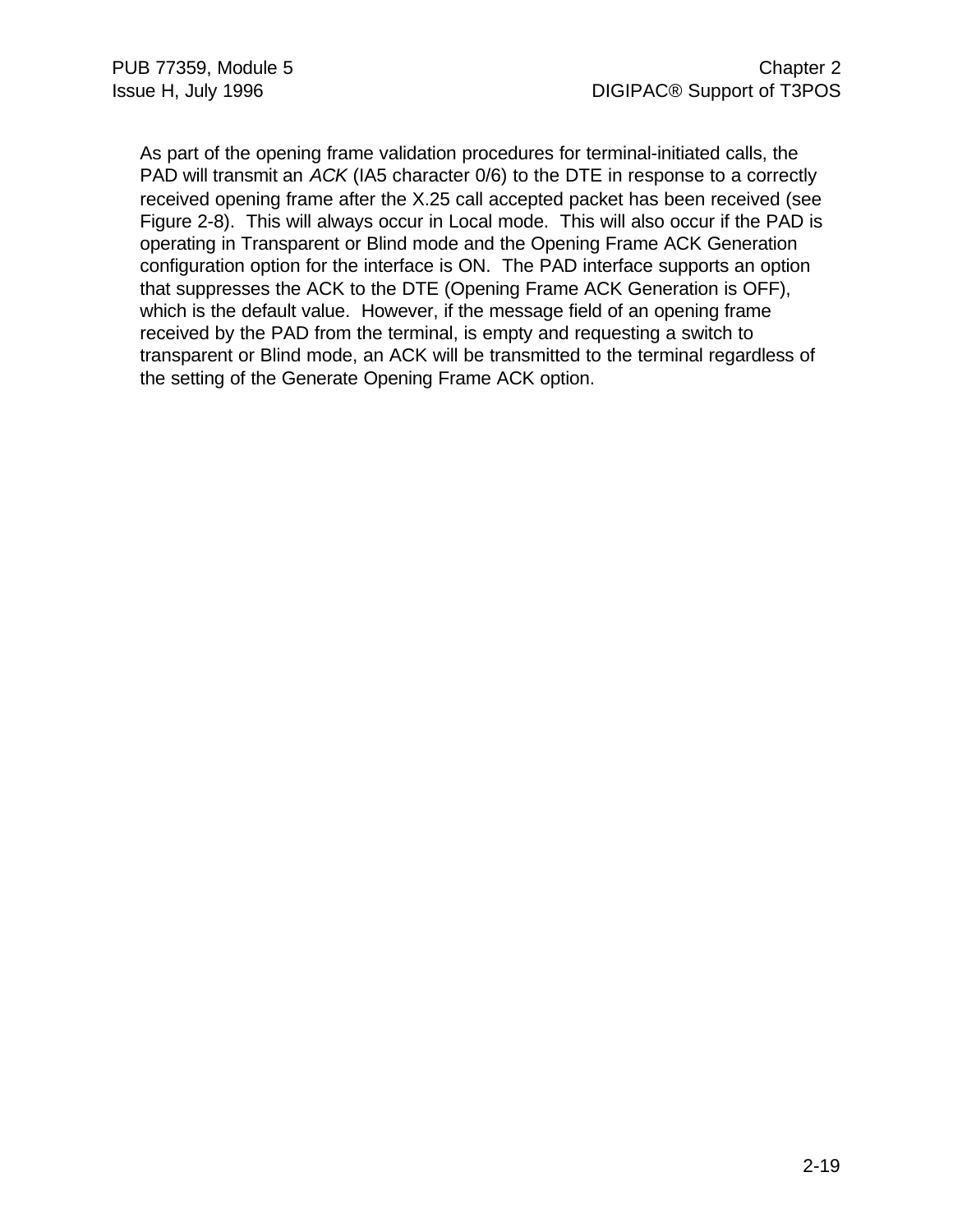

Note 1: The PAD uses the Direct Call Address to establish the virtual call and does not pass the MSS to the host. The PAD does not acknowledge correct receipt of the opening frame until the virtual call is accepted.

**Figure 2-8** Opening Frame Procedures: PAD Activated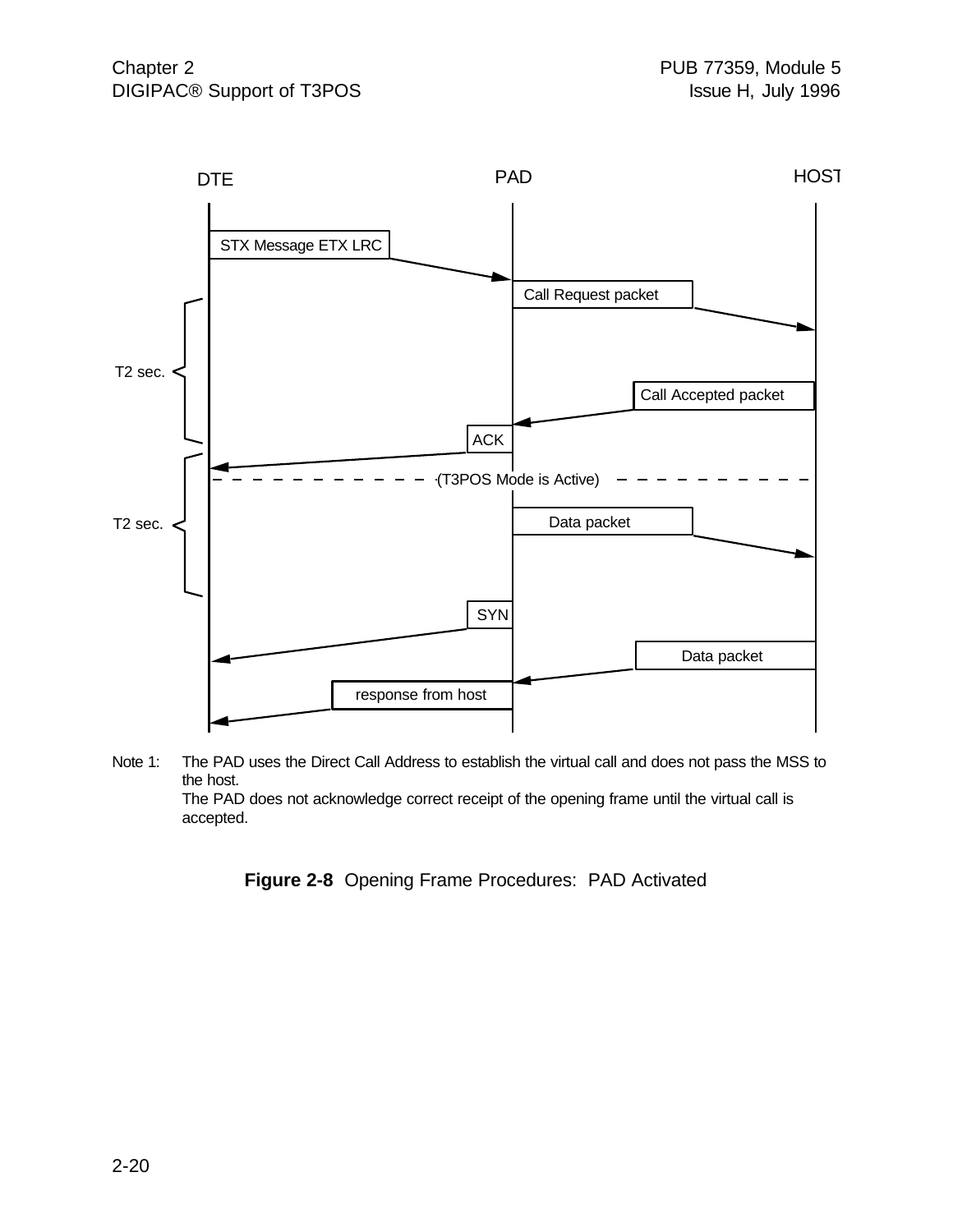

Note 1: This frame should contain the Mode Selection Signal, but the Call User Data (CUD) field may not be present. The contents of the CUD of an incoming call packet are mapped into the Control field.

**Figure 2-9** Opening Frame Procedures: Host Initiated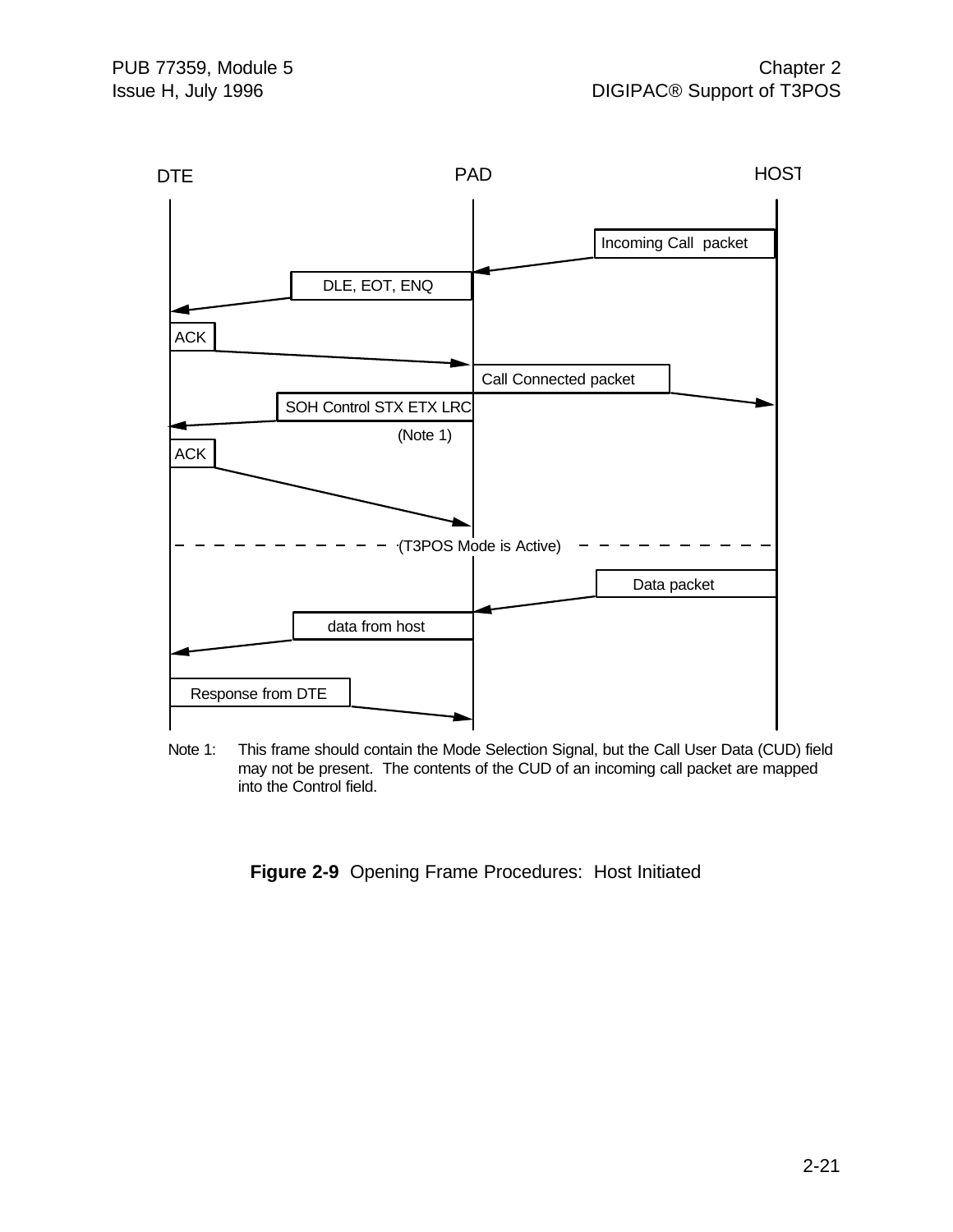The PAD will transmit an ACK character to the DTE in the following cases:

- When the PAD receives a valid information frame in Local mode.
- When the PAD receives a valid frame in the Opening Frame Validation state and the Opening Frame ACK Generation parameter is set to ON.
- When the PAD receives an opening frame from the DTE in the Control frame format with no message field.
- **Note:** An information frame in the General Format with an empty Message field will not be forwarded to the host.

The PAD will transmit an ENQ character to the DTE when the Response timer (T4) expires (see Table 2-5).

As part of the opening frame validation procedures for host-initiated calls, upon receipt of an X.25 *incoming call* packet the PAD will transmit a Select sequence to the DTE and wait to receive an ACK character from the DTE before transmitting an X.25 *call connected* packet. The PAD will then inform the DTE of the mode of operation using a Control frame and wait for an ACK from the DTE (see Figure 2-9).

#### **- Frame Header Stripping -**

The PAD removes the Control field from the T3POS frame and performs the appropriate functions based on the MSS and the selection PAD command signal. Virtual Calls (VC) are initiated based on the header information contained in the opening frame, or using the Direct Call information provided at subscription time. The header information is recognized by its starting and ending characters. The header information contains mode selection, and optionally the called address, and any X.28 facility request signals.

#### **- Longitudinal Redundancy Checking (LRC) /Generation -**

The PAD ensures accurate receipt of a T3POS opening frame by detecting an invalid LRC or a parity error. When an error is detected, the PAD responds with a NAK (IA5 character 1/5) to request retransmission. The PAD checks opening frames in the Control frame format for an LRC or parity error and generates a new LRC after stripping the Control field. The PAD checks opening frames in the General frame format but does not generate a new LRC. In Local mode, the PAD continues to check for LRC or parity errors in subsequent frames. When transparent and Blind modes are used, the PAD only checks the opening frame for an LRC or parity errors and transparently passes subsequent frames without checking for LRC or parity errors.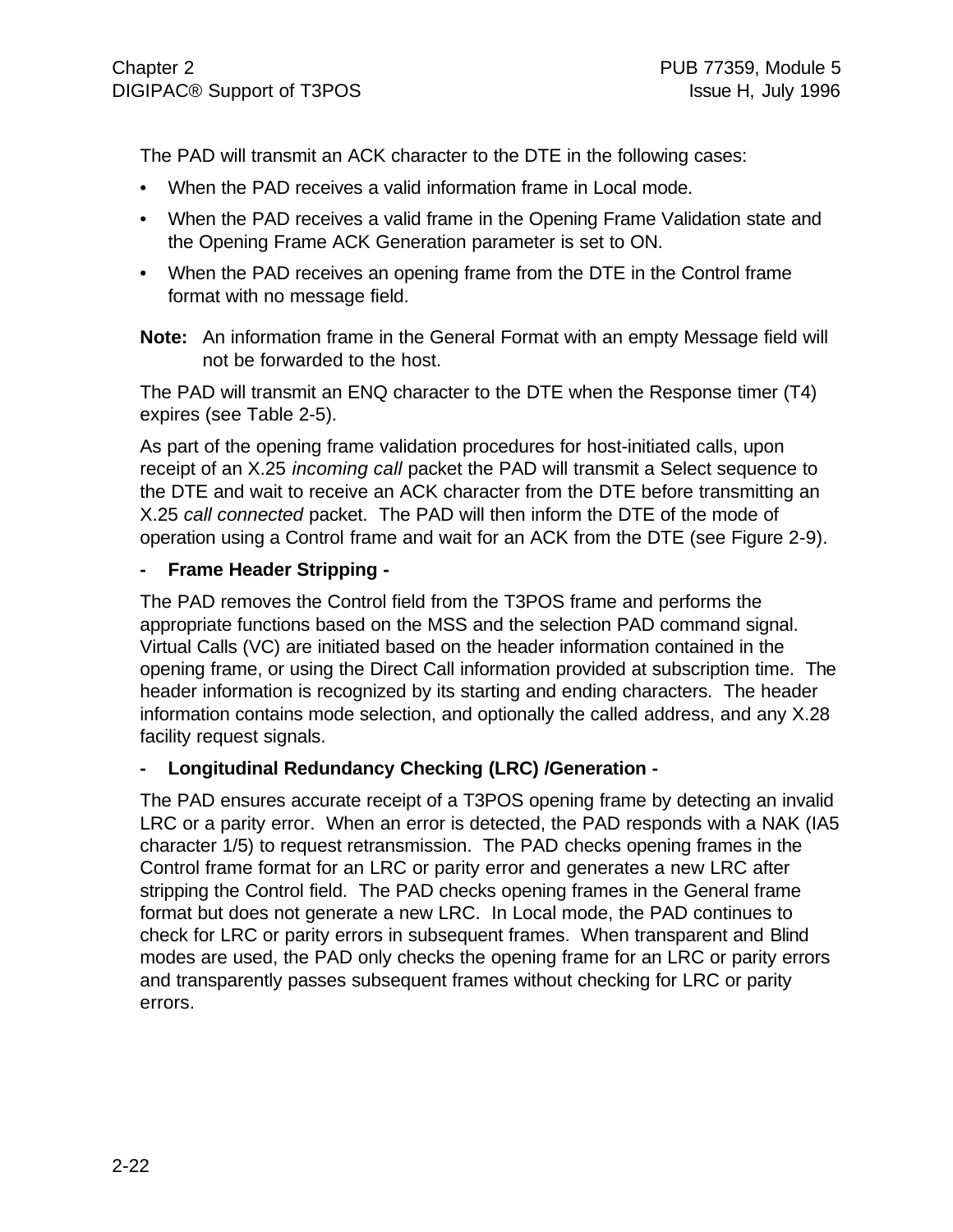#### **- Host Poll Stripping -**

The DIGIPAC<sup>®</sup> T3POS PAD supports two options for ENQ (host polling) stripping:

- l) receipt of ENQ with backup timer T3 or
- 2) No ENQ.

If option 1 is used, after the host system accepts the incoming call packet, it may respond by polling the PAD with an ENQ (IA5 character 0/5), which the PAD must remove and not transmit to the POS terminal. Upon receipt of the first ENQ immediately following the call confirm packet, the PAD enters the Data Transfer state. If timer T3 expires before the receipt of the ENQ from the host then the PAD will enter the data transfer state and send the first data packet to the host.

If option 2 is used and no ENQ is supported, the PAD enters the data transfer state immediately after receiving the call confirm packet from the host system.

#### **- Time-out Prevention (using SYN characters) -**

The PAD transmits a SYN (IA5 character 1/6) to the POS terminal to prevent a timeout. By transmitting the SYN, the PAD is able to extend the POS terminal's delay period. Extending the delay period may be necessary for two reasons:

- l) The PAD is waiting for a response from the host system or
- 2) The PAD's receive buffer is occupied.

When appropriate, the POS terminal issues SYN characters according to a timer that will be less than the PAD's SYN-to-SYN timer in Table 2-5.

SYN characters are not transmitted to the terminal when the PAD is receiving a long host message (i.e., Mbit is set in data packet).

#### **- Data Transfer with Content Monitoring -**

The POS terminal may clear the call by transmitting a special character sequence. In Local and Transparent modes, the PAD monitors the data stream for a DLE, EOT (IA5 characters 1/0 and 0/4) sequence from the POS terminal. When the DLE, EOT sequence is recognized, the PAD transmits a clear request packet to the host system. Content monitoring procedures do not apply when the PAD is operating in Blind mode.

#### **- Call Clear Indication (using the DLE, EOT sequence) -**

The PAD uses an DLE, EOT (IA5 characters 1/0 and 0/4) to indicate to the POS terminal that a VC has been disconnected.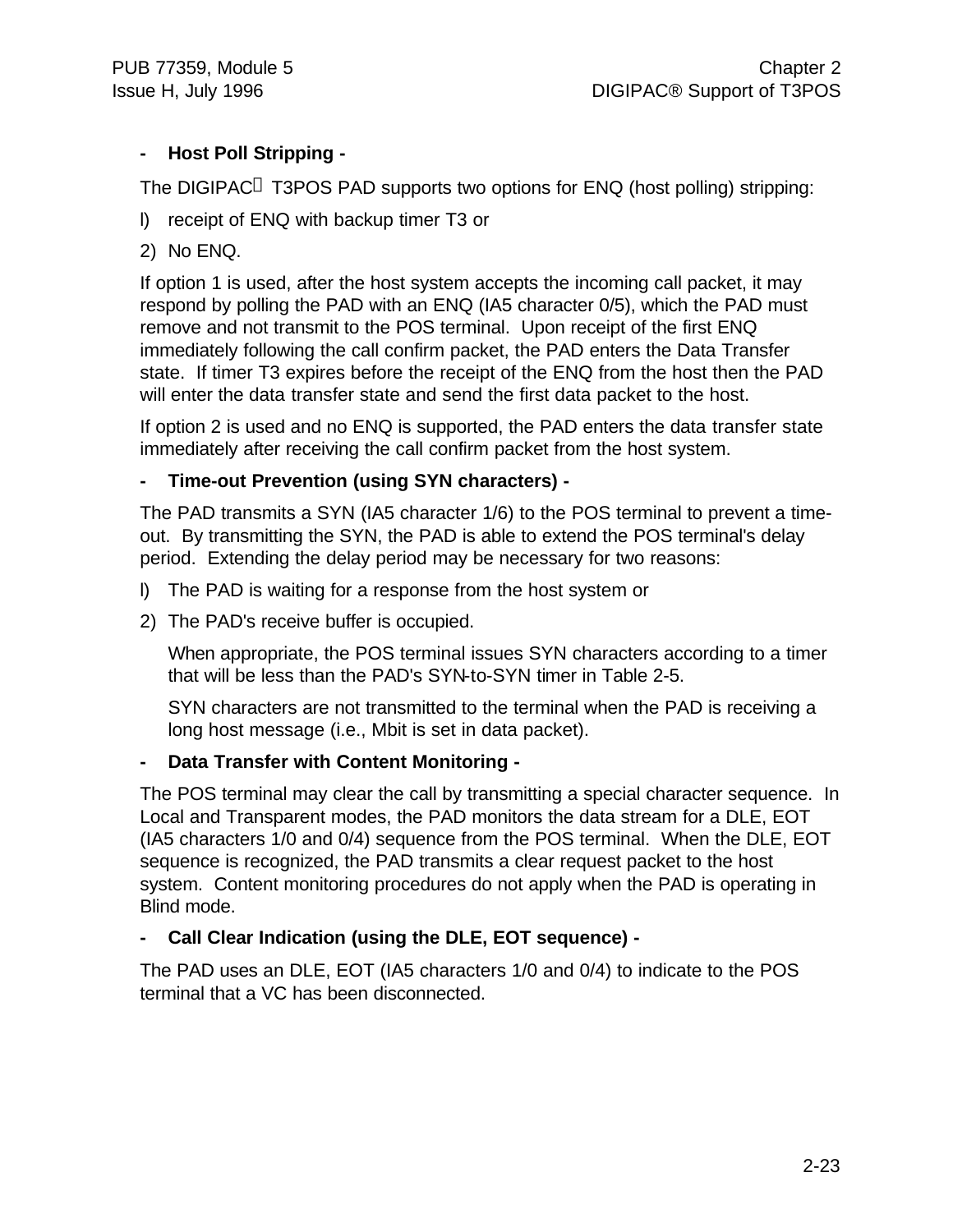#### **- Opening Frame Processing -**

As mentioned above, a T3POS Control frame contains a Control field in which optional X.28 facility request signals may be present. Some of these optional facilities allow ISP routing (based on the Recognized Private Operating Agency's Data Network Identification Code), Fast Select calls without restrictions on the response, and Network User Identification (NUI) calls.

#### **2.7.5 Error Detection/Correction Mechanisms**

• Longitudinal Redundancy Checking (LRC)

Information frames contain a LRC character. The LRC character is attached to the end of the information frame to allow the PAD to detect errors in a frame received from a POS terminal. When the PAD examines the LRC character and an LRC error is detected, the PAD requests that the POS terminal retransmit the frame by transmitting a NAK character indicating a negative acknowledgment. The LRC character is composed of seven data bits and one parity bit and is performed in accordance with ISO 1155, Information Processing -- Use of longitudinal parity to detect errors in information messages, International Standards Organization, 2nd Ed., 1978.



**Figure 2-10** Range of the Longitudinal Redundancy Checking (LRC)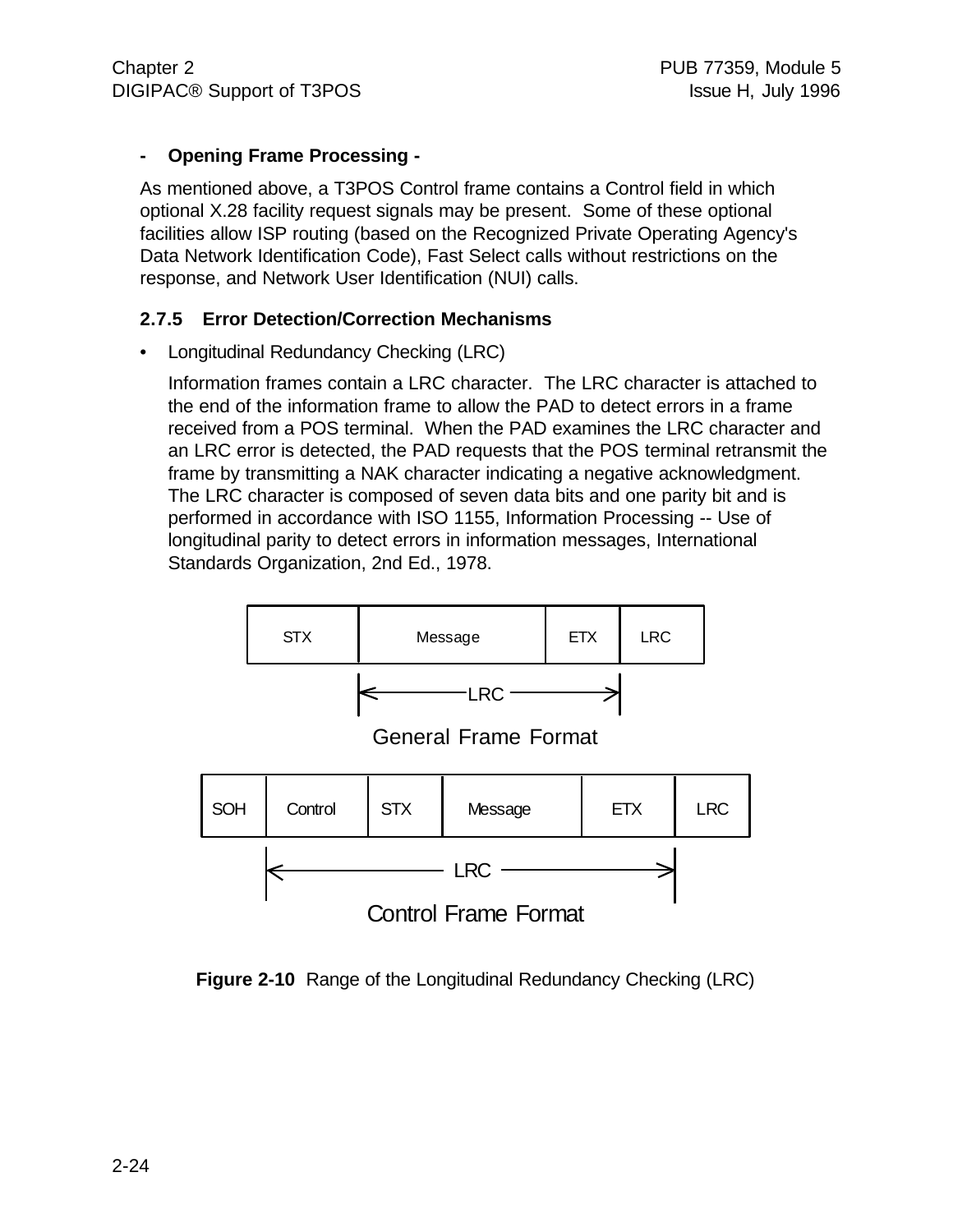Each of the first seven bits of the LRC character shall be the modulo 2 binary sum (i.e., XOR) of every element in the same bit 1 to bit 7 column of successive characters in the transmitted T3POS frame. The longitudinal parity of each column of the T3POS frame, including the LRC character, is even. The sense of parity bit of the LRC character is the same as for the information characters (i.e., odd for synchronous transmission, even for asynchronous transmission). The summation to obtain the LRC character is initiated by the receipt of the SOH or STX character. Summation then begins with the next character and ends with an ETX character as shown in Figure 2-10. The LRC character immediately follows the ETX character in the frame. When an STX character is received after the LRC summation has begun (upon receipt of an SOH character), then the STX character is included in the LRC summation.

The PAD creates a General frame by stripping the Control field from a Control frame. The PAD then generates a new LRC character for the General frame before it is packetized and transmitted to the host.

The PAD will check an opening frame in the Control frame format for an LRC or parity error and generate a new LRC after stripping the Control field. The PAD checks the LRC of an opening frame in the General frame format but does not generate a new LRC if it is correct. If the Message field of an information frame in the General format is empty, then it will not be forwarded to the host.

In Local mode, the PAD checks the opening frame for LRC or parity errors and continues to check for LRC or parity error(s) in subsequent frames.

When an error is detected, the PAD will wait until timer T1 expires to ensure that the data stream has ended. The PAD will then respond with a *NAK* (IA5 character 1/5) to request retransmission.

To ensure correct use of a NAK and an ENQ in error recovery, the PAD will transmit a NAK to the DTE in response to a parity or LRC error. If the frame cannot be recognized, an ENQ is transmitted by the PAD to obtain retransmission.

• Parity Treatment

The value of parameter 21 will determine the treatment of parity at a T3POS PAD during the exchange of information between the DTE and the T3POS PAD. The value of this parameter will specify whether the PAD checks the parity of characters received from the DTE and/or generate the parity type sent to the DTE in accordance with CCITT Recommendation X.3.

Parameter 21 will be set to 3 in Local mode. In Transparent and Blind modes, parameter 21 will be set to 0.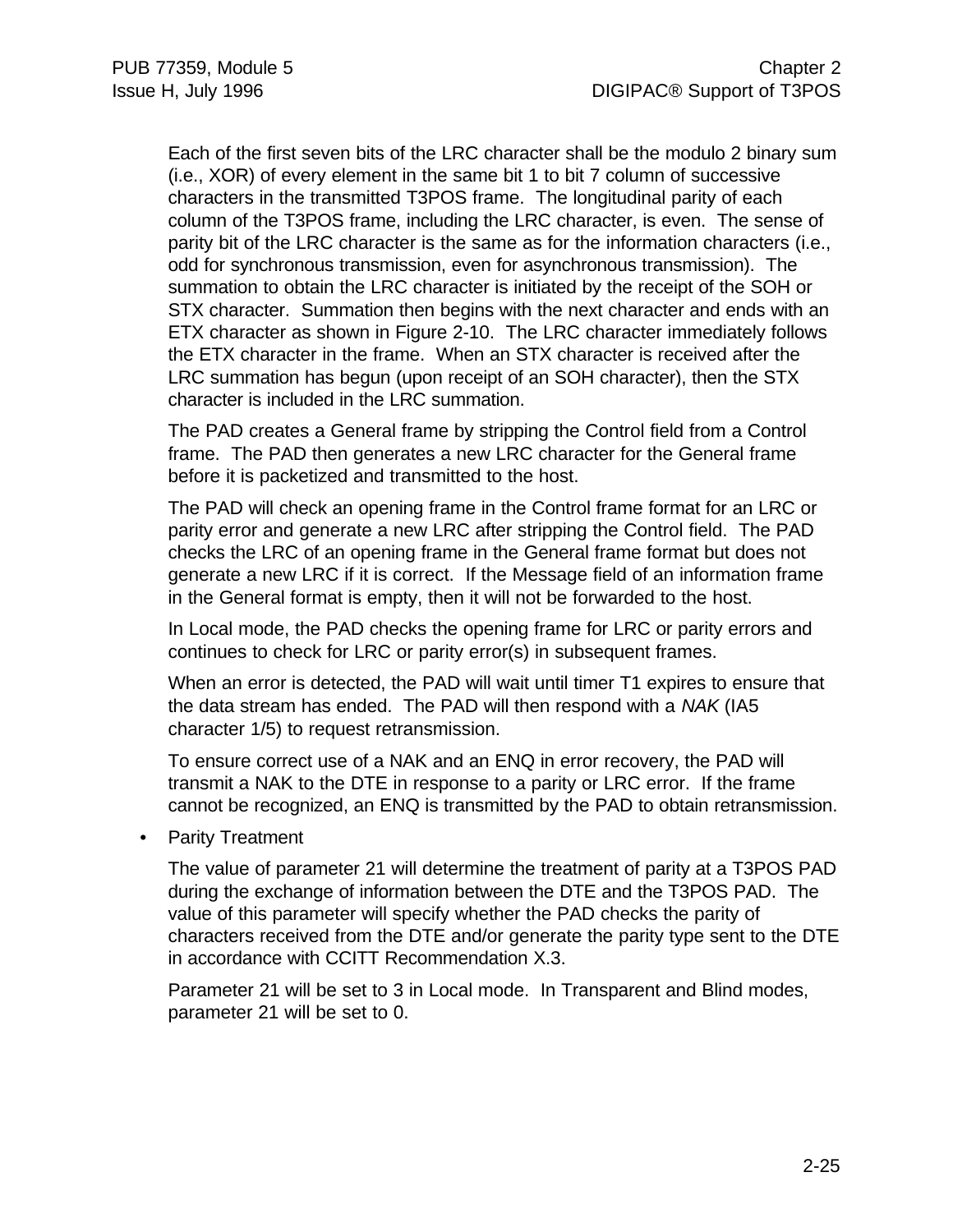• Transmission Considerations

All octets of a T3POS frame shall be transmitted with the low-order bit first (for example, the first bit of the sequence number that is transmitted shall have the weight 20). The LRC character is transmitted and received commencing with the summation of the first column, which is found in bit position 1 of the LRC character.

• Error Recovery Procedures

The PAD is responsible for managing all error recovery procedures in Local mode. All opening frames are processed in Local mode regardless of default mode. Several timers and counters are used to facilitate the error recovery process.

The DIGIPAC<sup>®</sup> T3POS PAD supports two limit counters. These limit counters are called ENQ retry limit and NAK retry limit. The default value of each of these counters is 3 (see Table 2-3 for all DIGIPAC<sup>®</sup> defaults). If the PAD has to send 3 successive ENQ or NAK characters to the POS terminal the PAD will send the DLE, EOT sequence to the POS terminal. The following paragraphs describe how these counters are used during various phases of a call.

When an opening frame or Local mode frame is received from the DTE, the PAD will examine the frame for an LRC error, parity errors, and for correct frame format. The PAD will then take the following action:

- When an LRC error is detected, the PAD will respond with a *NAK* (IA5 character 1/5) to request retransmission. This NAK will be transmitted after T1 seconds to ensure complete receipt of DTE data.
- When a parity error is detected, the PAD will transmit a NAK character to the DTE after the receipt of a complete frame or timer T1 expires.
- When an incomplete frame is detected, the PAD will transmit an ENQ character to the DTE after the expiry of the T1 timer.
- The PAD will clear the virtual call (and disconnect the dial-in physical link) if the Re-try Limit (*n*) has been reached. The Re-try Limit applies to the number of NAK/ENQs transmitted to the DTE, as well as the number of times the PAD enters the *PAD Waiting* state after unsuccessful call attempts.

If the PAD transmits a NAK to the DTE and the terminal does not respond with re-transmission of a frame or character within T4 seconds (see Table 2-5), the PAD issues an ENQ character.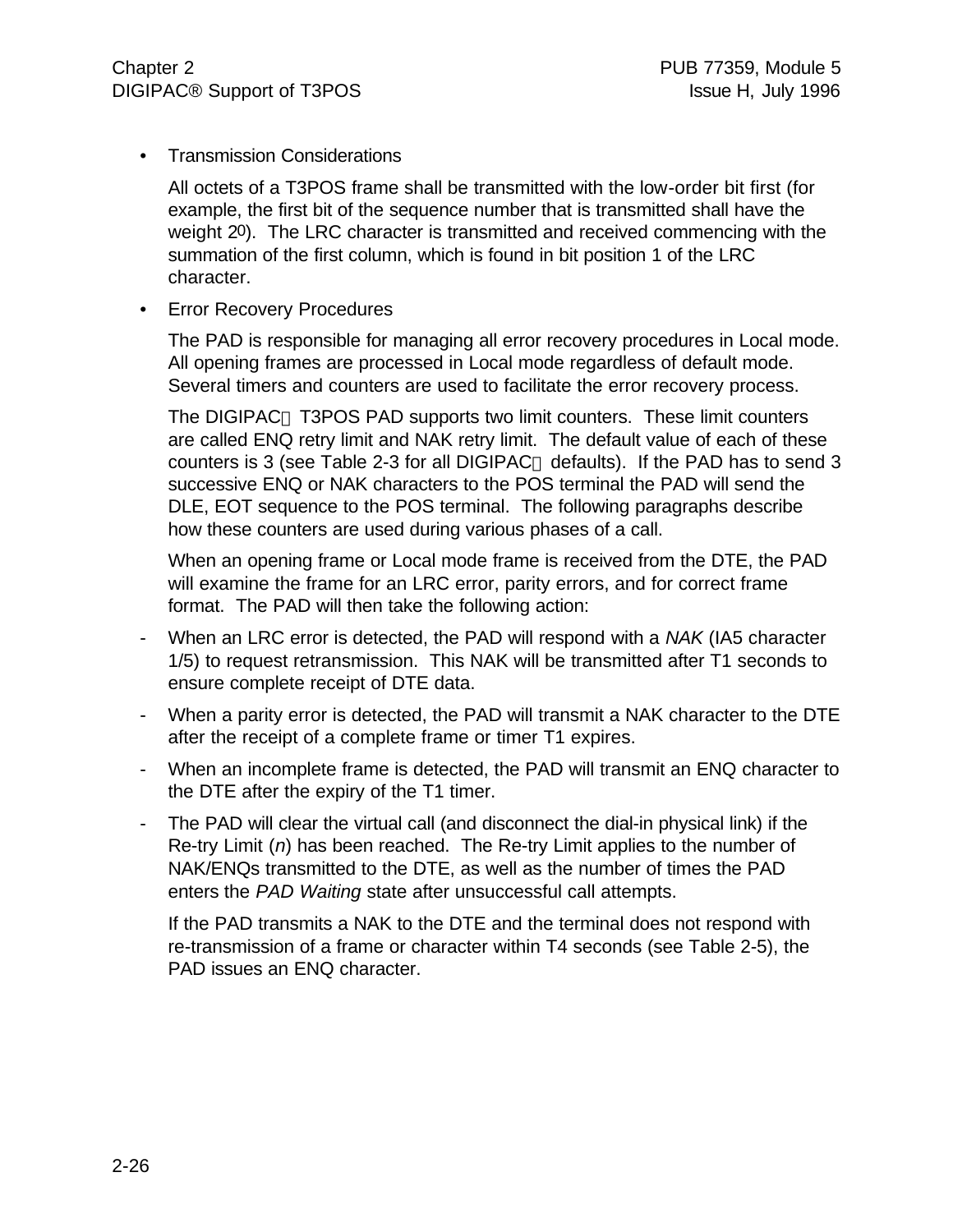In Transparent mode, sole responsibility for link error recovery is given to the endpoints. Therefore in this mode, following the Call Establishment state, all timeout error recovery procedures are performed by the POS terminal and the host without the PAD's involvement.

• Supervisory Frame Errors

SYNs, ACKs and other supervisory frames received by the PAD from the POS terminal may be received with errors. In Local mode, if the PAD receives an unrecognizable sequence of characters from the DTE, it will transmit an ENQ to request retransmission. If the PAD receives three (3) successive supervisory frames in error, it will clear the virtual call. In Transparent mode, all characters received after the first frame that are in error will be forwarded to the host based on the Character-to-character timer (T1).

• Timer Support

In association with the T3POS PAD functions, the PAD must also support new timers. Table 2-5 contains the T3POS PAD timers that are recommended for all modes of operation. Currently DIGIPAC<sup>®</sup> only supports the first five (5) timers.

Depending on the current T3POS implementation by a particular supplier, the name of the timer or the number of timers used to perform the same function of a given timer may vary. However, for discussion purposes, timers discussed in this document will be based on the timer definitions in Table 2-5.

The factors that these timers take into account include:

- 1) the transmission time of the acknowledging frame
- 2) the propagation time over the access data link
- 3) the estimated processing times at the host and POS terminal and
- 4) the time to complete the transmission of the frame(s) in the PAD transmit queue.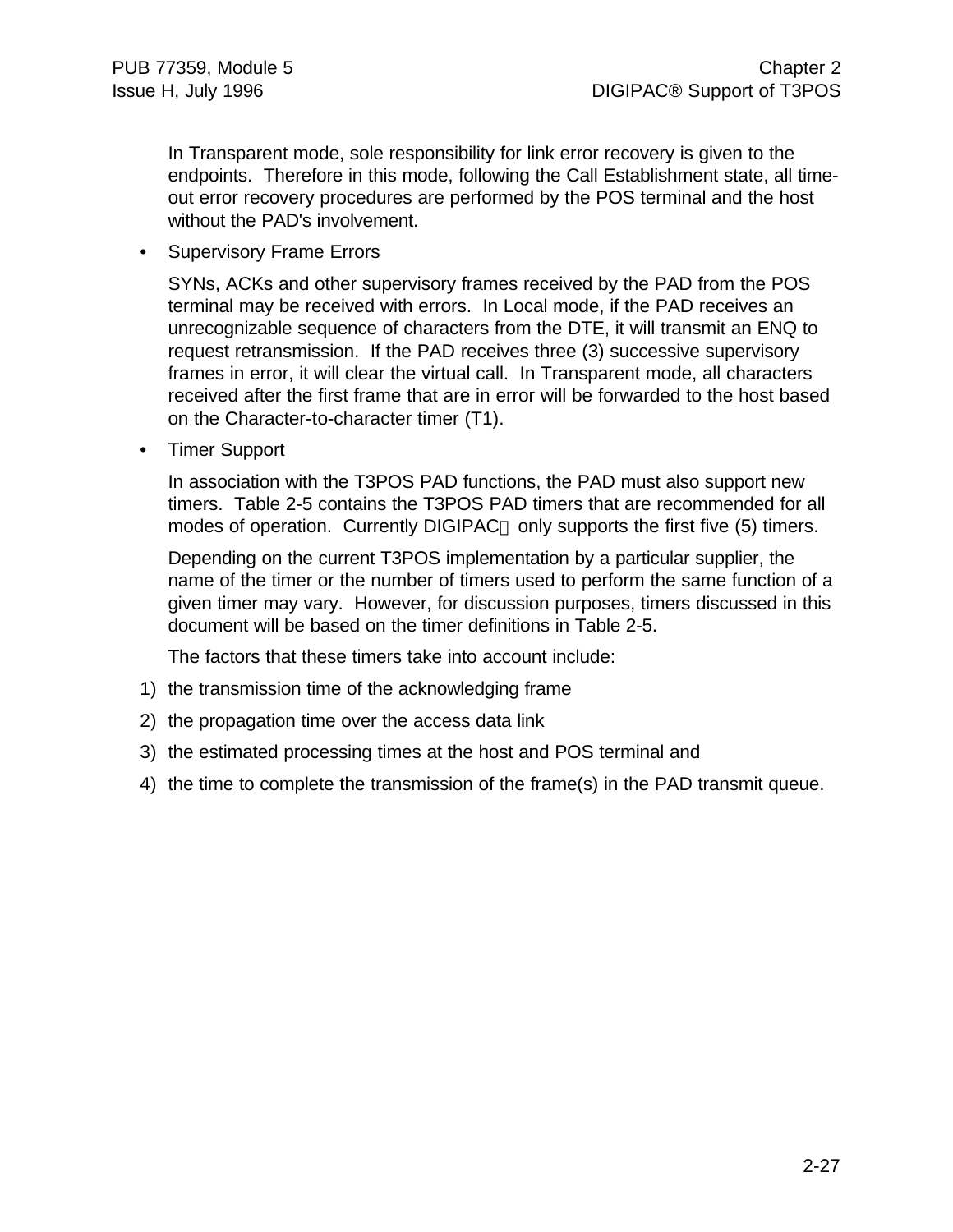| <b>Timer</b><br><b>Number</b>        | <b>Timer Name</b>                | <b>Interface State</b>                                                  | <b>Started by</b>                                          | <b>Terminated</b><br>by                                                                                  | <b>Action taken</b><br>when time-<br>out expires                             | <b>Default</b><br>value     |
|--------------------------------------|----------------------------------|-------------------------------------------------------------------------|------------------------------------------------------------|----------------------------------------------------------------------------------------------------------|------------------------------------------------------------------------------|-----------------------------|
| T1                                   | Character-to-<br>character timer | PAD Command and<br>Data Transfer                                        | Any character<br>received from<br>POS terminal             | Next character<br>received from<br>POS terminal                                                          | PAD issues an<br>ENQ character<br>to POS<br>Terminal                         | $.04$ sec.                  |
| T <sub>2</sub>                       | SYN-to-SYN<br>timer              | Call Establishment,<br>PAD Command,<br>ENQ Waiting and<br>Data Transfer | <b>SYN</b><br>transmitted to<br>POS terminal               | Response from<br>Host is received<br>(Note: this timer<br>may be reset by<br>a SYN from<br>POS terminal) | PAD issues a<br>SYN character<br>to POS terminal                             | 4 sec.                      |
| T <sub>3</sub>                       | ENQ timer                        | <b>ENQ Waiting</b>                                                      | X.25 Call<br>Confirm<br>packet is<br>received from<br>Host | ENQ is received<br>from the Host                                                                         | <b>PAD</b> continues<br>as though ENQ<br>was received<br>from Host           | $0$ sec.<br>or $1.5$ sec.   |
| T <sub>4</sub>                       | NAK timer                        | PAD Command and<br>Data Transfer                                        | NAK or ENQ<br>is transmitted<br>to POS<br>terminal         | Retransmitted<br>frame or<br>character is<br>received                                                    | PAD issues an<br>ENQ character                                               | 4 sec.                      |
| T <sub>5</sub>                       | DLE, EOT timer                   | Data Transfer                                                           | ACK is<br>received from<br>POS terminal                    | Receipt of a<br>frame from<br>terminal or data<br>packet from<br>Host                                    | PAD issues an<br>DLE, EOT,<br>clears the call,<br>and goes to<br>PAD waiting | $4 \text{ min.}$<br>(fixed) |
| T <sub>6</sub><br><b>Not Offered</b> | Frame Arrival<br>timer           | <b>PAD Waiting</b>                                                      | PAD enters<br>the PAD<br>Waiting state                     | The first<br>character of a<br>frame or SRS<br>is received                                               | PAD issues an<br>DLE, EOT and<br>disconnects<br>switched<br>connections      | $>$ 30 sec.                 |

### **Table 2-5** T3POS PAD Timers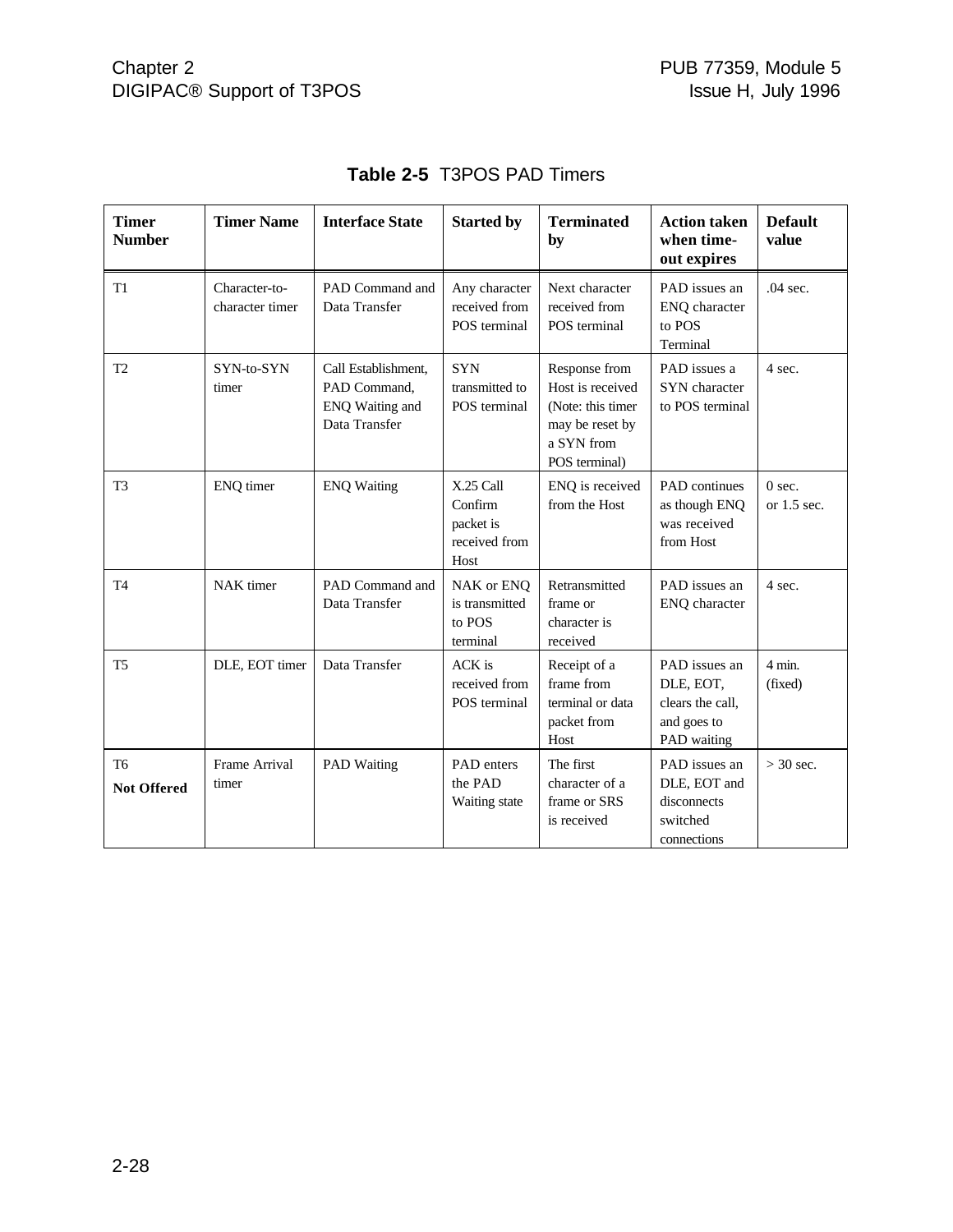### **2.8 Terminal/PAD Control Information Exchange**

#### **2.8.1 Virtual Call (VC) Control**

The state diagrams in Figures 2-9 and 2-10 represent the states of operation of a T3POS PAD that supports all three modes of operation as well as host initiated calls. These figures, along with the following text, explain the actions taken by the T3POS PAD for VC control.

#### **2.8.2 Active Link and PAD Waiting States**

When the physical transport mechanism has established a physical connection, the POS terminal and the PAD are in the Active Link state. The physical connection may be established using a switched **(not offered)** or a lease line-type connection. The PAD will transition from the Active Link state to the PAD Waiting state when the access information path is established. Either the host or POS terminal may transmit an opening frame when the PAD is in the PAD Waiting state. The point at which the access information path is established depends on the transport mechanism used to establish the physical connection. For leased line operation the PAD is always in the PAD Waiting state when no call is in progress.

#### **2.8.3 PAD Command State**

In the PAD Command state, more timers than any other state are used to detect procedural failures and to avoid excessive use of network resources. Timers T1, T2, and T4 apply when in the PAD Command state. On receipt of the first character of an opening frame, the PAD enters the PAD Command state. The PAD will remain in this state until receipt of the ETX delimiter. While in the PAD Command state, the PAD ensures correct receipt of each character and of the entire frame from the POS terminal. In addition, the PAD determines its T3POS operating mode from either the Mode Selection signal in the Control field or from its default information. The PAD may also obtain call set-up information from the Control field.

For host-initiated calls, the order of the PAD Command state and the Call Establishment state are reversed. When the PAD receives an *incoming call* packet, the PAD enters the Call Establishment state. Data from the host is not validated, but is forwarded to the DTE upon entering the *Data Transfer* state. The PAD enters the *PAD Command* state when an ACK, in response to the Select sequence, is received from the DTE. The PAD then transmits a Mode Switch Control frame to the DTE to indicate the mode of operation. When the PAD receives an ACK in response to the Mode Switch Control frame, it enters the *Data Transfer* state.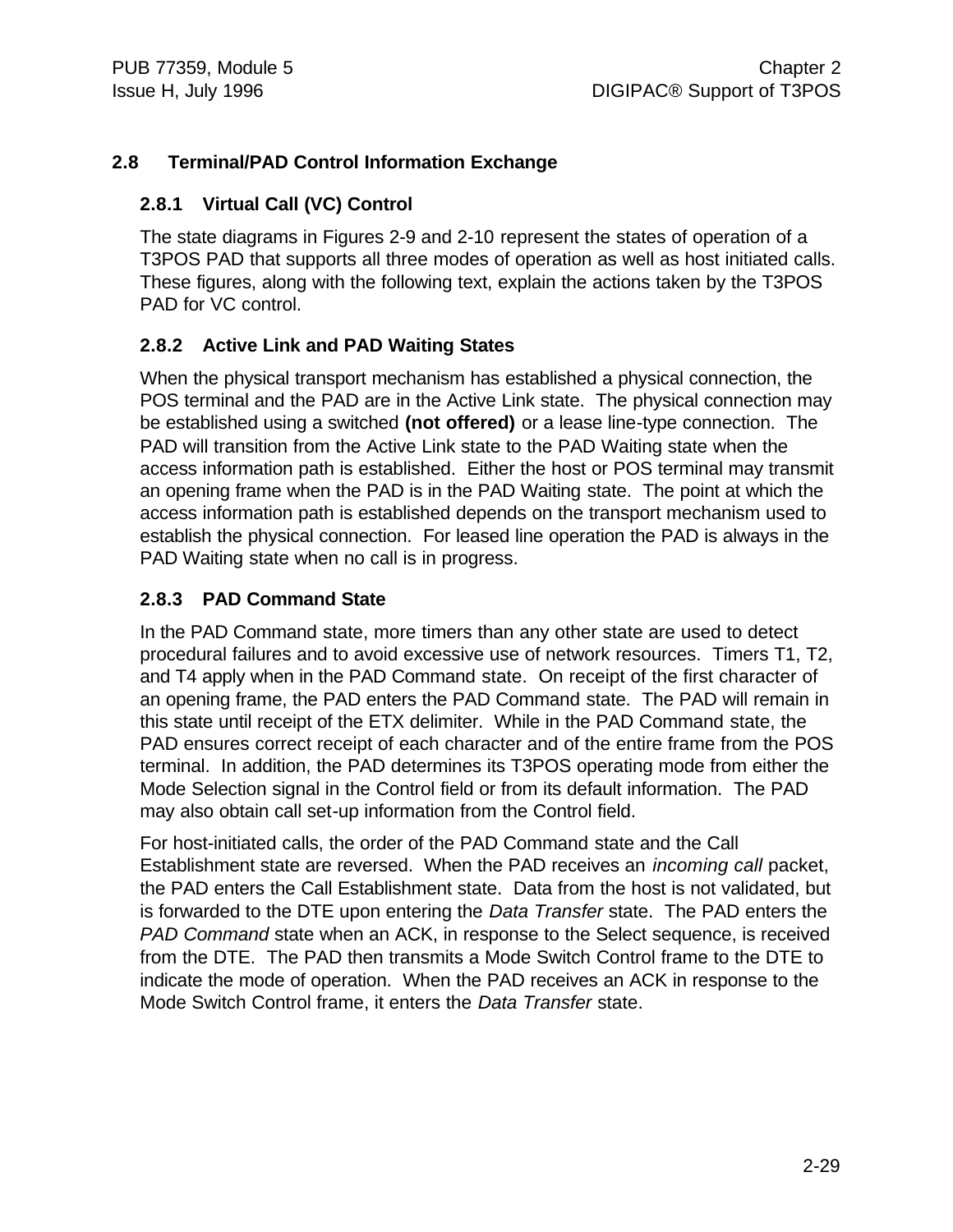

- Note 1: PAD will enter this state N times before disconnecting.
- Note 2: PAD may issue SYN characters to indicate that the call is still connecting.
- Note 3: If ENQ is supported, PAD must wait for receipt T3 timer expiration before transitioning to *Data Transfer* state.
- Note 4: PAD issues SYN characters when receive buffer is occupied.
- Note 5: After forwarding data packet, ACK is immediately issued to terminal.
- Note 6: Before forwarding more data to the terminal, and ACK must be received from terminal.
- Note 7a: The first frame transmitted to the terminal may contain a Control field with the Mode selection facility request signal.
- Note 7b: For the opening frame only, the PAD generates a new LRC before forwarding data packet to Host.
- Note 8: An ACK is immediately transmitted to POS terminal following receipt of *call connected* packet, if GOA is turned on or if message field of opening frame is null.

**Figure 2-11** State Diagram of Terminal Initiated Virtual Call (VC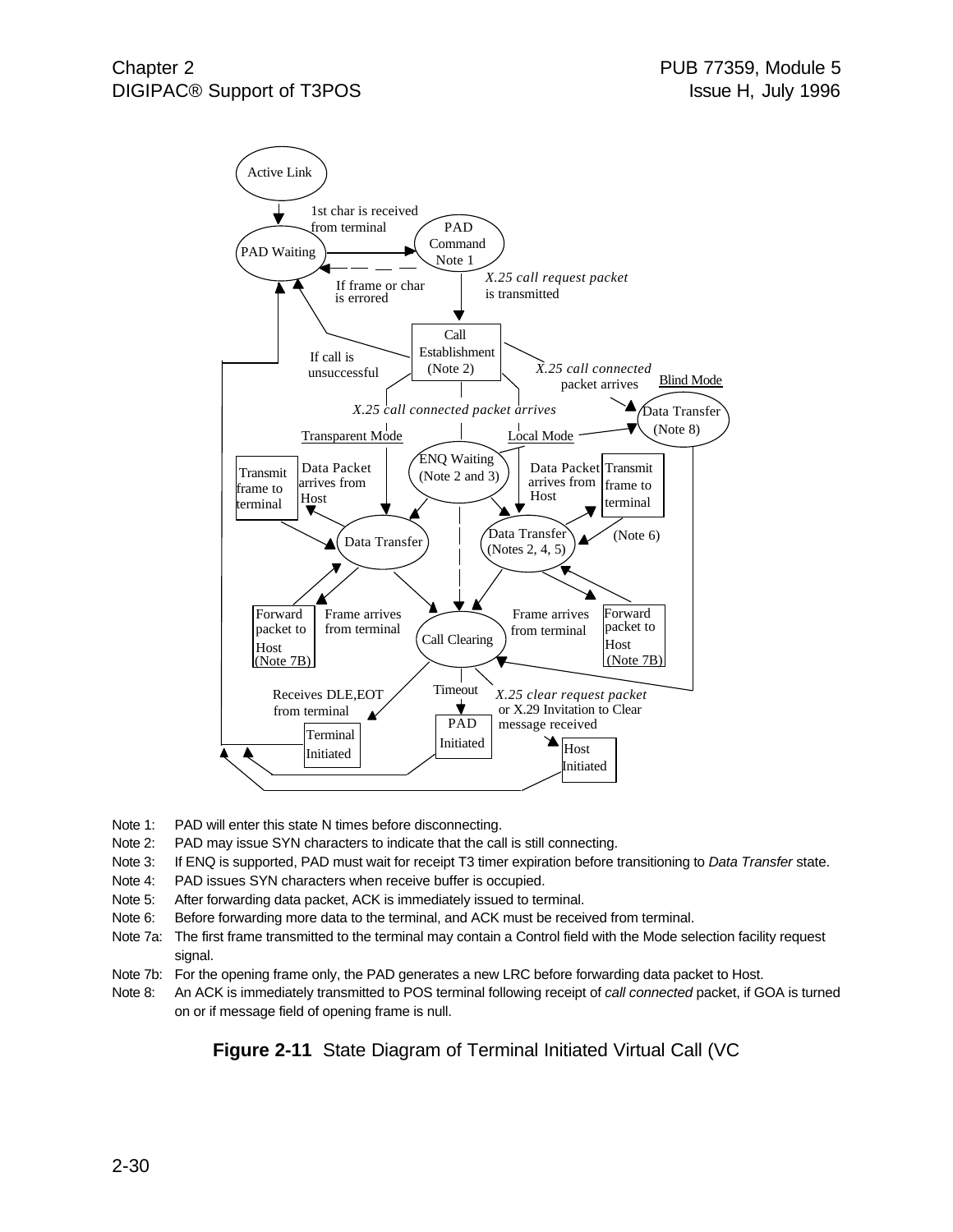

- Note 1: PAD will enter this state N times before disconnecting.
- Note 2: PAD may issue SYN characters to indicate that the call is still connecting.
- Note 3: If ENQ is supported, PAD must wait for receipt T3 timer expiration before transitioning to *Data Transfer* state.
- Note 4: PAD issues SYN characters when receive buffer is occupied.
- Note 5: After forwarding data packet, ACK is immediately issued to terminal.
- Note 6: Before forwarding more data to the terminal, and ACK must be received from terminal.
- Note 7a: The first frame transmitted to the terminal may contain a Control field with the Mode selection facility request signal.
- Note 7b: For the opening frame only, the PAD generates a new LRC before forwarding data packet to Host.
- Note 8: An ACK is immediately transmitted to POS terminal following receipt of *call connected* packet, if GOA is turned on or if message field of opening frame is null.

**Figure 2-12** State Diagram of Host Initiated Virtual Call (VC)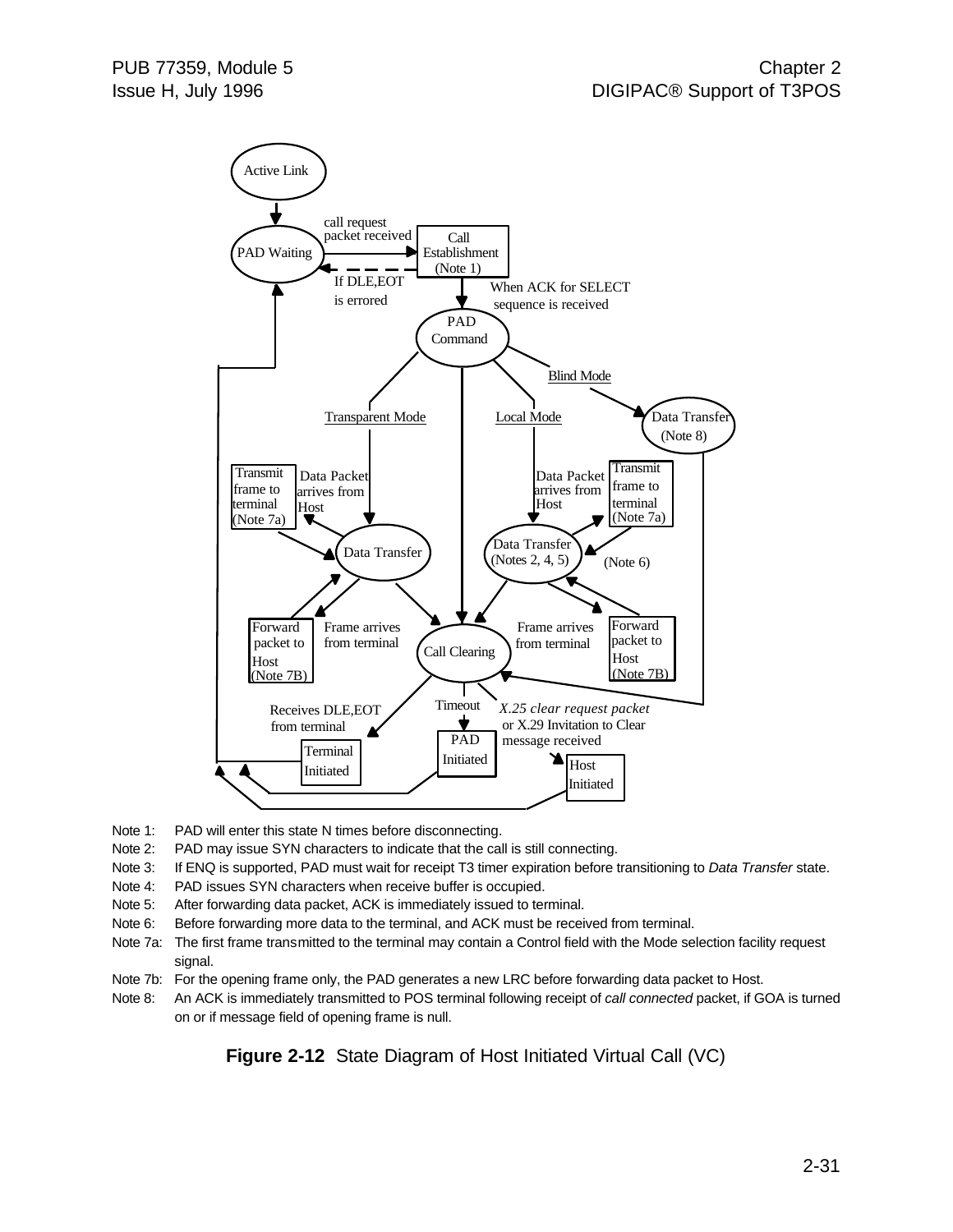### **2.8.4 Call Establishment State**

Upon receipt of a valid opening frame, the PAD enters the Call Establishment state. In the Call Establishment state the PAD attempts to set up a VC in accordance with the call establishment procedures in X.25, X.75' or an internal protocol. In the Call Establishment state, the PAD issues SYN characters when appropriate and a DLE, EOT if an error condition occurs. When in this state, the PAD does not accept any additional opening frames. A frame will be recognized by the PAD as an opening frame if a DLE, EOT preceded the frame (see Section 2.7.2 - Frame Structure, Definition of an Opening Frame).

When the PAD correctly receives an opening frame, the PAD starts the initial time-out prevention timer and waits T2 seconds before issuing the first SYN character. Subsequent time-out prevention timers are governed by the SYN-to-SYN timer, which starts when a SYN character is transmitted to the POS terminal. Both the initial timeout prevention timer and the SYN-to-SYN timer are terminated by PAD transmission of a supervisory or information frame to the POS terminal. The PAD will forward all information frames received before the previous frame was acknowledged. The initial time-out prevention timer and the SYN-to-SYN timer are only applicable in the PAD Command, Call Establishment, and ENQ Waiting states.

#### **Terminal Initiated**

• The Control field information in an opening frame may be used by the POS terminal to initiate VC establishment. Call set-up information may be received in the Control field along with the T3POS Mode Selection signal.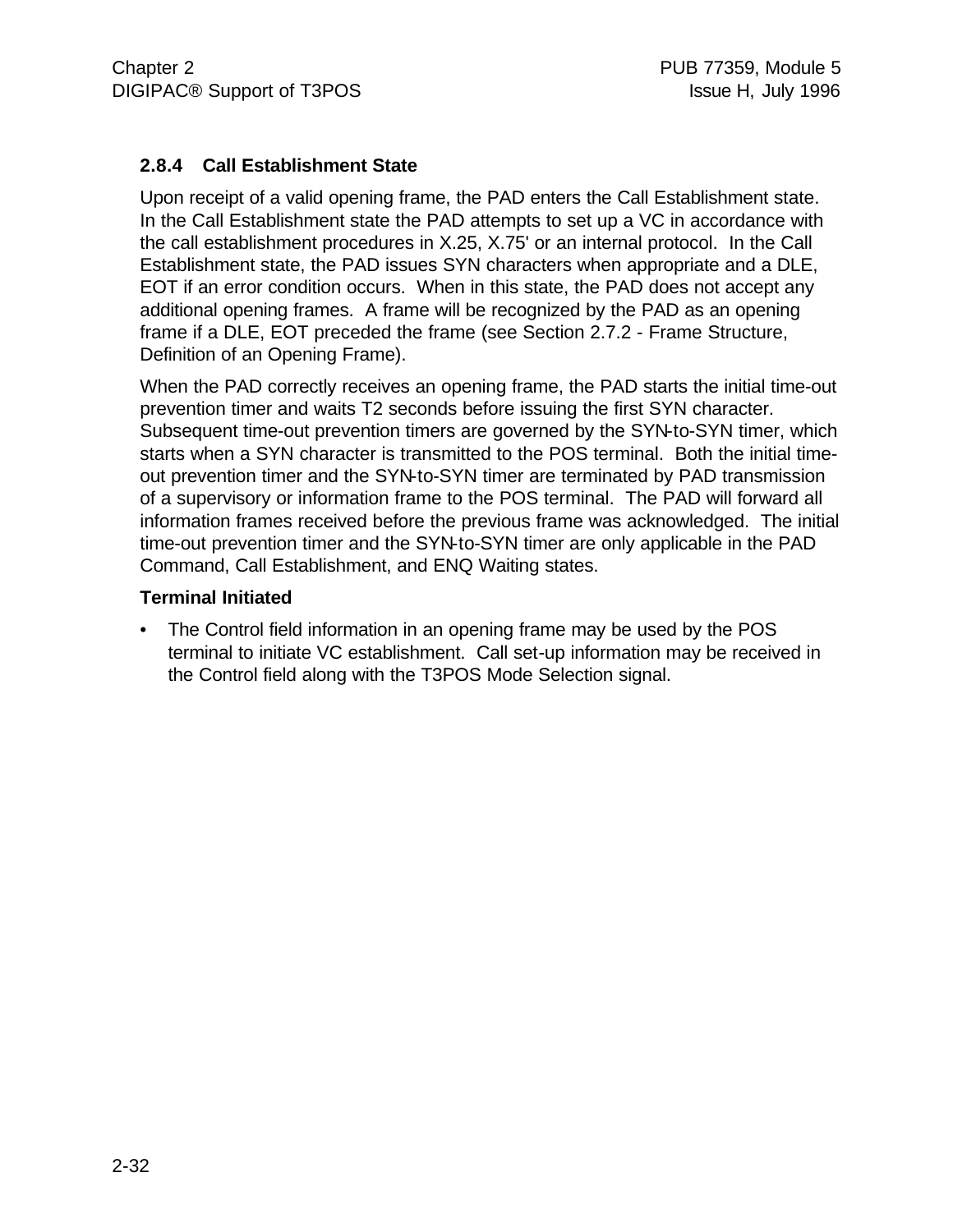

Note 1: The PAD validates the Control field and passes the MSS to the host, depending on the setting of the Method of Host Notification parameter. The PAD does not acknowledge correct receipt of the opening frame until the virtual call is accepted.

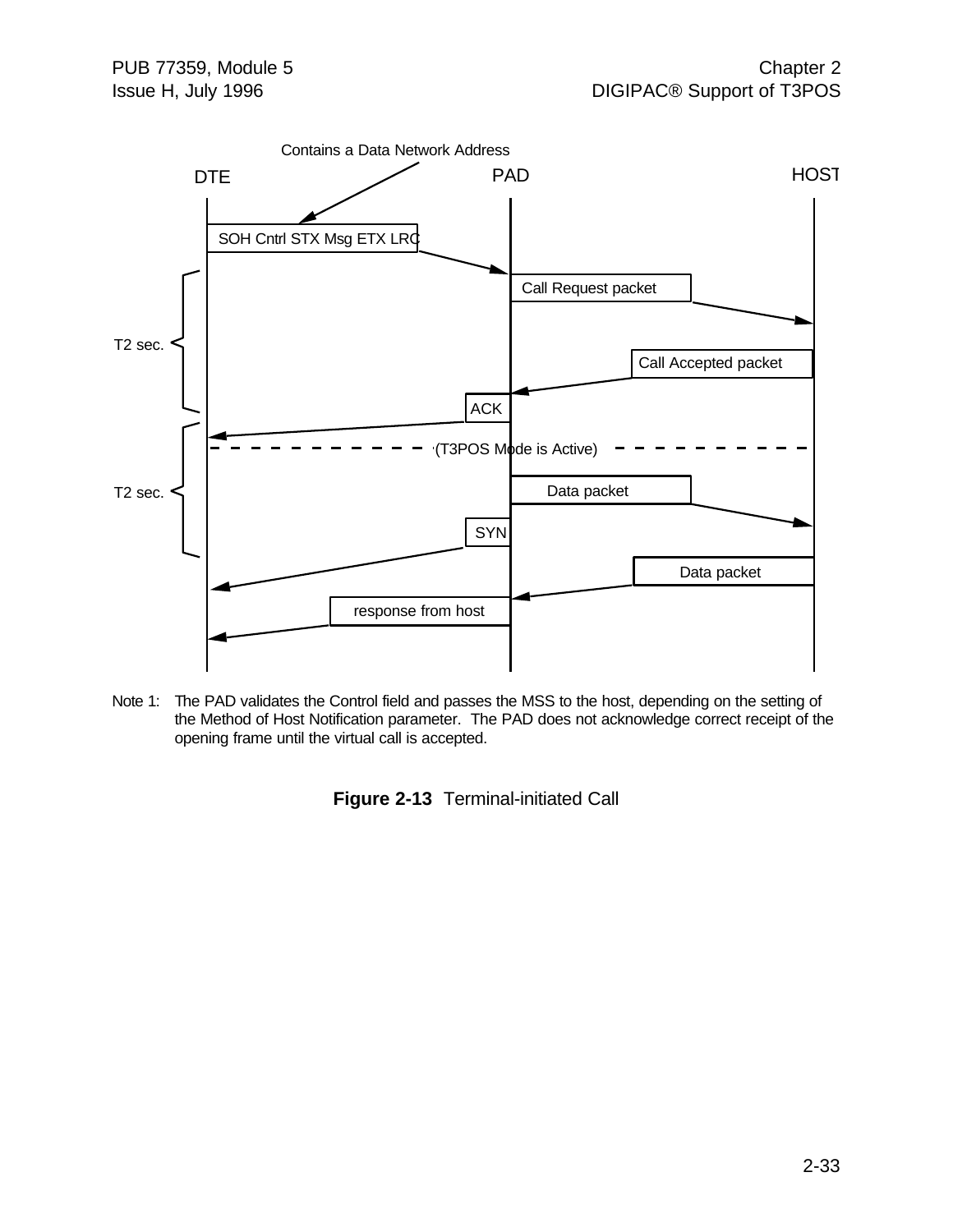#### **PAD Initiated**

The DIGIPAC<sup>®</sup> T3POS PAD supports PAD initiated calls on interfaces with POS equipment using the Direct Call capability. The Direct Call capability is an optional subscription time service that prevents the user from having to signal the T3POS mode of operation, the called address, and the optional facilities on each call requested. At subscription time, default mode selection is obtained from the customer and the customer interface is configured accordingly. When the opening frame in the General frame format is received, the PAD automatically generates a call request packet containing call set-up information previously subscribed to by the user. If the PAD receives an opening frame that contains information other than that given at subscription time, the information contained in the Control field will override that associated with the Direct Call capability.



Note 1: The PAD uses the Direct Call address to establish the virtual call and does not pass the MSS to the host. The PAD does not acknowledge correct receipt of the opening frame until the virtual call is accepted.

**Figure 2-14** PAD-activated Call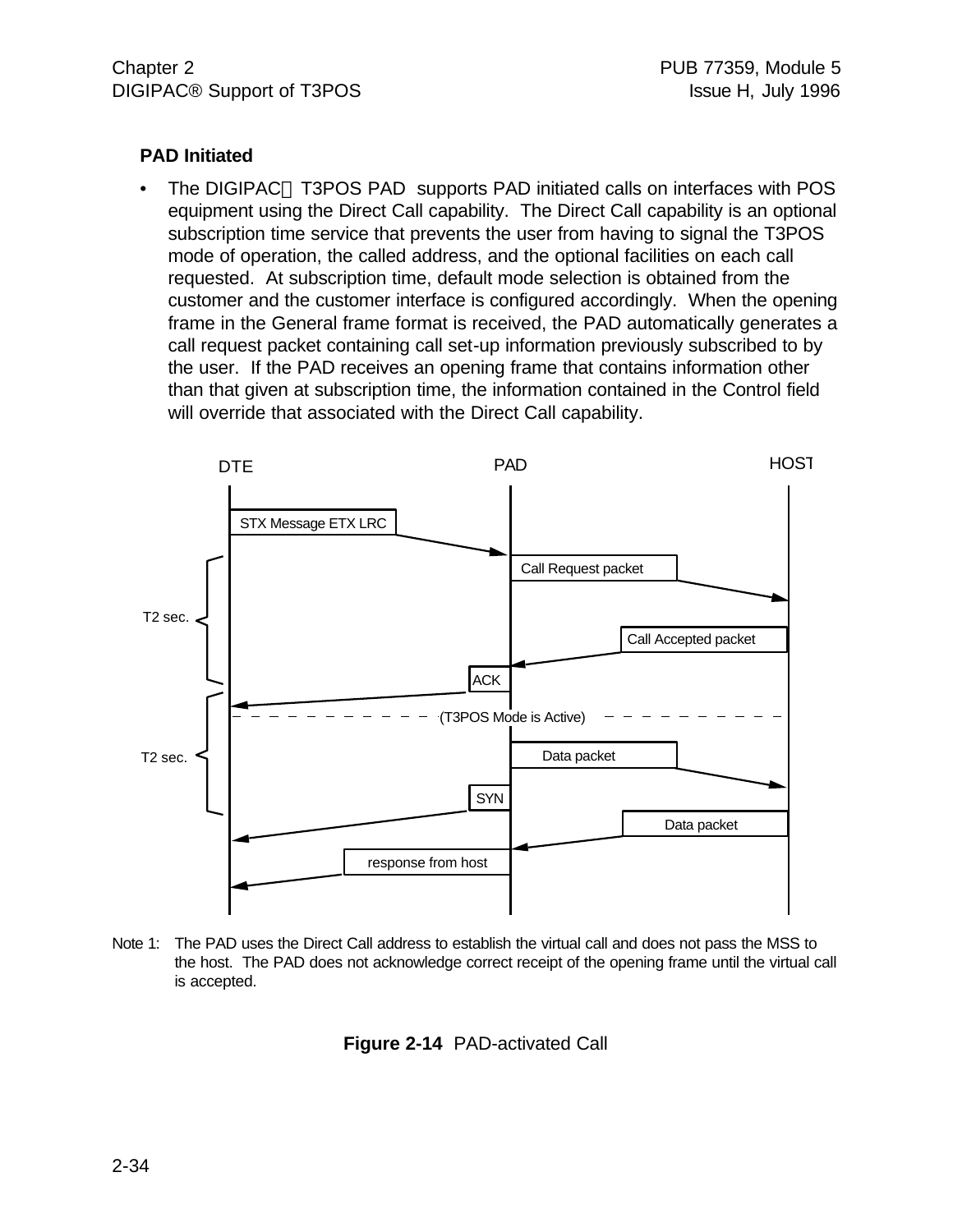### **Host Initiated**

• The information present in the Call User Data field received from the host in the *incoming call* packet may be used to signal the mode of operation. Upon receipt of an *incoming call* packet, the PAD will transmit the Select sequence to the DTE and wait to receive an ACK before transmitting a *call connected* packet to the host. The call is not confirmed if the PAD receives a DLE, EOT from the DTE (see Figure 2-15).

If the Mode Selection signal is not present in the Called User Date (CUD) field of the *incoming call* packet received from the host, the PAD will operate in its default mode, which is set at subscription time.

For host-initiated calls, if the Call User Date (CUD) of a *call request* packet contains more than the Mode Selection Signal (MSS), the PAD will pass the MSS along with the rest of the CUD contents to DTE in the Control field.

The host can only request a change of mode if the T3POS Protocol Identification is present in the first four octets of the Call User Data (CUD) field of call request packet.



Note 1: This frame will contain the Mode Selection Signal, but the Called User Data (CUD field may not be present. The contents of the CUD of an incoming call packet are mapped into the Control field.

**Figure 2-15** Illustration of a Host-initiated Call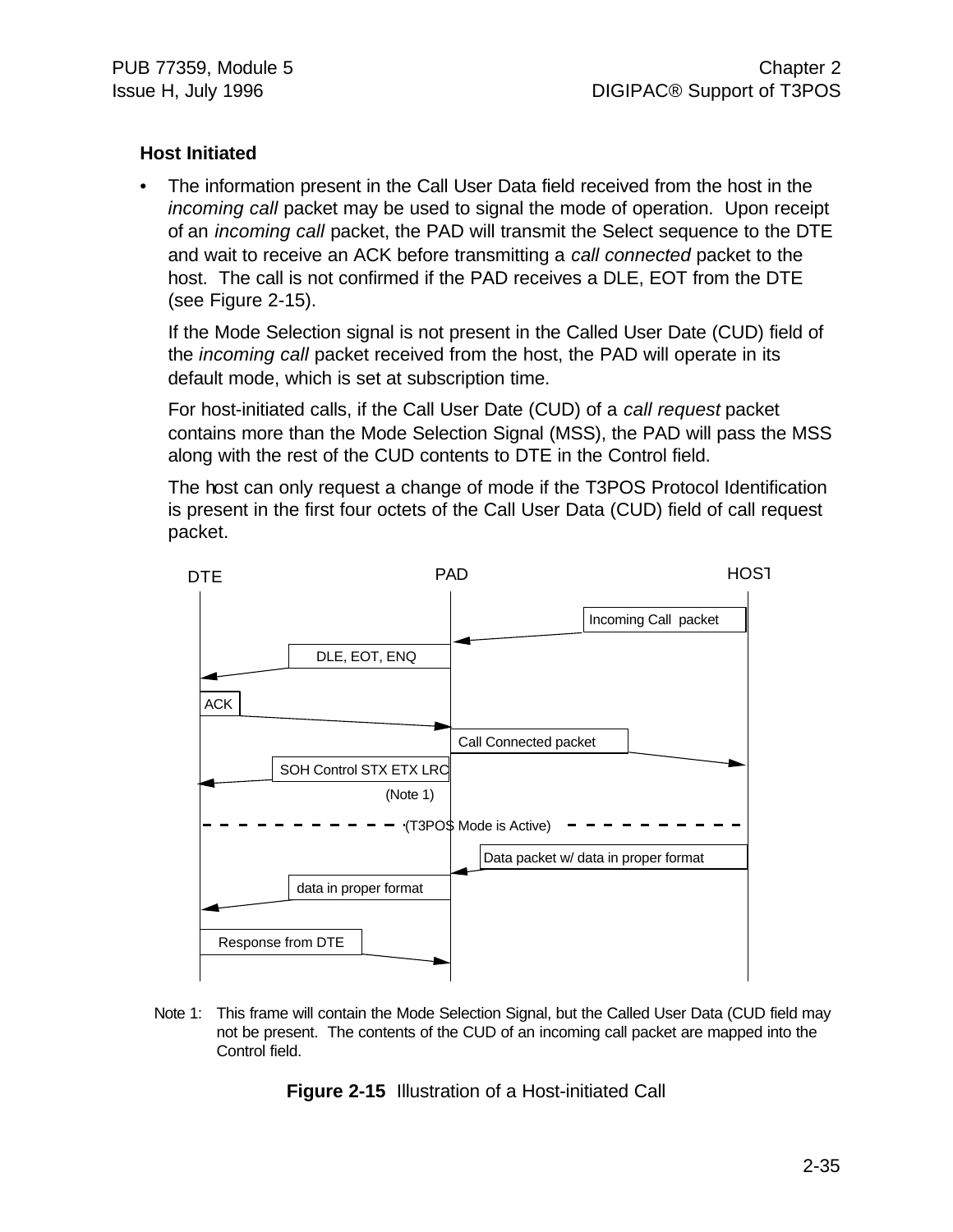• If a host-initiated call is attempted, the DTE may have a large number of transactions stored such that the DTE is not prepared to receive a host-initiated call. For this reason, the PAD must receive confirmation from the DTE that the host-initiated call may be completed.

If an ACK is received from the DTE in response to a Select sequence, the PAD will transmit a Control frame with the MSS and the rest of the contents of the CUD if present (see Figure 2-15).

If a DLE, EOT sequence is received from the DTE in response to a Select sequence, the PAD will clear the virtual call and enter the *PAD Waiting* state.

#### **2.8.5 Call Clearing**

The clearing of a VC may be initiated by either the POS terminal, the remote host system, or the PAD. The PAD commences with call clearing procedures as a result of a timer that has expired, error recovery, or a physical connection that has been lost. In addition, the PAD will recognize a clear request signal (i.e., DLE, EOT sequence) from the terminal and a clear request packet from host system and, following receipt of either, the PAD will proceed with call clearing procedures. Upon receipt of a clear request packet, the PAD transmits a clear indication signal to the POS terminal. The PAD will use the DLE, EOT sequence to indicate to the terminal that a virtual call has been cleared.

If a call attempt is unsuccessful for any reason other than a host initiated clear, the PAD indicates this to the terminal by means of a DLE, EOT sequence. After transmission of the DLE, EOT sequence, the PAD enters the PAD Waiting state.

#### **Terminal Initiated**

• A POS terminal can clear a VC by issuing a clear request command signal in the form of the DLE, EOT sequence, which is recognized by the PAD in both Transparent and Local modes. The PAD responds by transmitting a clear request packet to the host. The use of the DLE, EOT sequence as a command is only applicable in those states that are visited subsequent to the Call Establishment state.

#### **PAD Initiated**

• Clearing of a virtual call by the PAD may result from one of three conditions. The first condition depends on idle time, T5, (see Table 2-5), which a PAD must keep track of to prevent excessive inactivity.

If the DLE, EOT (T5) timer expires, the PAD will transmit a DLE, EOT sequence to the terminal and a *clear request* packet to the host.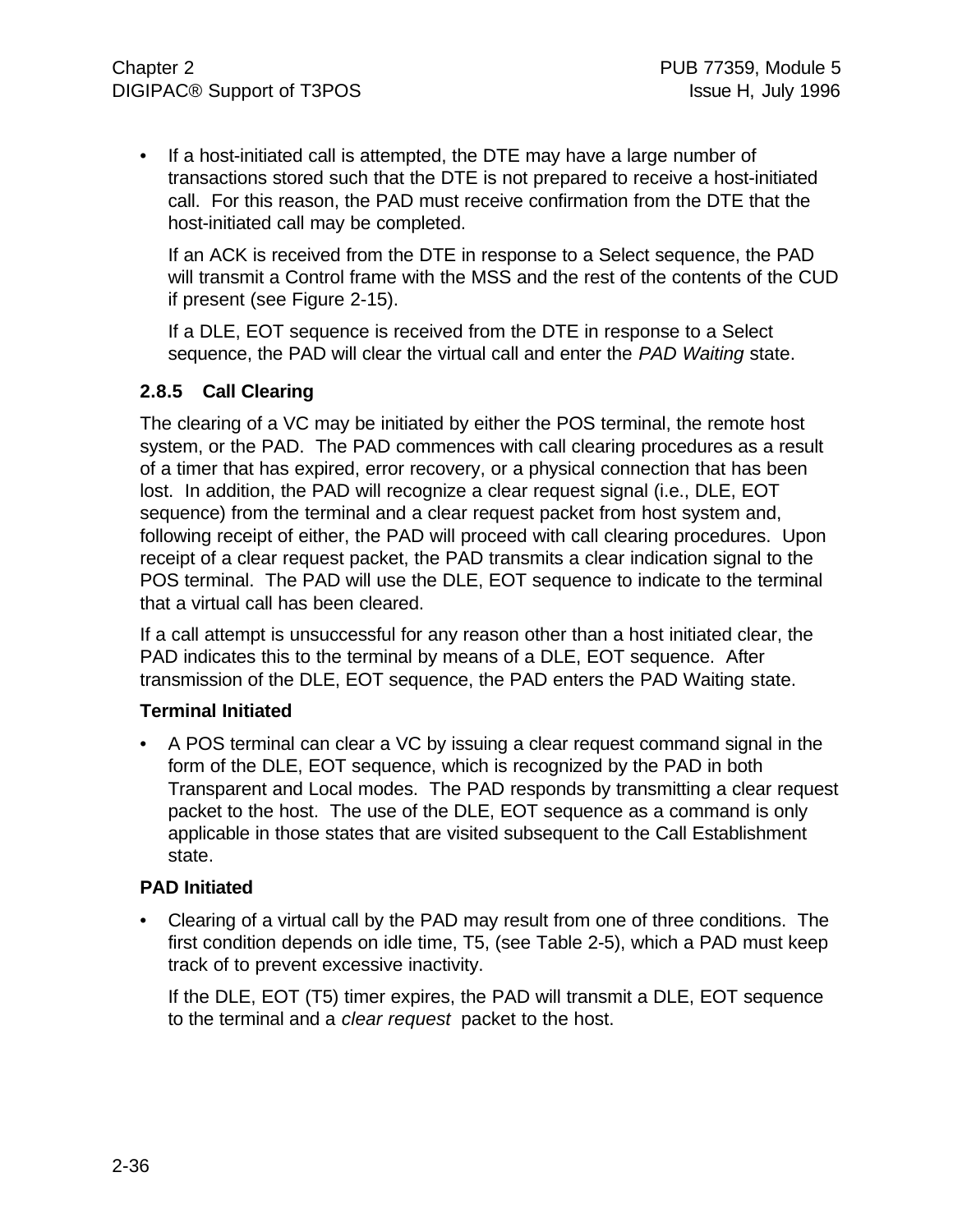• In the second condition, the PAD must incorporate a means of detecting loss of the physical access link on either the terminal or network side. If the link on the terminal side has failed, the PAD transmits a *clear request* packet to the host.

If the link on the network side fails, the PAD will issue a DLE, EOT sequence to the terminal to indicate that the call has been cleared.

When the re-try count is exceeded, the PAD will issue a DLE, EOT sequence to the terminal to indicate that the call has been cleared.

• The third condition applies to the local mode only. If the PAD receives anything other than data frames from the host or terminal attempts to send anything other than data frames to the host (i.e., unexpected frames), the call will be cleared.

#### **Host Initiated**

• Upon receipt of an X.29 invitation to clear message or an X.25 clear request packet from the host, the PAD will commence with its VC clearing procedures in accordance with their respective CCITT Recommendations. The X.29 invitation to clear message is the desirable host initiated virtual call clearing method. The PAD will send a clear indication signal (i.e., DLE, EOT) to the terminal and respond to the host with a clear indication packet in accordance with the clearing procedures in the Bellcore PPSNGR. The PAD will issue a DLE, EOT sequence to the terminal in all modes.

For the Fault Conditions listed below the identified actions will be taken.

• Failure to Receive an Opening Frame -

This condition only applies to non-leased line connections to the PAD and uses timer T6. DIGIPAC<sup>®</sup> does not currently offer timer T6 or non-leased line types of connections.

• Failure to Establish a Virtual Call (VC) -

If the VC is unsuccessful for any reason the PAD transmits a DLE, EOT character to the terminal.

• Invalid Clear Request from Terminal -

If the PAD receives a DLE, EOT sequence from the terminal while in the PAD Waiting state, no response to the terminal will be transmitted.

• Invalid Control Field -

If the PAD receives an invalid Control field from the POS terminal, the PAD will transmit a DLE, EOT sequence to the terminal and enter the PAD Waiting state. If the call is host initiated and the MSS or PID is invalid, the PAD will clear the call.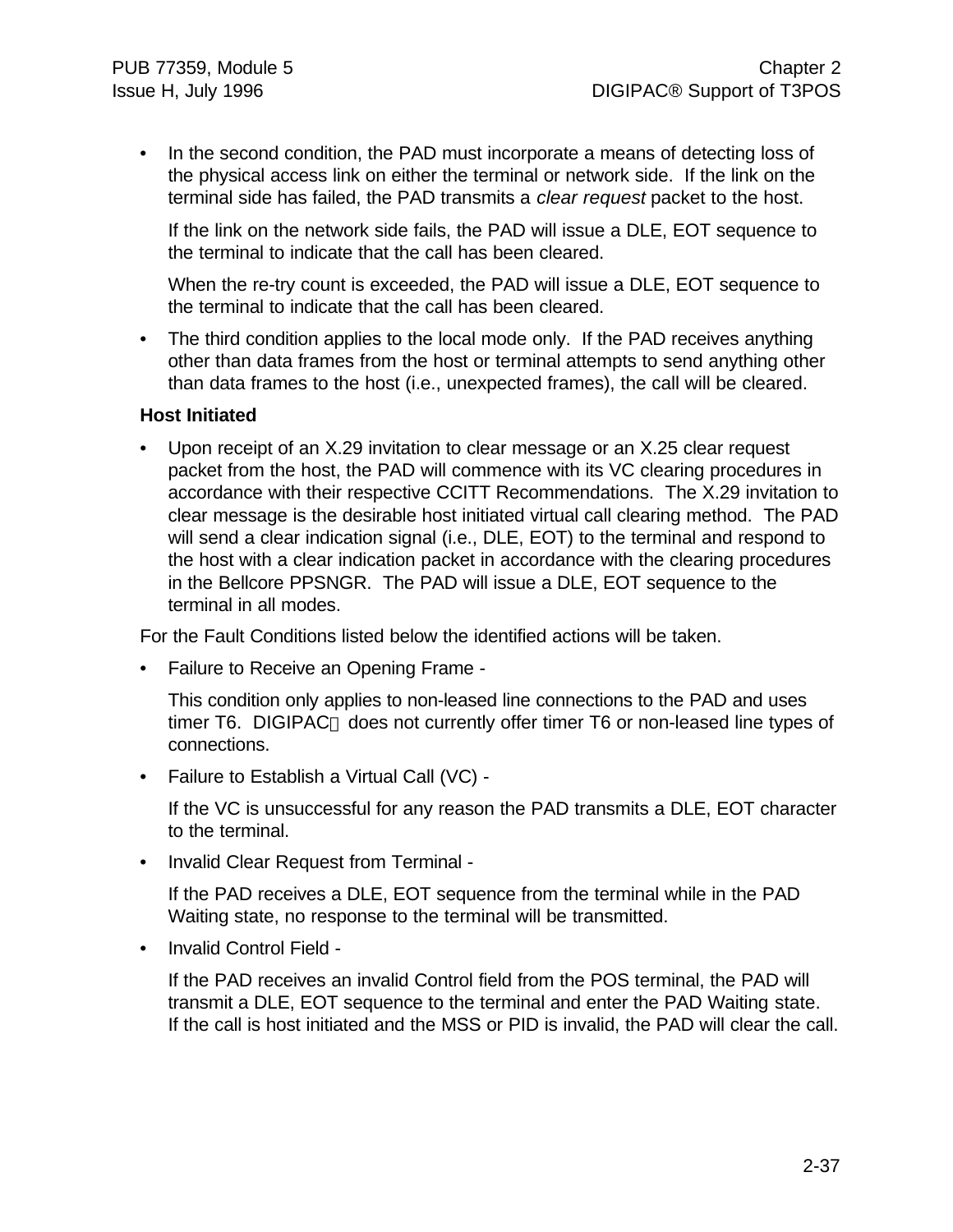• Maximum Packet Size Exceeded -

If the PAD determines that the maximum packet size has been exceeded, it will transmit multiple packets in accordance with the M (more) bit procedures in CCITT X.25, Section 4.3.4. Conversely, when a data packet is received from the host with the Mbit set to 1, the PAD forwards data to terminal as it is received. The pad will suspend Timer T-2 while receiving data packets with Mbit set.

A reset may occur at any time following the completion of call establishment procedures, initiated by the PAD, host, or network, Upon receiving a reset, the PAD or host must confirm it. Upon detection of a reset, the U S WEST T3POS PAD sends a clear request to the host and a DLE, EOT sequence to the terminal to terminate the session.

Additionally, the function of the interrupt packet is undefined in this protocol. However, if an interrupt packet is received by the PAD or host, it is confirmed via an interrupt confirmation packet.

### **2.8.6 Procedures for Changing T3POS Modes**

The T3POS mode in which the PAD operates can be determined at subscription time or on a per call basis using a variety of mechanisms.

- The PAD supports two settable Mode Selection parameters that govern the PAD's default mode of operation for Terminal-initiated and Host-initiated calls.
- Both Mode Selection parameters are independently settable to Local, Transparent, or Blind mode. The default value for the Mode Selection parameter for terminal-initiated calls will be Local mode. The default value for Host-initiated calls will be Blind mode.

Different default modes for calls that are initiated by two different entities (i.e., the terminal and the host) are particularly useful in many credit/debit environments. Some users may wish to operate in Local mode for terminal-initiated calls, executing credit/debit authorizations, but other users may wish to operate in Blind mode for Host-initiated calls perhaps to download data (e.g., software or negative credit cards) to a DTE.

• The PAD is capable of changing the T3POS mode of operation from the default based on the value of the Mode Selection Signal (MSS) received in the Control field of a T3POS frame or the Called User Data (CUD) field of an *incoming call* packet.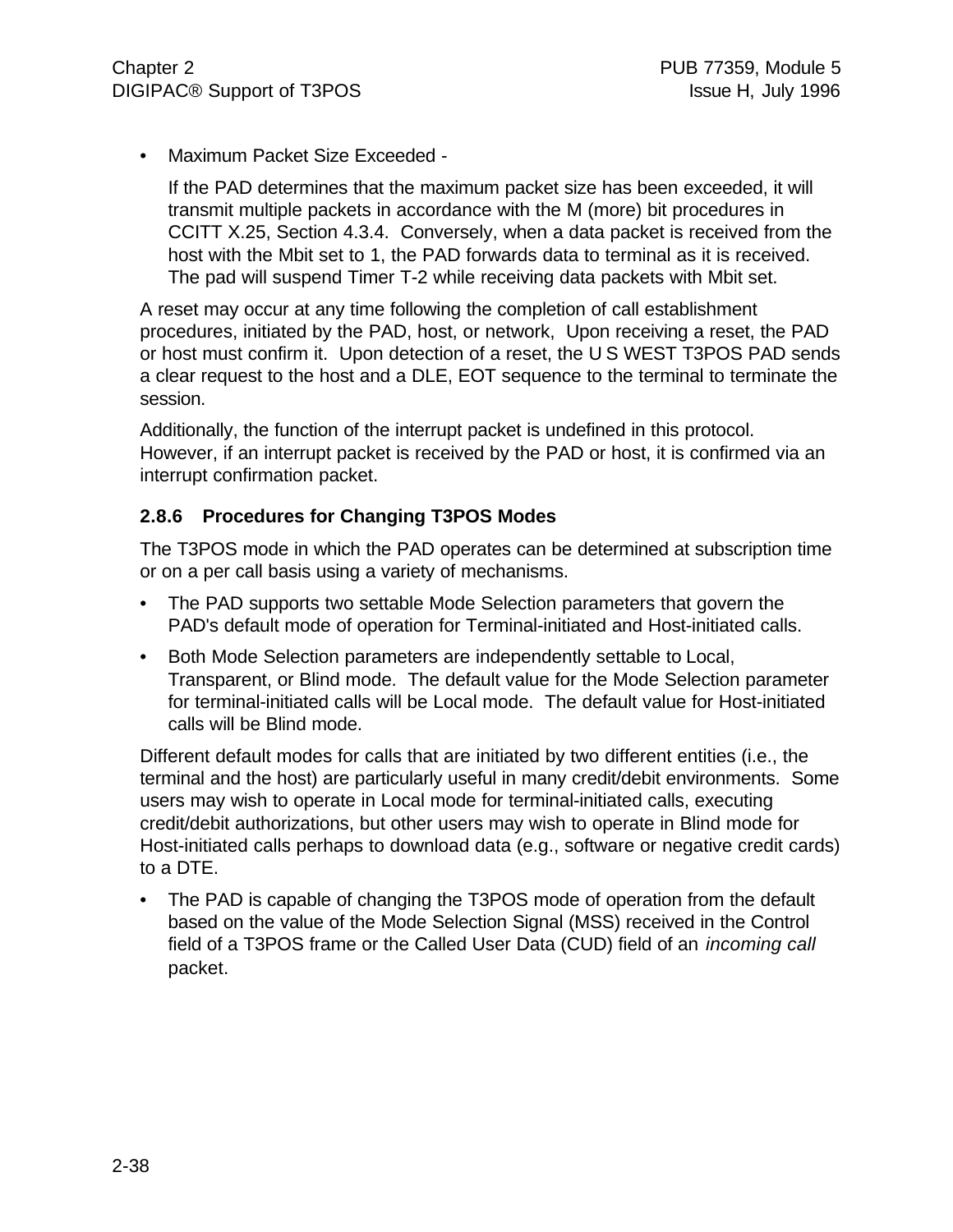The choice of a Mode Selection parameter value may be made on a per call basis by the DTE or the host system. A DTE or a host may not only change the T3POS PAD's mode of operation, but provide the called party with an indication of the mode in which the PAD is operating using the Control field or the CUD. Changing of the Mode Selection parameter by the host is discussed in Section 2.10.

Change mode procedures may be used in the *PAD Waiting* state before entering the *Call Establishment* state and after the *Call Clearing* state.

• A T3POS mode change is not possible while the PAD is in the *Data Transfer* or *Call Clearing* states.

The PAD responds to an opening frame containing a valid MSS by issuing a positive acknowledgment (i.e., an ACK or a response message) to the DTE.

• Regardless of the operating mode, if the MSS or selection PAD command signal in the Control field is invalid, the PAD will transmit a DLE, EOT and wait for retransmission of the entire opening frame, valid information in the rest of the frame notwithstanding. The format of the Control field is defined in Section 2.7.2.

### **2.9 Terminal/PAD POS Data Exchange**

The procedures described in this section apply during the Data Transfer state of the PAD interface to the POS terminal.

### **2.9.1 Data Transfer State**

After receipt of the *call accepted* packet, the PAD will issue an ACK character to the DTE, if the ACK Generation configuration option is ON, and enter the *Data Transfer* state of either Transparent, Local, or Blind mode, depending on the Mode Selection parameter value.

• The ACK Generation configuration option only applies to Blind and Transparent modes. In Blind and Transparent modes, no ACK in response to the opening frame should be issued to the DTE if ACK Generation is OFF and the message field contains data. In Local mode, upon receipt of a valid opening frame and a *call accepted* packet, the PAD will always respond with an ACK to the DTE.

The PAD will remain in the *Data Transfer* state until the virtual call is cleared by the PAD, the terminal, or the host as described in Section 2.8.5. Characters received from an asynchronous DTE are defined as consisting of all the bits received between, but not including, the start and stop bits. Data received by the PAD for delivery to the DTE will be treated as contiguous octets.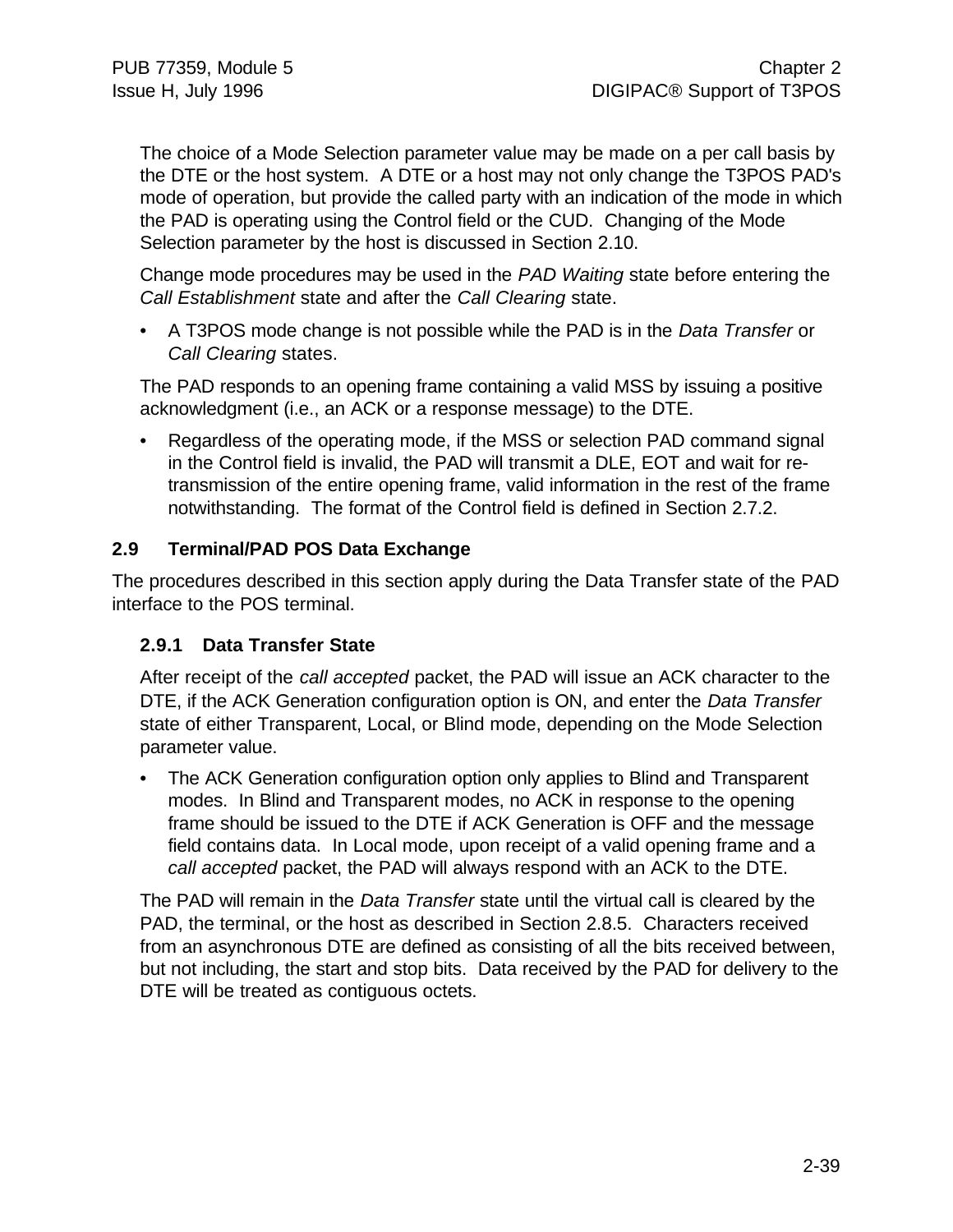If the PAD is in Local mode, then after the entire opening frame is received and transmitted to the host, the PAD will immediately transmit an ACK to the DTE to indicate that a virtual call has been established. In addition, in Local and Transparent mode, the PAD will monitor the data stream for a DLE, EOT sequence from the DTE and, upon receipt, the PAD will clear the call. DLE, EOT monitoring is applicable in Transparent and Local modes only. The ISP or Host is responsible for clearing all Blind mode calls.

### **2.9.2 Inactivity in the Data Transfer State**

To avoid excessive connecting and disconnecting when switched access connections are in use, the PAD employs timers to allow enough time for a successive transaction to be conducted. The PAD must also avoid allowing so much time that an idle interface prevents other switched connections. The time that is applicable after a transaction has been conducted is called the *DLE, EOT timer* in Table 2-5. The following explains the operation of these timers.

Following receipt or transmission of an ACK or data to/from the DTE, the PAD will start the DLE, EOT timer. If the terminal or host attempts to conduct another transaction by transmitting data to the PAD within T5 minutes, the PAD will terminate the DLE, EOT timer. If data is not received from the DTE or from the host before T5 expires, the PAD will clear the virtual call, issue a DLE, EOT to the DTE, and disconnect the switched access connection if necessary. Timer T5 is fixed at a value of 4 minutes in the U S WEST DIGIPAC® PAD.

### **2.9.3 Data Forwarding Conditions**

There are two principal conditions in which the PAD commences with the forwarding of a *data* packet.

- In Local mode, the ETX and the LRC combination of characters are used to indicate to the PAD that a frame has ended and the information should be forwarded. The ETX and the LRC combination of characters are included in the data field of the packet before the packet is forwarded.
- In all modes, a full packet (i.e., the characters received from the DTE have reached the maximum packet size) or, in Blind and Transparent modes, the Character-to-character timer (T1) has expired will be the conditions that result in a data packet being forwarded to the host.

### **2.9.4 Hardware Flow Control Using RTS/CTS**

RTS/CTS flow control is supported in Transparent and Blind modes. The configuration option for RTS/CTS Flow Control is selected at subscription time. The default value for this parameter is OFF.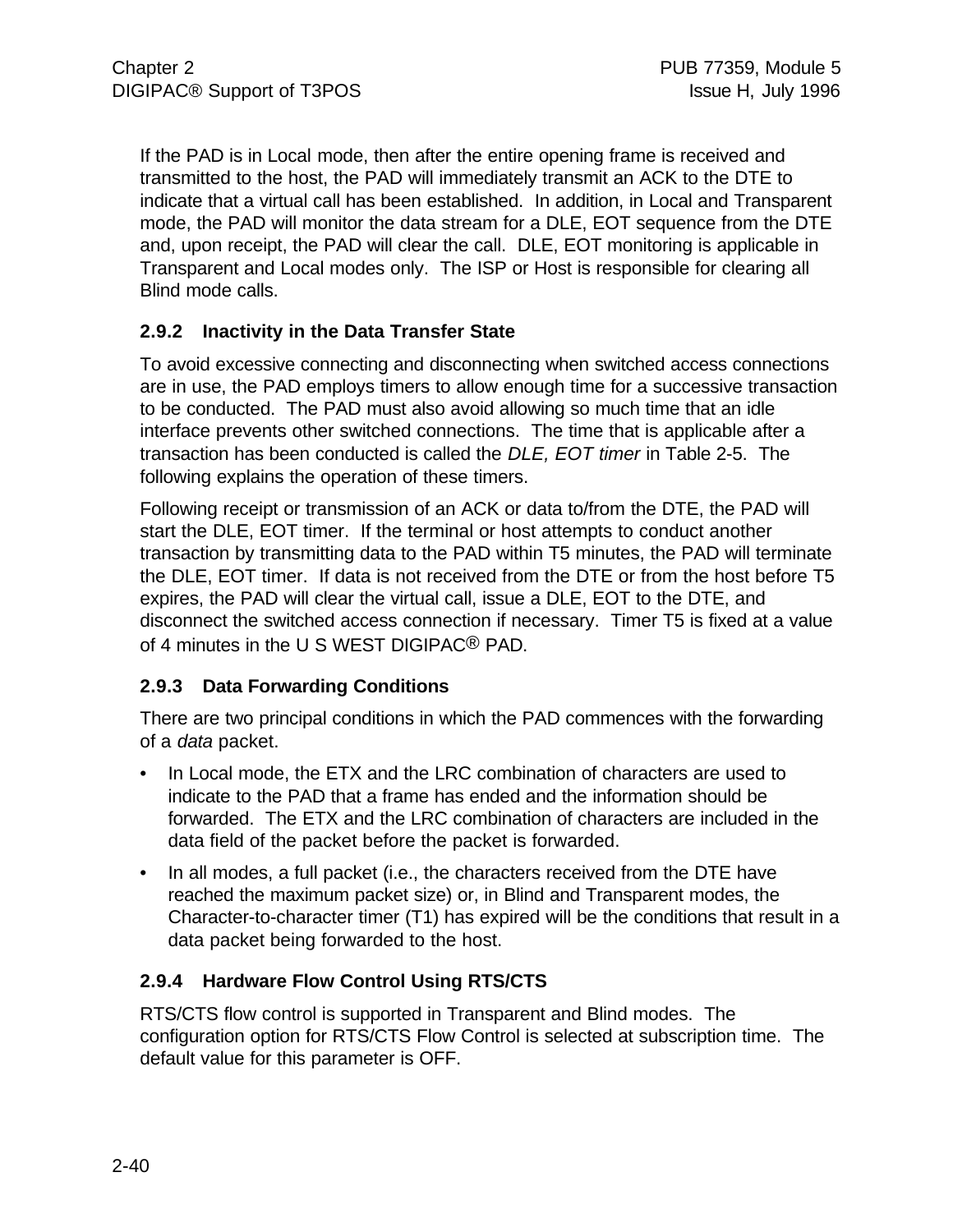### **2.10 Host/PAD Control Information Exchange**

A T3POS PAD is responsible for informing the DTE or the host system of the mode in which it is operating, particularly when the PAD has been changed from its default MSS value. This is accomplished by using a combination of special T3POS frames and X.25 protocol elements, depending on the capabilities of the host system.

- If no control field is present in the opening frame, the PAD uses the appropriate Mode Selection default value set at subscription time.
- When a PAD receives an opening frame with a Control field from a DTE, it will ensure that a mandatory MSS is present in the first character position. If a valid MSS is not present, the PAD will issue a DLE, EOT to the DTE.

#### **2.10.1 T3POS Protocol Identification**

The Protocol IDentifier (PID) is used to uniquely identify the type of protocol conversion to take place at the PAD. A PID may be used by a PAD to inform the host of the type of PAD in use or by the host to request the use of a particular type of PAD. This may be beneficial if a host is to support access by merchants utilizing the present mode of operation and merchants utilizing the new T3POS protocol. Conversely, the PID may also be useful if a PAD is to receive host-initiated calls from host systems that support existing X.25 calls with an X.29 PID and X.25 calls with the T3POS PID present. The ability to distinguish between the traditional asynchronous protocol and the new T3POS protocol is useful for identifying different applications for billing purposes, compiling network statistics and operational efficiency in Multi-Aspect PAD environments.

- The PAD supports the Protocol IDentifier (PID) as a settable parameter that permits the subscription time selection of at least two values for the PID.
- The PAD is capable of optionally receiving and transmitting *incoming call* and *call request* packets, respectively, with the T3POS PID specified in Figure 2-16.

The PID is a specific coding of the first four octets of the Call User Data field of a *call request* packet or an *incoming call* packet. It is recognized that some hosts may not be capable of manipulating the PID.

- To accommodate host systems that are unable to transmit or receive the T3POS PID (see Figure 2-16), the PAD supports the X.29 PID specified in CCITT X.29, Section 4.2.1 as an option settable at subscription time (see Figure 2-17).
- If an *incoming call* packet is received by the PAD without an X.29 or T3POS Protocol IDentifier (PID) field or information in the Call User Data field, the T3POS PAD will operate in the default mode.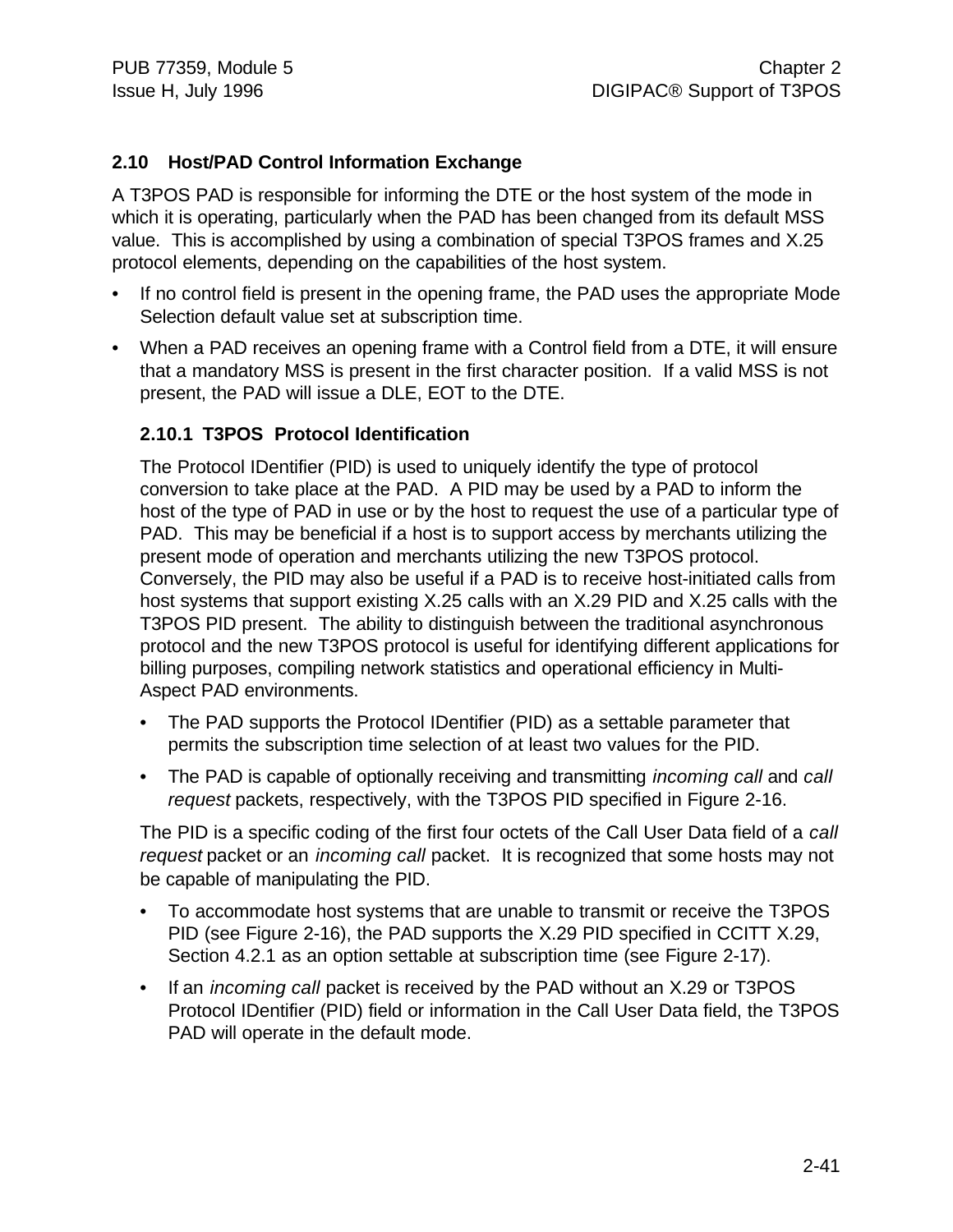

**Figure 2-16** Encoding of the T3POS Protocol Identifier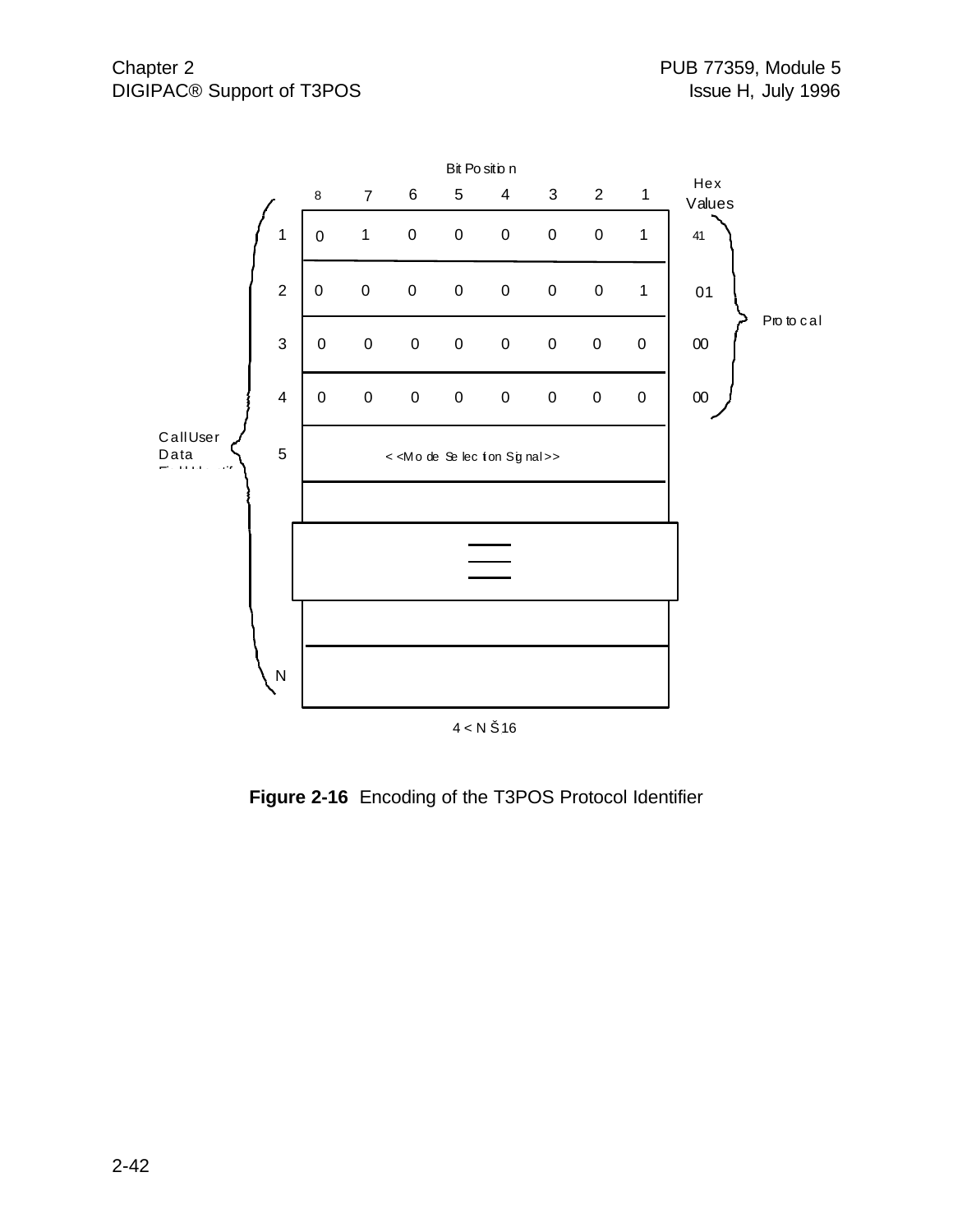

**Figure 2-17** Format for the X.28 Protocol Identifier

## **2.10.2 Use of PID and CUD in T3POS Mode Signaling**

As indicated above, the PAD's operating mode can be changed from a default mode, defined at subscription time, to another operating mode supported by the PAD. Using the Mode Selection Signal, mode switching may be performed by the DTE or the host to override the default mode on a per call basis. The called party is in some cases informed of the mode in which the call will operate, depending on the Method of Host Notification parameter (see Table 2-6).

| <b>Protocol Identifier</b><br>(PID) Value | <b>Call User Data</b><br>Field (Octet 5)<br><b>Contents</b> | Method of Host<br><b>Notification</b> |
|-------------------------------------------|-------------------------------------------------------------|---------------------------------------|
| X.29                                      | <b>MSS</b>                                                  | Call Request packet                   |
| X.29                                      | —*                                                          | Mode Switch Control frame             |
| X.29                                      |                                                             | None                                  |
| T3POS                                     | <b>MSS</b>                                                  | Call Request packet                   |
| T <sub>3</sub> POS                        |                                                             | Mode Switch Control frame             |
| T3POS                                     |                                                             | None                                  |

**Table 2-6** Method of Host Notification Configuration Options

\* A dash (--) indicates that the PAD does not populate the CUD with an MSS. Information may be passed from the host system to the DTE or vice versa.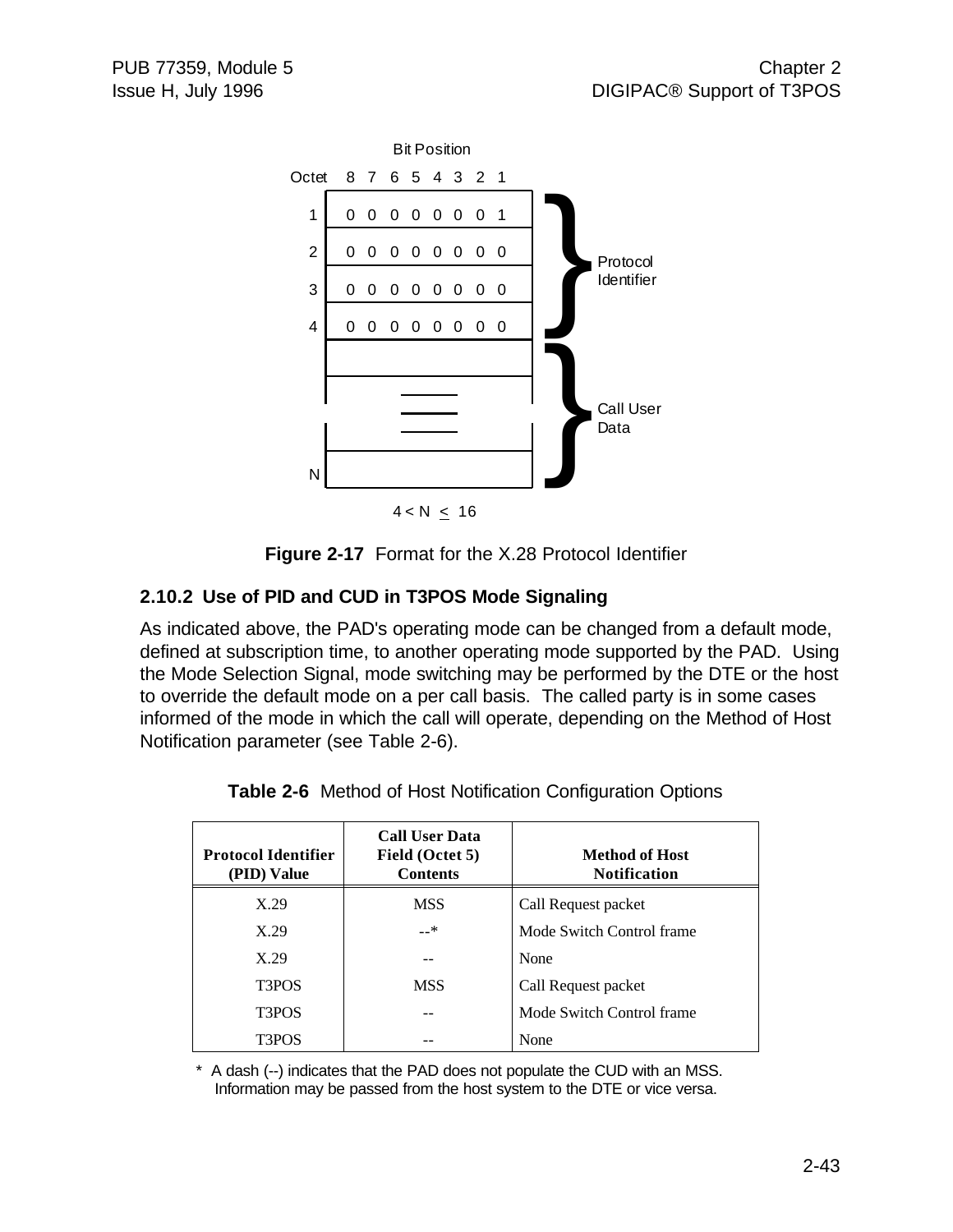For terminal-initiated calls, the host system is conditionally informed of the mode of operation, depending on the Method of Host Notification parameter setting, but for host-initiated calls the DTE is always informed of the mode in operation. The MSS is received by the PAD to determine the mode of operation or transmitted by the PAD to indicate the mode in operation. There are two mechanisms by which the PAD may transmit or receive a host system Mode Selection Signal: 1) A special Control frame transmitted to the host with or without a Message field or 2) the Call User Data field of an *incoming call* or *call request* packet. The mechanism used by the PAD is determined by the Method of Host Notification parameter, which are settable configuration options set at subscription time.

### **2.10.2.1 Terminal-Initiated MSS Signaling**

The following apply to terminal-initiated calls:

- When an opening frame is received in the Control frame format, the PAD will transmit a *call request* packet over the X.25 interface with the Call User Data (CUD) field containing the appropriate PID (i.e., based on the PID *Selection* parameter). Also, depending on the value of the Method of Host Notification parameter, the PAD will inform the host of the mode of operation using one of the following:
	- Populate the fifth octet of the CUD with the MSS;
	- Transmit the Mode Switch Control frame to the host after the virtual call has been established; or
	- No host notification of the mode in operation.
- The PAD also supports a No Host Notification option that at no time will inform the host of the mode of operation.
- When an Information frame is received in the General frame format, the PAD transmits a *call request* packet over the X.25 interface with the Call User Data (CUD) field containing the appropriate PID (i.e., based on the *PID Selection* parameter) but no MSS. The PAD will operate in its default mode.
- When the PAD receives an opening frame from the DTE in the General frame format, no host notification will be provided

When the virtual call is terminal-initiated and the Method of Host Notification parameter is set to use the CUD, the PAD maps the MSS into the fifth octet of the CUD field of the *call request* packet. If no MSS is present in the CUD field from the host, the PAD will operate in its default mode setting.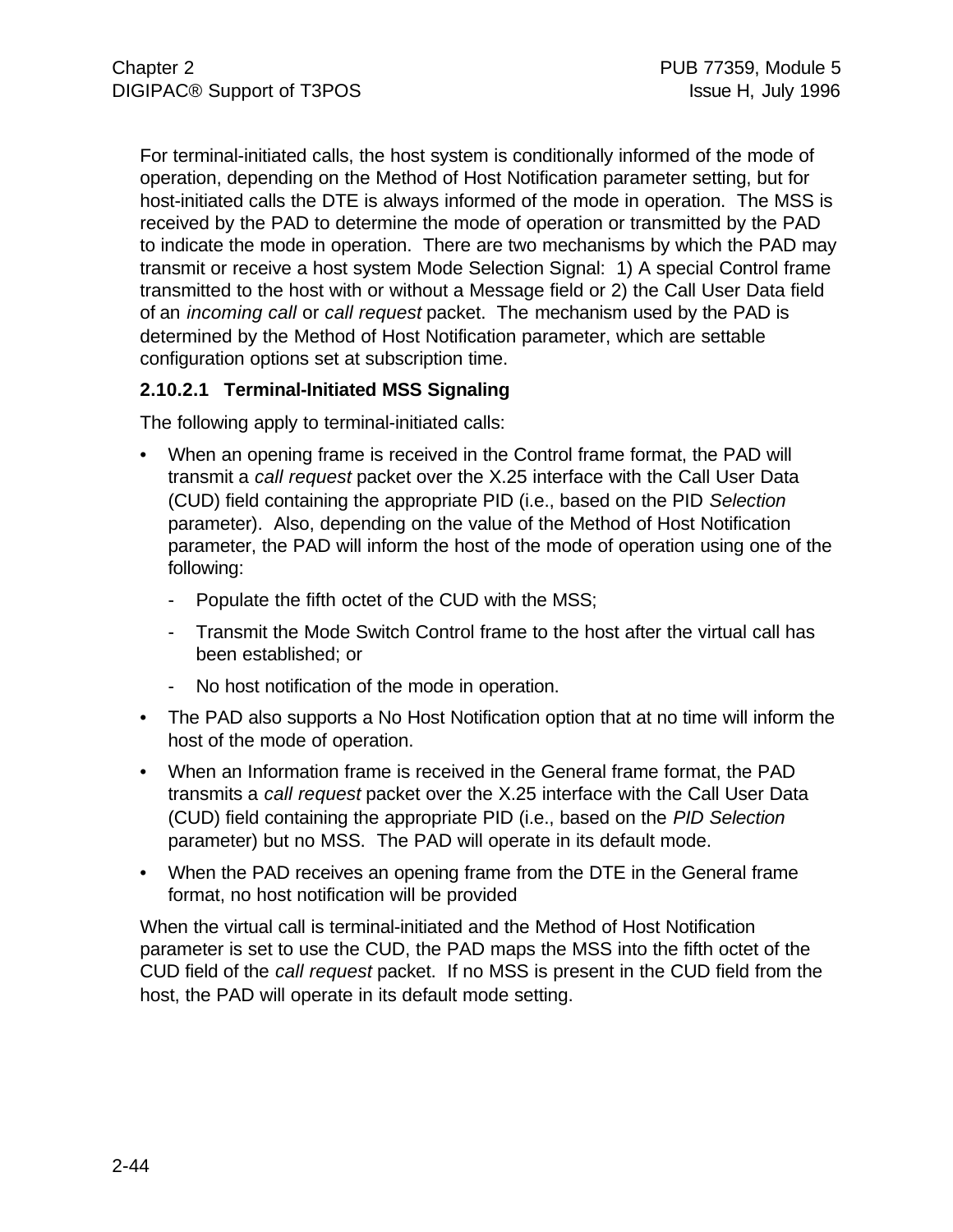### **2.10.2.2 Host-Initiated MSS Signaling**

The following apply to host-initiated calls:

- If the *PID Selection* parameter is set to T3POS and the fifth octet of the *incoming call* packet's CUD contains an MSS, the PAD transmits the Select sequence to the DTE, waits for an ACK from the DTE, transmits a Mode Switch Control frame to the DTE, and operates in the mode associated with the MSS. If the *incoming call* packet contains an X.29 PID, an MSS should not be present in the CUD.
- If the PID Selection parameter is set to T3POS or X.29 and no MSS is present in the CUD, the PAD will transmit the Select sequence to the DTE, wait for an ACK from the DTE, and operate in the mode specified by the Mode Selection Hostinitiated default value.
- For host-initiated calls, the mode switching using the Mode Switch Control frame is not allowed.

Since mode signaling cannot be performed using a Mode Switch Control frame from the host, the Call User Data (CUD) field is recommended when sending the MSS to the host system or receiving the MSS from the host system. When a virtual call is initiated by either the host or the DTE and the Method of Host Notification parameter is set to use the *call request* packet, the called party is informed of the T3POS mode in operation by the CUD field of a *call request* or *incoming call* packet. The PAD transmits the MSS (for terminal-initiated and PAD-activated calls) and recognizes (for host-initiated calls) the MSS in the fifth octet of the CUD field, immediately following the Protocol Identifier (octets 1-4).

### **2.10.3 Illustrations of Mode Selection**

#### **Terminal-Initiated Mode Selection**

The DTE selects a T3POS mode of operation by transmitting an opening frame with a Control field containing an MSS. Table 2-4 contains a list of MSS values that are available. If the DTE transmits a frame in the General format, the PAD uses the default mode set at service order time. Figures 2-18 to 2-20 illustrate terminalinitiated mode selection when the opening frame is in the General Frame format and when different values for the Method of Host Notification parameter have been selected.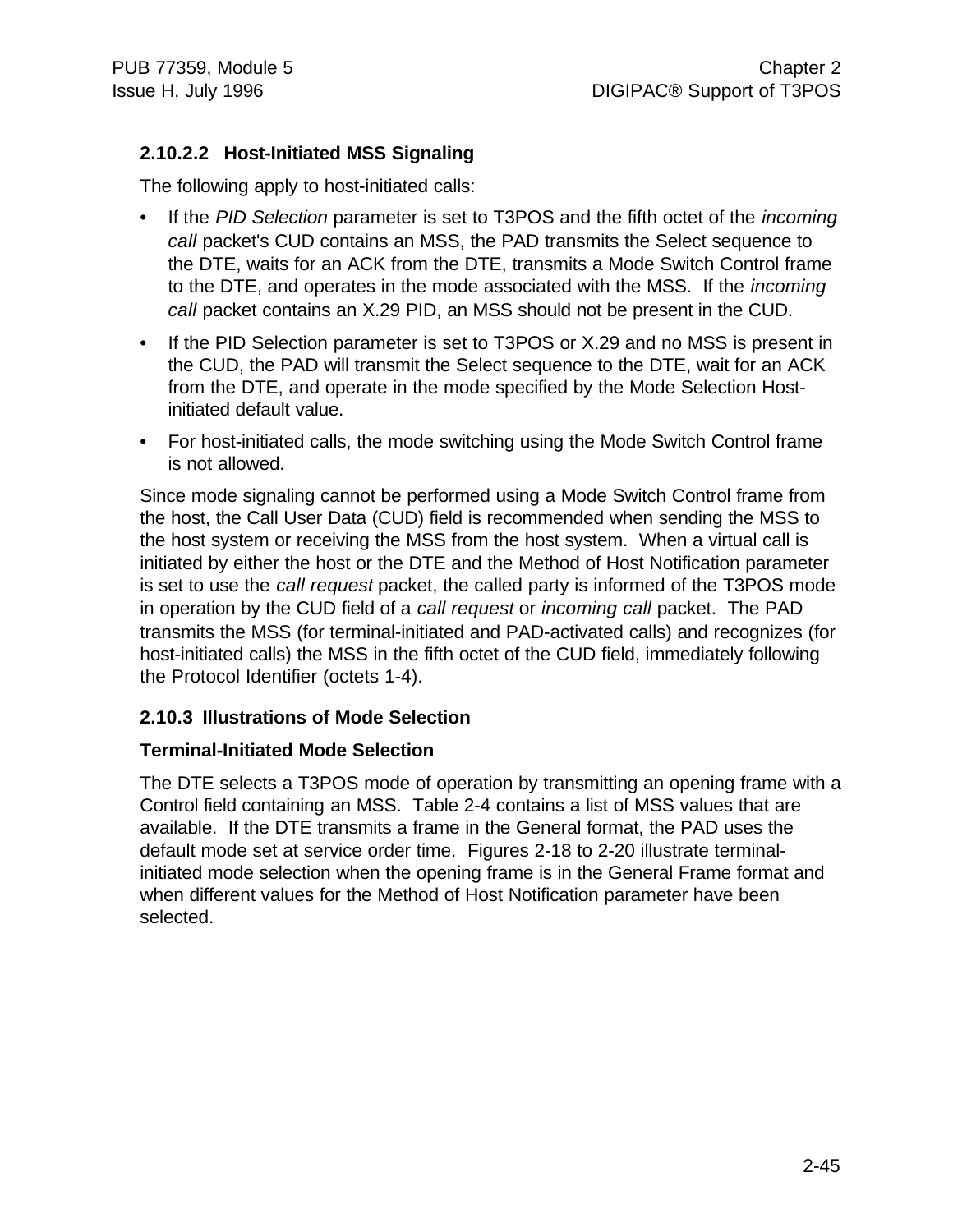

**Figure 2-18** PAD-activated Call with Opening Frame in General Frame Format



**Figure 2-19** Terminal-initiated Call with Opening Frame in Control Frame Format (Method of Host Notification = CUD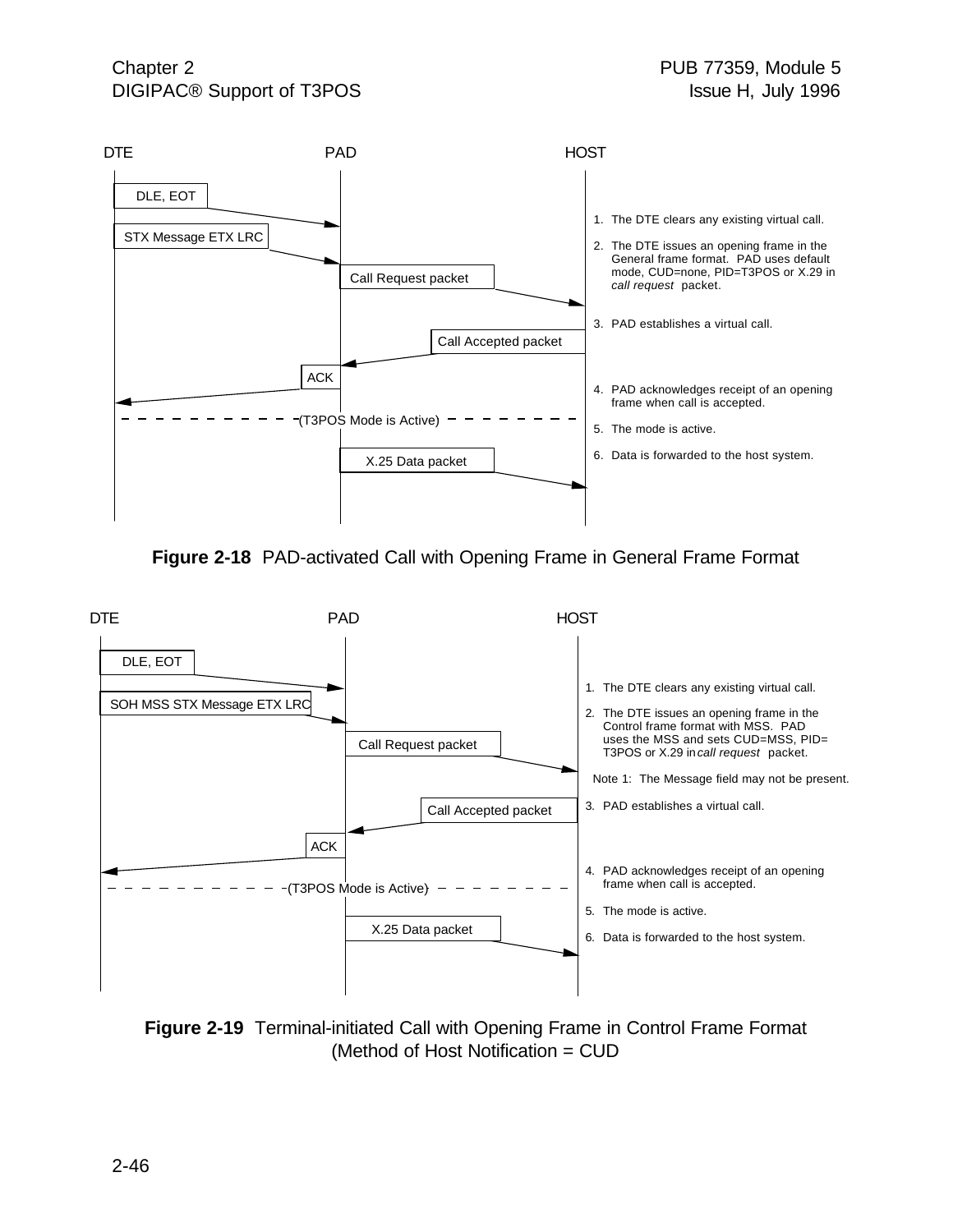

**Figure 2-20** Terminal-initiated Call with Opening Frame in Control Frame Format (Method of Host Notification = Mode Switch Control Frame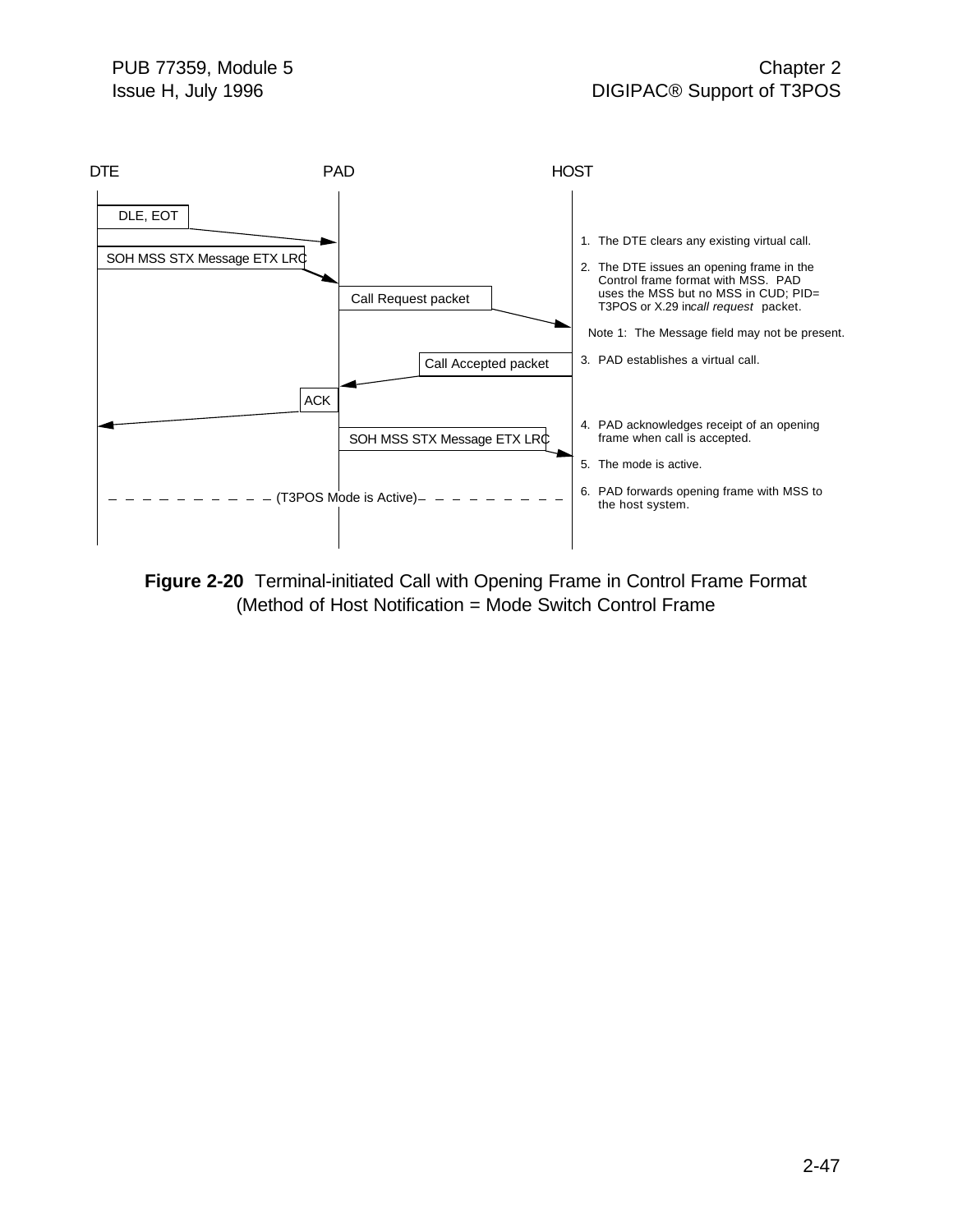#### **Host-Initiated Mode Selection**

The Host uses the MSS in the CUD to select a T3POS mode operation. The PAD provides the DTE with notification of the MSS chosen. Figure 2-21 illustrates mode selection for a host-initiated call.



Note 1: This frame will contain the Mode Selection Signal taken from the Called User Data (CUD) field. Additional data in the CUD of an incoming call packet are mapped into the Control field.

**Figure 2-21** Host-initiated Call with Mode Selection

#### **2.10.4 ENQ Character Support**

The DIGIPAC<sup>®</sup> T3POS PAD supports two options for the ENQ character. With option 1, the PAD waits for receipt of an ENQ from the host system prior to transmitting the opening frame. This option makes use of the ENQ timer T3 -- will be set to a value of 1.5 seconds for this option), which transfers the PAD into the Data Transfer state if no ENQ is received within the T3 time period. With option 2, the PAD immediately transitions to the Data Transfer state upon receipt of a call connected packet from the host system without waiting for an ENQ character.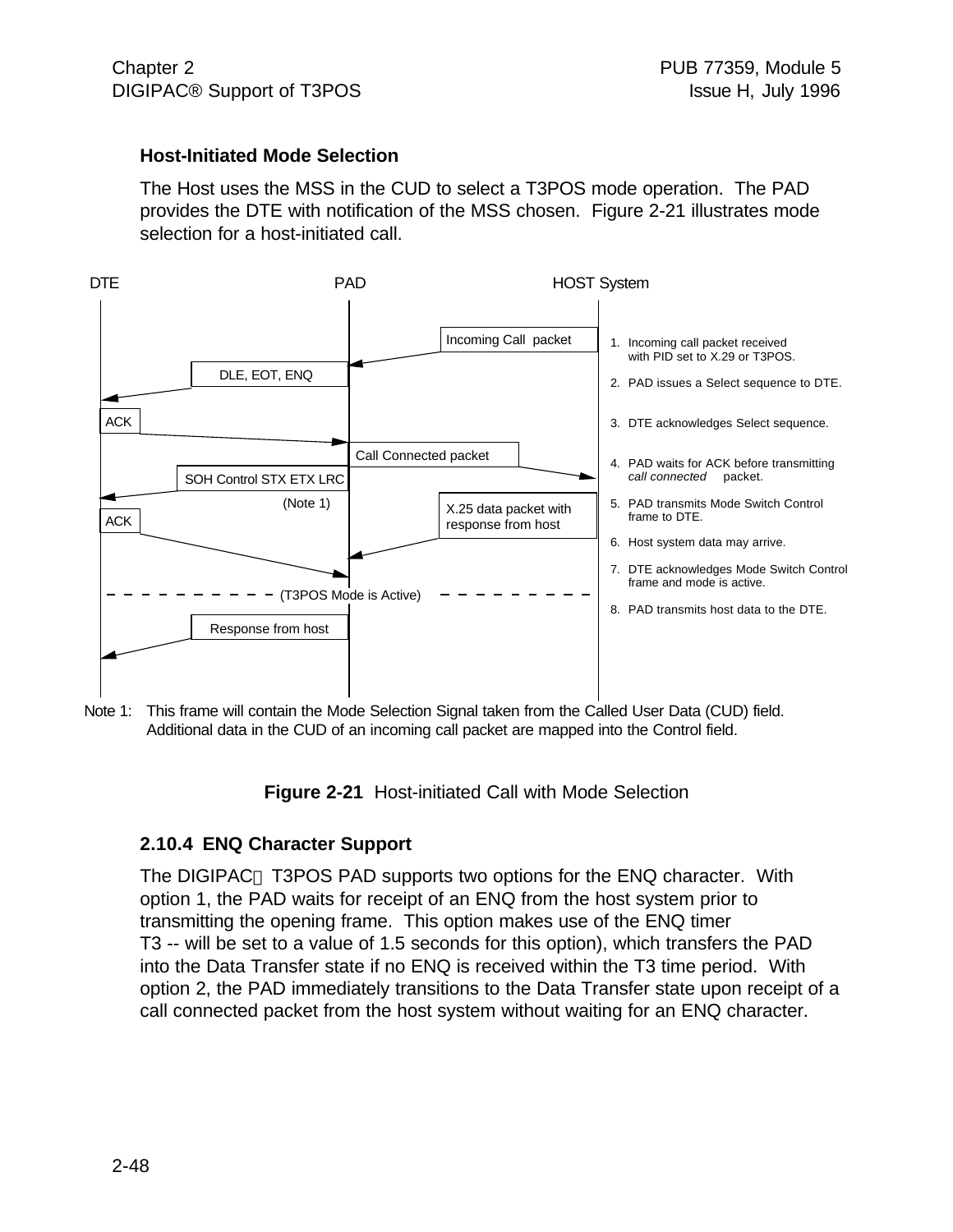### **2.11 X.3 Parameter Profile for Point-of-Sale (POS) (Not Supported)**

For interfaces with POS terminal equipment, there is a set of defined values of X.3 PAD parameters known as the POS Standard Profile. This profile may be assigned to the POS terminal PAD interface at subscription time. With the exception of parameters 4, 11 and 21, the value of all X.3 parameters that make up the POS Standard Profile will be set to zero. In all modes, the value of parameter 4 will be set to 1 at subscription time. In all modes, the value of parameter 11 (line speed) will be set appropriately at subscription time. In Local mode, the value of parameter 21 will be set to 3. In Transparent and Blind modes, the value of parameter 21 will be set to zero. DIGIPAC does not support this profile because in the current implementations all X.3 parameters are ignored or implied based on line configuration.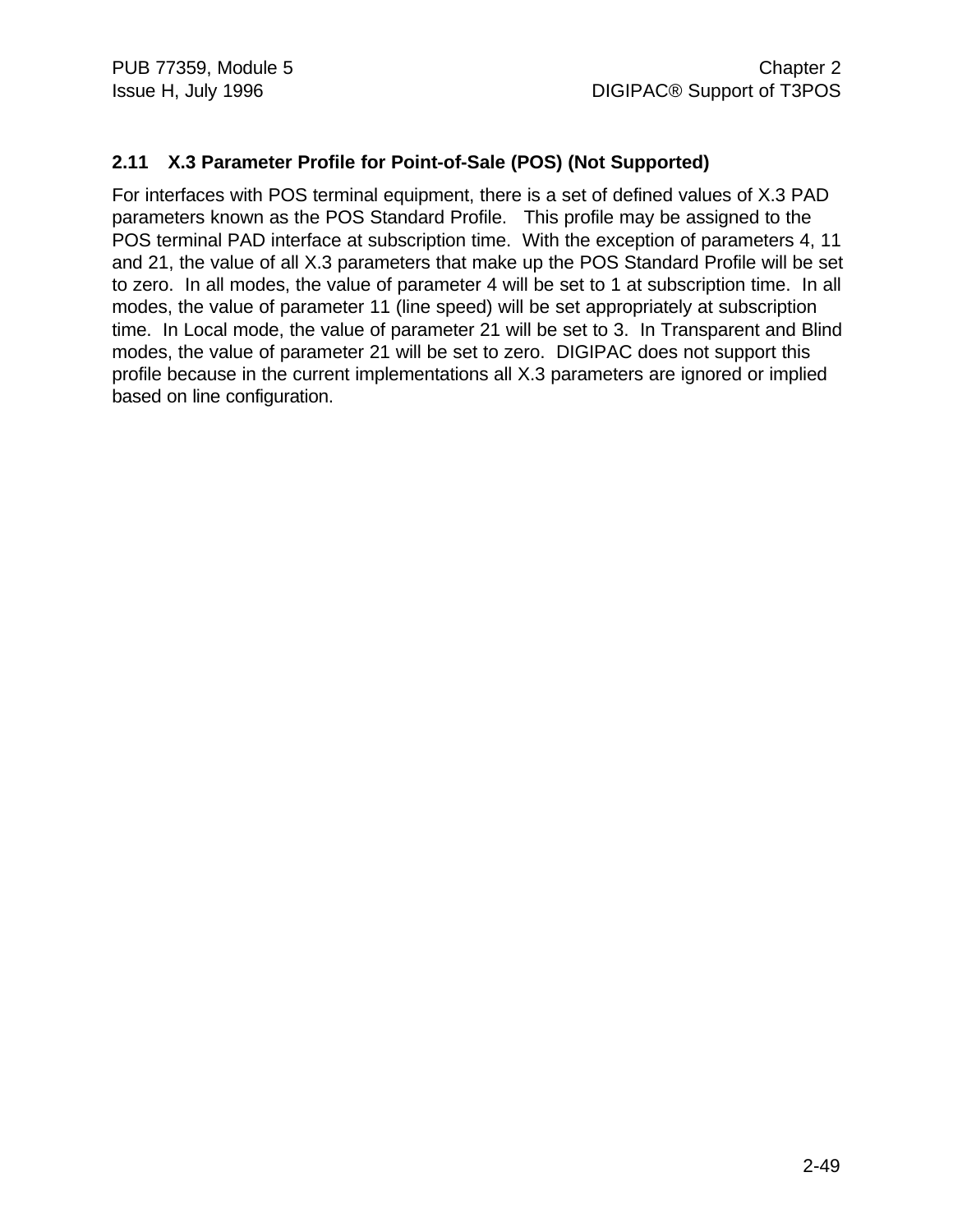|                | <b>Parameter</b><br>Parameter<br>#<br><b>Name</b> | Local<br><b>Mode</b> | <b>Transparent</b><br><b>Mode</b> | <b>Blind</b><br><b>Mode</b> | <b>Default</b>   |
|----------------|---------------------------------------------------|----------------------|-----------------------------------|-----------------------------|------------------|
| 1              | <b>Escape to Command</b>                          | $\theta$             | $\overline{0}$                    | $\boldsymbol{0}$            | $\overline{0}$   |
| $\overline{2}$ | Echo                                              | $\boldsymbol{0}$     | $\boldsymbol{0}$                  | $\boldsymbol{0}$            | $\theta$         |
| 3              | Data Forwarding                                   | $\overline{0}$       | $\Omega$                          | $\theta$                    | $\theta$         |
|                | <b>Idle Timer</b>                                 | T1 timer             |                                   |                             | $\overline{2}$   |
| 4              |                                                   |                      |                                   |                             |                  |
| 5              | Flow Control of DTE                               | $\boldsymbol{0}$     | $\Omega$                          | $\theta$                    | $\theta$         |
| 6              | PAD Service Signals                               |                      |                                   |                             | Note 1           |
| 7              | <b>Break Procedure</b>                            | $\boldsymbol{0}$     | $\Omega$                          | $\Omega$                    | $\mathbf{0}$     |
| 8              | <b>Discard Output</b>                             | $\overline{0}$       | $\boldsymbol{0}$                  | $\boldsymbol{0}$            | $\theta$         |
| 9              | Padding after <cr></cr>                           | $\mathbf{0}$         | $\Omega$                          | $\Omega$                    | $\theta$         |
| 10             | Line Folding                                      | $\mathbf{0}$         | $\boldsymbol{0}$                  | $\boldsymbol{0}$            | $\mathbf{0}$     |
| 11             | Port Speed                                        |                      |                                   |                             |                  |
| 12             | Flow Control of PAD                               | $\overline{0}$       | $\overline{0}$                    | $\overline{0}$              | $\Omega$         |
| 13             | $\langle$ LF $>$ Insertion                        | $\overline{0}$       | $\Omega$                          | $\theta$                    | $\theta$         |
| 14             | Padding after <lf></lf>                           | $\overline{0}$       | $\boldsymbol{0}$                  | $\mathbf{0}$                | $\theta$         |
| 15             | <b>Editing Control</b>                            | $\overline{0}$       | $\boldsymbol{0}$                  | $\mathbf{0}$                | $\overline{0}$   |
| 16             | <b>Character Delete</b>                           | $\overline{0}$       | $\mathbf{0}$                      | $\mathbf{0}$                | $\overline{0}$   |
| 17             | Line Delete                                       | $\mathbf{0}$         | $\boldsymbol{0}$                  | $\boldsymbol{0}$            | $\boldsymbol{0}$ |
| 18             | Line Display                                      | $\overline{0}$       | $\boldsymbol{0}$                  | $\boldsymbol{0}$            | $\overline{0}$   |
| 19             | Service Signal Editing                            | $\mathbf{0}$         | $\boldsymbol{0}$                  | $\boldsymbol{0}$            | $\mathbf{0}$     |
| 20             | Echo Mask                                         | $\overline{0}$       | $\Omega$                          | $\overline{0}$              | $\theta$         |
| 21             | Parity Treatment                                  | 3 (Note 2)           | $\boldsymbol{0}$                  | $\boldsymbol{0}$            | $\mathbf{0}$     |
|                | 22 Page Wait                                      | $\boldsymbol{0}$     | $\boldsymbol{0}$                  | $\boldsymbol{0}$            | $\boldsymbol{0}$ |

### **Table 2-7** T3POS PAD X.3 Parameters

Note 1: The default values for parameter 6 should be set to 0 for dedicated and VPL interfaces and 1 for public dial-in interfaces.

Note 2: The value of parameter 21 is 3 for a 7 data bit, even parity setting and parameter 21 is 0 for an 8 data bit, no parity setting.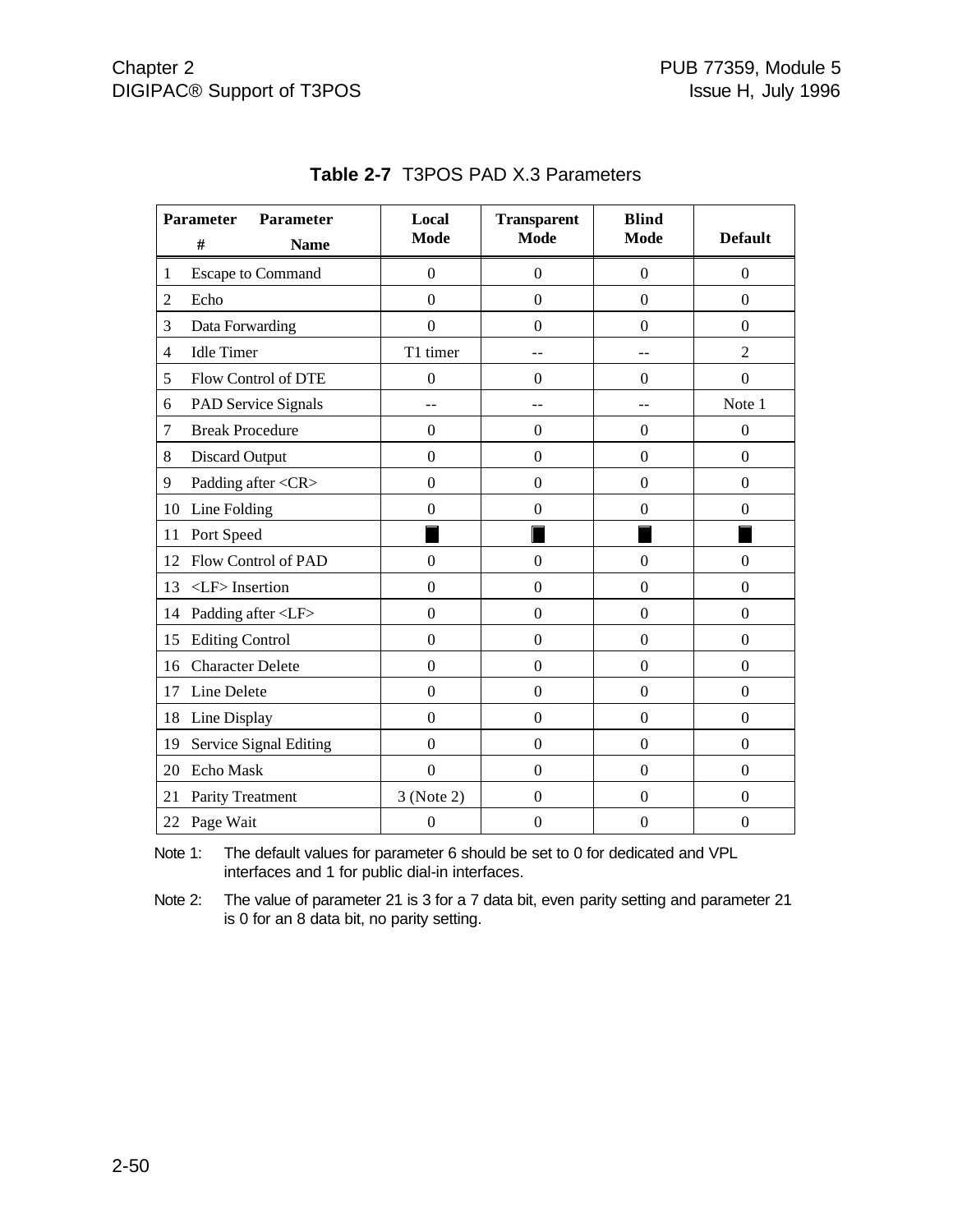### **2.12 Compliance Matrix**

The table below shows the compliance of the T3POS Pad in the DIGIPAC® network with the Bellcore document GR-2803-CORE, "Generic Requirements for a Packet Assembler/Disassembler Supporting T3POS", Issue 1, November 1993. The word noted indicates that no requirements were contained in the section number.

| <b>Bellcore</b><br><b>GR-2803-CORE</b><br>section number | <b>DIGIPAC<sup>®</sup> T3POS Compliance Statement</b>                                                                                                                                                                                                                                                                                 |
|----------------------------------------------------------|---------------------------------------------------------------------------------------------------------------------------------------------------------------------------------------------------------------------------------------------------------------------------------------------------------------------------------------|
| 1.0                                                      | Noted                                                                                                                                                                                                                                                                                                                                 |
| 1.1                                                      | Noted                                                                                                                                                                                                                                                                                                                                 |
| 1.2                                                      | Noted                                                                                                                                                                                                                                                                                                                                 |
| 1.3                                                      | Noted                                                                                                                                                                                                                                                                                                                                 |
| 1.4                                                      | Comply<br>After the virtual call is cleared, the PAD operates in opening frame mode.                                                                                                                                                                                                                                                  |
| 2.1                                                      | Comply                                                                                                                                                                                                                                                                                                                                |
| 2.2                                                      | Noted                                                                                                                                                                                                                                                                                                                                 |
| 2.2.1                                                    | <b>Partially Comply</b><br>Maximum frame size is 256 bytes in local mode. No maximum for blind and<br>transparent modes.<br>Character-to-character timer range is .01-2.55 sec (default .04 sec).                                                                                                                                     |
|                                                          | Frame Arrival timer is assumed to be DLE/EOT timer and is hard coded to 4<br>minutes.<br>Signaling Rate defaulted to 1200 baud.<br>Opening Frame/Local Mode Data format defaulted to 7 bits auto parity.<br>Link Access Type defaulted to dial.<br>Dial access is not fully supported.<br>Separate retry limits exist for NAK and ENQ |
| 3.0                                                      | Noted                                                                                                                                                                                                                                                                                                                                 |
| 3.1                                                      | Noted                                                                                                                                                                                                                                                                                                                                 |
| 3.1.1                                                    | Comply                                                                                                                                                                                                                                                                                                                                |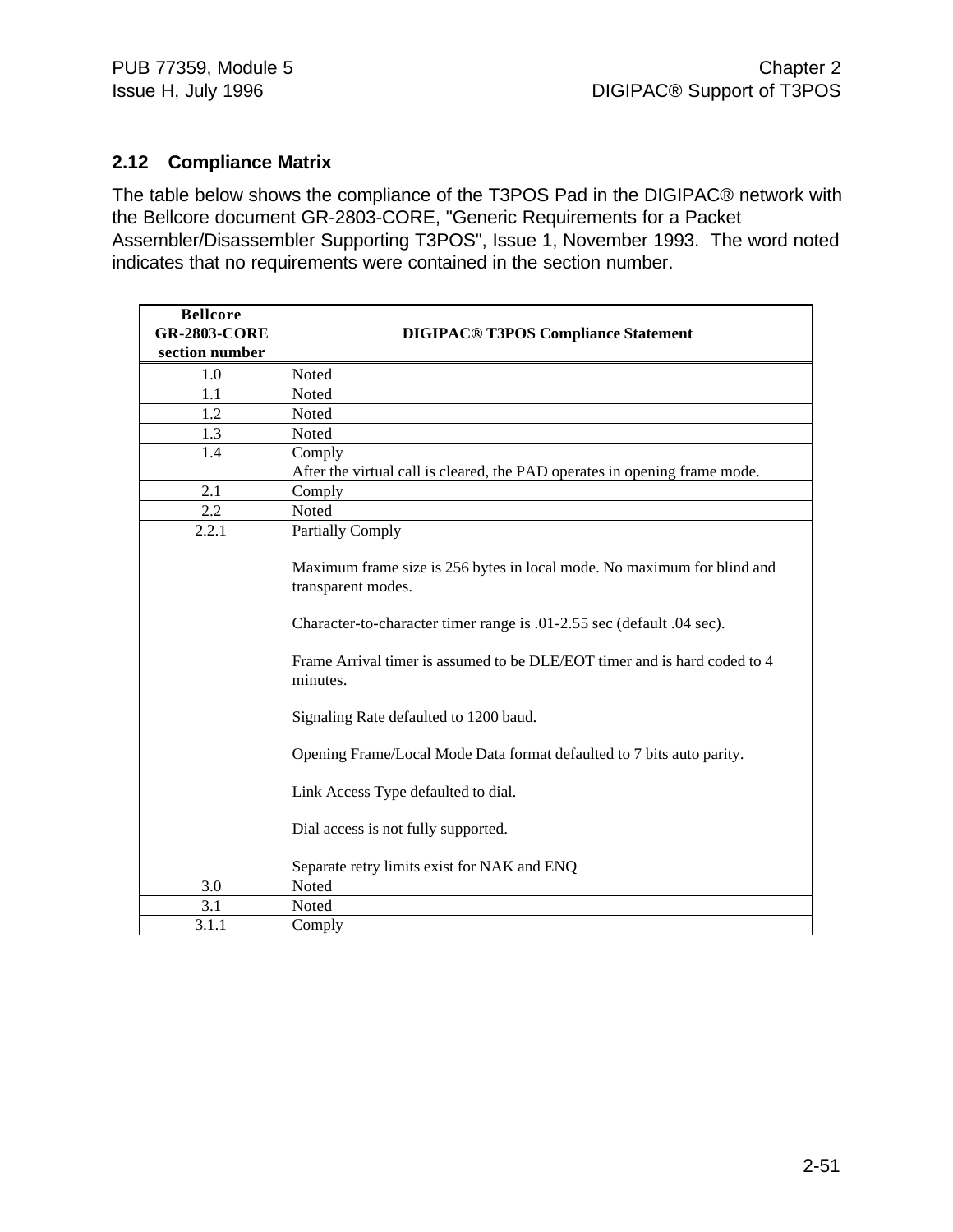| <b>Bellcore</b><br><b>GR-2803-CORE</b> | <b>DIGIPAC® T3POS Compliance Statement</b>                                       |
|----------------------------------------|----------------------------------------------------------------------------------|
| section number                         |                                                                                  |
| 3.1.1.1                                |                                                                                  |
|                                        | <b>Partially Comply</b>                                                          |
|                                        | If the DTE wishes to terminate a transparent mode session by sending a DLE       |
|                                        | EOT sequence followed immediately by an opening frame some delay between         |
|                                        | the DLE EOT and opening frame is necessary in order to allow the PAD to re-      |
|                                        | configure with the default parity handling. If the DTE does not allow sufficient |
|                                        | delay between these frames then it will receive an ENQ and must re-transmit the  |
|                                        | opening frame. This delay was measured by U S WEST to be 40ms.                   |
|                                        |                                                                                  |
| 3.1.1.2                                | Comply                                                                           |
| 3.1.1.3                                | Do not Comply                                                                    |
|                                        |                                                                                  |
|                                        | Opening Frame/Local Mode max. frame size is 256 bytes. No maximum for            |
|                                        | Transparent or Blind mode.                                                       |
| 3.1.1.4                                | Comply                                                                           |
|                                        |                                                                                  |
|                                        | Noted                                                                            |
|                                        | Network Management Data and X.28 Terminal Indicator "J" Modes are not            |
|                                        | supported.                                                                       |
| 3.1.2                                  | Comply                                                                           |
| 3.1.3                                  | Comply                                                                           |
| 3.2.1                                  | Partially comply                                                                 |
|                                        |                                                                                  |
|                                        | R3-16b If the PAD is optioned to wait for host ENQ then data transfer state is   |
|                                        | not entered until either an ENQ is received from the host (which is not          |
|                                        | forwarded to the DTE) or timer T3 expires. If the PAD is optioned to not wait    |
|                                        | for host ENQ then data transfer state is entered immediately.                    |
|                                        |                                                                                  |
|                                        | R3-17 SYN characters are not transmitted to the DTE while the PAD is             |
| 3.2.2.1                                | receiving a long host message (i.e. M bit is set).<br>Comply                     |
| 3.2.2.2                                | Comply                                                                           |
| 3.2.3                                  | Comply                                                                           |
| 3.2.4                                  | Partially comply                                                                 |
|                                        |                                                                                  |
|                                        | R3-28 (4) - Unsuccessful call attempts are not counted in the Re-try limit since |
|                                        | dial access is not fully supported                                               |
|                                        |                                                                                  |
| 3.2.4.1                                | Comply                                                                           |
| 3.2.4.2                                | <b>Partially Comply</b>                                                          |
|                                        |                                                                                  |
|                                        | Timer T6 is not supported since it applies to dial up access.                    |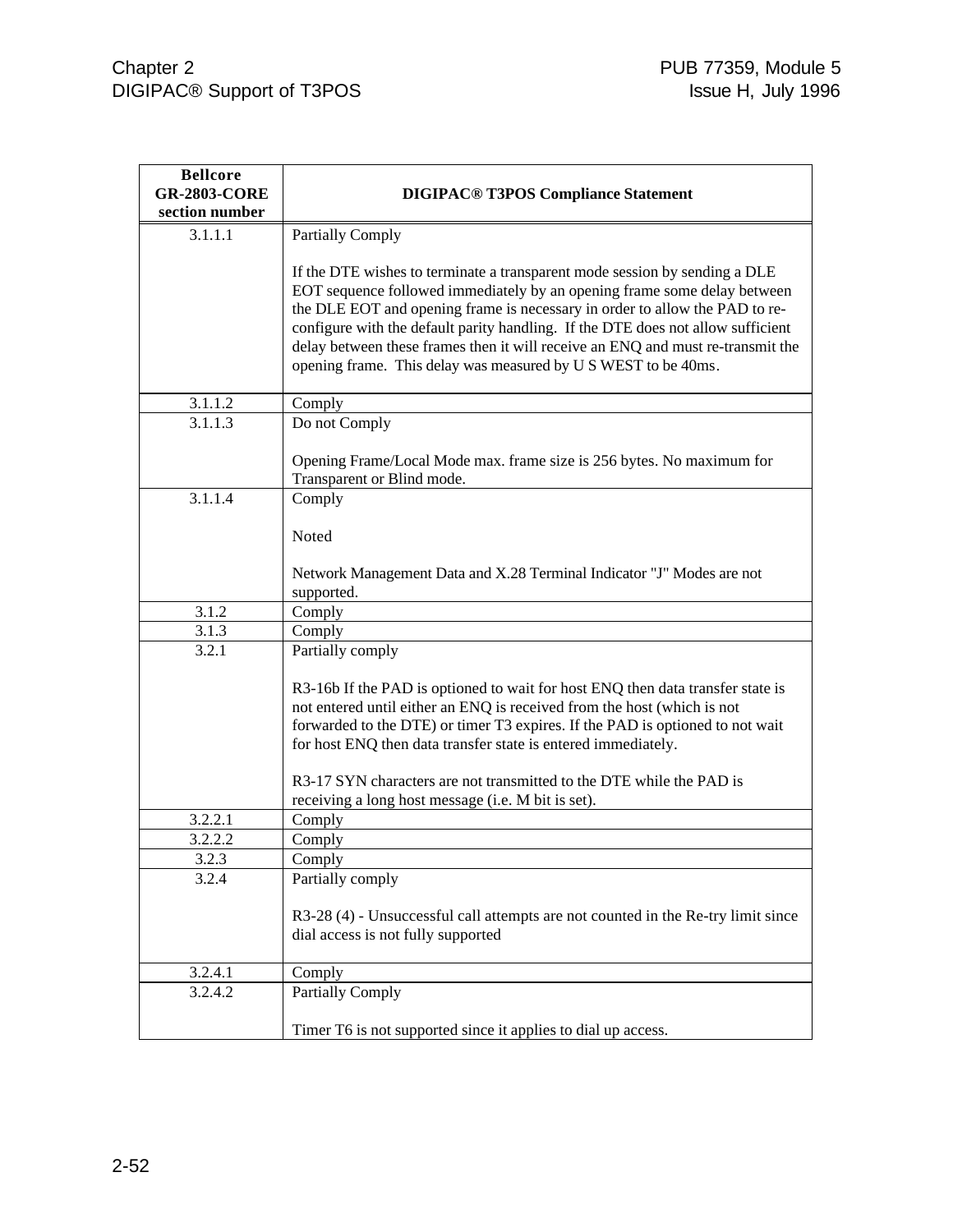| <b>Bellcore</b>     |                                                                                  |
|---------------------|----------------------------------------------------------------------------------|
| <b>GR-2803-CORE</b> | <b>DIGIPAC® T3POS Compliance Statement</b>                                       |
| section number      |                                                                                  |
| 4.1.1               | <b>Partially Comply</b>                                                          |
|                     | R4-2 The DIGIPAC® T3POS PAD does not select the default POS profile. It          |
|                     | must be provisioned by the service provider.                                     |
|                     |                                                                                  |
|                     | R4-3 The DIGIPAC® T3POS PAD does not send a T3POS-ID PAD service                 |
|                     | signal regardless of the value of P6.                                            |
|                     |                                                                                  |
|                     | R4-4 Timer T6 is not fully supported. A dial connection will be disconnected if  |
|                     | the DTE does not successfully connect a call within call setup timer value. This |
|                     | timer supports a range of 0-1 minute.                                            |
| 4.1.2               | Comply                                                                           |
| 4.1.3               | Comply                                                                           |
| 4.1.3.1             | Comply                                                                           |
| 4.1.3.2             | Comply                                                                           |
| 4.1.3.3             | Comply                                                                           |
| 4.1.4               | Comply                                                                           |
|                     |                                                                                  |
|                     | The PAD does not monitor the DTE data stream for DLE EOT sequence if             |
|                     | operating in Blind mode.                                                         |
|                     |                                                                                  |
|                     | After the virtual call is cleared, the PAD operates in opening frame mode.       |
| 4.1.4.1             | Comply                                                                           |
| 4.1.4.2             | Comply                                                                           |
| 4.1.4.3             | Comply                                                                           |
| 4.1.4.4             | Comply                                                                           |
|                     |                                                                                  |
|                     | Host initiated clear is assumed to be DTE initiated clear.                       |
| 4.1.4.5.1           | <b>Partially Comply</b>                                                          |
|                     |                                                                                  |
| 4.1.4.5.2           | Timer T6 for dial access is not supported<br><b>Partially Comply</b>             |
|                     |                                                                                  |
|                     | Unsuccessful call attempts for dial-up connection are not counted in the Re-try  |
|                     | limit and therefore will not cause the line to be disconnected.                  |
| 4.1.4.5.3           | Comply                                                                           |
| 4.1.4.5.4           | Comply                                                                           |
| 4.1.4.5.5           | <b>Partially Comply</b>                                                          |
|                     |                                                                                  |
|                     | R4-19 Long messages received from the host (i.e. the M bit is set to 1) are      |
|                     | forwarded to the DTE as they are received. This was initially requested in order |
|                     | to shorten the total transaction time.                                           |
| 4.2                 | Comply                                                                           |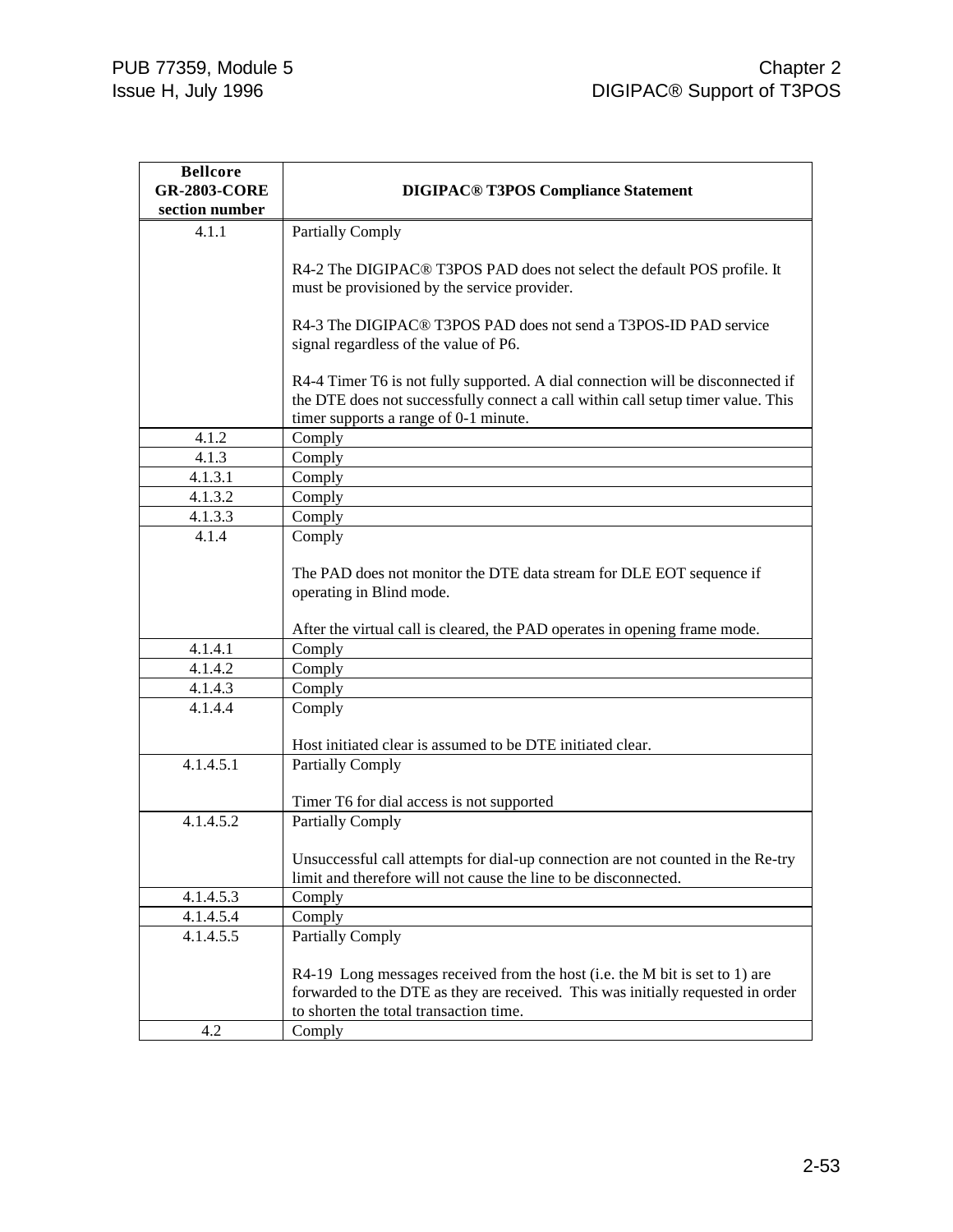| <b>Bellcore</b>     |                                                                                 |
|---------------------|---------------------------------------------------------------------------------|
| <b>GR-2803-CORE</b> | <b>DIGIPAC® T3POS Compliance Statement</b>                                      |
| section number      |                                                                                 |
| 5.1                 | <b>Partially Comply</b>                                                         |
|                     |                                                                                 |
|                     | R5-1 An ACK will be sent to the DTE in transparent and blind mode even if the   |
|                     | ACK Generation option is off if no information from the opening I-Frame is      |
|                     | forwarded to the host.                                                          |
| 5.1.1               | Comply                                                                          |
| 5.2                 | Comply                                                                          |
|                     |                                                                                 |
|                     | Data forwarding to the host on idle timer expiry in local mode is not supported |
|                     | since this indicates a frame error which is handled locally between the DTE and |
|                     | PAD.                                                                            |
|                     |                                                                                 |
|                     | Data forwarding using X.3 parameter 4 is not supported.                         |
| 5.3                 | Comply                                                                          |
| 6.0                 | Comply                                                                          |
| 6.1                 | Comply                                                                          |
|                     |                                                                                 |
|                     | R6-4 T3POS PID stated as 81010000 is assumed to be 41010000.                    |
| 6.2                 | Comply                                                                          |
| 6.2.1               | Comply                                                                          |
| 6.2.2               | Comply                                                                          |
| 6.3.1               | Comply                                                                          |
| 6.3.2               | Comply                                                                          |
| 7.0                 | <b>Partially Comply</b>                                                         |
|                     | P <sub>4</sub> is not used.                                                     |
|                     | P6 is not supported.                                                            |
| 7.1                 | Comply                                                                          |
| 8.0                 | Comply                                                                          |
|                     |                                                                                 |
|                     | Multi-Aspect PAD is not supported.                                              |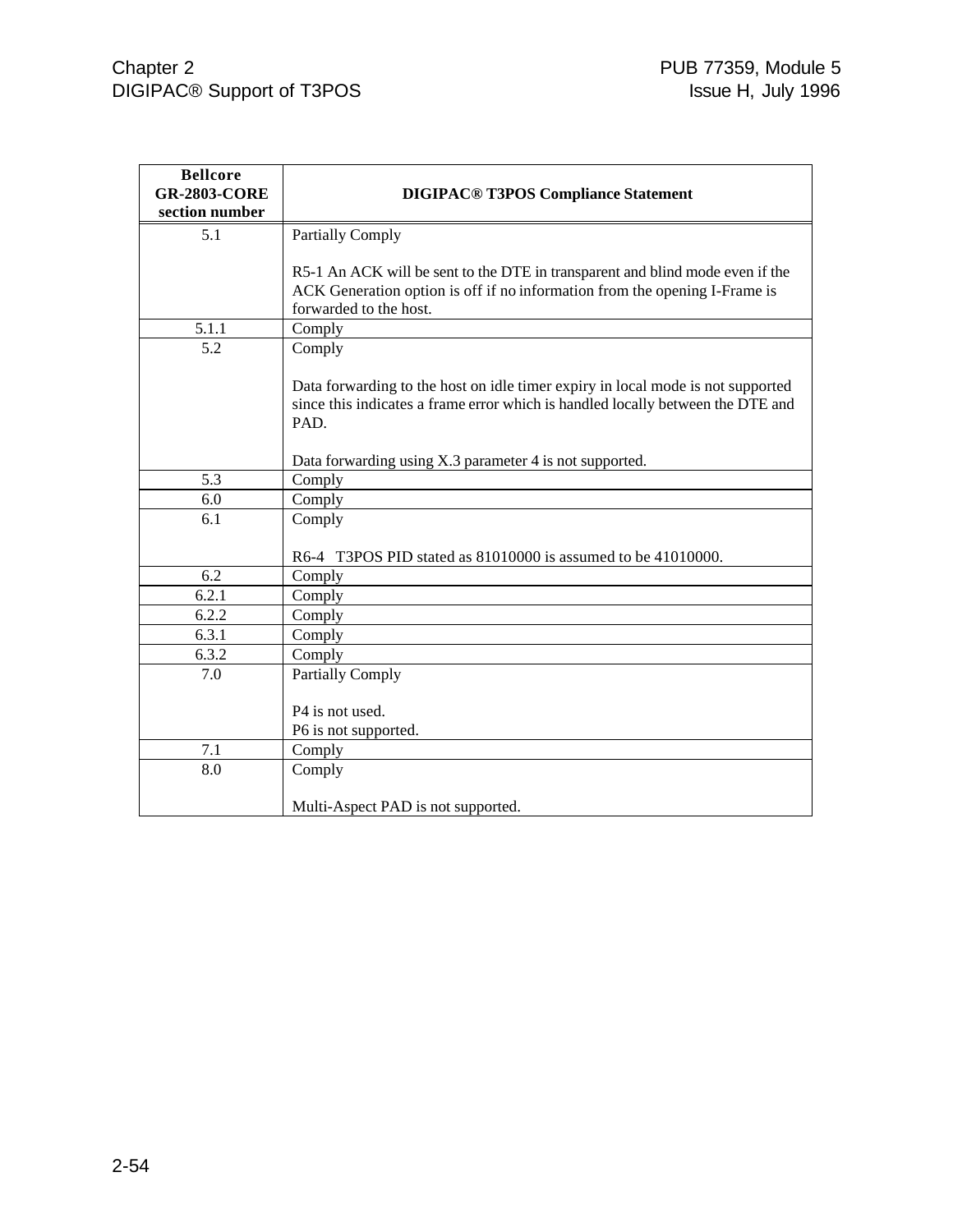| <b>Bellcore</b><br><b>GR-2803-CORE</b><br>section number | <b>DIGIPAC<sup>®</sup> T3POS Compliance Statement</b>                                                                                     |
|----------------------------------------------------------|-------------------------------------------------------------------------------------------------------------------------------------------|
| Appendix A                                               | <b>Partially Comply</b>                                                                                                                   |
|                                                          | RA-1 Comply. The PAD issues ENQ if a response to a previously issued ENQ<br>was not received within DTE response (T4) timer               |
|                                                          | RA-6 Do not comply. The PAD ignores the frames received while waiting for<br>the call to be established                                   |
|                                                          | RA-9 Comply. The re-transmission is conditional to the predefined number of<br>re-transmission retries.                                   |
|                                                          | RA-10 Do not comply. ENQ is sent if no response from the terminal The ACK to<br>the opening frame is optional and service data configured |
|                                                          | A-16 Comply. The re-transmission is conditional to the predefined number of<br>re-transmission retries                                    |
|                                                          | RA-17 Do not comply. ENQ is sent if no response from the terminal                                                                         |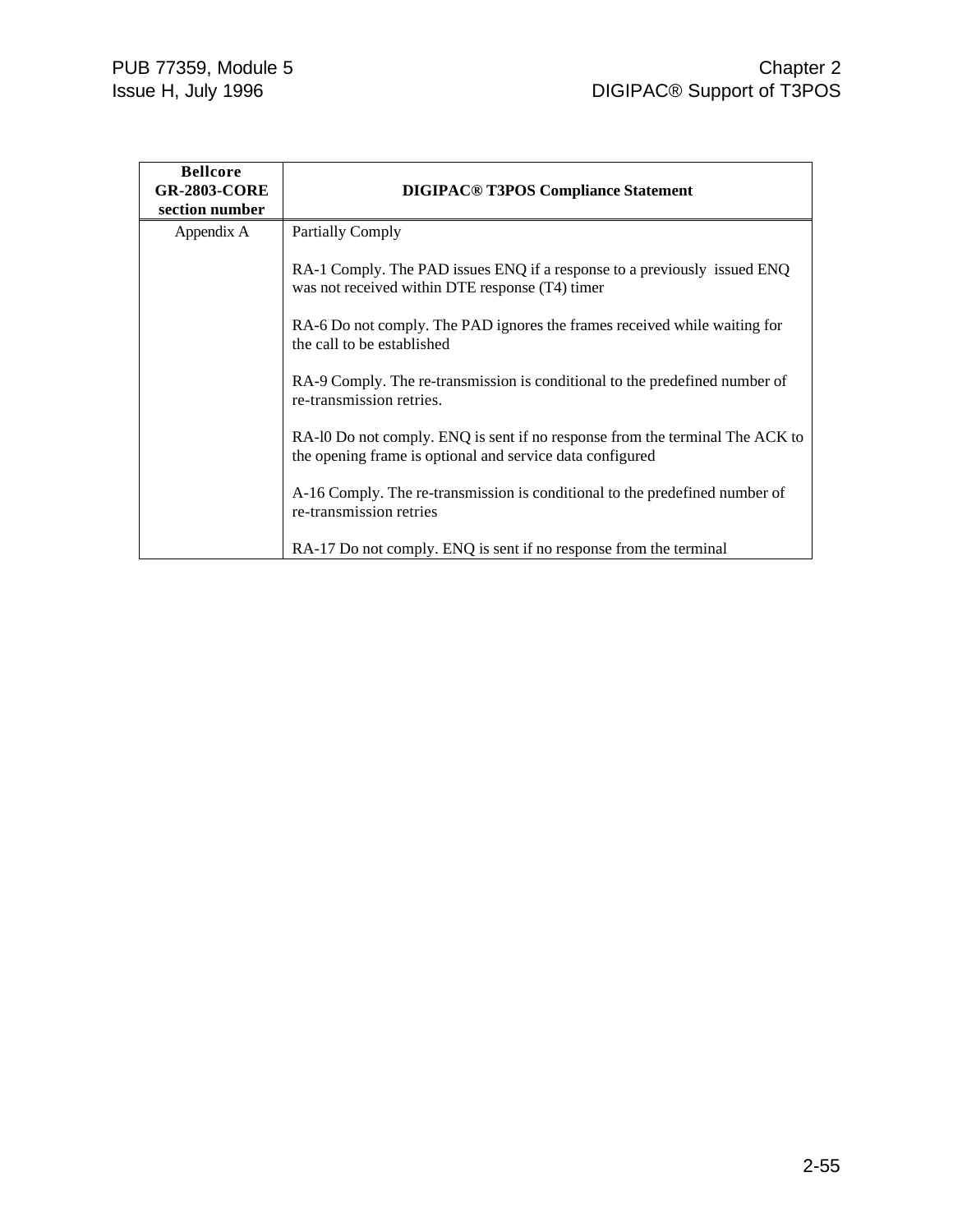## **CONTENTS**

| <b>Chapter and Section</b> |  |  |
|----------------------------|--|--|
|                            |  |  |
| <b>Table</b>               |  |  |
|                            |  |  |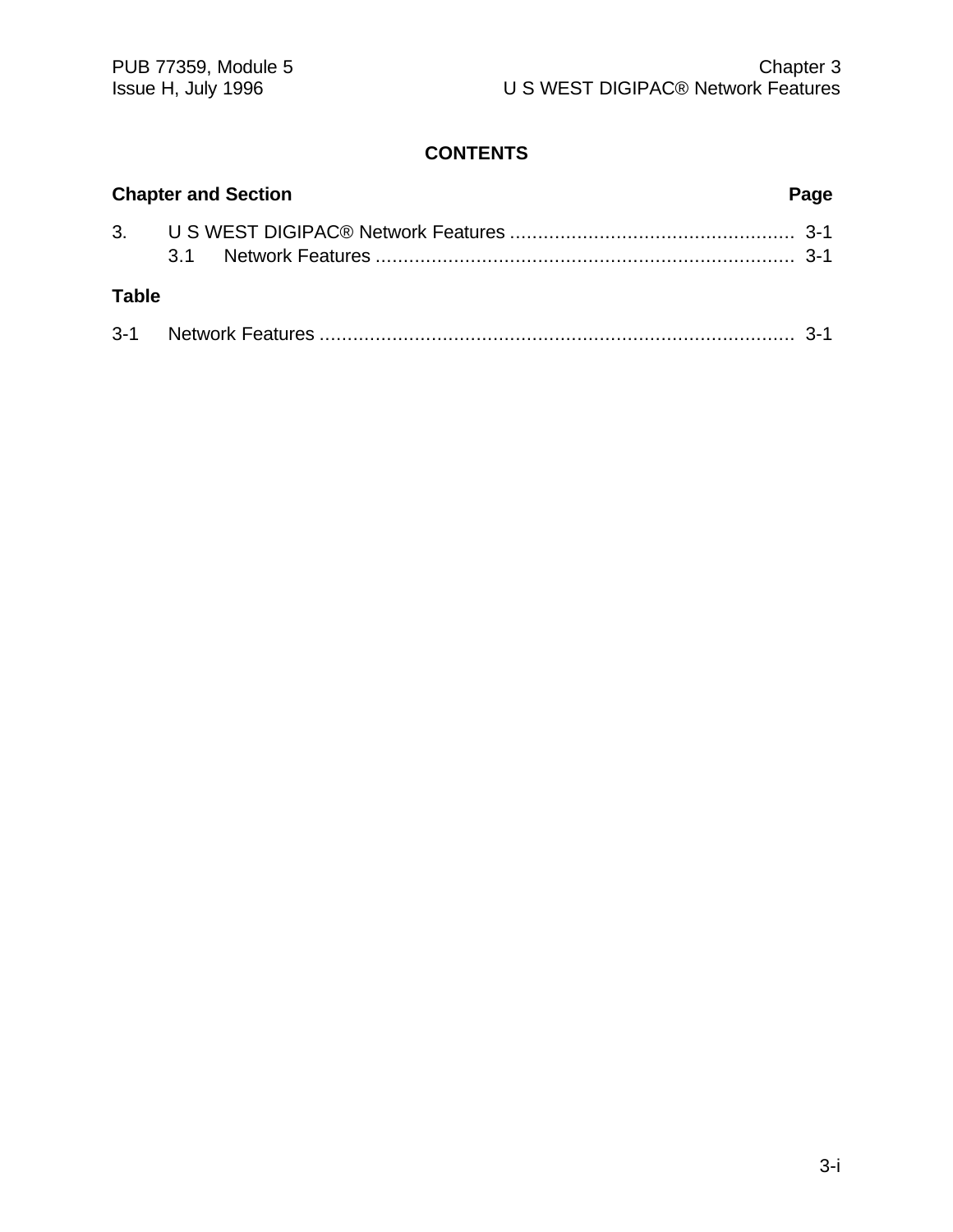### **3. U S WEST DIGIPAC® Network Features**

#### **3.1 Network Features**

Please reference the following Table 3-1

KEY: S - Supported; NS - Not Supported; NA - Not Applicable

| <b>FEATURE</b>                                | <b>ASYNCHRONOUS</b> | X.25      | X.75      |
|-----------------------------------------------|---------------------|-----------|-----------|
|                                               |                     |           |           |
| Extended Packet Sequence Numbering Module 128 | <b>NA</b>           | S         | S         |
| <b>Nonstandard Default Window Sizes</b>       |                     |           |           |
| Default throughput Classes Assignment         | NA                  | S         | S         |
| <b>Incoming Calls Barred</b>                  | S                   | S         | <b>NA</b> |
| <b>Outgoing Calls Barred</b>                  | S                   | S         | S         |
| One-way Logical Channel Outgoing              | S                   | S         | S         |
| One-way Logical Channel Incoming              | S                   | S         | <b>NA</b> |
| Closed User Group                             | S                   | S         | <b>NA</b> |
| <b>CUG</b> with Outgoing Access               | S                   | S         | S         |
| <b>CUG</b> with Incoming Access               | S                   | S         | S         |
| Incoming Calls Barred Within a CUG            | S                   | S         | <b>NA</b> |
| Outgoing Calls Barred Within a CUG            | S                   | S         | <b>NA</b> |
| <b>Reverse Charging</b>                       | S                   | S         | <b>NA</b> |
| <b>Reverse Charging Acceptance</b>            | S                   | S         | S         |
| <b>RPOA Selection</b>                         | S                   | S         | ${\bf S}$ |
| <b>Nonstandard Default Packet Sizes</b>       | S                   | S         | S         |
| Multiple Circuits to the same DTE             | S                   | S         | S         |
| Flow Control Parameter Negotiation            | <b>NA</b>           | S         | <b>NA</b> |
| <b>Throughput Class Negotiation</b>           | S                   | S         | ${\bf S}$ |
| <b>Fast Select</b>                            | S                   | S         | ${\bf S}$ |
| <b>Fast Select Acceptance</b>                 | S                   | S         | S         |
| <b>Closed User Group Selection</b>            | S                   | S         | <b>NA</b> |
| <b>Local Charging Prevention</b>              | S                   | S         | S         |
| Network User Identification                   | S                   | S         | <b>NA</b> |
| Charging Information                          | S                   | S         | <b>NS</b> |
| Multi-Line Hunt Group                         | S                   | S         | <b>NA</b> |
| Call Redirection                              | S                   | S         | <b>NA</b> |
| Call Line Address Modification Notification   | S                   | S         | <b>NA</b> |
| <b>Call Redirection Notification</b>          | S                   | S         | <b>NS</b> |
| Direct Call                                   | S                   | S         | <b>NA</b> |
| Packet Retransmission                         | S                   | <b>NA</b> | <b>NA</b> |
| <b>Bilateral Closed User Group</b>            | <b>NS</b>           | <b>NS</b> | <b>NS</b> |
|                                               | <b>NS</b>           | <b>NS</b> | <b>NS</b> |

### **Table 3-1** Network Features (Page 1 of 2)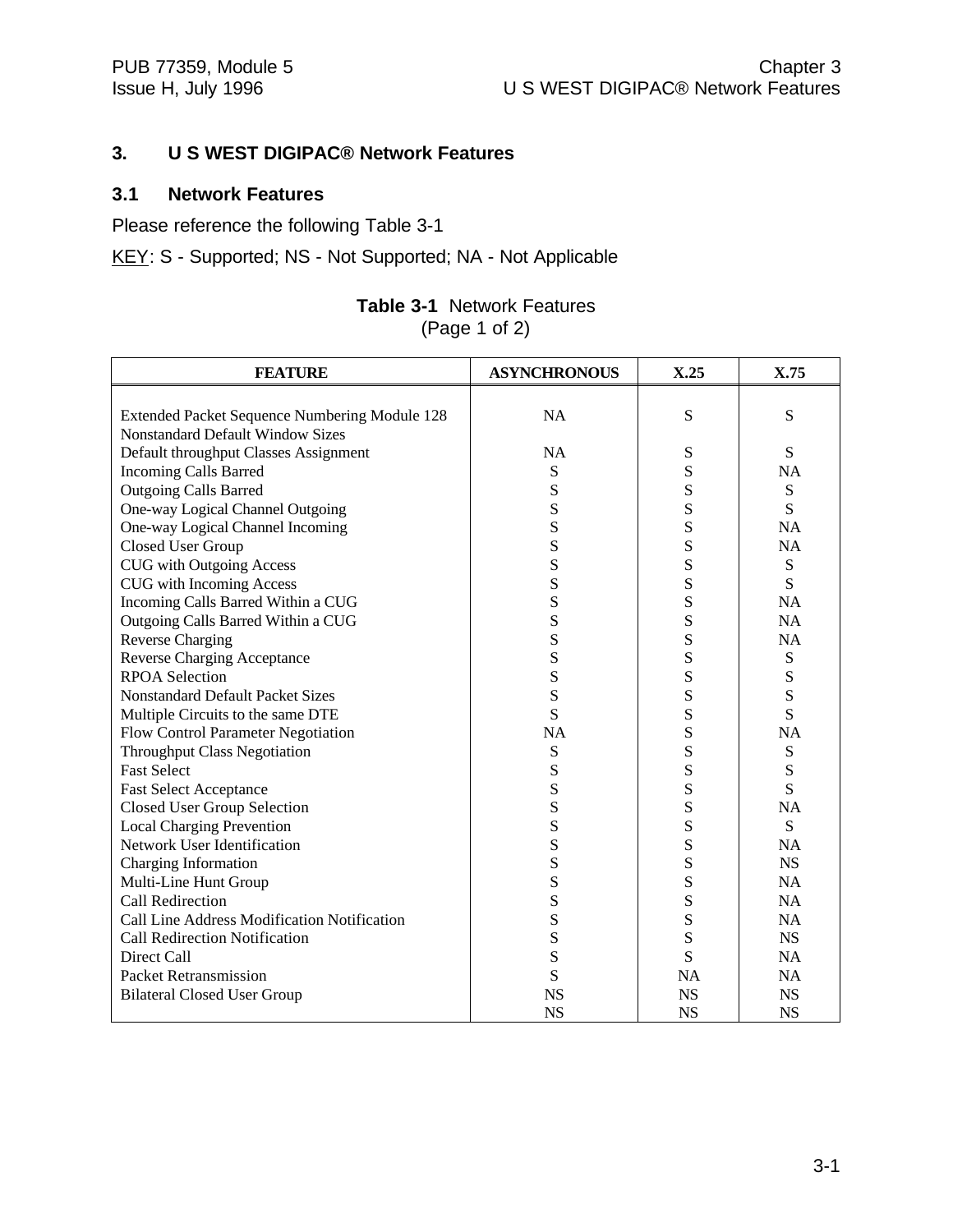| <b>FEATURE</b>                                    | <b>ASYNCHRONOUS</b> | X.25      | X.75      |
|---------------------------------------------------|---------------------|-----------|-----------|
|                                                   |                     |           |           |
| Window Size Indication                            | <b>NA</b>           | <b>NA</b> | ${\bf S}$ |
| <b>Utility Marker</b>                             | <b>NA</b>           | <b>NA</b> | S         |
| <b>Bilateral CUG</b> with Outgoing Access         | <b>NS</b>           | <b>NS</b> | <b>NS</b> |
| <b>On-line Facility Registration</b>              | <b>NS</b>           | <b>NS</b> | <b>NS</b> |
| Multiple Trunks with the Same Address             | S                   | S         | S         |
| <b>Abbreviated Address Calling</b>                | S                   | NA        | <b>NA</b> |
| <b>Setting Values of PAD Parameters</b>           | ${\bf S}$           | NA        | <b>NA</b> |
| Reading Values of PAD Parameters                  | S                   | <b>NA</b> | <b>NA</b> |
| Automatic Detection of: Data Rate Code and        |                     |           |           |
| <b>Operational Characteristics</b>                | ${\bf S}$           | NA        | NA        |
| <b>PAD Recall</b>                                 | S                   | <b>NA</b> | <b>NA</b> |
| Echo                                              | S                   | <b>NA</b> | <b>NA</b> |
| Selection of Data Forwarding Signal               | S                   | NA        | <b>NA</b> |
| Selection of Idle Time Delay                      | S                   | NA        | <b>NA</b> |
| <b>Ancillary Device Control</b>                   | S                   | <b>NA</b> | <b>NA</b> |
| Suppression of PAD Service Signals                | S                   | <b>NA</b> | <b>NA</b> |
| Selection of Operation of PAD on Receipt of Break | S                   | NA        | NA        |
| <b>Discard Output</b>                             | S                   | NA        | NA        |
| Padding After Carriage Return                     | S                   | <b>NA</b> | <b>NA</b> |
| Line Folding                                      | S                   | NA        | <b>NA</b> |
| <b>Binary Speed (Read Only)</b>                   | S                   | NA        | NA        |
| Flow Control of PAD by Start-Stop Mode DTE        | S                   | NA        | <b>NA</b> |
| Linefeed Insertion                                | S                   | NA        | NA        |
| <b>Linefeed Padding</b>                           | S                   | NA        | NA        |
| <b>Editing Functions</b>                          | S                   | <b>NA</b> | <b>NA</b> |
| <b>Parity Functions</b>                           | S                   | NA        | NA        |
| <b>Standard Profile Selections</b>                | S                   | ${\bf S}$ | <b>NA</b> |
| <b>Permanent Virtual Circuits</b>                 | S                   | ${\bf S}$ | ${\bf S}$ |
| D-bit Modification                                | <b>NS</b>           | S         | <b>NS</b> |
| Transmit Delay Selection and Notification         | <b>NS</b>           | S         | <b>NS</b> |
| <b>Bilateral CUG Selection</b>                    | <b>NS</b>           | <b>NS</b> | <b>NS</b> |
| <b>Transit Network Identification</b>             | <b>NA</b>           | <b>NA</b> | ${\bf S}$ |
| Call Identifier                                   | <b>NA</b>           | <b>NA</b> | S         |
|                                                   |                     |           |           |

### **Table 3-1** Network Features (Page 2 of 2)

**Note:** Network features supported may change with updated tariff filings.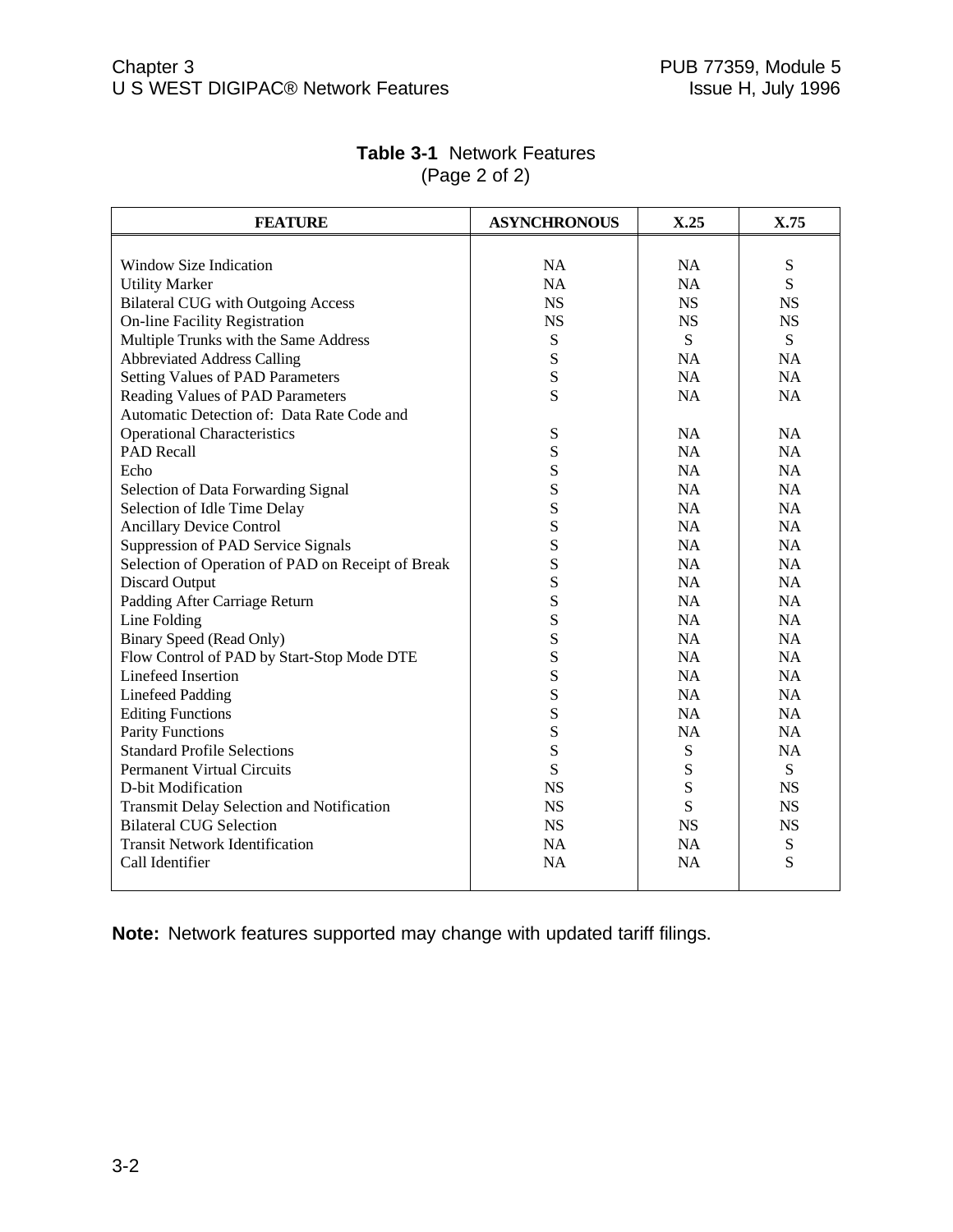### **CONTENTS**

# **Chapter and Section Page** 4. U S WEST DIGIPAC® Physical Interface.................................................... 4-1 4.1 Overview........................................................................................ 4-1 4.2 Dial Access .................................................................................... 4-1 4.3 Direct Access ................................................................................. 4-1 4.4 Physical Interface Description .......................................................... 4-2 4.4.1 Dial Access - Synchronous Analog.......................................... 4-2

### **Table**

| $4 - 1$ | Dial Access - Synchronous - 9600 bit/s CCITT Recommendation V.32 |  |
|---------|------------------------------------------------------------------|--|
|         |                                                                  |  |
| $4 - 2$ | NC and NCI Code Combinations - Voice Grade Analog Channel  4-5   |  |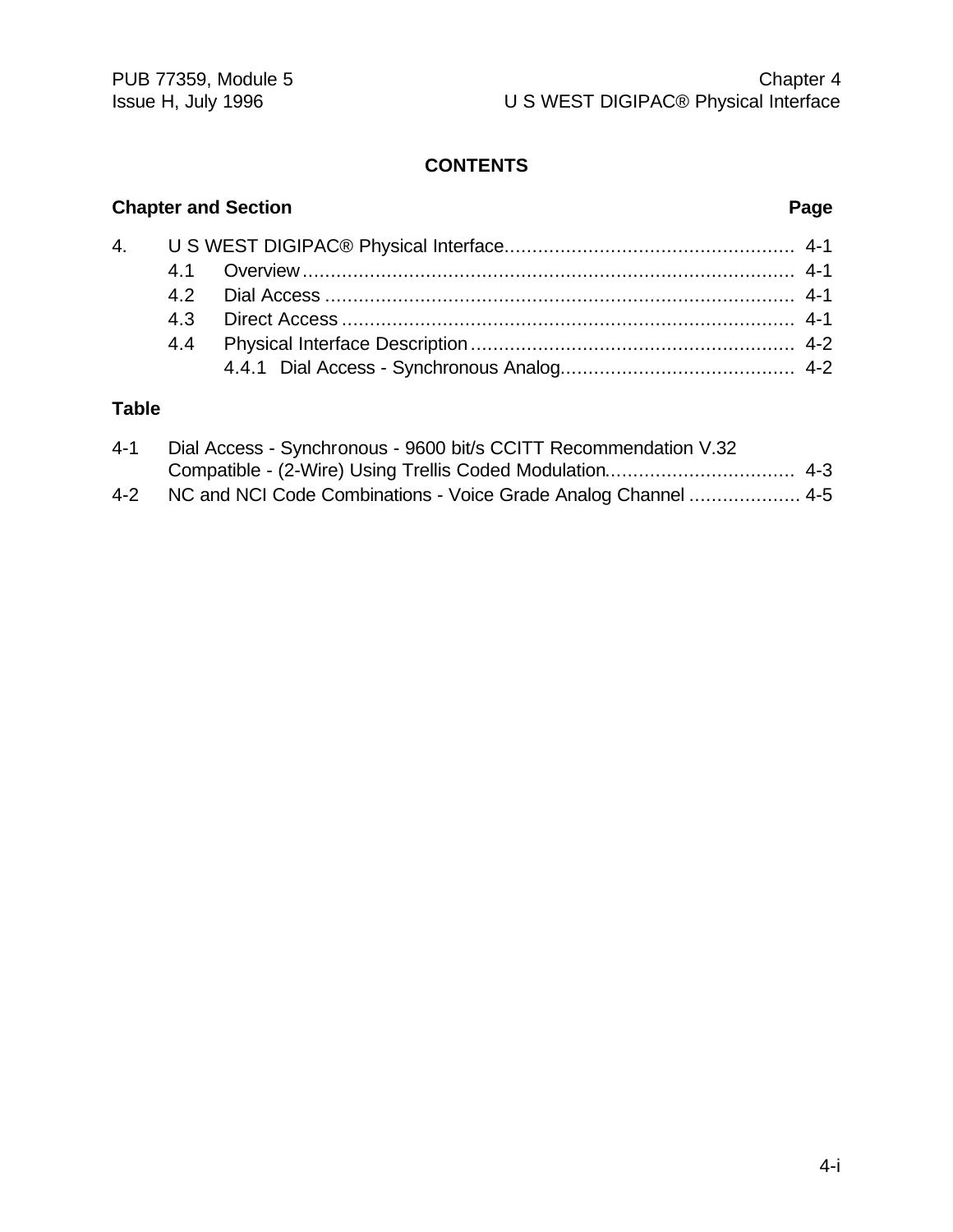### **4. U S WEST DIGIPAC® Physical Interface**

### **4.1 Overview**

This Chapter describes the physical interface with the DIGIPAC® Network. Descriptions for the Line, Modem, Data Service Unit (DSU) and DIGIPAC® Network port are addressed. In this document, Modem is used generically to identify either an analog data Modem or a digital data DSU. Modems attached to the DIGIPAC® Network must be compatible with the description shown for each type of service. If not compatible, the customer provided modem will not be able to communicate with the associated DIGIPAC® modem located in the Central Office (CO).

Tables 4-1 specifies the options for the modem types required to accommodate the available DIGIPAC® services. These tables provide a description of each selected option and whether the option is required or recommended for the customer. The options are intended to be generic to a given modem. The customer provided modem may have different technology or text to describe each option; with fewer or more options than addressed. Tables 4-2 lists compatible Network Channel (NC) and Network Channel Interface (NCI) code combinations to assist the customer with NC and NCI selections.

A glossary section is provided Chapter 5 to assist the customer in understanding the terminology used in this section. Your U S WEST Communications, Inc. Marketing Representative may be contacted for assistance with questions and for further clarification.

### **4.2 Dial Access**

DIGIPAC® does not currently support a dial access method for T3POS.

### **4.3 Direct Access**

DIGIPAC® supports direct access ports that provide a full duplex interface, at either 1200 or 2400 bit/s.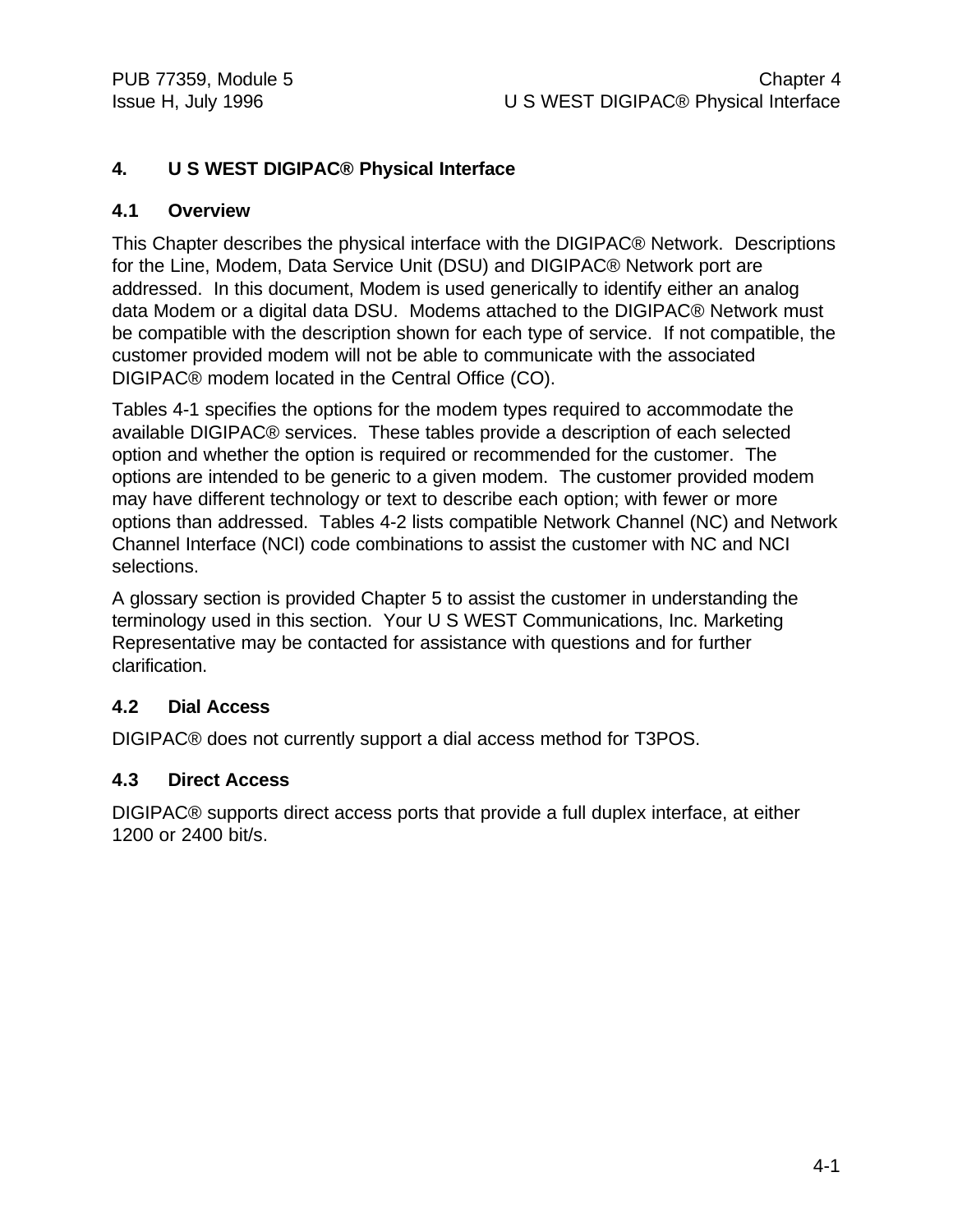#### **4.4 Physical Interface Description**

#### **4.4.1 Direct Access - Asynchronous Analog**

• Direct Access - Asynchronous - 2400/1200 bit/s

Line: 2-Wire; Two-point voice grade data channel

Modem: CCITT V.22 bis/212A compatible; Full duplex operation

Interface specifications and operation in accordance with CCITT Recommendation V.22 bis - 1988 "2400 Bits Per Second Duplex Modem Using The Frequency Division Technique Standardized For Use On The Leased Telephone-Type Circuits"

Optional CCITT V.42 error correction for 2400 bit/s

Error correction procedures in compliance with CCITT Recommendation V.42 - 1988 "Error Correction Procedures For Using Asynchronous to Synchronous Conversion" specification for LAP-M and MNP® 4

See Table 4-1 for options

Port: EIA RS-232-C; recommended EIA-232-D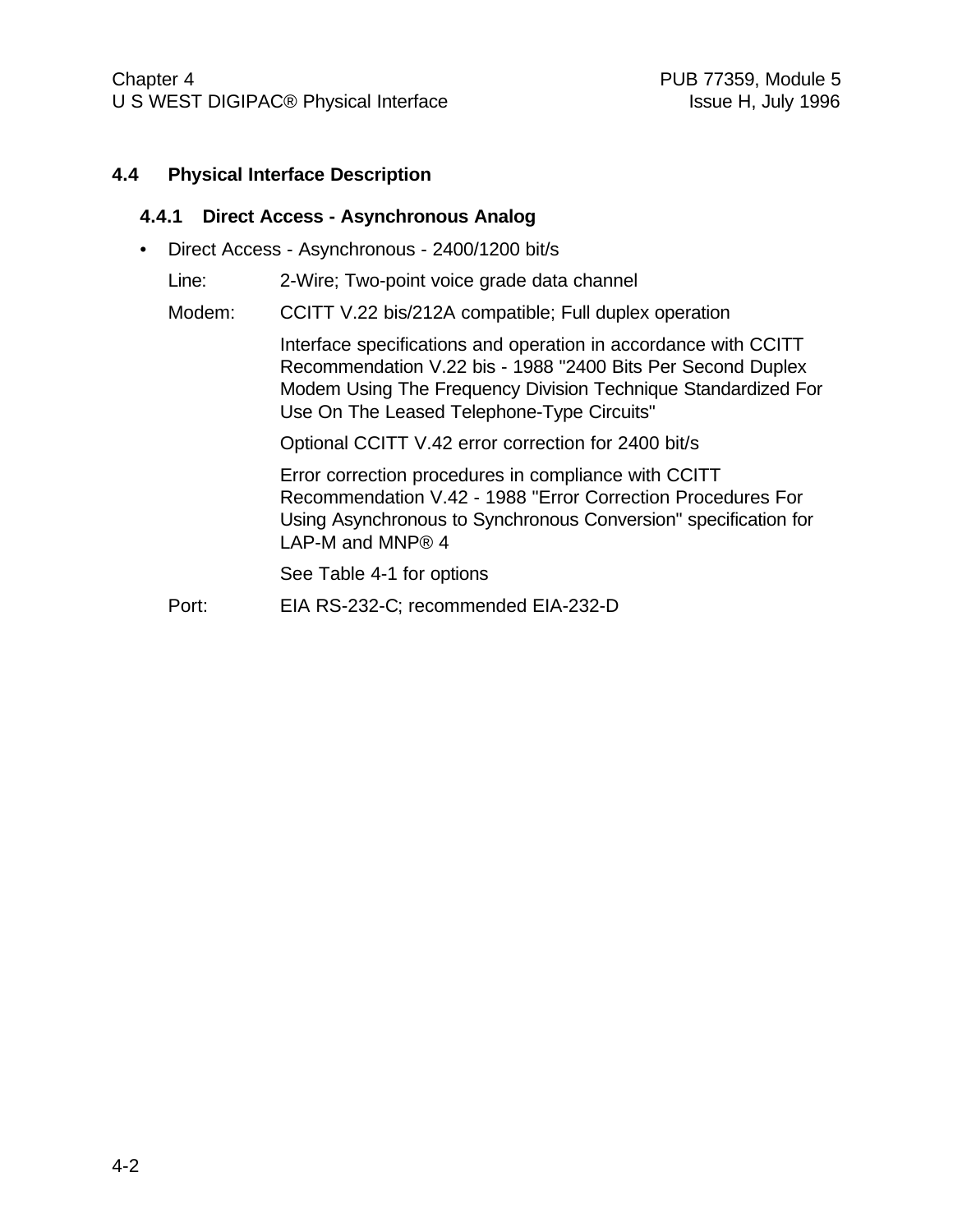### **Table 4-1** Direct Access - Asynchronous - 2400/1200 bit/s CCITT Recommendation V.22 bis/212A Compatible - (2-Wire)  $(Page 1 of 2)$

| REQUIRED MODEM OPTIONS (DIGIPAC® AND CUSTOMER) |                                                                                                                                                            |
|------------------------------------------------|------------------------------------------------------------------------------------------------------------------------------------------------------------|
| 1.                                             | Communication protocol compatibility: CCITT for 2400 bit/s, 212A for 1200 bit/s                                                                            |
| 2.                                             | Private Line operation                                                                                                                                     |
| 3.                                             | Asynchronous operation.                                                                                                                                    |
| 4.                                             | Data rate: 1200 or 2400 bit/s; autobaud operation.                                                                                                         |
| 5.                                             | Character length: 10 bits per character including start and stop bits.                                                                                     |
| 6.                                             | Transmit signal level: -12.0 dBm. May require option: Programmable.                                                                                        |
| 7.                                             | Line impedance: 600 ohms.                                                                                                                                  |
| 8.                                             | Constant transmit carrier - Private Line operation.                                                                                                        |
| 9.                                             | Received Line Signal Detector (CF) functions normally, that is, turns on and off in response to the on<br>and off transition of received carrier.          |
| 10.                                            | Private Line handshake mode:<br>$CUSTOMER = Originate$<br>$DIGIPAC@ = Terminate$                                                                           |
| 11.                                            | Loss of carrier disconnect, enabled. Modem will terminate data connection when loss of received<br>carrier is detected for more than approximately 350 ms. |
| 12.                                            | DTE control of data rate via the CH lead (pin 23), disabled. Terminal cannot control modem data rate.                                                      |
| 13.                                            | Send space disconnect, enabled. Transmits approximately 4 seconds of spaces at end of call to<br>disconnect remote modem.                                  |
| 14.                                            | Receive space disconnect, enabled. Modem disconnects upon receiving approximately 1.6 seconds of<br>space signal from remote modem.                        |
| 15.                                            | Optional Error Correction Procedures per CCITT Recommendation V.42, enabled according to service<br>requested.                                             |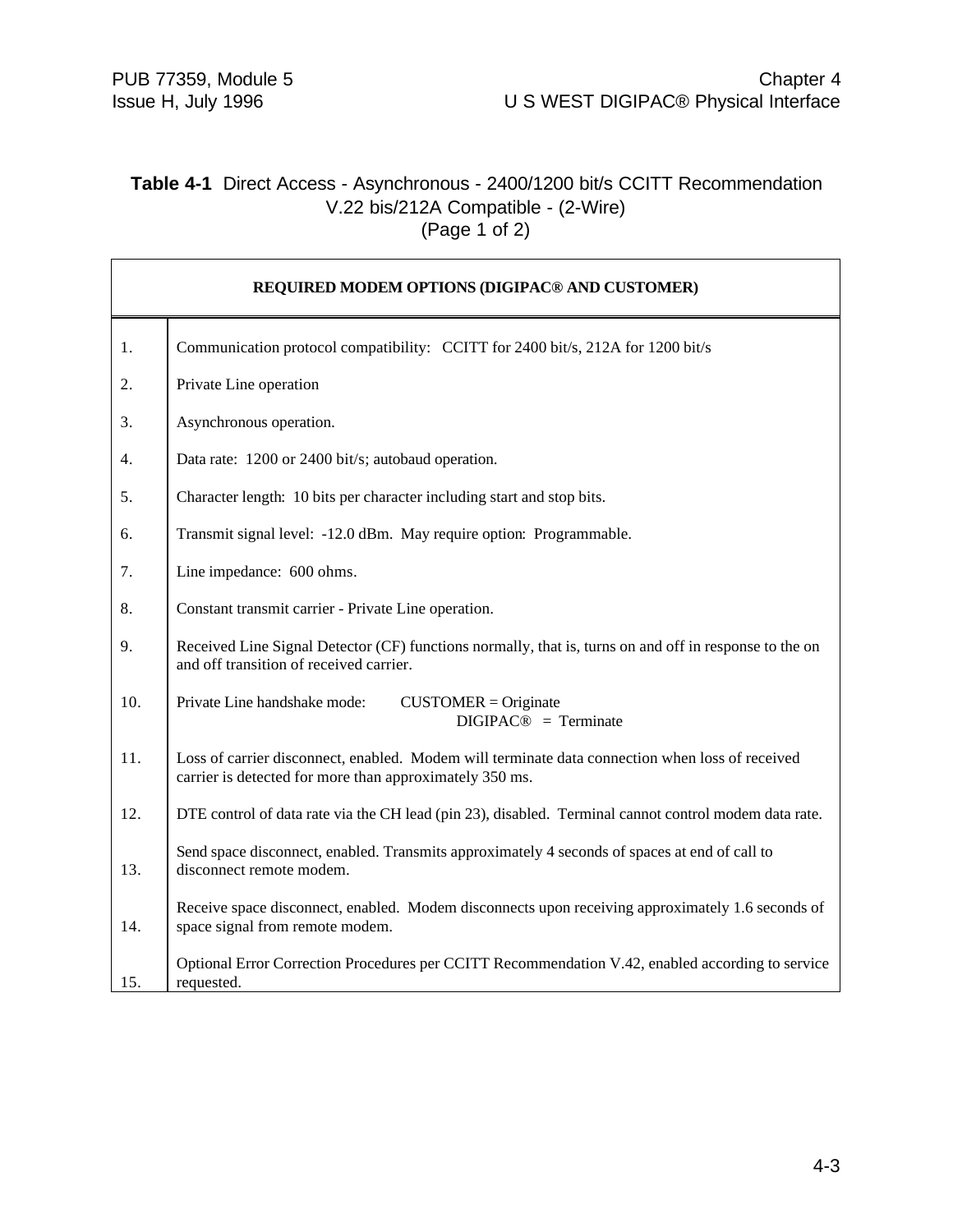# **Table 4-1** Direct Access - Asynchronous - 2400/1200 bit/s CCITT Recommendation V.22 bis/212A Compatible - (2-Wire) (Page 2 of 2)

| <b>DIGIPAC® MODEM OPTIONS</b> |                                                                                                                                                                                 |  |  |
|-------------------------------|---------------------------------------------------------------------------------------------------------------------------------------------------------------------------------|--|--|
| 1.                            | Clear To Send lead (CB) forced OFF when Received Line Signal Detector (CF) goes OFF. CB lead is<br>common to CF lead.                                                           |  |  |
| 2.                            | Automatic answering, enabled. Calls are answered by modem.                                                                                                                      |  |  |
| 3.                            | Data rate indicator to DTE via the CI lead (pin 12), disabled. CI lead (pin 12) not a functional<br>DIGIPAC <sup>®</sup> port interface lead.                                   |  |  |
| 4.                            | Data Set Ready (CC lead, pin 6) forced ON during Analog Loopback test, or continuously.                                                                                         |  |  |
|                               | Data Terminal Ready (CD lead, pin 20) forced ON continuously.                                                                                                                   |  |  |
| 5.                            | DTE control of Analog Loopback via the LL lead, enabled and assigned to pin 18.                                                                                                 |  |  |
| 6.                            | Modem goes off-hook (busy) when an Analog Loopback test is invoked.                                                                                                             |  |  |
| 7.                            | DTE control of Remote Digital Loopback via (pin 21), enabled.                                                                                                                   |  |  |
| 8.<br>9.                      | Enable modem's ability to respond to Remote Digital Loopback (RDL) signal from remote modem.<br>The modem responds to a digital loopback signal generated by the far end modem. |  |  |
|                               | Test mode indication to DTE via TM lead (pin 25), enabled.                                                                                                                      |  |  |
| 10.                           | Signal quality abort, disabled. Modem dies not disconnect when the received signal quality<br>deteriorates.                                                                     |  |  |
| 11.                           | Frame and signal grounds separated by 100 ohms.                                                                                                                                 |  |  |
| 12.                           |                                                                                                                                                                                 |  |  |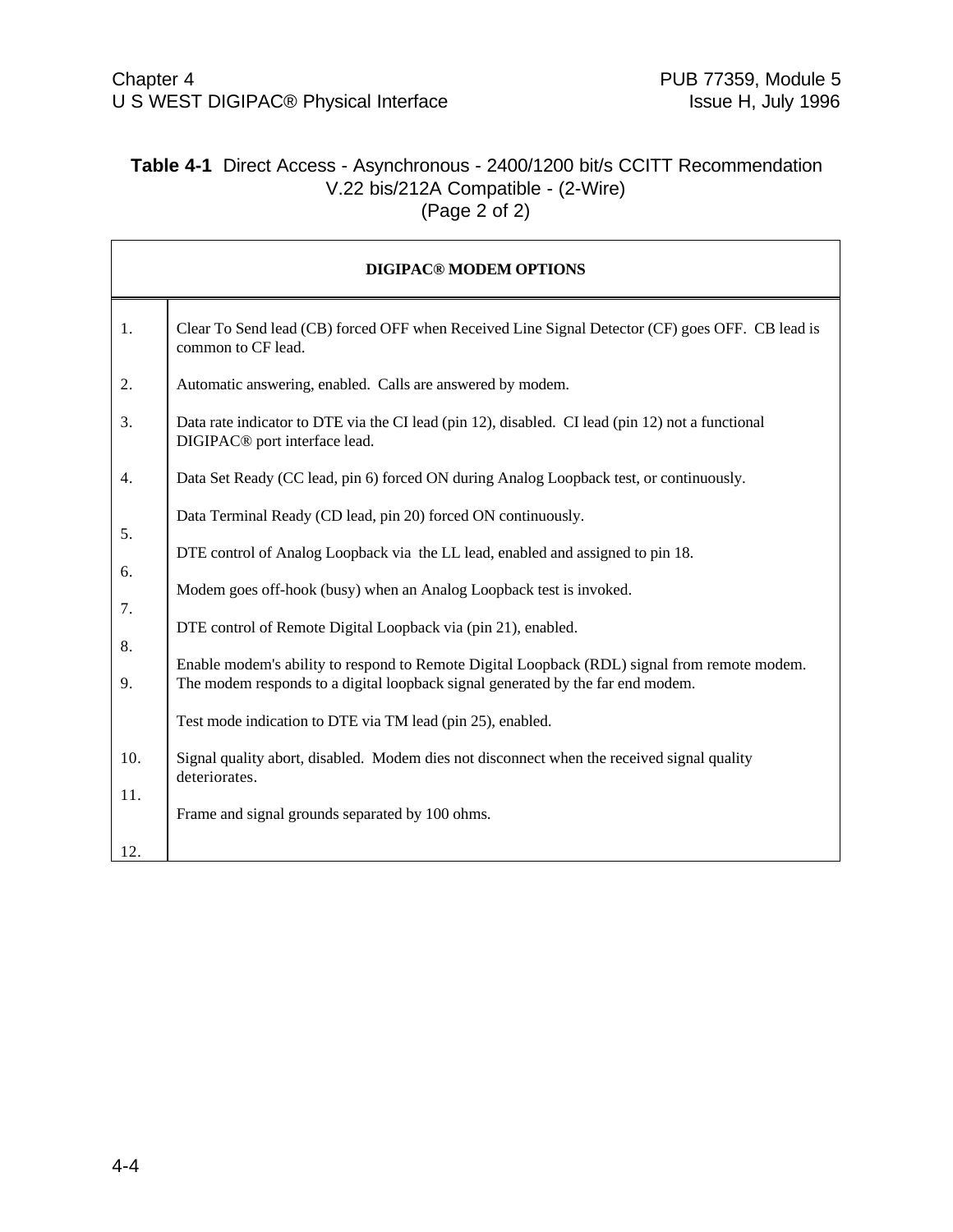| <b>SPEED</b> |                | <b>MODEM</b>     | <b>NC CODE</b> |        | <b>NCI CODE</b> | <b>NCI CODE</b> |                 |
|--------------|----------------|------------------|----------------|--------|-----------------|-----------------|-----------------|
| (bit/s)      | <b>SERVICE</b> | <b>OPERATION</b> | VG6            | VG10   | VG36            | <b>CKL 1-PS</b> | <b>CKL 2-CS</b> |
| 1200         | Asvnc          | 212A             | N/A            | $LN1-$ | UG- $-$         | 02DM2.2P.PT     | 02DA.PX         |
| 2400         | Asvnc          | CITT V.22 bis    | N/A            | $LM1-$ | $U[G-$          | 02DM2.8PA.PT    | 02DA.PX         |

|  |  |  |  |  | Table 4-2 NC and NCI Code Combinations - Voice Grade Analog Channel |
|--|--|--|--|--|---------------------------------------------------------------------|
|--|--|--|--|--|---------------------------------------------------------------------|

See appropriate U S WEST Technical Publication for additional information on Digital Channel Interface Codes.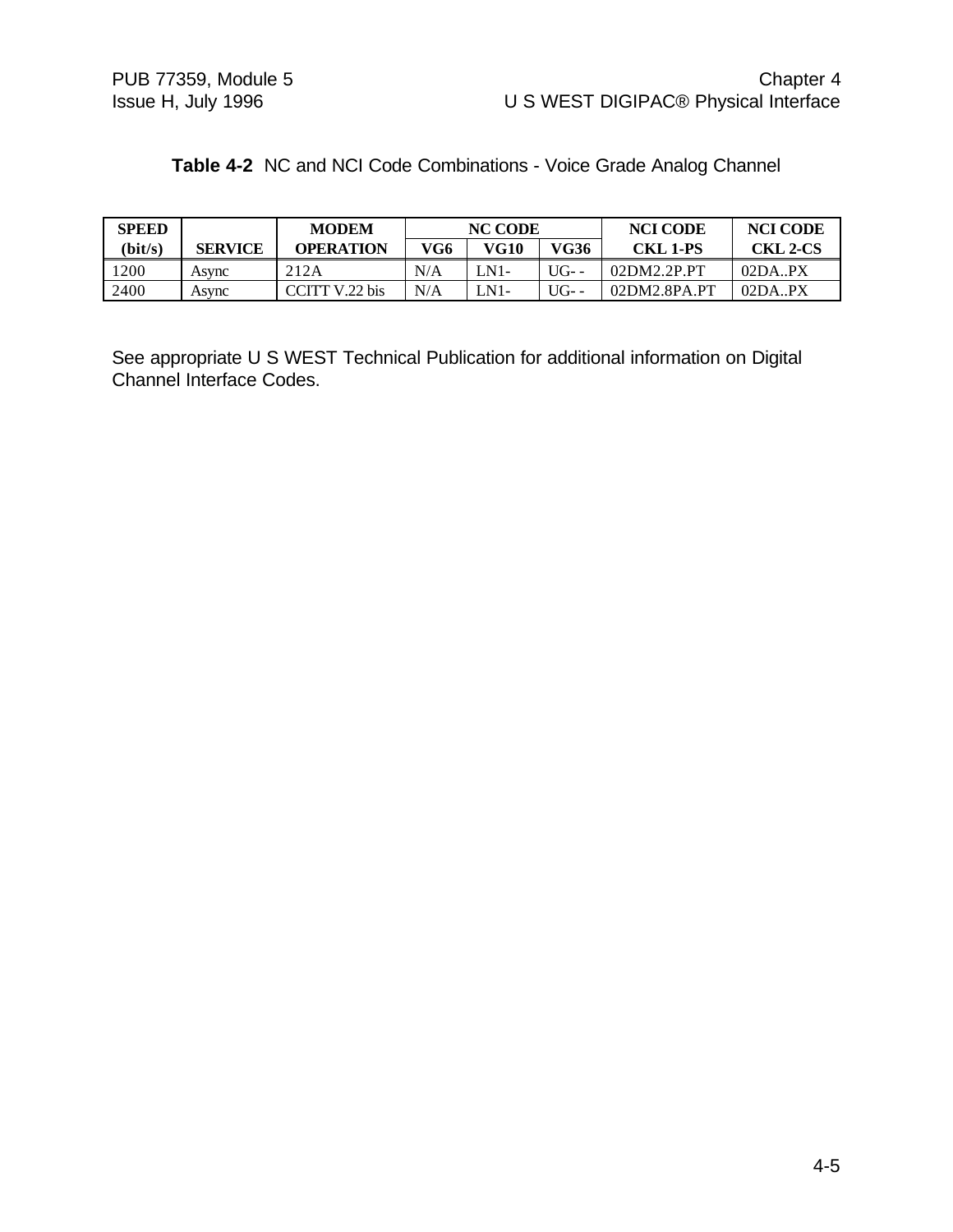# **CONTENTS**

# **Chapter and Section**

5.

# Page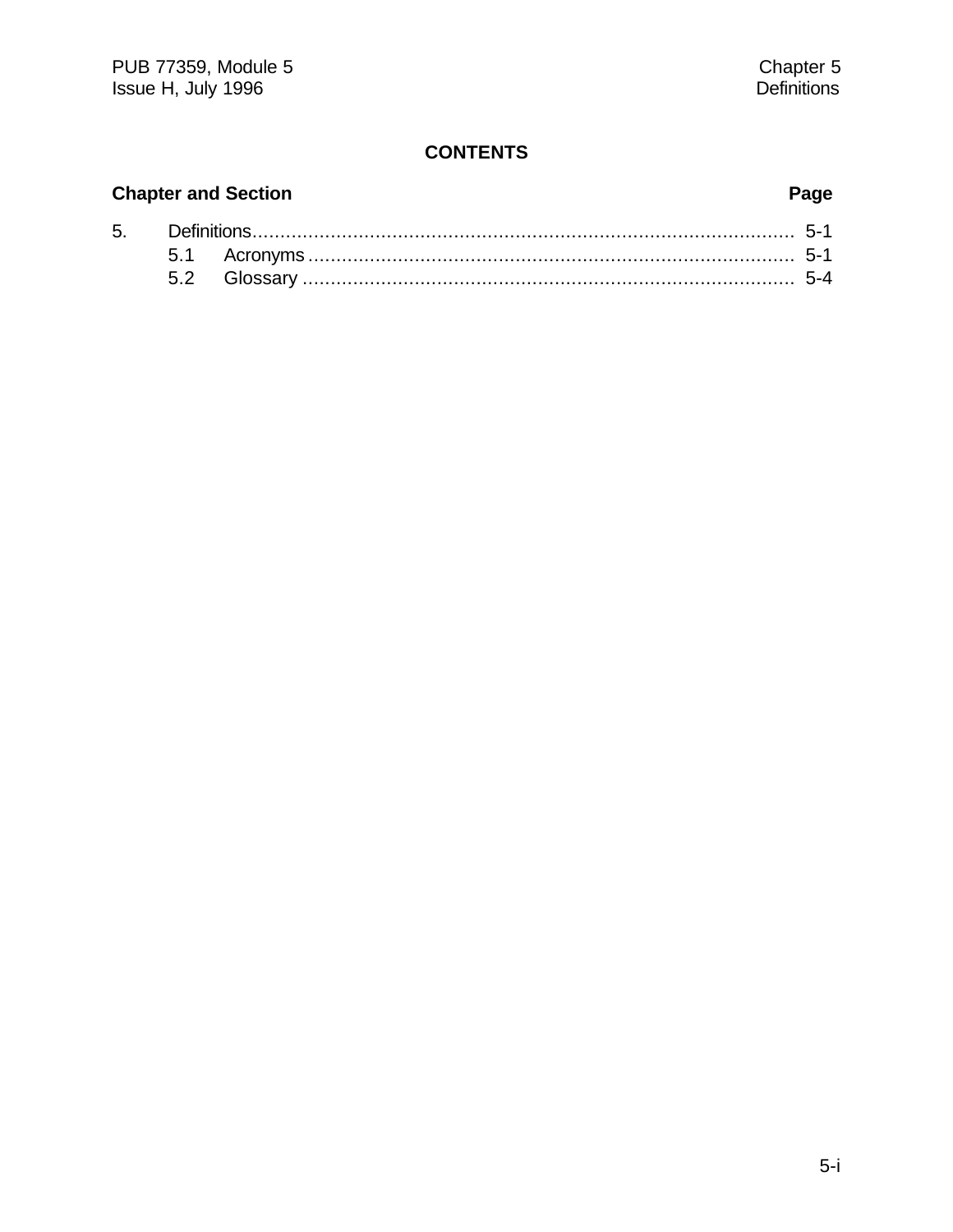# **5. Definitions**

# **5.1 Acronyms**

| AC           | <b>Access Concentrator</b>                                   |
|--------------|--------------------------------------------------------------|
| <b>AMA</b>   | <b>Automatic Message Accounting</b>                          |
| <b>ANSI</b>  | American National Standards Institute                        |
| <b>ASCII</b> | American Standard Code for Information Interchange           |
| <b>BCD</b>   | <b>Binary Coded Decimal</b>                                  |
| <b>BOC</b>   | <b>Bell Operating Company</b>                                |
| bps          | <b>Bits per Second</b>                                       |
| <b>CCA</b>   | Credit Card Association (CCA)                                |
| <b>CCITT</b> | International Telegraph and Telephone Consultative Committee |
| CO           | <b>Central Office</b>                                        |
| <b>CPE</b>   | <b>Customer Provided Equipment</b>                           |
| CSU          | <b>Channel Service Unit</b>                                  |
| <b>CUD</b>   | <b>Call User Data</b>                                        |
| <b>CUG</b>   | <b>Closed User Group</b>                                     |
| <b>DCE</b>   | Data Circuit-Terminating Equipment                           |
| <b>DDD</b>   | <b>Direct Distance Dialing</b>                               |
| <b>DDS</b>   | Digital Data System                                          |
| <b>DISC</b>  | <b>Disconnect</b>                                            |
| <b>DM</b>    | <b>Disconnect Mode</b>                                       |
| <b>DNIC</b>  | Data Network Identification Code                             |
| <b>DNPA</b>  | Data Numbering Plan Area                                     |
| <b>DOV</b>   | Data Over Voice                                              |
| <b>DSU</b>   | Data Service Unit                                            |
| <b>DSP</b>   | <b>Display System Protocol</b>                               |
| <b>DTE</b>   | Data Terminal Equipment                                      |
| <b>DVM</b>   | Data/Voice Multiplexer                                       |
| <b>EIA</b>   | <b>Electronic Industries Association</b>                     |
| F            | Final bit                                                    |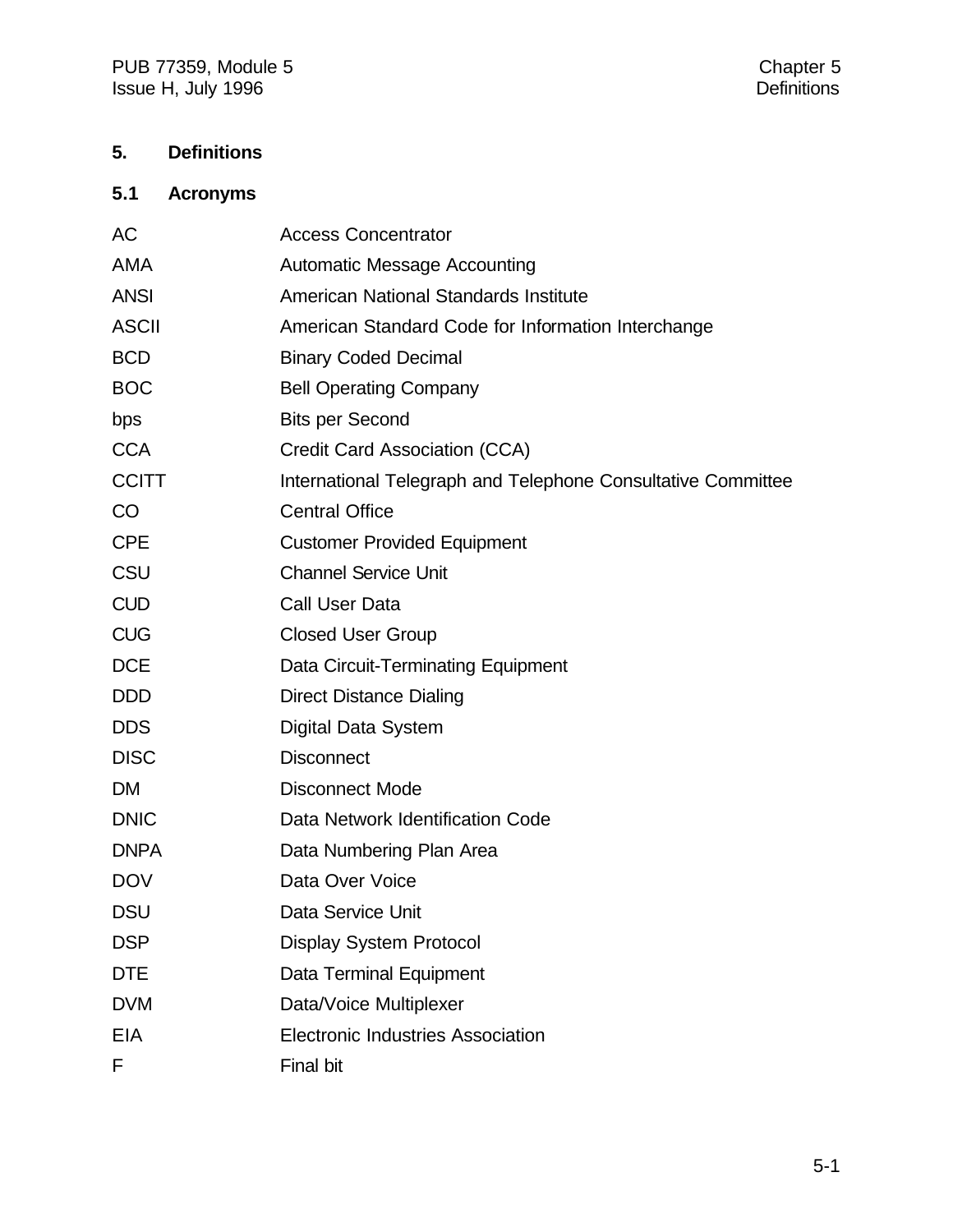#### Chapter 5 **PUB 77359, Module 5** Definitions Issue H, July 1996

| <b>FCS</b>      | <b>Frame Checking Sequence</b>             |
|-----------------|--------------------------------------------|
| <b>FRMR</b>     | <b>Frame Reject</b>                        |
| <b>HDLC</b>     | <b>High Level Data Link Control</b>        |
| I               | Information                                |
| IA <sub>5</sub> | International Alphabet No. 5               |
| IC              | Interexchange Carrier                      |
| <b>INIC</b>     | <b>ISDN Network Identifier Code</b>        |
| <b>ISDN</b>     | <b>Integrated Services Digital Network</b> |
| <b>ISO</b>      | International Standards Organization       |
| <b>ISP</b>      | <b>Information Service Provider</b>        |
| <b>Kbps</b>     | Kilobits per second                        |
| <b>LAPB</b>     | <b>Link Access Procedure Balanced</b>      |
| LATA            | Local Access and Transport Area            |
| <b>LC</b>       | Logical Channel                            |
| <b>LCN</b>      | <b>Logical Channel Number</b>              |
| <b>LRC</b>      | <b>Logical Channel Number</b>              |
| <b>MLHG</b>     | <b>Multi-line Hunt Group</b>               |
| <b>MNP®</b>     | <b>Microcom Networking Protocol</b>        |
| <b>MTCE</b>     | Maintenance                                |
| <b>NPA</b>      | Numbering Plan Area                        |
| N(R)            | <b>Receive Sequence Number</b>             |
| N(S)            | Send Sequence Number                       |
| <b>NTN</b>      | <b>Network Terminal Number</b>             |
| <b>NUI</b>      | <b>Network User Identification</b>         |
| OOS             | <b>Out of Service</b>                      |
| <b>OSI</b>      | Open Systems Interconnection               |
| <b>OTC</b>      | <b>Operating Telephone Company</b>         |
| P               | Poll                                       |
| <b>PAD</b>      | Packet Assembler/Disassembler              |
| <b>PDN</b>      | <b>Public Data Network</b>                 |
| <b>PHF</b>      | <b>Packet Handler Function</b>             |
|                 |                                            |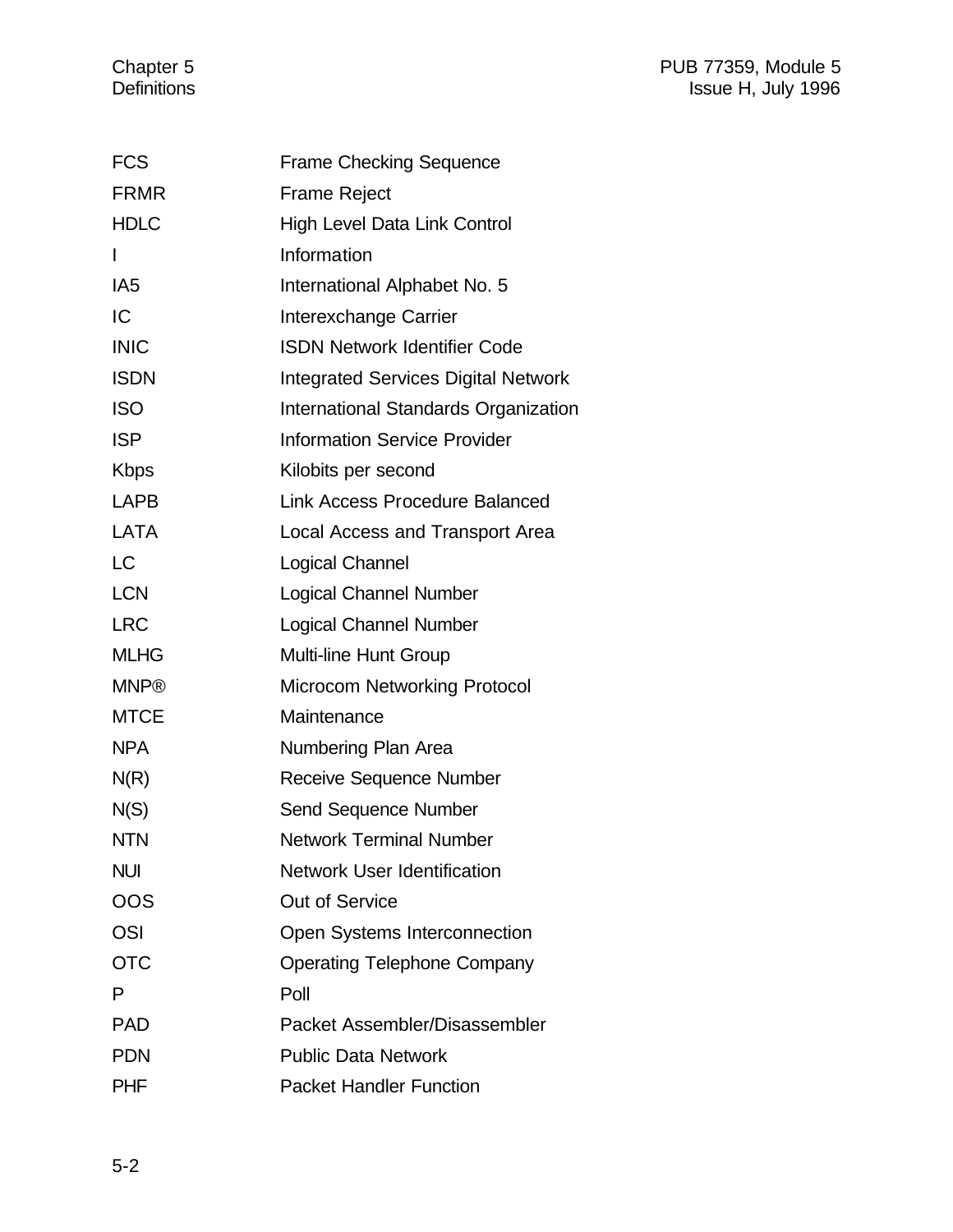| <b>POS</b>    | Point-Of-Sale                                              |
|---------------|------------------------------------------------------------|
| <b>PPSN</b>   | <b>Public Packet Switching Network</b>                     |
| <b>PPSNGR</b> | <b>Public Packet Switching Network Generic Requirement</b> |
| <b>PS</b>     | <b>Packet Switch</b>                                       |
| <b>PSDN</b>   | <b>Packet Switched Data Network</b>                        |
| <b>PSPDN</b>  | <b>Packet Switched Public Data Network</b>                 |
| <b>PSTN</b>   | <b>Public Switched Telephone Network</b>                   |
| <b>PVC</b>    | <b>Permanent Virtual Circuit</b>                           |
| <b>RC</b>     | <b>Recent Change</b>                                       |
| <b>RCVS</b>   | Recent Change and Verify Subsystem                         |
| <b>REJ</b>    | Reject                                                     |
| <b>RES</b>    | Reset                                                      |
| <b>RNR</b>    | <b>Receive Not Ready</b>                                   |
| <b>RPOA</b>   | <b>Recognized Private Operating Agency</b>                 |
| <b>RR</b>     | Receive Ready (packets or frames)                          |
| <b>SABM</b>   | Set Asynchronous Balanced Mode                             |
| <b>SABME</b>  | Set Asynchronous Balanced Mode Extended                    |
| <b>STE</b>    | <b>Signaling Terminal Equipment</b>                        |
| <b>SVC</b>    | <b>Switched Virtual Calls</b>                              |
| <b>UA</b>     | Unnumbered Acknowledgment                                  |
| <b>USTA</b>   | United States Telephone Association                        |
| <b>VC</b>     | <b>Virtual Call</b>                                        |
| V(R)          | <b>Receive State Variable</b>                              |
| V(S)          | <b>Send State Variable</b>                                 |
| <b>XID</b>    | <b>Exchange Identification</b>                             |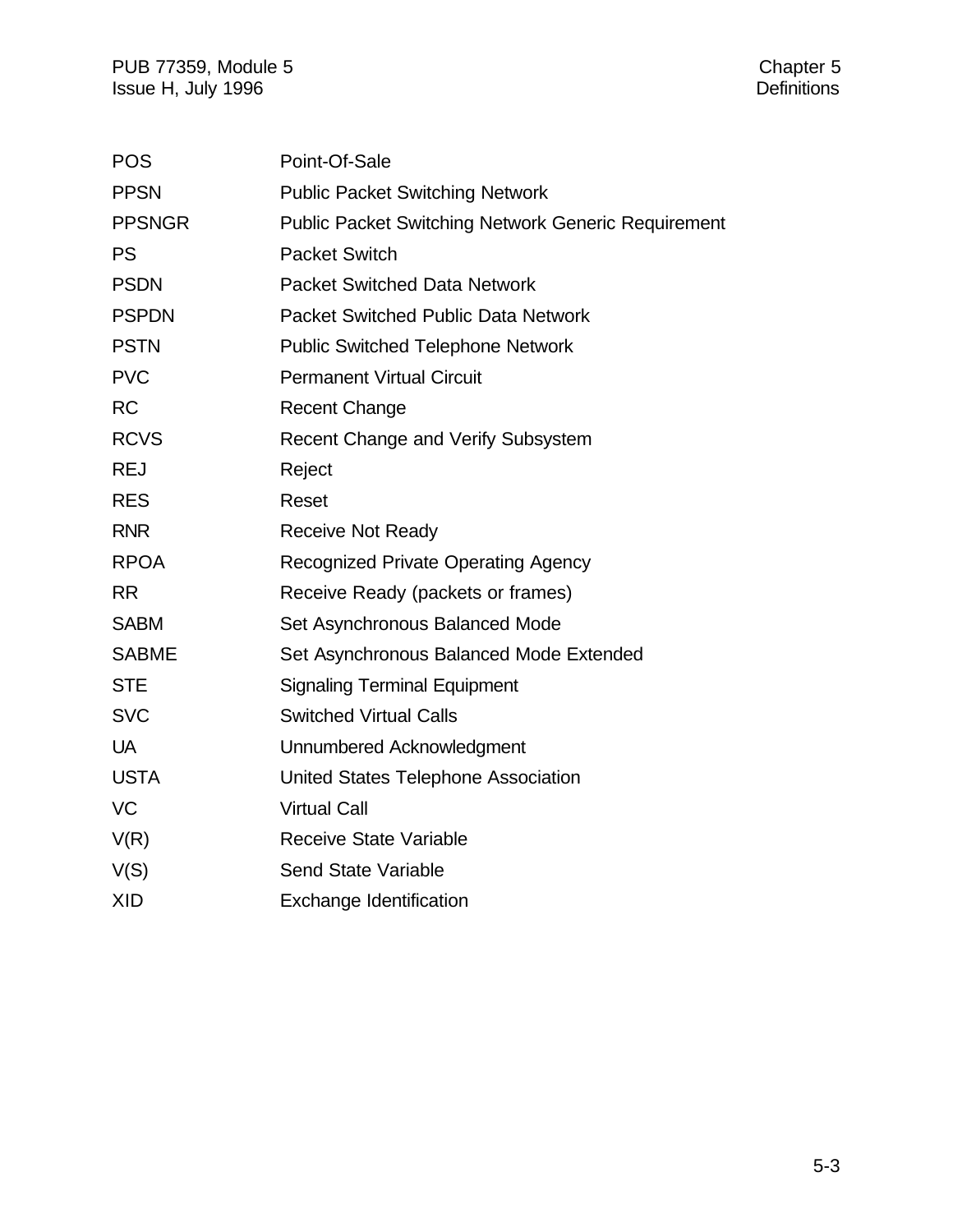# **5.2 Glossary**

### **Asynchronous Transmission**

Data transmission in which the time of occurrence of a specified significant instant in each byte, character, word, block or other unit of data (usually the leading edge of a start signal) is arbitrary, and occurs without necessarily being dependent on preceding signals on the channel.

## **Baud**

Denotes a unit of signaling speed. It is the reciprocal of the time duration in seconds of the shortest signal element (mark or space) within a code signal. The rates specified are the number of signal elements per second.

#### **Bit**

An abbreviation of binary digit; one of the members of a set of two in the binary numeration system, e.g., either of the digits 0 or 1. Also, a unit of information; one bit of information is sufficient to specify one of two equally like possibilities, usually meaning yes or no.

## **Bits Per Second (BPS)**

Unit of data transmission rate (see baud).

# **Carrier Detect (DCD)**

See Received Line Signal Detector.

#### **Character**

Letter, numeral, punctuation, control figure or any other symbol contained in a message.

# **Clear To Send (CTS)**

An EIA-232 interface control signal that indicates to the DTE whether or not the modem is ready to transmit data.

#### **Conditioning**

Denotes an enhancement to the transmission performance of a voiceband channel. Parameter(s) affected are attenuation distortion, envelope delay, distortion and noise.

# **Consultative Committee International Telephone and Telegraph (CCITT)**

An international association that sets international telecommunications standards.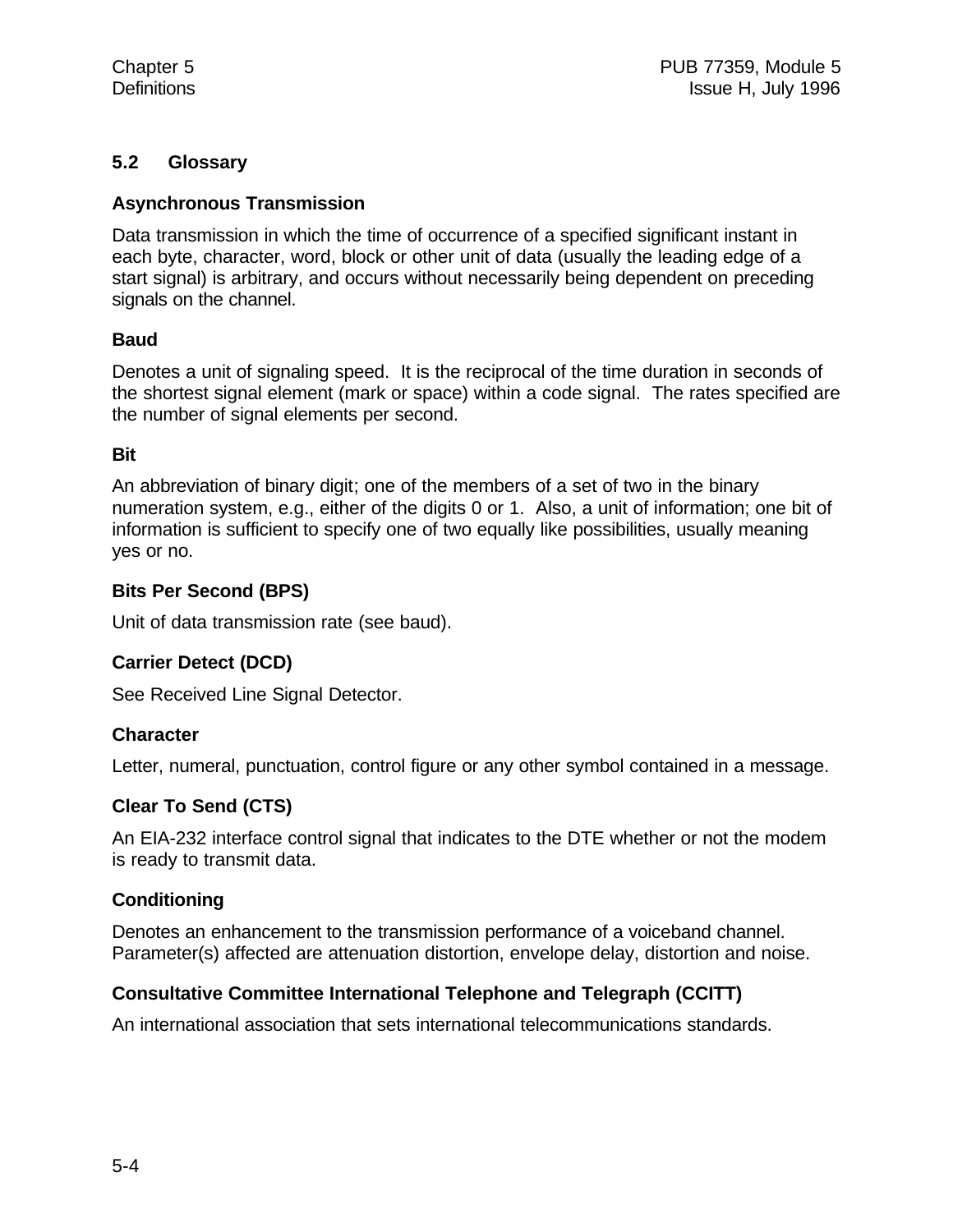### **Data Communications Equipment (DCE)**

The equipment that provides the functions required to establish, maintain and terminate data transmission connection; e.g., a modem, as well as the signal conversion, and coding required for communications between data terminal equipment and data circuit.

### **Data Set Ready (DSR)**

An EIA-232 interface control signal that indicates to the DTE the status of the local modem; e.g., modem is connected to communications channel and is not in the test or dial mode.

## **Data Terminal Equipment (DTE)**

Customer owned equipment used to transmit and receive data.

#### **Data Terminal Ready (DTR)**

An EIA-232 interface control signal that indicates to the modem the DTE is ready to transmit or receive data.

#### **Dial Access**

Access to the packet switch is via the voice Public Switched Network.

#### **Digital Service Unit (DSU)**

A DCE device that converts EIA-232-D or CCITT V.35 signals (from the packet switch) to baseband bipolar line signals suitable for transmission over a telephone channel.

#### **Direct Access**

Access to the packet switch is via a dedicated channel between the End-User and the packet switch.

#### **Full Duplex**

Simultaneous transmission in both directions between two points.

#### **Half Duplex**

Data transmission in either direction, but not simultaneously.

#### **Line**

The transport facility (cable pair or carrier) between the Central Office and Network Channel Interface.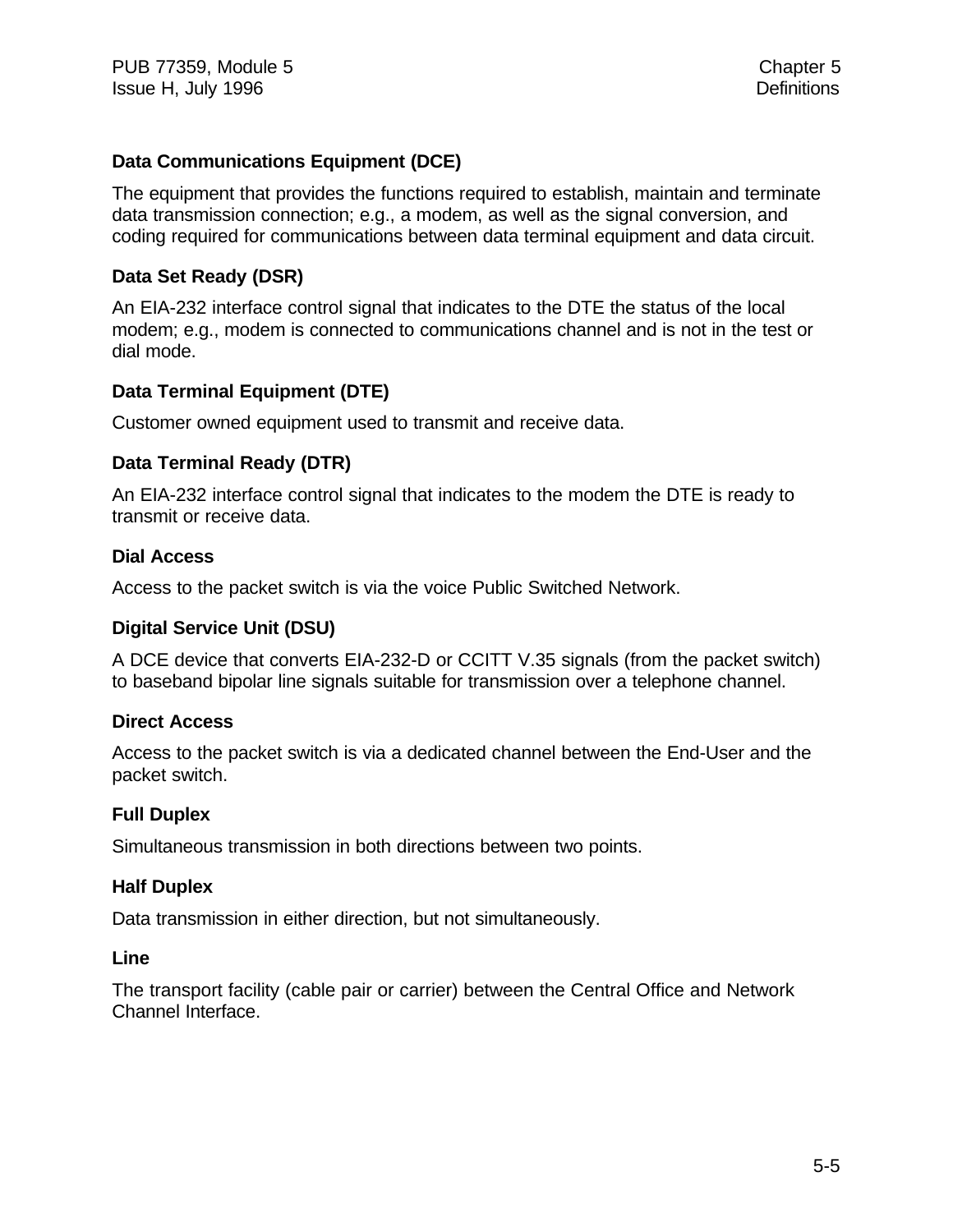# **Link Access Procedure For Modems (LAP-M)**

An error correction procedure defined in CCITT Recommendation V.42-1988.

# **Loopback**

A test procedure that causes a received signal to be returned to the source.

## **Modem**

A DCE device that converts EIA-232-D or CCITT V.35 signals (from the packet switch) to voiceband signals suitable for transmission over a telephone channel.

## **Port**

An EIA-232 or CCITT V.35 I/O interface of a packet switch, computer or modem.

## **Received Line Signal Detector**

An EIA-232 interface control signal that indicates to an attached DTE device that the modem is receiving a signal from a remote modem.

# **Request to Send (RTS)**

An EIA-232 interface control signal that indicates the DTE has data to transmit and conditions the modem for data transmission.

# **Ring Indicator**

An EIA-232 control interface signal which indicates to the DTE that a ringing signal is being received on the communications channel.

# **Start Bit**

In asynchronous transmission, the first bit in each character, normally a space, which prepares the receiving equipment for the reception and registration of the character.

# **Stop Bit**

In asynchronous transmission, the last bit, used to indicate the end of a character, normally a mark condition, which serves to return the line to its idle or rest state.

#### **Switch Network**

Data transmission and access to DIGIPAC® is via the voice Public Switched Network.

# **Synchronous Transmission**

Transmission in which the occurrence of a specified event (e.g., byte, character, word, block or other unit of data, such as the leading edge of a start signal), occurs in a specified time relationship with a preceding signal in the channel, in accordance with a specified timing pulse, or in accordance with a specified time frame.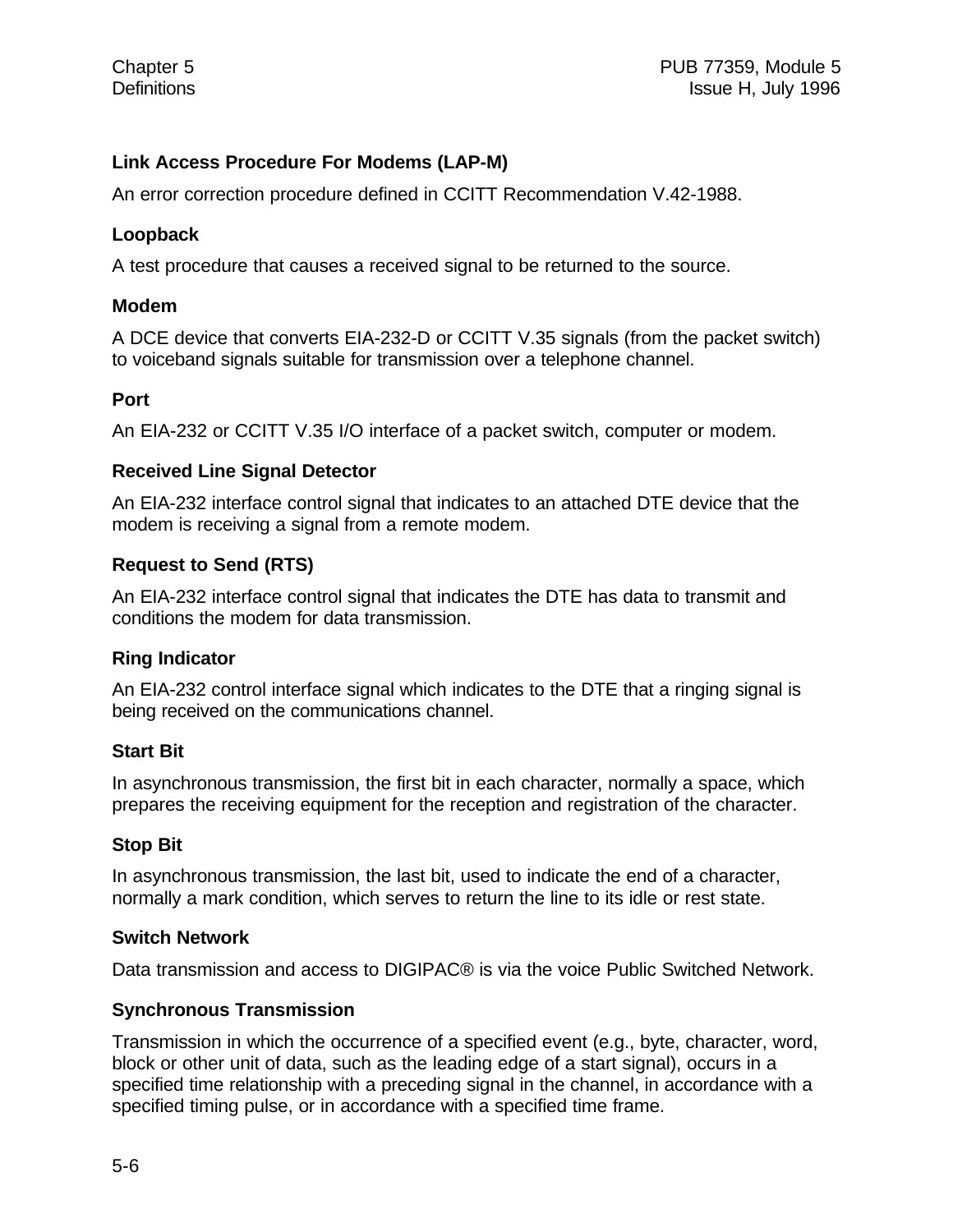# **CONTENTS**

# **Chapter and Section Page**

| 6. |      |                                                                  |  |
|----|------|------------------------------------------------------------------|--|
|    | 6.1  |                                                                  |  |
|    | 6.2  |                                                                  |  |
|    | 6.3  |                                                                  |  |
|    | 6.4  | Consultative Committee International Telephone And Telegraph 6-1 |  |
|    | 6.5  |                                                                  |  |
|    | 6.6  |                                                                  |  |
|    | 6.7  |                                                                  |  |
|    | 6.8  | U S WEST Communications, Inc. Technical Publications 6-3         |  |
|    | 6.9  |                                                                  |  |
|    | 6.10 |                                                                  |  |
|    |      |                                                                  |  |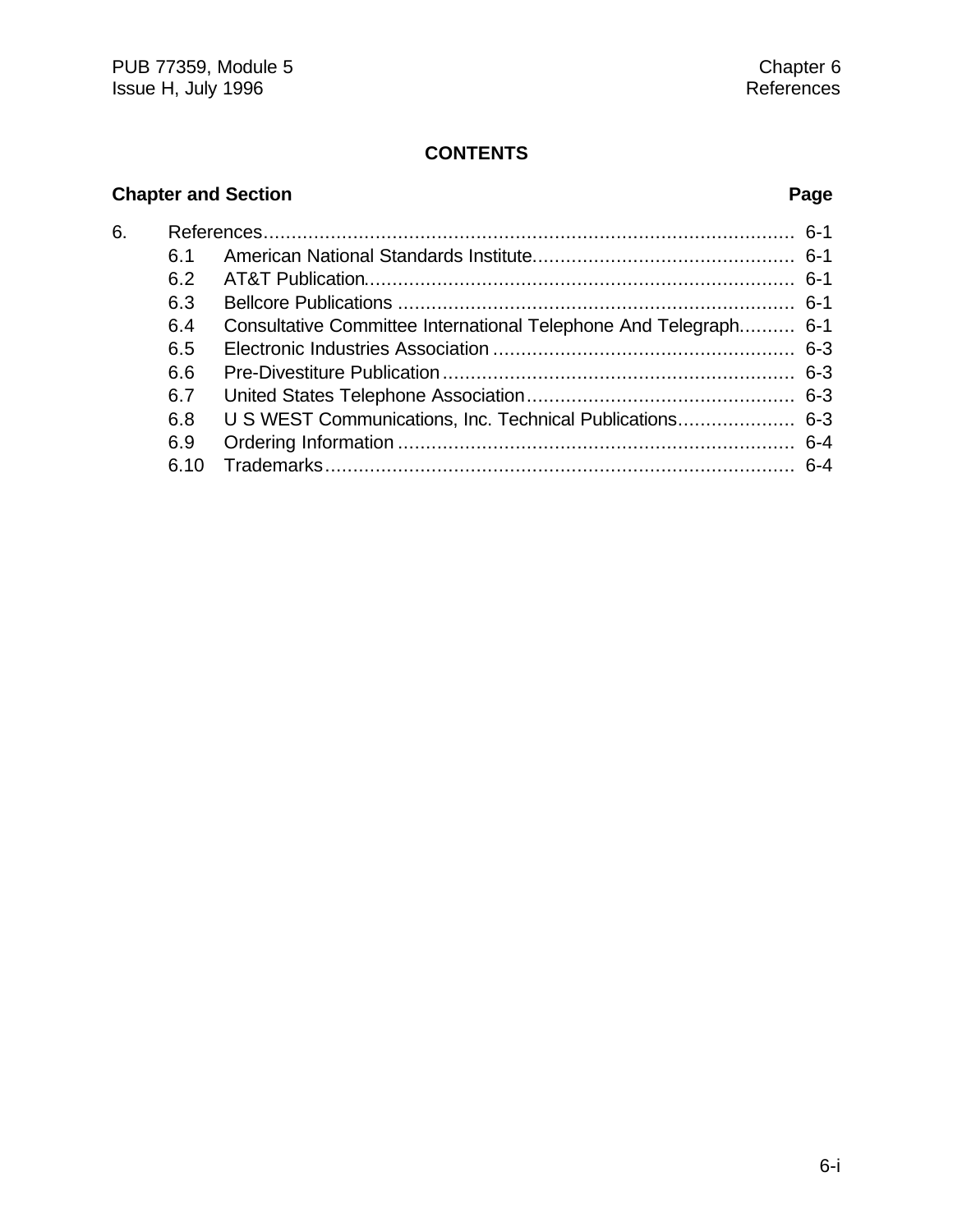#### **6. References**

#### **6.1 American National Standards Institute**

ANSI X3.4 Denotes the code character set to be used for the general interchange of information among information-processing systems, communications systems and associated equipment.

#### **6.2 AT&T Publication**

PUB 62310 *"Digital Data System Channel Interface Specification"*, September 1983.

#### **6.3 Bellcore Publications**

- TR-NPL-000011 Bellcore, *Asynchronous Terminal and Host Interface Reference,* Issue 1
- TR-TSY-000301 Bellcore, *Public Packet Switched Network Generic Requirements,* Issue 2
- TR-TSY-000448 Bellcore, *ISDN Routing and Digit Analysis,* Issue 1, Revision 1

#### **6.4 Consultative Committee International Telephone And Telegraph**

- CCITT Recommendation V.3 International Alphabet No. 5
- CCITT Recommendation V.22*bis* 2400 Bits per second duplex modem using the frequency division technique standardized for use on the general switched telephone network and on point-to-point 2-Wire leased telephone-type circuits.
- CCITT Recommendation V.24 Defines physical and electrical connection between data terminal equipment and data communications equipment.
- CCITT Recommendation V.26 2400 BPS modem standardized for use on 4-Wire leased telephone-type circuits.
- CCITT Recommendation V.27 4800 BPS with manual equalizer standardized for use on leased telephone-type circuits.
- CCITT Recommendation V.29 9600 BPS modem standardized for use on leased telephone-type circuits.
- CCITT Recommendation V.32 A family of 2-Wire duplex modems operating at data signalling rates of up to 9600 bit/s for use on the general switched telephone network and on leased telephonetype circuits.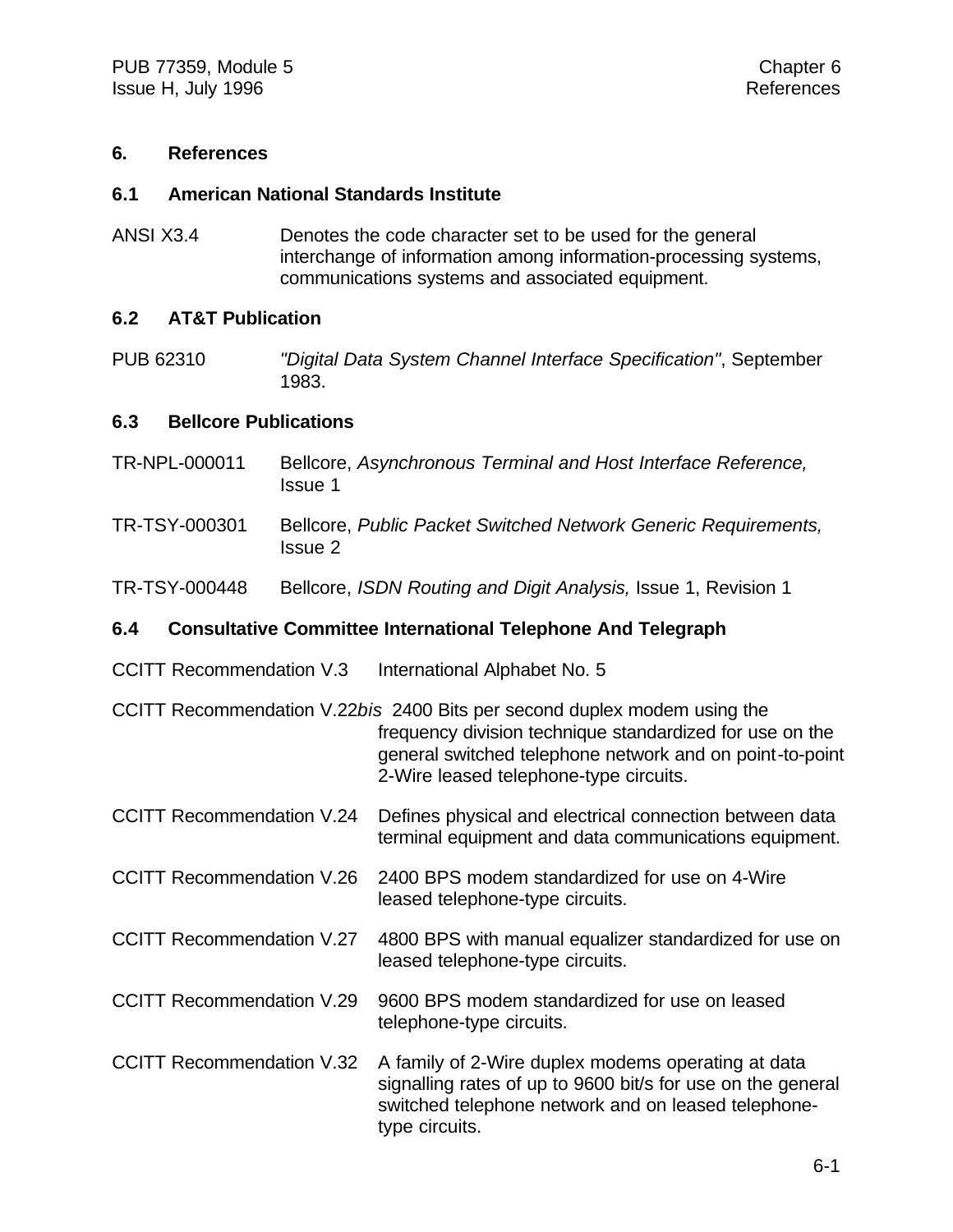| CCITT Recommendation V.32bis A family of 2-Wire duplex modems operating at data |
|---------------------------------------------------------------------------------|
| signaling rates of up to 14400 bit/s for use on the                             |
| general switched telephone network and on leased                                |
| telephone-type circuits.                                                        |

CCITT Recommendation V.34 A family of 2-Wire duplex modems operating at data signaling rates of up to 28800 bit/s for use on the general switched telephone network and on leased telephone-type circuits.

CCITT Recommendation V.35 Modems for Synchronous Data Transmission using 60- 108 KHz Group Band Circuits (Replaced by V.36)

CCITT Recommendation V.36 Data Transmission at 48 Kilobits per second using 60- 108 KHz Group Band Circuits

CCITT Recommendation V.42 Error-correction procedures for DCEs using Asynchronous-Synchronous conversion.

CCITT Recommendation V.54 Loop back interface option associated with V.24.

- CCITT Recommendation X.1 International user classes of service in Public Data Networks.
- CCITT Recommendation X.2 International user services and facilities in Public Data Networks.
- CCITT Recommendation X.3 Packet Assembly/Disassembly (PAD) facility in a Public Data Network.
- CCITT Recommendation X.4 General Structure of Signals of International Alphabet. 5 Code for data transmission over Public Data Networks.
- CCITT Recommendation X.21 Use on Public Data Networks of DTEs which are designed for interfacing to synchronous CCITT series V. recommendation modems.
- CCITT Recommendation X.25 Interface between DTE and DCE for terminals operating in the packet mode on Public Data Networks.
- CCITT Recommendation X.28 DTE/DEC Interface for start-stop mode data terminal equipment accessing the PAD facility in a Public Data Network situated in the same country.
- CCITT Recommendation X.29 Procedures for the exchange of control information and user data between a PAD facility and a packet mode DTE or another PAD.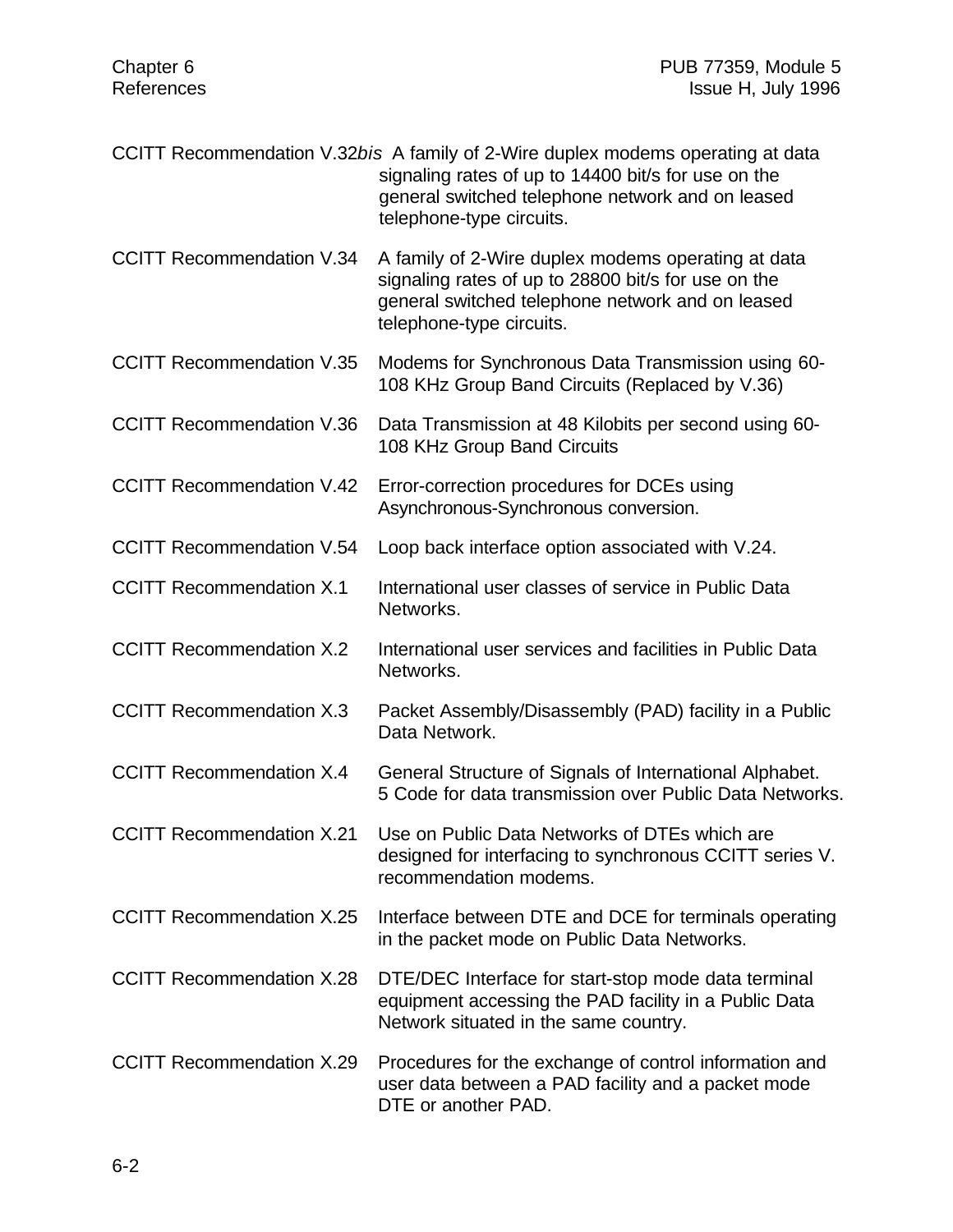| <b>CCITT Recommendation X.32</b> | Interface between data terminal equipment and data<br>circuit terminating equipment for terminals operating in<br>the Packet mode and accessing a packet switch Public<br>Data Network through a public switched telephone |
|----------------------------------|----------------------------------------------------------------------------------------------------------------------------------------------------------------------------------------------------------------------------|
|                                  | network or an Integrated Services Digital Network or a                                                                                                                                                                     |
|                                  | circuit switch Public Data Network.                                                                                                                                                                                        |

CCITT Recommendation X.75 Terminal and transit call control procedures and data transfer system on international circuits between packet switched data networks.

- CCITT Recommendation X.87 Principles and procedures for realization of international facilities and network utilities in Public Data Networks.
- CCITT Recommendation X.92 Hypothetical reference connections for public synchronous data networks.
- CCITT Recommendation X.96 Call progress signals in Public Data Networks
- CCITT Recommendation X.110 Routing principles for international public data services through Switched Public Data Networks of the same type.

CCITT Recommendation X.121 International numbering plan for Public Data Networks.

#### **6.5 Electronic Industries Association**

EIA RS-232-C Defines physical and electrical connection between data terminal equipment and data communications equipment.

# **6.6 Pre-Divestiture Publication**

PUB 41021 *"Digital Data System - Channel Interface Specifications"*, March 1973 and Addendum, October 1981

# **6.7 United States Telephone Association**

USTA document TA20 *Compatibility Criteria for Data Set 212A,* September 1977

# **6.8 U S WEST Communications, Inc. Technical Publications**

PUB 77331 *"Digital Data Over Voice Digital Access Arrangements, Network Interface Specifications"*, Issue D, July 1995.